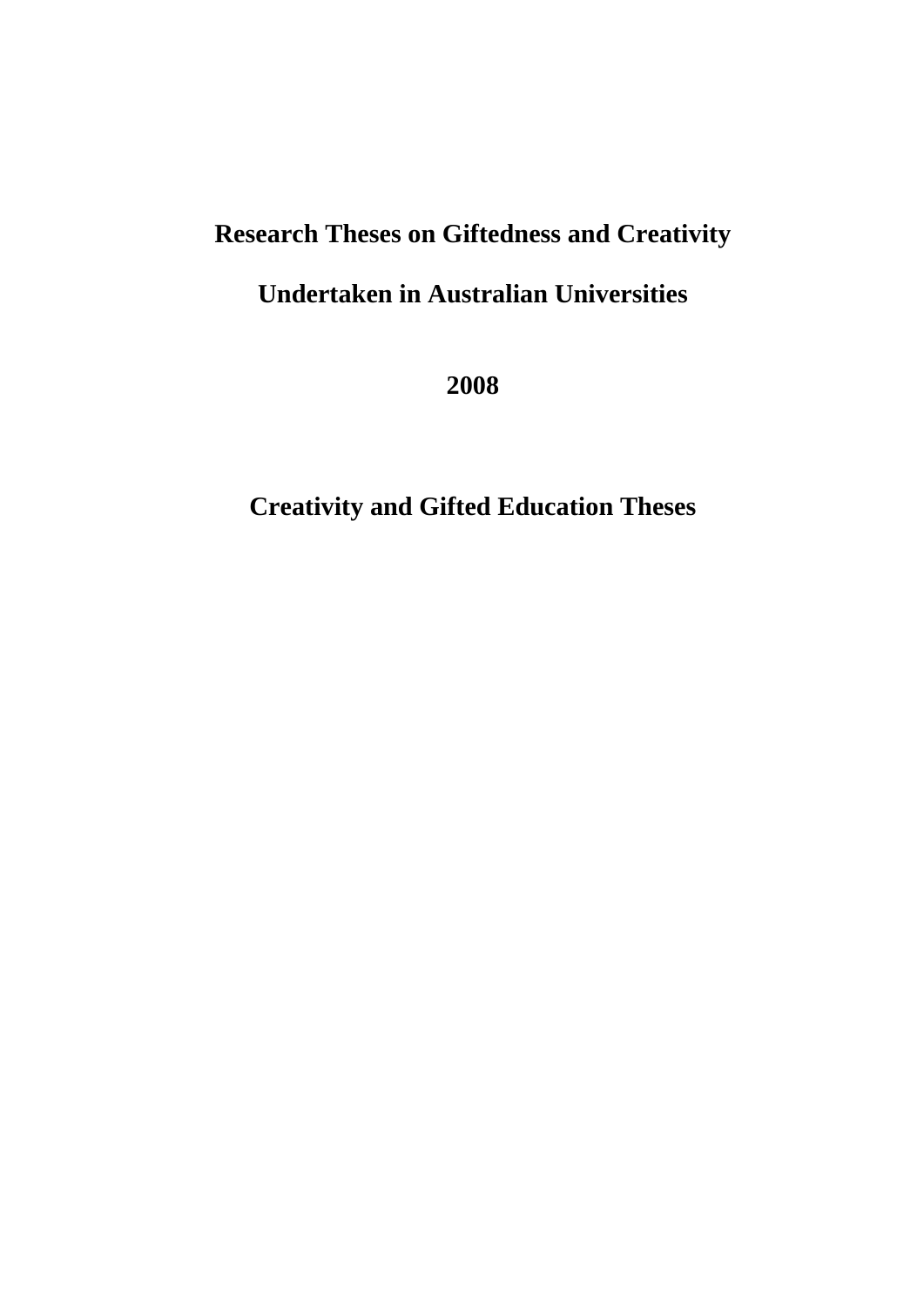| Motivation and creative achievement : exploring a positive relationship between intrinsic                                                                                                      |  |
|------------------------------------------------------------------------------------------------------------------------------------------------------------------------------------------------|--|
| The relation of some personality and ability variables to creativity and academic achievement. 1                                                                                               |  |
| The role of creativity in the education of underachieving secondary students. 1                                                                                                                |  |
|                                                                                                                                                                                                |  |
| Labelled and languishing : perspectives of gifted and creative secondary school students 2                                                                                                     |  |
| Creativity and under-achievement: a study of the 1992 Foundation Studies Students at Victoria                                                                                                  |  |
| Development of a unified theory: giftedness, evolution and integrative intelligence 3                                                                                                          |  |
|                                                                                                                                                                                                |  |
| Changes in student learning and development in art production across grades and over time at                                                                                                   |  |
|                                                                                                                                                                                                |  |
| A comparative study of creative problem solving and traditional skill based methods of                                                                                                         |  |
|                                                                                                                                                                                                |  |
|                                                                                                                                                                                                |  |
| Creativity and education : an examination of some current views on the nature of creativity and<br>a discussion of the role and possibilities of creative development in the educative process |  |
| Creativity and embodied learning : a reflection upon and a synthesis of the learning that arises<br>in creative expression, with particular reference to writing and drama, through the        |  |
|                                                                                                                                                                                                |  |
|                                                                                                                                                                                                |  |
| Creativity in problem solving: uncovering cognitive and non-cognitive systems of reasoning in                                                                                                  |  |
|                                                                                                                                                                                                |  |
| Creativity under the glass ceiling : a study using a contextual theory of creativity as a                                                                                                      |  |
| Drama education secondary school playbuilding : enhancing imagination and creativity in                                                                                                        |  |
| Enhancing creativity: strategies implemented in the senior secondary visual art classroom 14                                                                                                   |  |
|                                                                                                                                                                                                |  |
|                                                                                                                                                                                                |  |
|                                                                                                                                                                                                |  |
| Growing a sense of place : storythread and the transformation of a school 18                                                                                                                   |  |
| Improving student learning in civics and citizenship education through professional learning                                                                                                   |  |
| A longitudinal study of school childrens writing abilities: school years 6 - 9 inclusive 20                                                                                                    |  |
|                                                                                                                                                                                                |  |
|                                                                                                                                                                                                |  |
|                                                                                                                                                                                                |  |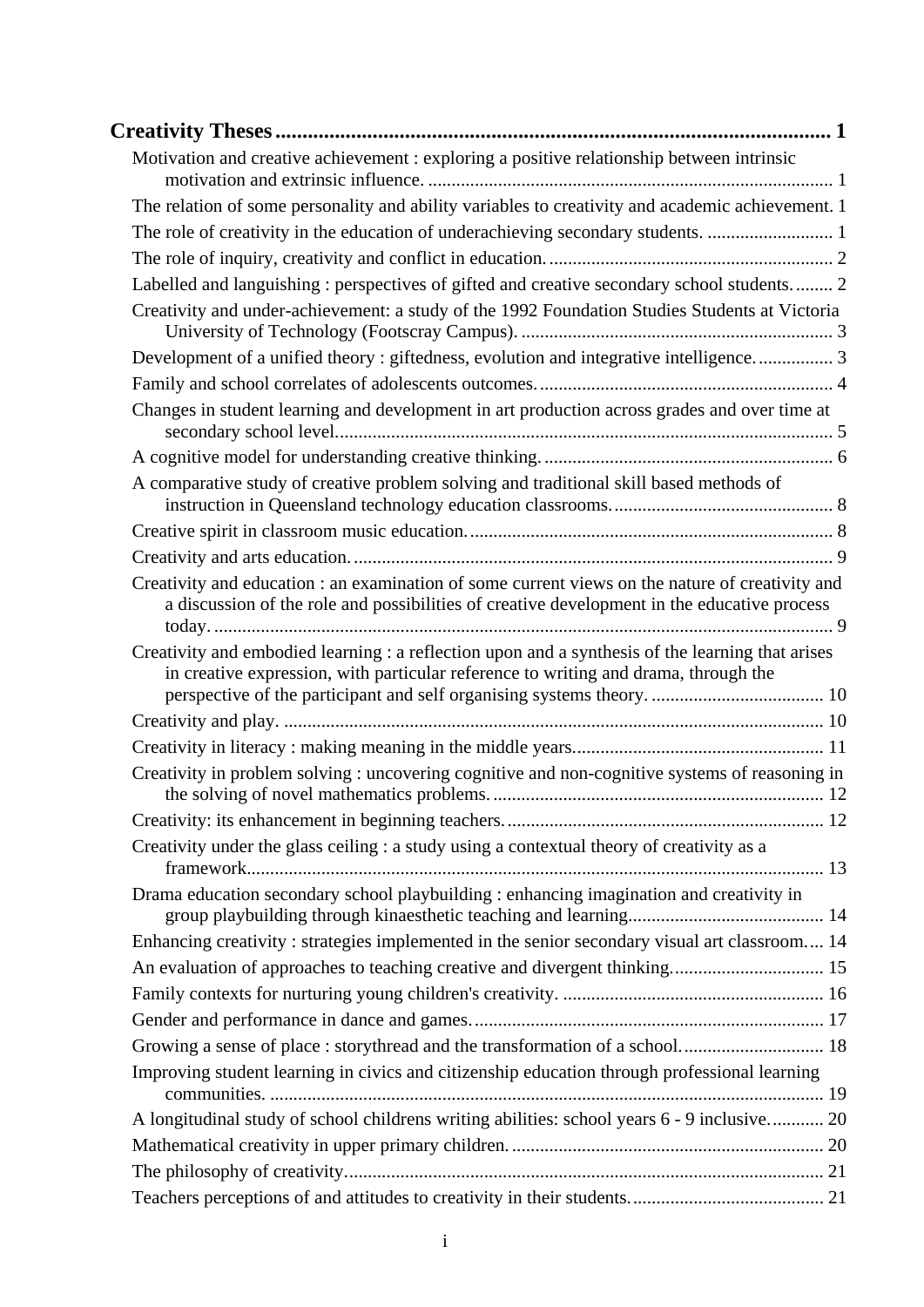| An analysis of perceived problems facing coordinators of gifted education in NSW independent                                                                                    |  |
|---------------------------------------------------------------------------------------------------------------------------------------------------------------------------------|--|
| The application of savant and splinter skills in the autistic population through curriculum                                                                                     |  |
| Appropriate curriculum for academically accelerated students : listening to the case                                                                                            |  |
| Aspects of the musical development of talented young instrumental performers 24                                                                                                 |  |
|                                                                                                                                                                                 |  |
|                                                                                                                                                                                 |  |
| Attitudes toward gifted girls' abilities in the use of multimedia computer technology to                                                                                        |  |
| Changes in self esteem of students in full-time (O.C.) classes for gifted students.  27                                                                                         |  |
|                                                                                                                                                                                 |  |
|                                                                                                                                                                                 |  |
| Co-ordination of gifted and talented education in primary schools in New South Wales.  29                                                                                       |  |
|                                                                                                                                                                                 |  |
| Collaborative problem solving in mathematics : the nature and function of task                                                                                                  |  |
| Community and teacher attitudes toward special educational provisions for gifted                                                                                                |  |
| A comparison of factors affecting the establishment and implementation of a gifted and talented                                                                                 |  |
| Conditions of academic underachievement amongst gifted working class adolescents.  32                                                                                           |  |
| Confidence building and problem solving skills : an investigation into the impact of the Future<br>Problem Solving Program on secondary school students' sense of self-efficacy |  |
| in problem solving, in research, in team work, and in coping with the future                                                                                                    |  |
| A consideration of selected issues in the organisation of special programs for children                                                                                         |  |
| Cooperative learning: a viable teaching strategy for gifted students in heterogeneous                                                                                           |  |
| Critique of the New South Wales government strategy for the education of gifted and                                                                                             |  |
| The development of a career education program for gifted and talented secondary                                                                                                 |  |
| Development of a unified theory : giftedness, evolution and integrative intelligence 36                                                                                         |  |
| Development of personal strengths and moral reasoning in gifted adolescents 37                                                                                                  |  |
| Differentiation for intellectual ability: student views with particular reference to                                                                                            |  |
|                                                                                                                                                                                 |  |
| Educational and administrative provisions for intellectually gifted children 39                                                                                                 |  |
| Educational provisions for gifted and talented children in Victorian schools viewed                                                                                             |  |
|                                                                                                                                                                                 |  |
| The effectiveness of post-graduate courses in gifted and talented education as                                                                                                  |  |
|                                                                                                                                                                                 |  |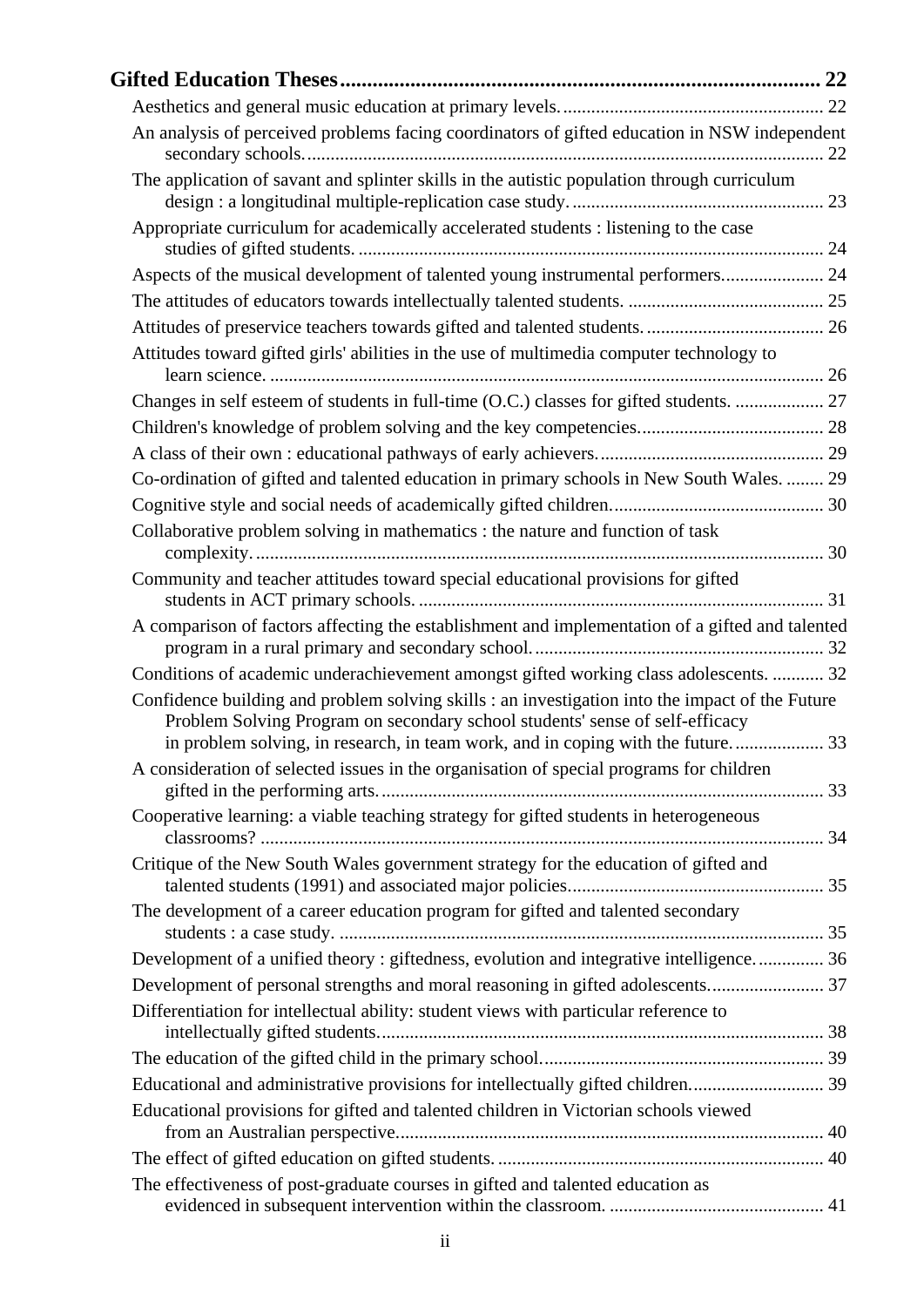| Engaging minds: an investigation into gifted and less gifted students pleasure reading.  41                                                                                               |
|-------------------------------------------------------------------------------------------------------------------------------------------------------------------------------------------|
|                                                                                                                                                                                           |
| An evaluation of the worth of a partial withdrawal enrichment program for gifted children                                                                                                 |
| An examination of the characteristics of young, potentially gifted children from culturally<br>diverse backgrounds, as the basis for the development of appropriate educational programs. |
|                                                                                                                                                                                           |
| The gifted child movement in New South Wales: public schools and the new class 44                                                                                                         |
| Gifted children in the Loddon Campaspe Mallee Region of country Victoria: a parental                                                                                                      |
|                                                                                                                                                                                           |
| Gifted learning disabled children: a pilot intervention program based on teachers'                                                                                                        |
| Giftedness in early childhood : the search for complexity and connection 47                                                                                                               |
|                                                                                                                                                                                           |
| Identification of and provision for gifted and talented children in Year 1-3 classrooms 48                                                                                                |
|                                                                                                                                                                                           |
|                                                                                                                                                                                           |
| The identification of giftedness in preschool-aged children by analysing responses to                                                                                                     |
| The impact of grouping gifted primary school students on self concept, motivation and                                                                                                     |
|                                                                                                                                                                                           |
| An information processing study of individual differences in perception of pitch fluctuations in                                                                                          |
| Integrating Gardner's multiple intelligences theory with a revised Bloom's taxonomy : a new                                                                                               |
|                                                                                                                                                                                           |
| The investigation into the application of chaos theory and fractal geometry as a cross-curricular                                                                                         |
| An investigation into the benefits of vertical semester curricula organisation for the education                                                                                          |
| An investigation into the characteristics of an effective teacher: in particular for gifted and                                                                                           |
| An investigation into the environmental knowledge, attitudes, and behavioural intentions of                                                                                               |
| An investigation of early childhood teachers and their views and behaviours concerning                                                                                                    |
|                                                                                                                                                                                           |
| It isn't always about playing the right notes : meeting the needs of gifted secondary school                                                                                              |
| Labelled and languishing: perspectives of gifted and creative secondary school students 61                                                                                                |
| Learning styles of 'gifted' and 'talented' adolescents : student needs and school provisions 61                                                                                           |
| Making changes happen for teachers of the gifted : changing teacher attitudes to gifted students                                                                                          |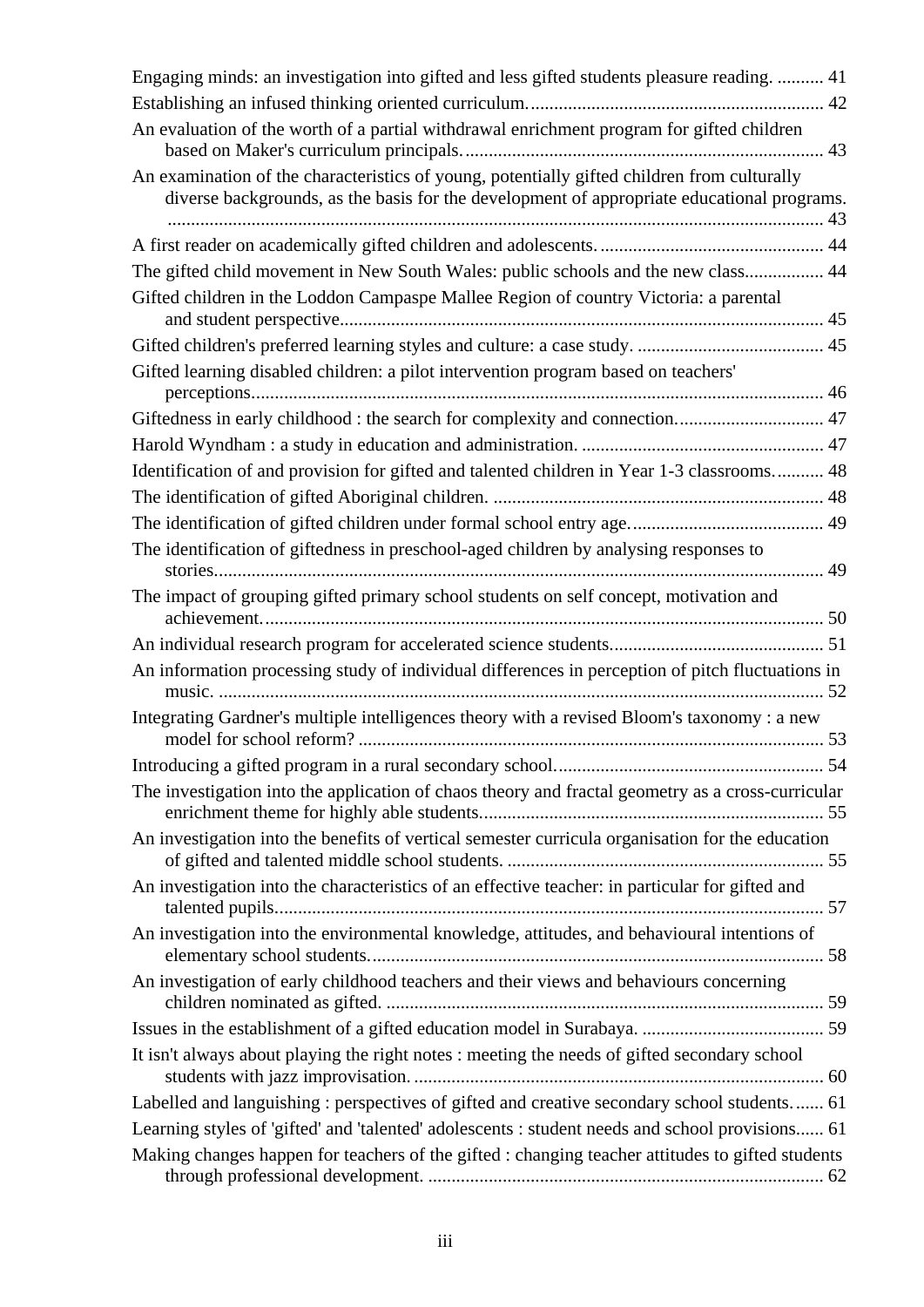| A modified agricultural curriculum, for talented students in years seven to ten in selective                                                                                                   |
|------------------------------------------------------------------------------------------------------------------------------------------------------------------------------------------------|
|                                                                                                                                                                                                |
| Musically gifted students in the first year of secondary school: identification and curriculum                                                                                                 |
| Night of the notables: a program for gifted and talented students intended to provide modelling<br>for life from the lives of the eminent and famous for use as gifted education in schools 65 |
| The optimal context for gifted students: an exploration of motivational and affective variables.                                                                                               |
|                                                                                                                                                                                                |
| Perceptions of exceptional talent in high school students and implications for a school's                                                                                                      |
|                                                                                                                                                                                                |
|                                                                                                                                                                                                |
| Policy and practice in gifted education: review of the process in NSW from 1977-1990.  68                                                                                                      |
| Practices employed by participating teachers to differentiate the curriculum for the gifted                                                                                                    |
|                                                                                                                                                                                                |
|                                                                                                                                                                                                |
| The relational nature of mentoring gifted children using desktop videoconferencing 70                                                                                                          |
| Resistance to establishing an opportunity class for gifted and talented students in rural NSW. 71                                                                                              |
| A review of secondary special placement programmes in Western Australia: clients'                                                                                                              |
| The role of the principal in implementing information technology (IT) as a learning tool in                                                                                                    |
| The selection of teachers of the gifted and talented in Western Australian state schools 73                                                                                                    |
| Shades of giftedness: an ethnographic case study in the identification of giftedness in ethnic                                                                                                 |
| A short history of state education policy for gifted and talented children in New South Wales                                                                                                  |
| Student perceptions of giftedness, gifted students, teachers and education of the gifted 75                                                                                                    |
| Student perceptions of subject acceleration in New South Wales secondary schools.  75                                                                                                          |
| A study of the provisions for educating gifted and talented children with special reference to                                                                                                 |
|                                                                                                                                                                                                |
| Teacher effectiveness in the education of gifted students : a comparison of trained, trainee and                                                                                               |
| Teachers' conceptions of gifted young children ; perspectives through the lens of gender.  78                                                                                                  |
|                                                                                                                                                                                                |
| Teaching twice exceptional children : gifted with learning difficulties : professional                                                                                                         |
| Unleashing talent: an examination of VanTassel-Baska's (1995) integrated curriculum model in                                                                                                   |
| The vertical curriculum meeting the needs of students of high intellectual potential 81                                                                                                        |
| Very superior IQ and academic achievement: the tertiary entrance examination performance of<br>intellectually talented students in the Secondary Special Placement Programme.  82              |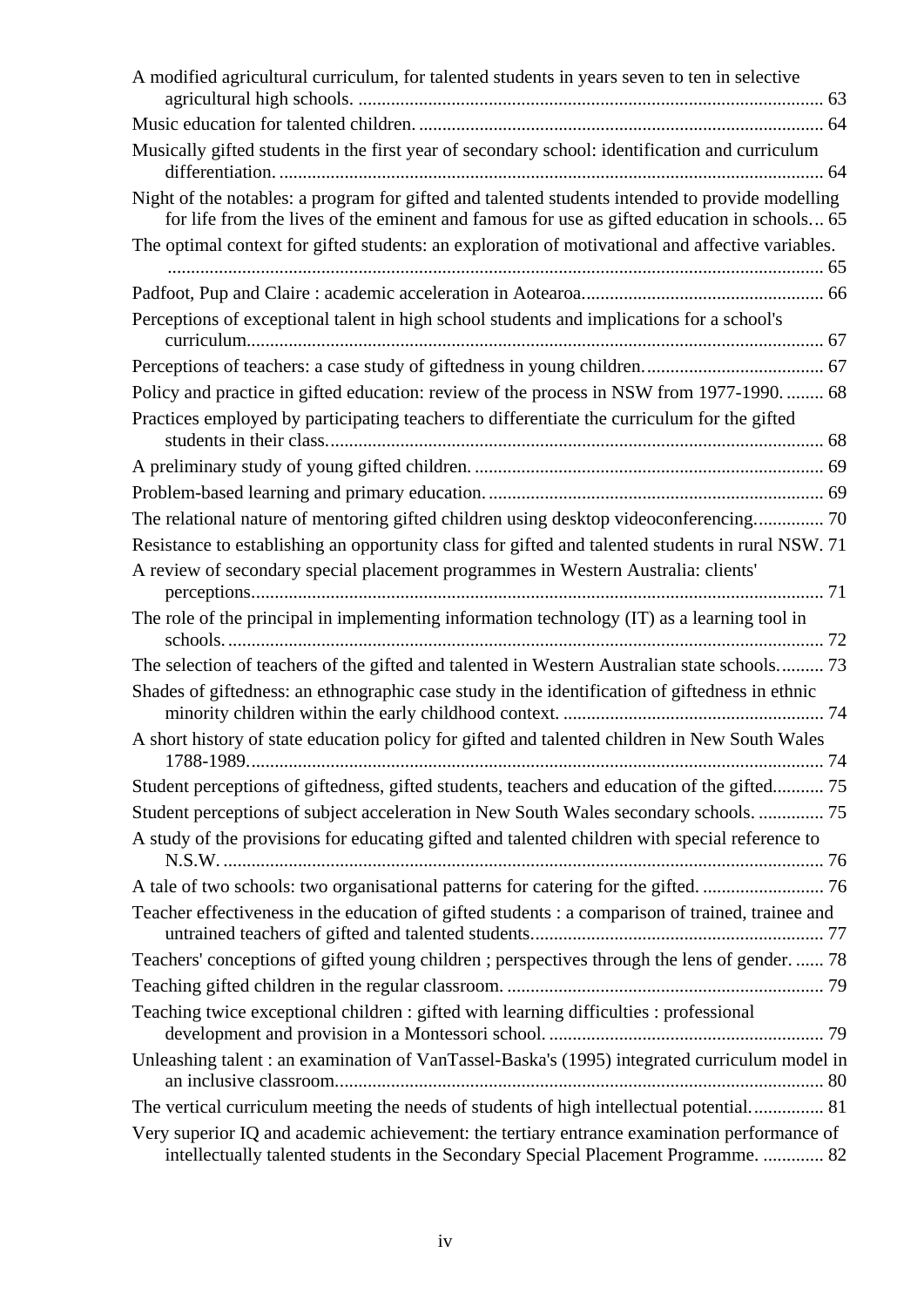## **Creativity Theses**

| <b>Title</b>       | Motivation and creative achievement : exploring a positive relationship<br>between intrinsic motivation and extrinsic influence.                                                                                                                                                                                                                                                                                                                                                                                                                                                                                                                                                                                                                                                                   |
|--------------------|----------------------------------------------------------------------------------------------------------------------------------------------------------------------------------------------------------------------------------------------------------------------------------------------------------------------------------------------------------------------------------------------------------------------------------------------------------------------------------------------------------------------------------------------------------------------------------------------------------------------------------------------------------------------------------------------------------------------------------------------------------------------------------------------------|
|                    |                                                                                                                                                                                                                                                                                                                                                                                                                                                                                                                                                                                                                                                                                                                                                                                                    |
| <b>Author</b>      | <b>March K</b>                                                                                                                                                                                                                                                                                                                                                                                                                                                                                                                                                                                                                                                                                                                                                                                     |
| <b>Degree</b>      | <b>MGiftEd</b>                                                                                                                                                                                                                                                                                                                                                                                                                                                                                                                                                                                                                                                                                                                                                                                     |
| <b>Institution</b> | FLINDERS UNIVERSITY OF SOUTH AUSTRALIA                                                                                                                                                                                                                                                                                                                                                                                                                                                                                                                                                                                                                                                                                                                                                             |
| Year               | 2002                                                                                                                                                                                                                                                                                                                                                                                                                                                                                                                                                                                                                                                                                                                                                                                               |
| <b>Abstract</b>    | There are few descriptions in the literature on creativity and motivation that<br>explore the positive effect of extrinsic influences on the creative process. This<br>study, based on creatively achieving individuals from a variety of domains<br>across the arts and sciences, explores the notion that extrinsic factors can be<br>less inhibiting than previous research would suggest and that their existence<br>and influence may be essential for prolonged creative endeavour. The<br>individuals in this study clearly demonstrate both the necessity of extrinsic<br>influences in their creative process, and the employment of particular thinking<br>strategies to deal with such influences, which serve to promote continued<br>production and success in their creative fields. |

|                    | <b>Title</b> The relation of some personality and ability variables to creativity and<br>academic achievement. |
|--------------------|----------------------------------------------------------------------------------------------------------------|
| Author             | <b>Gilchrist M B</b>                                                                                           |
| <b>Degree</b>      | <b>PhD</b>                                                                                                     |
| <b>Institution</b> | UNIVERSITY OF MELBOURNE                                                                                        |
| Year               | 1970                                                                                                           |
| <b>Abstract</b>    | Not provided                                                                                                   |

| <b>Title</b>       | The role of creativity in the education of underachieving secondary students.                                                                                                                                                                                                                                                                                                                                                                                                                                                                                                                                                                                                                                                                                                                                          |
|--------------------|------------------------------------------------------------------------------------------------------------------------------------------------------------------------------------------------------------------------------------------------------------------------------------------------------------------------------------------------------------------------------------------------------------------------------------------------------------------------------------------------------------------------------------------------------------------------------------------------------------------------------------------------------------------------------------------------------------------------------------------------------------------------------------------------------------------------|
| <b>Author</b>      | Lane R S                                                                                                                                                                                                                                                                                                                                                                                                                                                                                                                                                                                                                                                                                                                                                                                                               |
| <b>Degree</b>      | <b>MEd</b>                                                                                                                                                                                                                                                                                                                                                                                                                                                                                                                                                                                                                                                                                                                                                                                                             |
| <b>Institution</b> | UNIVERSITY OF MELBOURNE                                                                                                                                                                                                                                                                                                                                                                                                                                                                                                                                                                                                                                                                                                                                                                                                |
| Year               | 1994                                                                                                                                                                                                                                                                                                                                                                                                                                                                                                                                                                                                                                                                                                                                                                                                                   |
| <b>Abstract</b>    | Underachievement is a difficult and imprecise concept to measure and complex<br>reasons and experiences trigger disengagement from the process of schooling.<br>Those students that do not gain the opportunity to develop a feeling of success<br>and achievement ultimately become alienated, and thus fail to realise their<br>potential. Success in schooling comes when students are engaged in the<br>learning process, and stimulated in ways that allow them to gain a sense of<br>achievement and self worth. A critical but creative examination of existing<br>school resources can result in student turnaround and generally improve both<br>the learning environment for the student and the working environment for the<br>teacher. The study found that the participants desired changes to the school |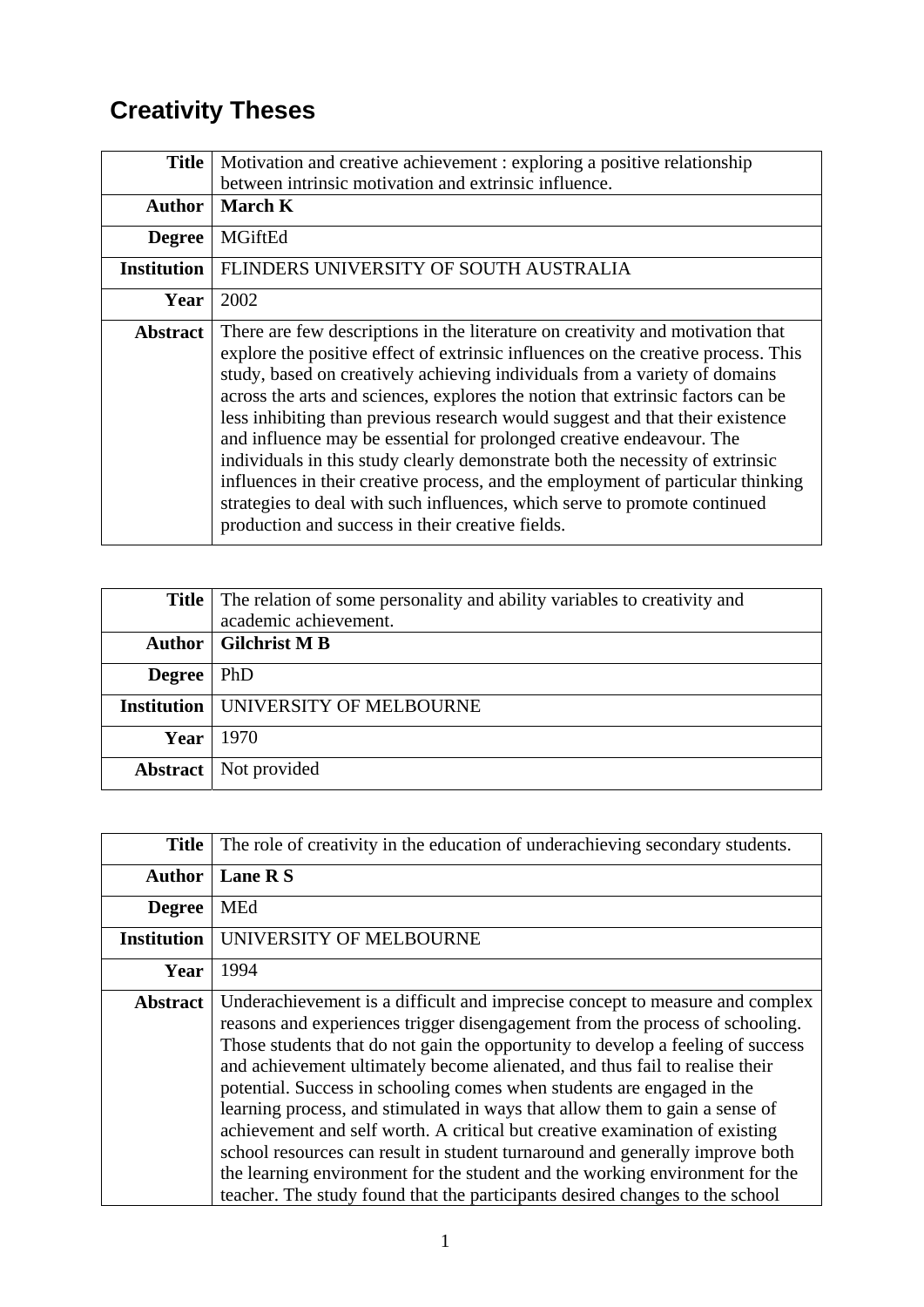with adjustments to both the organisation and the basic aims of the staff. This places a responsibility on curriculum planners to be aware of the possibilities which could be generated by more innovative programming and a closer liaison with the creative arts and special needs personnel. Ideal practice would be for all students to have the opportunity to think and be creative across the whole curriculum and that those teachers involved in creative programming can sustain the effort over time.

| <b>Title</b>       | The role of inquiry, creativity and conflict in education.                                                                                                                                                                                                                                                                                                                                                                                                                                                                                                                                                                                                                                                                                                                                                                                                                                                                                                                                                                                                                                                                                                                                                                                                                                                                                                                                                                                                                                                                                                      |
|--------------------|-----------------------------------------------------------------------------------------------------------------------------------------------------------------------------------------------------------------------------------------------------------------------------------------------------------------------------------------------------------------------------------------------------------------------------------------------------------------------------------------------------------------------------------------------------------------------------------------------------------------------------------------------------------------------------------------------------------------------------------------------------------------------------------------------------------------------------------------------------------------------------------------------------------------------------------------------------------------------------------------------------------------------------------------------------------------------------------------------------------------------------------------------------------------------------------------------------------------------------------------------------------------------------------------------------------------------------------------------------------------------------------------------------------------------------------------------------------------------------------------------------------------------------------------------------------------|
| <b>Author</b>      | <b>Waite IP</b>                                                                                                                                                                                                                                                                                                                                                                                                                                                                                                                                                                                                                                                                                                                                                                                                                                                                                                                                                                                                                                                                                                                                                                                                                                                                                                                                                                                                                                                                                                                                                 |
| <b>Degree</b>      | MEd                                                                                                                                                                                                                                                                                                                                                                                                                                                                                                                                                                                                                                                                                                                                                                                                                                                                                                                                                                                                                                                                                                                                                                                                                                                                                                                                                                                                                                                                                                                                                             |
| <b>Institution</b> | UNIVERSITY OF NEW ENGLAND                                                                                                                                                                                                                                                                                                                                                                                                                                                                                                                                                                                                                                                                                                                                                                                                                                                                                                                                                                                                                                                                                                                                                                                                                                                                                                                                                                                                                                                                                                                                       |
| Year               | 1992                                                                                                                                                                                                                                                                                                                                                                                                                                                                                                                                                                                                                                                                                                                                                                                                                                                                                                                                                                                                                                                                                                                                                                                                                                                                                                                                                                                                                                                                                                                                                            |
| <b>Abstract</b>    | A dedicated commitment to the status quo is the single factor that unites<br>politicians, bureaucrats, teachers and parents in their educational endeavours.<br>The children in our schools absorb the same cherished values and set their<br>faces against the older generation for their conservative stance in the face of<br>such progress as we have never seen before. Development is at a standstill and<br>change is purely cosmetic. Private enterprise is growing fat on the proceeds of<br>the brightly packaged diversions that are being sold to protect the status quo<br>and society as we know it is stagnating. The marvellous theories of the last<br>sixty years seem futile and ineffective. But the solution is not to go back to the<br>drawing board of the curriculum planning office, but to the arena of<br>educational praxis in the classroom. Once there, however, we are not to take<br>the easy way out by taking our place with the spectators, shouting support and<br>advice to the participants, and all the while keeping a safe distance from the<br>contest. We must be prepared to assume the role of the true theoreticians. This<br>thesis intends to enter into this process of educational praxis by aiming to<br>provide timely advice and strategies for the future viability of the education<br>system. The application of the elements of inquiry, creativity, and conflict to<br>educational endeavours will help educationalists develop a viable plan for the<br>future community that will enliven society. |

| <b>Title</b>       | Labelled and languishing : perspectives of gifted and creative secondary school<br>students.                                                                                                                                                                                                                                                                                                                                                                                 |
|--------------------|------------------------------------------------------------------------------------------------------------------------------------------------------------------------------------------------------------------------------------------------------------------------------------------------------------------------------------------------------------------------------------------------------------------------------------------------------------------------------|
| <b>Author</b>      | <b>Fitzpatrick D R</b>                                                                                                                                                                                                                                                                                                                                                                                                                                                       |
| <b>Degree</b>      | <b>MEd</b>                                                                                                                                                                                                                                                                                                                                                                                                                                                                   |
| <b>Institution</b> | UNIVERSITY OF WESTERN AUSTRALIA                                                                                                                                                                                                                                                                                                                                                                                                                                              |
| Year               | 2005                                                                                                                                                                                                                                                                                                                                                                                                                                                                         |
| <b>Abstract</b>    | This study aimed to utilise a qualitative, postmodernist research approach in<br>the teaching-learning area of school education in order to investigate<br>adolescent students' constructs of giftedness, creativity and creative writing.<br>Case studies of thirteen students who took a Year 10 course in Creative<br>Writing in a Western Australian government, rural secondary school<br>engendered a cross-case analysis. Some of the students had been identified as |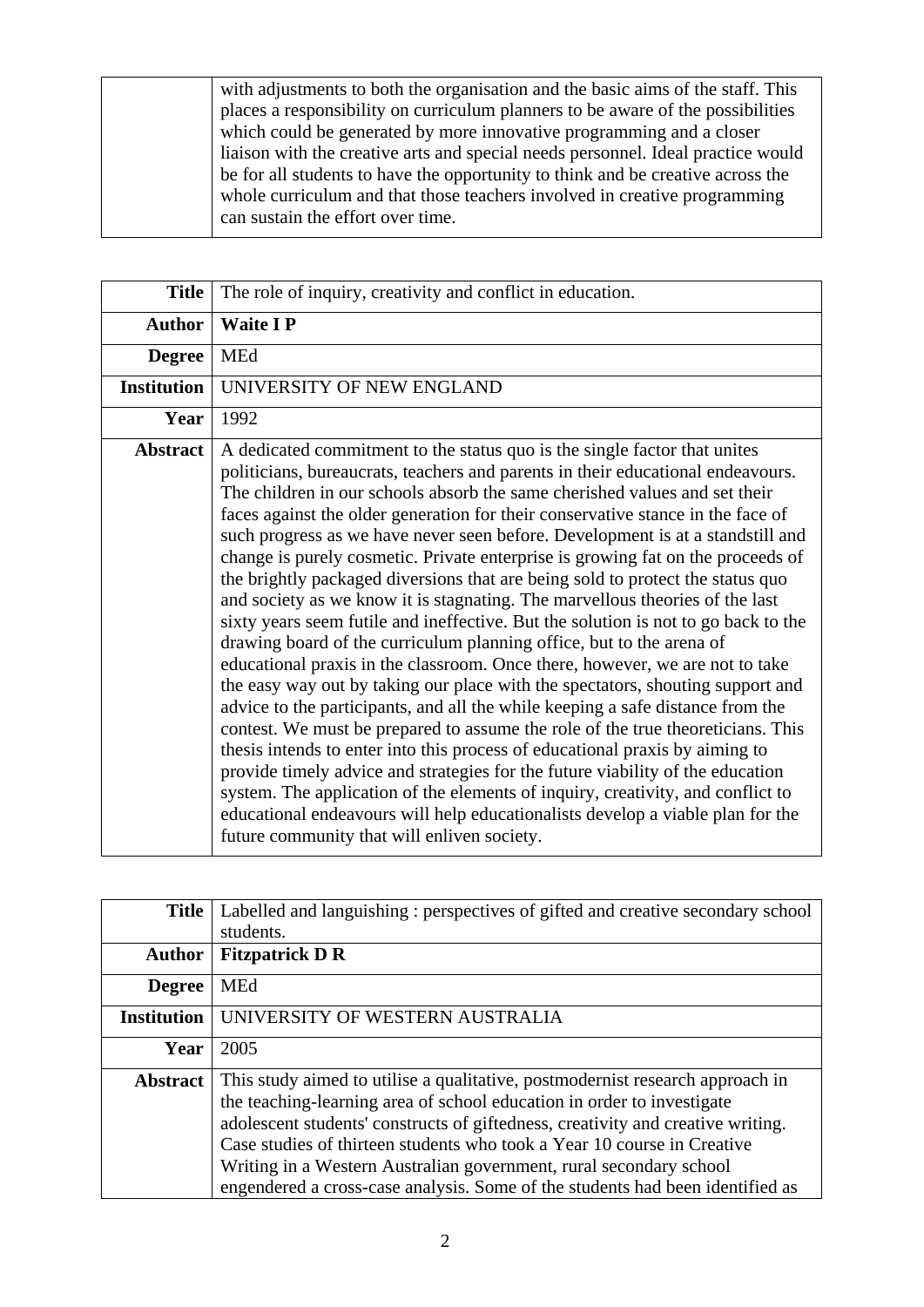gifted or talented in terms of government school guidelines; all considered themselves to be creative. The study is innovative in that it aimed to elicit the perspectives of such fifteen to sixteen year old students. The study related student perspectives to academic literature. It generated information about the interrelationships of the main constructs of giftedness, creativity and creative writing. It also generated perspectives and recommendations on issues concerning the identification of, the provision for, the monitoring of, and the inclusivity of gifted, talented and creative students. The study generated implications for five areas in education: Aims and Policy, Curriculum Development, Educational Administration and Management, Teaching and Learning, and Teacher Education. The study made recommendations for further research, especially in the area of Teacher Education.

| <b>Title</b>       | Creativity and under-achievement: a study of the 1992 Foundation Studies<br>Students at Victoria University of Technology (Footscray Campus).                                                                                                                                                                                                                                                                                                                                                                                                                                                                                                                                                                                                                                                                                                                                                                                                                                                                                                                                                                                                                                                                                                                                                                                                                                                                                                                                                                                                                                                                                                                                  |
|--------------------|--------------------------------------------------------------------------------------------------------------------------------------------------------------------------------------------------------------------------------------------------------------------------------------------------------------------------------------------------------------------------------------------------------------------------------------------------------------------------------------------------------------------------------------------------------------------------------------------------------------------------------------------------------------------------------------------------------------------------------------------------------------------------------------------------------------------------------------------------------------------------------------------------------------------------------------------------------------------------------------------------------------------------------------------------------------------------------------------------------------------------------------------------------------------------------------------------------------------------------------------------------------------------------------------------------------------------------------------------------------------------------------------------------------------------------------------------------------------------------------------------------------------------------------------------------------------------------------------------------------------------------------------------------------------------------|
| <b>Author</b>      | New B C                                                                                                                                                                                                                                                                                                                                                                                                                                                                                                                                                                                                                                                                                                                                                                                                                                                                                                                                                                                                                                                                                                                                                                                                                                                                                                                                                                                                                                                                                                                                                                                                                                                                        |
| <b>Degree</b>      | MEd                                                                                                                                                                                                                                                                                                                                                                                                                                                                                                                                                                                                                                                                                                                                                                                                                                                                                                                                                                                                                                                                                                                                                                                                                                                                                                                                                                                                                                                                                                                                                                                                                                                                            |
| <b>Institution</b> | UNIVERSITY OF MELBOURNE                                                                                                                                                                                                                                                                                                                                                                                                                                                                                                                                                                                                                                                                                                                                                                                                                                                                                                                                                                                                                                                                                                                                                                                                                                                                                                                                                                                                                                                                                                                                                                                                                                                        |
| Year               | 1993                                                                                                                                                                                                                                                                                                                                                                                                                                                                                                                                                                                                                                                                                                                                                                                                                                                                                                                                                                                                                                                                                                                                                                                                                                                                                                                                                                                                                                                                                                                                                                                                                                                                           |
| <b>Abstract</b>    | This study was undertaken to investigate students enrolled in the 1992<br>Foundation Studies course at the Victoria University of Technology, Footscray<br>Campus. This was a one year bridging course, for students whose Anderson<br>Scores has been insufficient to gain them a place on a degree course. Despite<br>their low scores, many of these students gave an impression of good academic<br>ability, coupled with a divergent, creative approach to their work. The<br>investigation sought to establish: if they really were very able; and if any<br>academic underachievement thus substantiated could be explained by the<br>individual's creativity. As a basis for this study, a selective review of the vast<br>literature on creativity was undertaken, with emphases on the research into the<br>personality traits of creative people, the effect of environmental influences on<br>the development of creativity, the interaction of intelligence and creativity and<br>the relationship between hard work and creativity. The students were<br>investigated for: ability; academic achievement; creativity; self esteem;<br>personality; and personal histories. Although this testing confirmed lecturers'<br>perceptions of the students' good academic ability, it also indicated that<br>creativity was not a significant factor in the academic underachievement of the<br>majority of the students. It did appear, however, to be implicated in the<br>academic under or overachievement of a minority of the students. For most of<br>the students, issues of self esteem appeared to have been central in determining<br>academic performance. |

| <b>Title</b>   Development of a unified theory : giftedness, evolution and integrative |
|----------------------------------------------------------------------------------------|
| intelligence.                                                                          |
| Author   Clarke J S                                                                    |
| <b>Degree</b>   MGiftEd                                                                |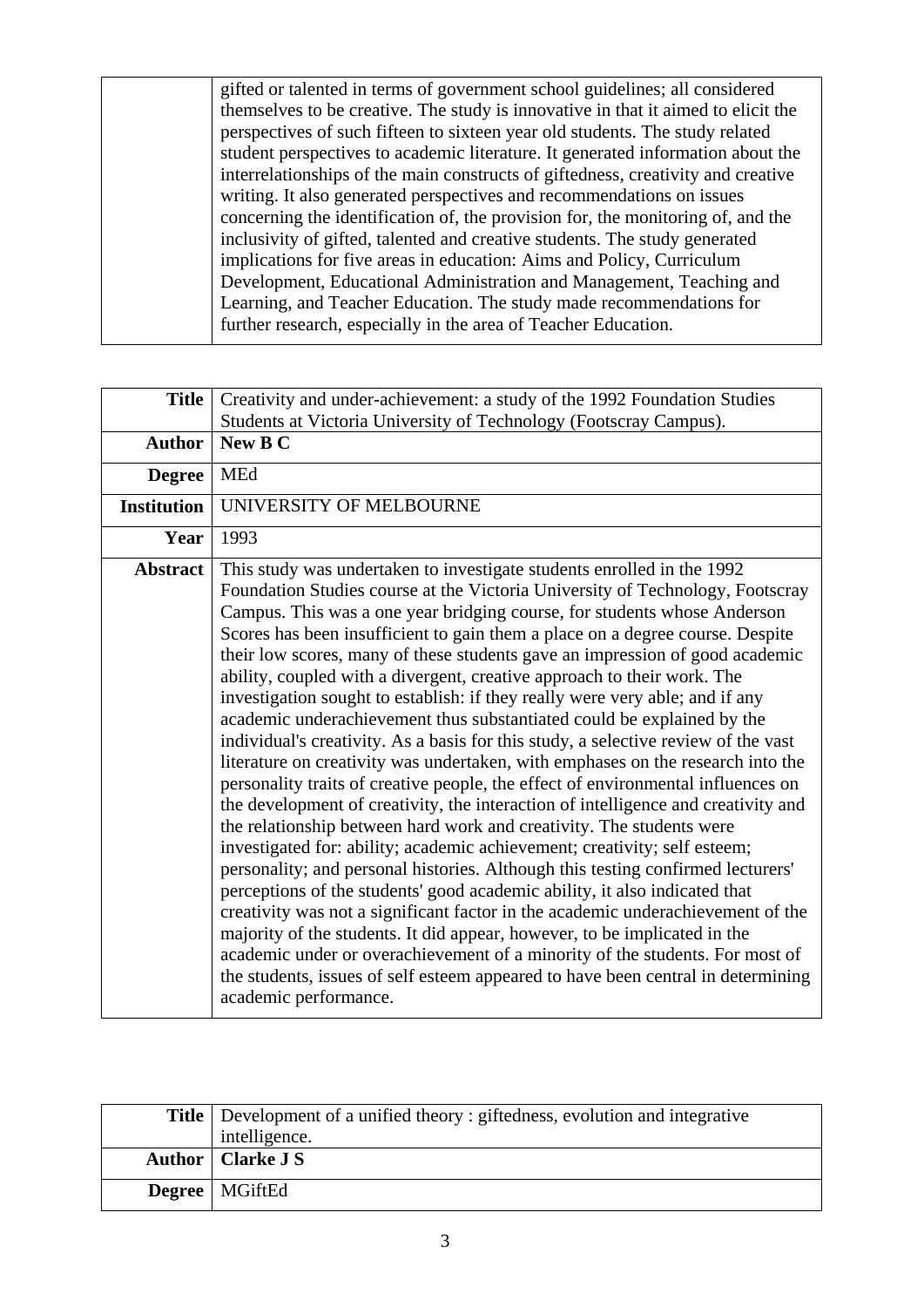| <b>Institution</b> | FLINDERS UNIVERSITY OF SOUTH AUSTRALIA                                                                                                                                                                                                                                                                                                                                                                                                                                                                                                                                                                                                                                                                                                                                                                                                                                                                                                                                                                                                                                                                                                                                                                                                                                                                                                                                                                                                                                                                                                                                                                                                                                                                                                                                                                                                                                                                                                                                                                                                                                                                                                                                                                                                                                                                                                                                                                                                                                                                                                                                                                                                                                                                                                                                                                                                                                                                                                                                                                                                                                                                                                                                                              |
|--------------------|-----------------------------------------------------------------------------------------------------------------------------------------------------------------------------------------------------------------------------------------------------------------------------------------------------------------------------------------------------------------------------------------------------------------------------------------------------------------------------------------------------------------------------------------------------------------------------------------------------------------------------------------------------------------------------------------------------------------------------------------------------------------------------------------------------------------------------------------------------------------------------------------------------------------------------------------------------------------------------------------------------------------------------------------------------------------------------------------------------------------------------------------------------------------------------------------------------------------------------------------------------------------------------------------------------------------------------------------------------------------------------------------------------------------------------------------------------------------------------------------------------------------------------------------------------------------------------------------------------------------------------------------------------------------------------------------------------------------------------------------------------------------------------------------------------------------------------------------------------------------------------------------------------------------------------------------------------------------------------------------------------------------------------------------------------------------------------------------------------------------------------------------------------------------------------------------------------------------------------------------------------------------------------------------------------------------------------------------------------------------------------------------------------------------------------------------------------------------------------------------------------------------------------------------------------------------------------------------------------------------------------------------------------------------------------------------------------------------------------------------------------------------------------------------------------------------------------------------------------------------------------------------------------------------------------------------------------------------------------------------------------------------------------------------------------------------------------------------------------------------------------------------------------------------------------------------------------|
| Year               | 2000                                                                                                                                                                                                                                                                                                                                                                                                                                                                                                                                                                                                                                                                                                                                                                                                                                                                                                                                                                                                                                                                                                                                                                                                                                                                                                                                                                                                                                                                                                                                                                                                                                                                                                                                                                                                                                                                                                                                                                                                                                                                                                                                                                                                                                                                                                                                                                                                                                                                                                                                                                                                                                                                                                                                                                                                                                                                                                                                                                                                                                                                                                                                                                                                |
| <b>Abstract</b>    | The most fundamental problem of gifted education is the absence of a unified<br>theory to explain the physical phenomena of gifted consciousness. However,<br>this lack of theory is predicated by the absence of a physical theory which<br>explains the evolutionary emergence and structure of consciousness itself. This<br>thesis addresses this critical void in physical knowledge by developing Unitive<br>Theory as a physical deductive theory of evolution from which reflective<br>consciousness self consistently emerges. The psychological structures and<br>processes of giftedness may be then framed within a deductive 4-dimensional<br>evolutionary continuum. The structural self-consistency of unitive theory is<br>further applied to explain intelligence differentiation; the complementary<br>construction of knowledge and meaning; the predictive structure of conflict;<br>and to verify the structural continuity and organisational self-similarity in both<br>physical and psychological evolution. The advanced cognitive structures of<br>giftedness are predicted and explained through the evolutionary structure<br>identified by unitive theory. Unitive theory is verified as a deductive physical<br>evolutionary theory, including biogenesis and consciousness, by a series of<br>major scientific discoveries which transform the current educational and<br>scientific worldview: 1) The identification of the initial numeric structures and<br>processes of the nested evolutionary continuum, which thereby explain the<br>origin of the laws of physics. 2) The discovery of cumulative systemic<br>resonances in physical systems: solar system atomic system & molecular<br>DNA-RNA system, and thereby disproves current theories which assume that<br>random and accidental processes determine structural evolution. 3) The<br>derivation of the numeric values of GUT unification & Planck energy levels<br>from first principles. 4) The discovery of the reciprocal and geometric<br>relationship between coupling strengths of electronuclear forces and unifying<br>energy levels, which thereby confirms the legitimacy of scientific attempts to<br>formulate a complete unified physical theory. 5) The discovery of correlations<br>between planetary distancing and GUT & Planck unification values,<br>confirming structural evolution as a nested evolutionary continuum. 6) The<br>identification of thermal resonances between earth planetary positioning and<br>human brain temperature; Planck energy and cosmic background radiation. 7)<br>The discovery of cumulatively reciprocal relationships in planetary systems. 8)<br>The discovery of the numeric evidence to confirm that bifurcation processes<br>operate in spatial organisation and planetary system formation. 9) The<br>discovery of progressive dimensional emergence, which predicts and explains<br>evolutionary directionality and differentiative and integrative development. 10)<br>The demonstration of how the resonant self organisation of attractive matter<br>and radiant energy form an integrative and complementary evolutionary<br>system. |

|                     | <b>Title</b>   Family and school correlates of adolescents outcomes. |
|---------------------|----------------------------------------------------------------------|
|                     | <b>Author</b>   Raw J S                                              |
| <b>Degree</b>   MEd |                                                                      |
|                     | Institution   UNIVERSITY OF ADELAIDE                                 |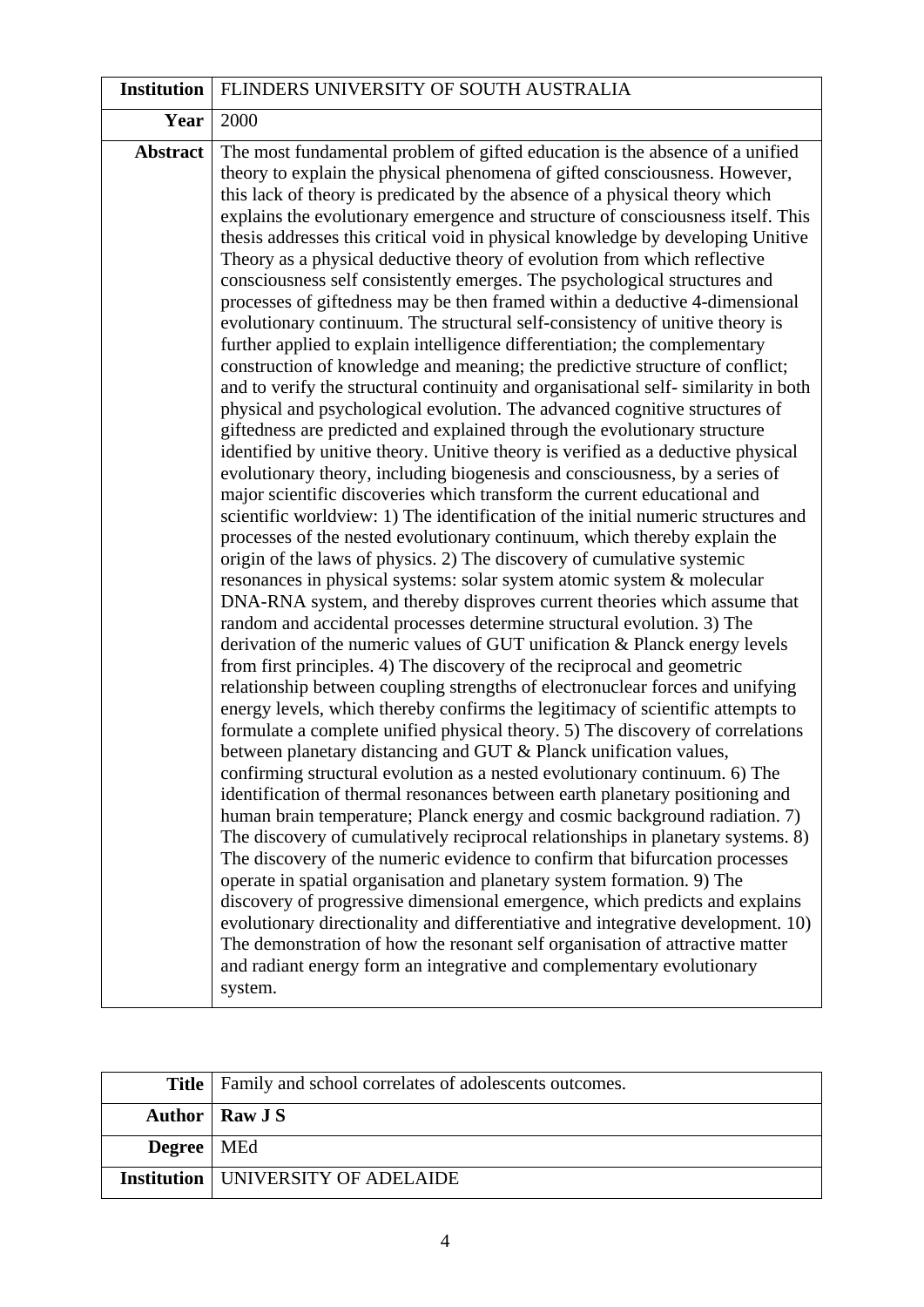| Year            | 1988                                                                                                                                                                                                                                                                                                                                                                                                                                                                                                                                                                                                                                                                                                                                                                                                                                                                                                                                                                                                     |
|-----------------|----------------------------------------------------------------------------------------------------------------------------------------------------------------------------------------------------------------------------------------------------------------------------------------------------------------------------------------------------------------------------------------------------------------------------------------------------------------------------------------------------------------------------------------------------------------------------------------------------------------------------------------------------------------------------------------------------------------------------------------------------------------------------------------------------------------------------------------------------------------------------------------------------------------------------------------------------------------------------------------------------------|
| <b>Abstract</b> | This study examined relationships between family and school environments<br>and a number of outcomes for adolescents attending independent schools. In<br>particular, associations were examined between adolescents' perceptions of<br>family and school environments and measures of their creativity, morality and<br>self concept. Six independent schools from the Adelaide metropolitan area<br>were chosen for the study. The sample included 312 Year 11 adolescents, 158<br>girls and 154 boys. The schools were chosen to provide a diverse sample with<br>respect to religious affiliation, single sex coeducation, and socioeconomic<br>status of families. The study supports prior research which has shown that<br>while family environment is associated with more variance in outcomes when<br>compared with the school environment, certain school environment variables<br>are related to significant and educationally meaningful amounts of variance in<br>school related outcomes. |

| <b>Title</b>       | Changes in student learning and development in art production across grades                                                                                                                                                                                                                                                                                                                                                                                                                                                                                                                                                                                                                                                                                                                                                                                                                                                                                                                                                                                                                                                                                                                                                                                                                                                                                                                                                                                                                                                                                                                                                                                                                                                                                                                                                                                                                                                                                                                                                                                                                                                                                                                                                                                                                                                             |
|--------------------|-----------------------------------------------------------------------------------------------------------------------------------------------------------------------------------------------------------------------------------------------------------------------------------------------------------------------------------------------------------------------------------------------------------------------------------------------------------------------------------------------------------------------------------------------------------------------------------------------------------------------------------------------------------------------------------------------------------------------------------------------------------------------------------------------------------------------------------------------------------------------------------------------------------------------------------------------------------------------------------------------------------------------------------------------------------------------------------------------------------------------------------------------------------------------------------------------------------------------------------------------------------------------------------------------------------------------------------------------------------------------------------------------------------------------------------------------------------------------------------------------------------------------------------------------------------------------------------------------------------------------------------------------------------------------------------------------------------------------------------------------------------------------------------------------------------------------------------------------------------------------------------------------------------------------------------------------------------------------------------------------------------------------------------------------------------------------------------------------------------------------------------------------------------------------------------------------------------------------------------------------------------------------------------------------------------------------------------------|
|                    | and over time at secondary school level.                                                                                                                                                                                                                                                                                                                                                                                                                                                                                                                                                                                                                                                                                                                                                                                                                                                                                                                                                                                                                                                                                                                                                                                                                                                                                                                                                                                                                                                                                                                                                                                                                                                                                                                                                                                                                                                                                                                                                                                                                                                                                                                                                                                                                                                                                                |
| <b>Author</b>      | Touloumtzoglou J                                                                                                                                                                                                                                                                                                                                                                                                                                                                                                                                                                                                                                                                                                                                                                                                                                                                                                                                                                                                                                                                                                                                                                                                                                                                                                                                                                                                                                                                                                                                                                                                                                                                                                                                                                                                                                                                                                                                                                                                                                                                                                                                                                                                                                                                                                                        |
| <b>Degree</b>      | PhD                                                                                                                                                                                                                                                                                                                                                                                                                                                                                                                                                                                                                                                                                                                                                                                                                                                                                                                                                                                                                                                                                                                                                                                                                                                                                                                                                                                                                                                                                                                                                                                                                                                                                                                                                                                                                                                                                                                                                                                                                                                                                                                                                                                                                                                                                                                                     |
| <b>Institution</b> | FLINDERS UNIVERSITY OF SOUTH AUSTRALIA                                                                                                                                                                                                                                                                                                                                                                                                                                                                                                                                                                                                                                                                                                                                                                                                                                                                                                                                                                                                                                                                                                                                                                                                                                                                                                                                                                                                                                                                                                                                                                                                                                                                                                                                                                                                                                                                                                                                                                                                                                                                                                                                                                                                                                                                                                  |
| Year               | 2002                                                                                                                                                                                                                                                                                                                                                                                                                                                                                                                                                                                                                                                                                                                                                                                                                                                                                                                                                                                                                                                                                                                                                                                                                                                                                                                                                                                                                                                                                                                                                                                                                                                                                                                                                                                                                                                                                                                                                                                                                                                                                                                                                                                                                                                                                                                                    |
| <b>Abstract</b>    | Areas of learning where performance is measured through systematic and<br>responsible assessment can contribute to the conceptualisation and valuing of<br>art education through the provision of evidence of learning and development of<br>artistic skills. There is a need for measurement to be undertaken in assessment<br>in art production, on the basis of a shared symbol system, that allows for<br>detailed classifications of visual art works. For this purpose, the Aesthetic<br>Judgement Scale (AJS) was developed in this study to measure secondary<br>school students' performance in art production, for assigning quantitative<br>specifications both singly and in combination to corresponding magnitudes of<br>art work. A general theoretical model was formulated that provided the<br>structure of the numerical relation among the measures assigned to the art<br>works. This model was established and tested for comparative purposes and for<br>the better understanding and interpretation of the AJS scores. In devising this<br>measurement strategy, the assessable properties or magnitudes of the visual art<br>objects and the rule for assigning degrees of their magnitudes were specified.<br>The validation of the AJS measurement model was undertaken through an<br>investigation of its internal structure and the association of the construct being<br>measured to external predictors of student performance. With respect to the<br>internal structure of the AJS, a two-level hierarchical model was proposed as<br>best reflecting the underlying constructs measured by this instrument. This<br>implied that a second-order artistic aptitude factor indirectly measured by the<br>observed variables affected three more specific first- or lower-order factors.<br>These three inter-correlated first-order factors included the art elements, formal<br>properties and symbolic level factors. The model also included four additional<br>observed variables reflecting an alternative form of the higher-order factor that<br>were represented by an exogenous component, labelled the composite factor.<br>Hence, artistic production was shown to involve a general underlying trait as<br>well as lower order factors, indicating that the calculation of a total score in |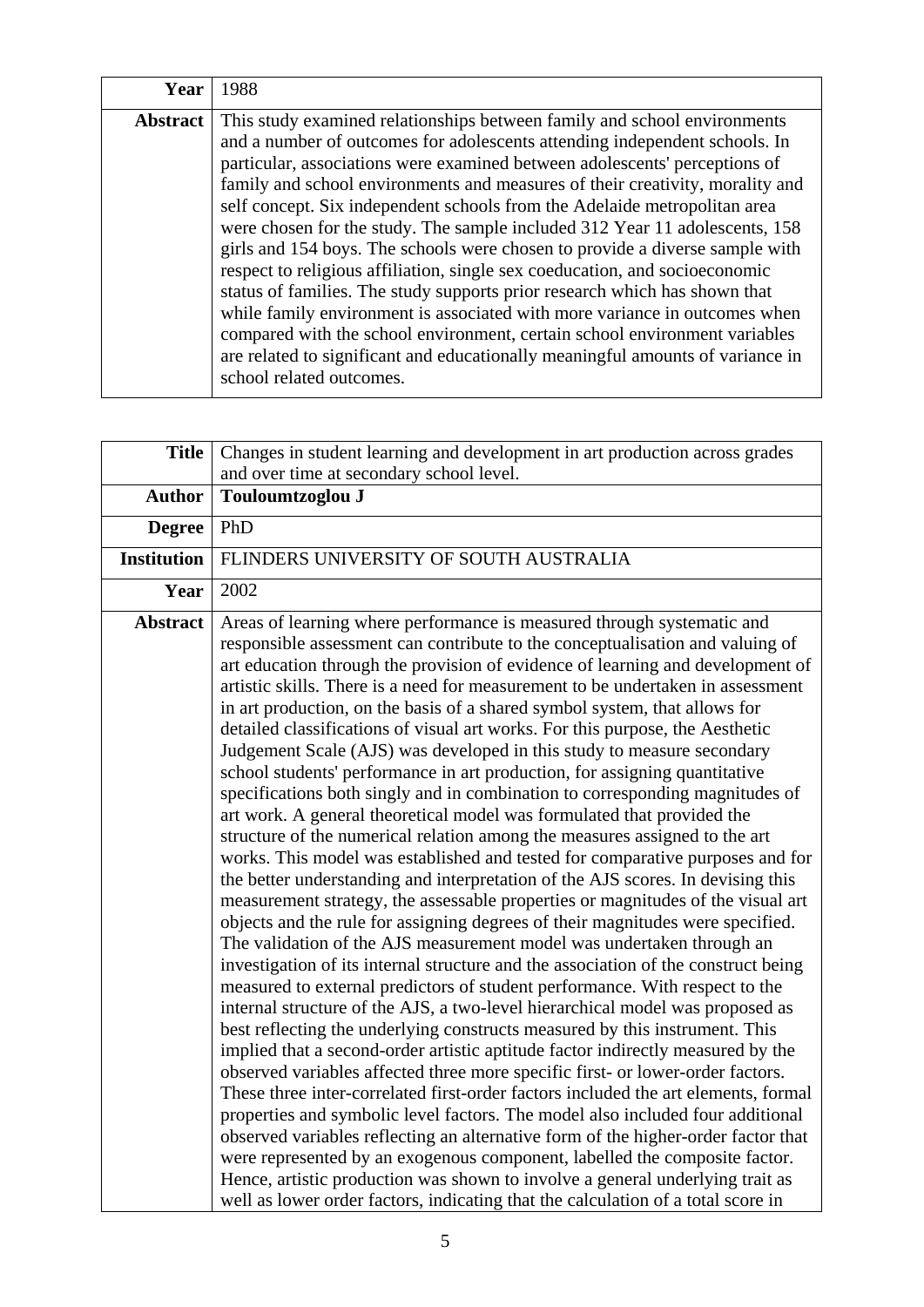addition to sub-scores that provide more specific information about students' performance in the identified sub-domains of artistic production, were possible. Use of the AJS in this study demonstrated that the instrument can: (a) discriminate between different levels of performance; (b) make meaningful comparisons; and (c) measure relative change in student development and learning between assessment occasions. Furthermore, several instruments were also employed with the aim of assigning numerical values to constructs hypothesised as being related to student performance in art production. Of these measures, variables that were identified as having significant effects on the AJS scores, enabled clearer interpretations to be made of student performance in art production, substantiating further the usefulness and meaningfulness of the particular assessment procedure. Moreover, results presented in this study, provided evidence of a relationship between AJS measures and student level characteristics, domain-relevant abilities, as well as affective and conative variables further supporting the construct validity of the scale. The temporal stability of these relationships across grade levels and between assessment occasions assisted in contributing to the validity of the AJS measures. Teacher ratings obtained from a single public secondary school were also compared to ratings obtained on the AJS, on the basis of the meaningfulness and quality of the information provided about students' learning and development over time and across grades. The findings illustrated the practical significance and usefulness of the AJS for measuring gains in student performance in art production and in identifying students' strengths or weaknesses, compared to teacher marks, which focused on relative rather than absolute marking performance and failed to measure such increments in learning and development. The results derived from the multivariate and multilevel analyses undertaken provided extensive evidence that performance in art production is best represented by a multidimensional and multilevel model. Significant teacher effects were found on performance in art production. Student characteristics such as gender and intellectual potential were found to be significant predictors of level of performance. Student attitudes were shown to impact greatly on performance. Greater home learning provision and favourable parental attitudes towards the arts also appeared to be associated with higher levels of performance in art production. Domainrelevant abilities such as visuospatial abilities, visual aesthetic sensitivity and to some extent figural creativity were shown to contribute significantly to performance in art production. The aim of this study was to improve validity, reliability and credibility in measuring student performance in art production, and thereby increase the positive impact of assessment in the visual arts discipline. The development and empirical validation of the Aesthetic Judgement Scale offer an alternative performance-based approach to assessment of art production. This assessment strategy for monitoring student progress in art production, is a useful means of demonstrating whether teachers and students have met their educational goals, as well as for identifying areas of strength or weakness. In addition to measuring student learning and development in art production, the AJS may be used to identify implicit learning outcomes of art production for the specification of curriculum objectives, and the organisation of instruction.

**Title** | A cognitive model for understanding creative thinking.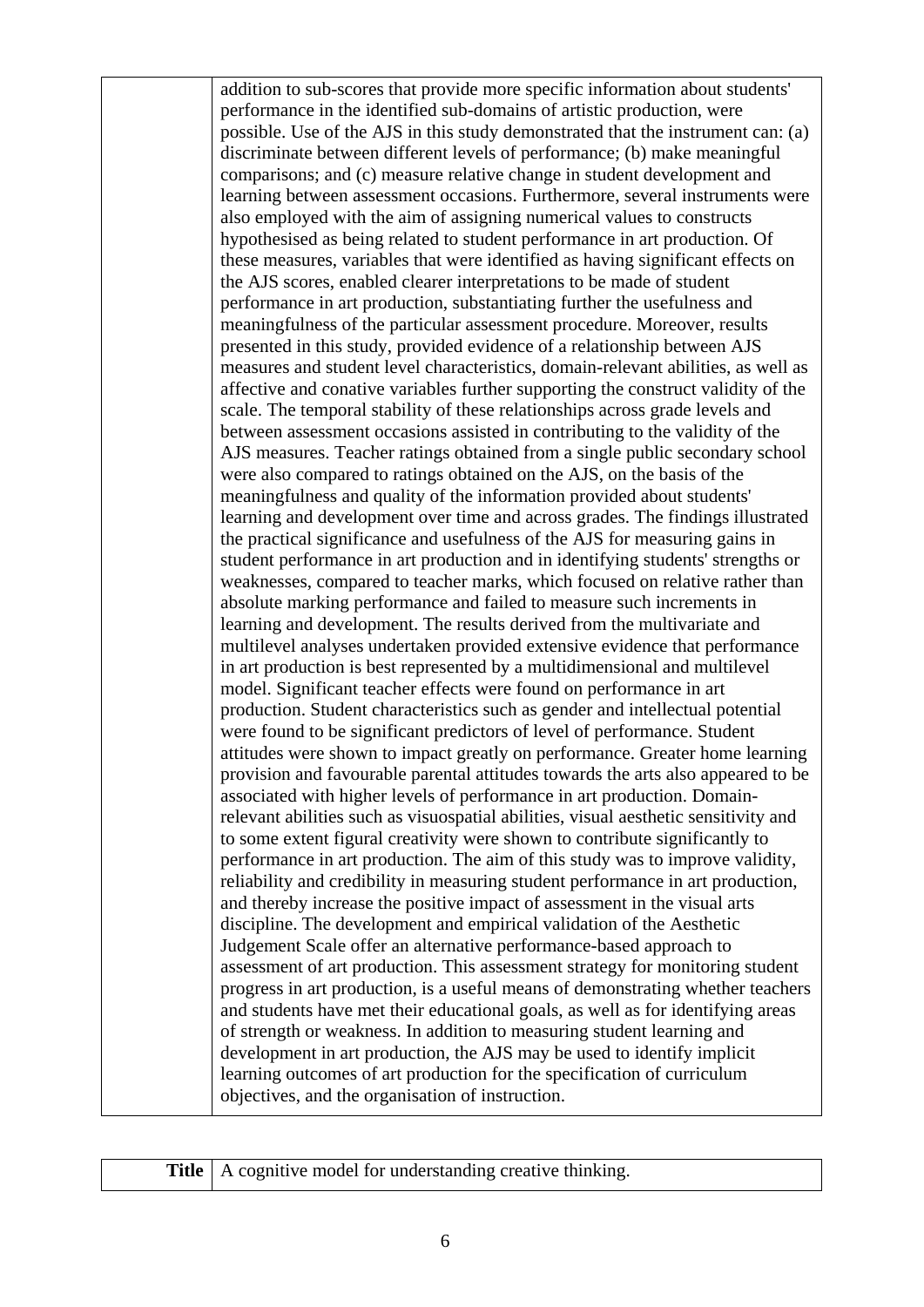| <b>Author</b>      | <b>Yashin-Shaw I</b>                                                                                                                                                                                                                                                                                                                                                                                                                                                                                                                                                                                                                                                                                                                                                                                                                                                                                                                                                                                                                                                                                                                                                                                                                                                                                                                                                                                                                                                                                                                                                                                                                                                                                                                                                                                                                                                                                                                                                                                                                                                                                                                                                                                                                                                                                                                                                                                                                                                                                                                                                                                                                                                                                                                                                                                                                                                                                                                                                                                                                                                                                                                                                                                                                                                                                                                                                                                                                                                                                                                                                                                                                                                                                                                                                                                       |
|--------------------|------------------------------------------------------------------------------------------------------------------------------------------------------------------------------------------------------------------------------------------------------------------------------------------------------------------------------------------------------------------------------------------------------------------------------------------------------------------------------------------------------------------------------------------------------------------------------------------------------------------------------------------------------------------------------------------------------------------------------------------------------------------------------------------------------------------------------------------------------------------------------------------------------------------------------------------------------------------------------------------------------------------------------------------------------------------------------------------------------------------------------------------------------------------------------------------------------------------------------------------------------------------------------------------------------------------------------------------------------------------------------------------------------------------------------------------------------------------------------------------------------------------------------------------------------------------------------------------------------------------------------------------------------------------------------------------------------------------------------------------------------------------------------------------------------------------------------------------------------------------------------------------------------------------------------------------------------------------------------------------------------------------------------------------------------------------------------------------------------------------------------------------------------------------------------------------------------------------------------------------------------------------------------------------------------------------------------------------------------------------------------------------------------------------------------------------------------------------------------------------------------------------------------------------------------------------------------------------------------------------------------------------------------------------------------------------------------------------------------------------------------------------------------------------------------------------------------------------------------------------------------------------------------------------------------------------------------------------------------------------------------------------------------------------------------------------------------------------------------------------------------------------------------------------------------------------------------------------------------------------------------------------------------------------------------------------------------------------------------------------------------------------------------------------------------------------------------------------------------------------------------------------------------------------------------------------------------------------------------------------------------------------------------------------------------------------------------------------------------------------------------------------------------------------------------------|
| <b>Degree</b>      | PhD                                                                                                                                                                                                                                                                                                                                                                                                                                                                                                                                                                                                                                                                                                                                                                                                                                                                                                                                                                                                                                                                                                                                                                                                                                                                                                                                                                                                                                                                                                                                                                                                                                                                                                                                                                                                                                                                                                                                                                                                                                                                                                                                                                                                                                                                                                                                                                                                                                                                                                                                                                                                                                                                                                                                                                                                                                                                                                                                                                                                                                                                                                                                                                                                                                                                                                                                                                                                                                                                                                                                                                                                                                                                                                                                                                                                        |
| <b>Institution</b> | <b>GRIFFITH UNIVERSITY</b>                                                                                                                                                                                                                                                                                                                                                                                                                                                                                                                                                                                                                                                                                                                                                                                                                                                                                                                                                                                                                                                                                                                                                                                                                                                                                                                                                                                                                                                                                                                                                                                                                                                                                                                                                                                                                                                                                                                                                                                                                                                                                                                                                                                                                                                                                                                                                                                                                                                                                                                                                                                                                                                                                                                                                                                                                                                                                                                                                                                                                                                                                                                                                                                                                                                                                                                                                                                                                                                                                                                                                                                                                                                                                                                                                                                 |
| Year               | 2001                                                                                                                                                                                                                                                                                                                                                                                                                                                                                                                                                                                                                                                                                                                                                                                                                                                                                                                                                                                                                                                                                                                                                                                                                                                                                                                                                                                                                                                                                                                                                                                                                                                                                                                                                                                                                                                                                                                                                                                                                                                                                                                                                                                                                                                                                                                                                                                                                                                                                                                                                                                                                                                                                                                                                                                                                                                                                                                                                                                                                                                                                                                                                                                                                                                                                                                                                                                                                                                                                                                                                                                                                                                                                                                                                                                                       |
| <b>Abstract</b>    | This research proposes a model for creative thinking which is initially derived<br>from an amalgamation of the creativity literature and the cognitive psychology<br>literature, and is refined from protocol data. The aim of this research is to<br>investigate and explain the nature of cognitive activity during creative<br>problem-solving in an authentic context. A review of the creativity literature<br>reveals the limitations of existing conceptualisations of creativity, in particular,<br>the linearity of thinking as it progresses or cycles through various stages during<br>the creative thinking process. It is argued that the limitations may be addressed<br>through the inclusion and application of a hierarchical representation of<br>thinking which is commonly accepted in the cognitive science literature but<br>absent from the creativity literature. The reconceptualised, theoretically<br>derived model which is posited, incorporates elements from both literatures,<br>namely the hierarchical nature of thinking from cognitive science, as well as<br>the opportunity for an ongoing revisiting of concepts, as represented by the<br>cycling of thinking, from the creativity literature. In order to test the model, a<br>fine-grained scrutiny of cognitive activity was needed. To this end the research<br>methodology was based on an longitudinal, idiographic model which<br>investigates a single situation in exhaustive detail. Protocol data were gathered<br>from a subject engaged in authentic problem-solving on two occasions four<br>and a half years apart. The data therefore provide information at two levels of<br>expertise. The data were transcribed, segmented and analysed in two ways,<br>according to the category of thinking and cognitive procedure enacted, to<br>reveal cognitive activity on a micro-level. This was done using the proposed<br>model and its associated taxonomy. It was found that the overall structure of<br>the theoretically derived model was robust. However some modifications were<br>needed to the sets of procedures characterising each category of thinking in<br>order to comprehensively describe the creative problem-solving activity<br>reported in this research. Therefore the final model presented represents a<br>synthesis of theoretical and protocol derived procedures. The analysed data<br>were numerically coded for the purposes of undergoing descriptive statistical<br>analysis. The findings reveal that creative solutions evolved through the<br>iterative and interactive deployment of cognitive components and not in a<br>linear or cyclical way as proposed by a number of other models explaining<br>creative thinking. Cognitive categories and procedures were deployed with<br>varying frequency at different times during the problem-solving process<br>according to task demands. However no category of thinking had exclusive<br>association with any particular stage of the process. Rather, solutions were<br>"built up" as a result of cognitive activity switching among the categories of<br>executive control, generation, exploration and evaluation and their<br>characteristic procedures. The longitudinal design of the study provided<br>information about the cognitive indicators associated with the development of<br>expertise in creative problem-solving in authentic contexts. The proposed<br>model was found to be sufficiently robust to explain cognitive activity at both<br>levels of expertise. The development of expertise in creative problem-solving<br>is characterised by the same indicators of problem-solving in general with the<br>addition of the deliberate maintenance of high cognitive load imposed by the |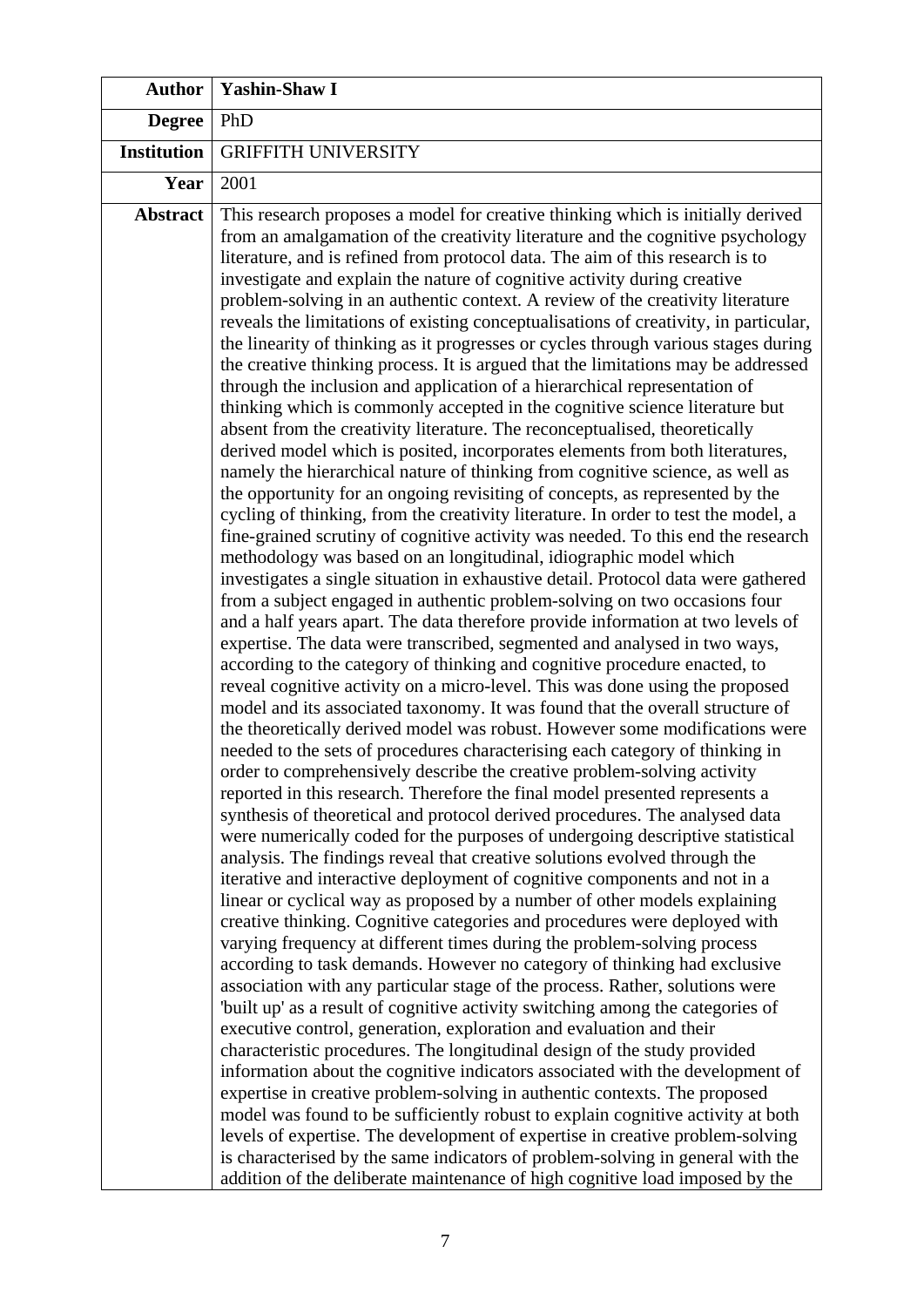| search for novelty. |
|---------------------|
|---------------------|

| <b>Title</b>       | A comparative study of creative problem solving and traditional skill based<br>methods of instruction in Queensland technology education classrooms.                                                                                                                                                                                                                                                                                                                                                                                                                                                                                                                                                                                                                                                                                                                                                                                                                                                                                                                                                                                                                                                                                                                                                                                                                                                                                                                                                                                                                                                                                                                                                                                                                                                                                                                                                                                                                                                                                                                                                                                                                                                                                                                                                                                                                                                                          |
|--------------------|-------------------------------------------------------------------------------------------------------------------------------------------------------------------------------------------------------------------------------------------------------------------------------------------------------------------------------------------------------------------------------------------------------------------------------------------------------------------------------------------------------------------------------------------------------------------------------------------------------------------------------------------------------------------------------------------------------------------------------------------------------------------------------------------------------------------------------------------------------------------------------------------------------------------------------------------------------------------------------------------------------------------------------------------------------------------------------------------------------------------------------------------------------------------------------------------------------------------------------------------------------------------------------------------------------------------------------------------------------------------------------------------------------------------------------------------------------------------------------------------------------------------------------------------------------------------------------------------------------------------------------------------------------------------------------------------------------------------------------------------------------------------------------------------------------------------------------------------------------------------------------------------------------------------------------------------------------------------------------------------------------------------------------------------------------------------------------------------------------------------------------------------------------------------------------------------------------------------------------------------------------------------------------------------------------------------------------------------------------------------------------------------------------------------------------|
| <b>Author</b>      | Case D J                                                                                                                                                                                                                                                                                                                                                                                                                                                                                                                                                                                                                                                                                                                                                                                                                                                                                                                                                                                                                                                                                                                                                                                                                                                                                                                                                                                                                                                                                                                                                                                                                                                                                                                                                                                                                                                                                                                                                                                                                                                                                                                                                                                                                                                                                                                                                                                                                      |
| <b>Degree</b>      | MIndEd                                                                                                                                                                                                                                                                                                                                                                                                                                                                                                                                                                                                                                                                                                                                                                                                                                                                                                                                                                                                                                                                                                                                                                                                                                                                                                                                                                                                                                                                                                                                                                                                                                                                                                                                                                                                                                                                                                                                                                                                                                                                                                                                                                                                                                                                                                                                                                                                                        |
| <b>Institution</b> | UNIVERSITY OF NEWCASTLE                                                                                                                                                                                                                                                                                                                                                                                                                                                                                                                                                                                                                                                                                                                                                                                                                                                                                                                                                                                                                                                                                                                                                                                                                                                                                                                                                                                                                                                                                                                                                                                                                                                                                                                                                                                                                                                                                                                                                                                                                                                                                                                                                                                                                                                                                                                                                                                                       |
| Year               | 1996                                                                                                                                                                                                                                                                                                                                                                                                                                                                                                                                                                                                                                                                                                                                                                                                                                                                                                                                                                                                                                                                                                                                                                                                                                                                                                                                                                                                                                                                                                                                                                                                                                                                                                                                                                                                                                                                                                                                                                                                                                                                                                                                                                                                                                                                                                                                                                                                                          |
| <b>Abstract</b>    | The introduction of Technology Studies in 1991, with it emphasis on creative<br>problem solving through design, challenge the philosophies and teaching styles<br>of those teaching traditional manual skill based Manual Arts subjects in<br>Queensland. One hundred and thirty four Year 11 students, from three<br>Queensland schools, studying one of three subjects in the domain of<br>'technology education' participated in the comparative study to establish the<br>relative creative efficacy of Technology Studies and Manual Arts as measured<br>by Cohen's 'How Creative Are You' test instrument. A pretest/posttest<br>quasiexperimental design was selected in which instruction in: Technology<br>Studies was classified as experimental 'Treatment A' (Subject a); Manual Arts<br>was classified as experimental 'Treatment B' (Subject b); and Graphics was<br>classified as the experimental 'Control Group' (Subject c). Potential<br>confounding factors such as variations in student ability across target groups<br>and schools were either controlled or taken into account in the analysis. Single<br>and two factor analysis of variance of the data collected revealed that there was<br>no significant difference in the mean creativity score gained between treatment<br>groups albeit significant gain in creativity was observed in each treatment<br>group. In conclusion, the author cautions against ascribing to Technology<br>Studies a greater potential for developing creativity in students than the more<br>traditional manual skill based teaching methods associated with Manual Arts.<br>While the limitations of the study prevent the conclusion from being<br>generalised across the public and private education sectors in Queensland at<br>this time, there is sufficient evidence to justify further research in this field. If<br>the outcomes of this research are generalised through further research, the<br>author conjects that the lack of significant difference in creativity gain between<br>the treatments may be due to either: the publicly unrealised creative<br>characteristics of the traditional manual skill based style of Manual Arts;<br>and/or the lack of appropriate inservice training of teachers of Technology<br>Studies to ensure that the perceived creative advantage of design and problem<br>solving based instruction is realised. |

|                 | <b>Title</b>   Creative spirit in classroom music education.                                                                                                     |
|-----------------|------------------------------------------------------------------------------------------------------------------------------------------------------------------|
| <b>Author</b>   | King G                                                                                                                                                           |
| <b>Degree</b>   | MEd                                                                                                                                                              |
|                 | <b>Institution   UNIVERSITY OF MELBOURNE</b>                                                                                                                     |
| Year            | 2005                                                                                                                                                             |
| <b>Abstract</b> | Nurturing creativity by responding to students' unexpected initiatives requires<br>teachers themselves to be models of spontaneity and improvisation. Thirty-one |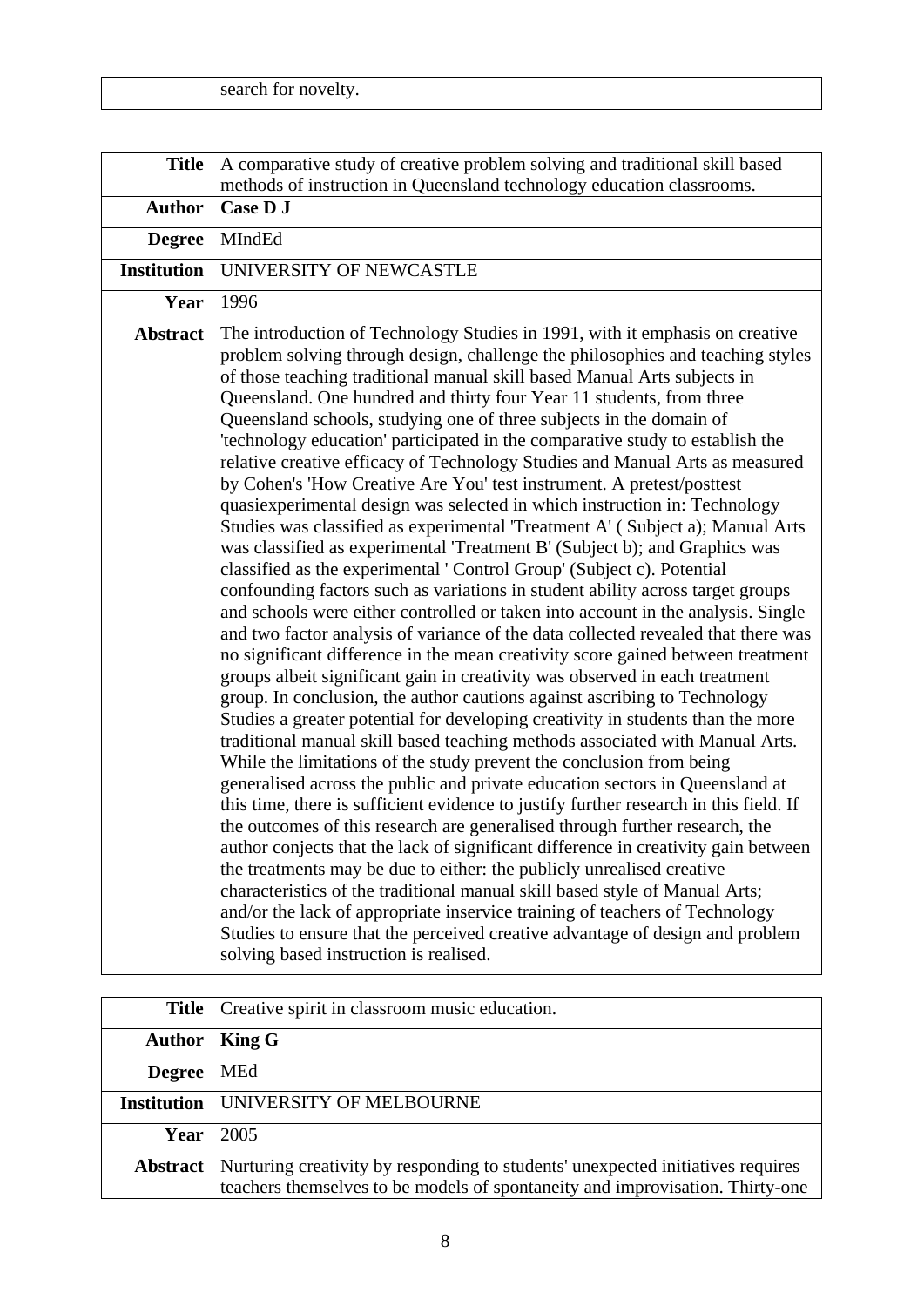anecdotes were collected from practitioners of the Orff Approach to classroom music education and discussed online, uncovering a variety of responsive strategies that resulted in increased collaboration and engagement. The study drew on the Social Constructivist models of education and creativity expounded by Vygotsky, Csikszentmihalyi, Gardner and Anna Craft, and on the epistemology of Wittgenstein as Alice made sense of her Wonderland conversation with Humpty Dumpty. Practical solutions were offered to an apparent dilemma, that nurturing student creativity appears to require a state of anarchy to exist in the classroom. Four themes emerged from the data. These documented teachers' insightful responses to classroom 'shenanigans' and aggression, the benefits that followed when teachers were willing to 'go the extra mile', the desire of teachers to create and sustain a cooperative classroom atmosphere and the importance of linking classroom music activities to children's lives in a meaningful way. The study findings suggest that responsiveness is an important key to nurturing independent creative thinking.

| <b>Title</b>       | Creativity and arts education.                                                                                                                                                                                                                                                                                                                                                                                                                                                                                                                                                                                                                                                                                                                                                                                                                                                                                                                                                                                                                                                                                                                                                                                                                                                                                                                                                                                                                                                                                                                                                                                                                                                                                                                                                                     |
|--------------------|----------------------------------------------------------------------------------------------------------------------------------------------------------------------------------------------------------------------------------------------------------------------------------------------------------------------------------------------------------------------------------------------------------------------------------------------------------------------------------------------------------------------------------------------------------------------------------------------------------------------------------------------------------------------------------------------------------------------------------------------------------------------------------------------------------------------------------------------------------------------------------------------------------------------------------------------------------------------------------------------------------------------------------------------------------------------------------------------------------------------------------------------------------------------------------------------------------------------------------------------------------------------------------------------------------------------------------------------------------------------------------------------------------------------------------------------------------------------------------------------------------------------------------------------------------------------------------------------------------------------------------------------------------------------------------------------------------------------------------------------------------------------------------------------------|
| <b>Author</b>      | <b>Chapman L R</b>                                                                                                                                                                                                                                                                                                                                                                                                                                                                                                                                                                                                                                                                                                                                                                                                                                                                                                                                                                                                                                                                                                                                                                                                                                                                                                                                                                                                                                                                                                                                                                                                                                                                                                                                                                                 |
| <b>Degree</b>      | <b>MEd</b>                                                                                                                                                                                                                                                                                                                                                                                                                                                                                                                                                                                                                                                                                                                                                                                                                                                                                                                                                                                                                                                                                                                                                                                                                                                                                                                                                                                                                                                                                                                                                                                                                                                                                                                                                                                         |
| <b>Institution</b> | FLINDERS UNIVERSITY OF SOUTH AUSTRALIA                                                                                                                                                                                                                                                                                                                                                                                                                                                                                                                                                                                                                                                                                                                                                                                                                                                                                                                                                                                                                                                                                                                                                                                                                                                                                                                                                                                                                                                                                                                                                                                                                                                                                                                                                             |
| Year               | 1995                                                                                                                                                                                                                                                                                                                                                                                                                                                                                                                                                                                                                                                                                                                                                                                                                                                                                                                                                                                                                                                                                                                                                                                                                                                                                                                                                                                                                                                                                                                                                                                                                                                                                                                                                                                               |
| <b>Abstract</b>    | Creativity' is a term which occurs in academic articles on education and in<br>Australian government curriculum documents. Despite an extensive debate in<br>the 1960s there is a vagueness attendant upon this term and considerable<br>inconsistency in its application. This is a matter for concern because creativity<br>is an important concept in that aspect of culture which we designate as the arts<br>and it is by that token a significant concept in arts education. The writings of<br>three educational theorists have been important in the discussion of 'creativity':<br>White Olford and Elliott. In the field of arts theory and aesthetics the writings<br>of Maitland, Beardsley and Hospers provide a framework for considering the<br>concept. Out of these writings in the fields of educational theory, arts theory<br>and aesthetics six issues relating to creativity arise. These issues are, the locus<br>of creativity, creativity as problem solving, as novelty, as discovery, as<br>inspiration, and creativity and knowledge. Proceeding from a consideration of<br>these issues and of Degenhardt's three criteria of creativity a set of five criteria<br>of creativity are suggested. The implications for arts education of the six issues<br>and the five criteria move consideration of the concept away from notions of<br>creativity as inspiration or discovery and towards a view of creativity which is<br>based on knowledge of the domain in which it occurs. This leads to a rejection<br>of the notion that creativity is something which can be taught and transferred<br>from one domain to another. The consequence of that is an affirmation of<br>knowledge of any particular domain as the focus for creativity within the<br>curriculum. |

| <b>Title</b> Creativity and education : an examination of some current views on the nature |
|--------------------------------------------------------------------------------------------|
| of creativity and a discussion of the role and possibilities of creative                   |
| development in the educative process today.                                                |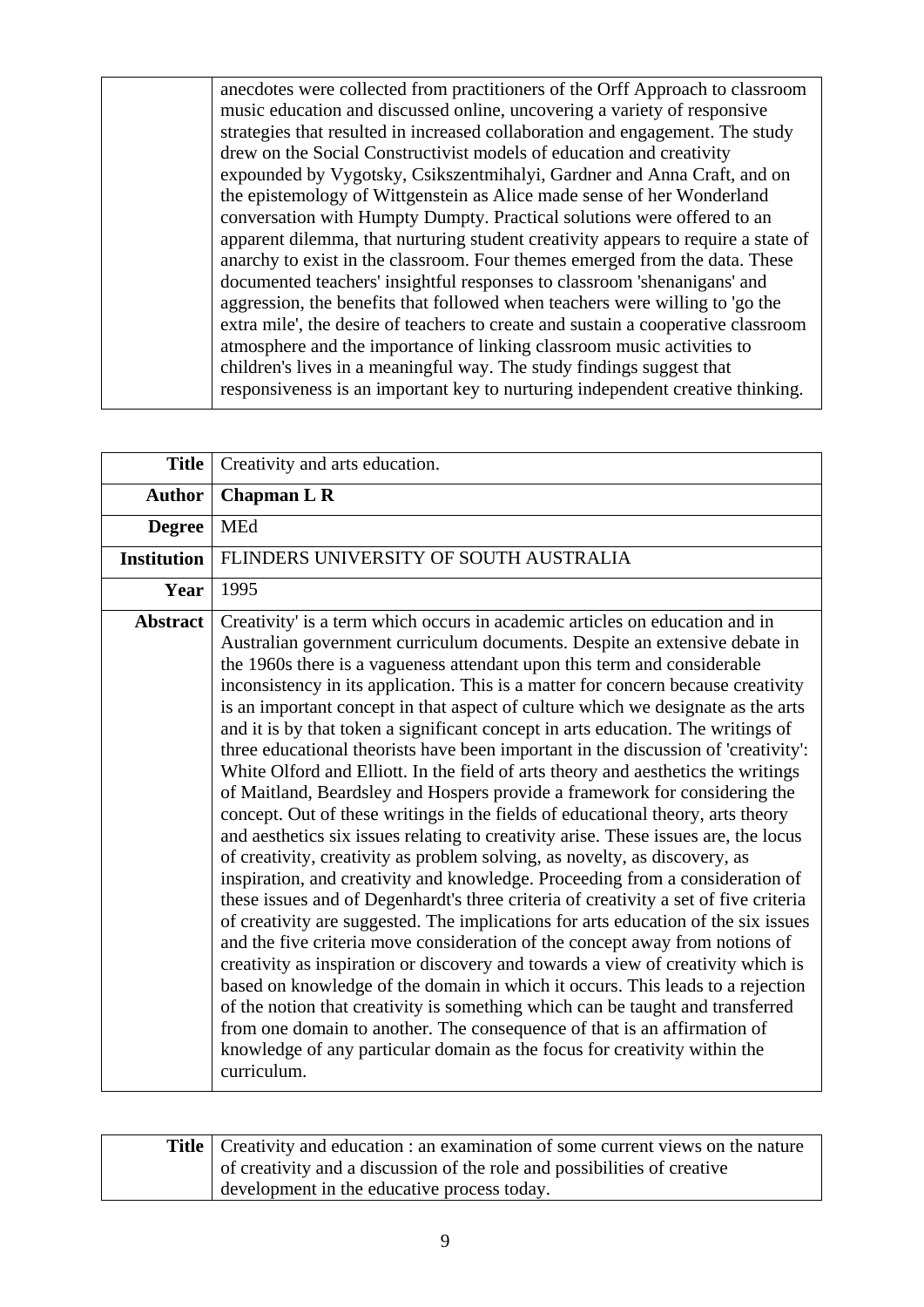|              | Author   Nolan J E                        |
|--------------|-------------------------------------------|
| Degree   MEd |                                           |
|              | <b>Institution   UNIVERSITY OF SYDNEY</b> |
|              | Year $1965$                               |
|              | <b>Abstract</b>   Not provided            |

| <b>Title</b><br><b>Author</b> | Creativity and embodied learning : a reflection upon and a synthesis of the<br>learning that arises in creative expression, with particular reference to writing<br>and drama, through the perspective of the participant and self organising<br>systems theory.<br><b>Wright D G</b>                                                                                                                                                                                                                                                                                                                                                                                                                                                                                                                                                                                                                                                                                                                                                                                                                                                                                                                                                                                                                                                                                                                                                                                                                                                                                                                                                                                                                                                                                                                                                                                                                                                                                             |
|-------------------------------|-----------------------------------------------------------------------------------------------------------------------------------------------------------------------------------------------------------------------------------------------------------------------------------------------------------------------------------------------------------------------------------------------------------------------------------------------------------------------------------------------------------------------------------------------------------------------------------------------------------------------------------------------------------------------------------------------------------------------------------------------------------------------------------------------------------------------------------------------------------------------------------------------------------------------------------------------------------------------------------------------------------------------------------------------------------------------------------------------------------------------------------------------------------------------------------------------------------------------------------------------------------------------------------------------------------------------------------------------------------------------------------------------------------------------------------------------------------------------------------------------------------------------------------------------------------------------------------------------------------------------------------------------------------------------------------------------------------------------------------------------------------------------------------------------------------------------------------------------------------------------------------------------------------------------------------------------------------------------------------|
| <b>Degree</b>                 | PhD                                                                                                                                                                                                                                                                                                                                                                                                                                                                                                                                                                                                                                                                                                                                                                                                                                                                                                                                                                                                                                                                                                                                                                                                                                                                                                                                                                                                                                                                                                                                                                                                                                                                                                                                                                                                                                                                                                                                                                               |
| <b>Institution</b>            | UNIVERSITY OF WESTERN SYDNEY                                                                                                                                                                                                                                                                                                                                                                                                                                                                                                                                                                                                                                                                                                                                                                                                                                                                                                                                                                                                                                                                                                                                                                                                                                                                                                                                                                                                                                                                                                                                                                                                                                                                                                                                                                                                                                                                                                                                                      |
| Year                          | 1998                                                                                                                                                                                                                                                                                                                                                                                                                                                                                                                                                                                                                                                                                                                                                                                                                                                                                                                                                                                                                                                                                                                                                                                                                                                                                                                                                                                                                                                                                                                                                                                                                                                                                                                                                                                                                                                                                                                                                                              |
| <b>Abstract</b>               | Through a discussion of personal experiences of creativity and learning this<br>thesis looks at the way in which drama education constructs opportunities for<br>learning. Important in this discussion is the relationship between participants in<br>the learning process. Accordingly, the author uses constructivism and self-<br>organising systems theory to further the understanding of the way in which<br>individuals and societies construct their own learning. Important in this process<br>is the self-conscious experience of the learner. The notion of being 'in learning'<br>rather than outside of and observing the learning is central. This consciousness<br>facilitates the creation of meaning. That meaning plays a role in determining<br>the manner in which further participation in learning occurs, hence further<br>learning. This emphasises the process of learning over the product of learning.<br>The function that language and emotion serve in this process also deserves<br>consideration. The author argues that, like learning, we live 'in language' and<br>'in emotion'. This perspective upon process has a considerable impact upon the<br>way in which we make meaning and the way in which we approach learning.<br>Questions surrounding a consciousness of participation bring the senses, the<br>feelings, the emotions and other physical experience to the fore. They require,<br>in turn, that the learning of the body be considered. Embodied learning, it is<br>argued, is insufficiently acknowledged and insufficiently theorised in drama<br>education. Considerably more attention is paid to the body in contemporary<br>performance theory, though not specifically in relation to learning. Through<br>bringing together constructivism, systems theory, drama education and<br>contemporary performance theory the author argues for a greater recognition of<br>the relationship between the body and learning. |

|                     | <b>Title</b>   Creativity and play.                          |
|---------------------|--------------------------------------------------------------|
|                     | Author   Wiley K                                             |
| <b>Degree</b>   MEd |                                                              |
|                     | <b>Institution   ROYAL MELBOURNE INSTITUTE OF TECHNOLOGY</b> |
|                     | <b>Year</b> 1996                                             |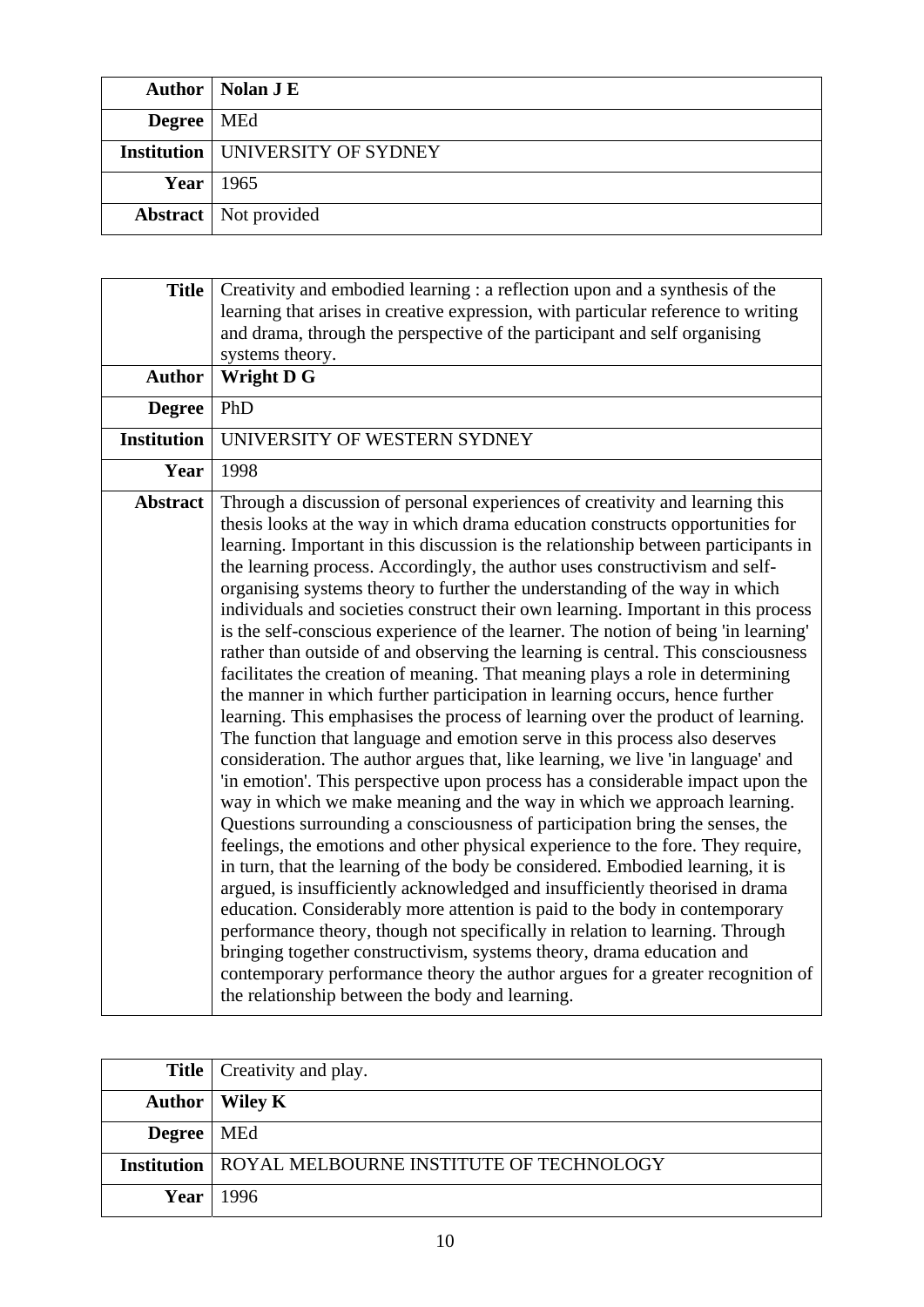**Abstract** This is a qualitative study the conclusions of which rely on a detailed collection of observations and descriptive data. The major undertaking of this project was to look at children's potential to be creative, to transform their own reality of the world into new and interesting ideas, and to measure it. The children were presented with varied experiences which allowed for verbal and nonverbal responses and encouraged physical as well as cognitive skills. All experiences had the potential for a multitude of responses, hence for many transformations to occur. The activities were chosen because they contained elements of fun and potential play. The experiences presented to the children also contained challenges of different degrees, for which the children demonstrated their cognitive skills, transformational ability and playful behaviour. All the subjects demonstrated some creative potential, because all had the ability to transform ideas by developing perceptions which had an element of uncommonness. Not all children performed their transformations at the same rate, level of quality or interest. Some children showed strong motivation to succeed, and they also enjoyed the challenges. Working together with another child, or in a small group, seemed to be an incentive to greater production of transformations for some children. In this project, not all children demonstrated 'playfulness'. However, the majority of children were playful in most experiences, and this project shows that greater playfulness is related to greater ability to transform. The 'playful' children demonstrated more humour and enjoyment in the company of the investigator even when they were not engaged in the experiences. The playful subjects were also more positive about their school life.

| <b>Title</b>       | Creativity in literacy : making meaning in the middle years.                                                                                                                                                                                                                                                                                                                                                                                                                                                                                                                                                                                                                                                                                                                                                                                                                                                                                                                                                                                                                                                                                                                                                                                                                                                                                                                                                                                                                                                                                                                                                         |
|--------------------|----------------------------------------------------------------------------------------------------------------------------------------------------------------------------------------------------------------------------------------------------------------------------------------------------------------------------------------------------------------------------------------------------------------------------------------------------------------------------------------------------------------------------------------------------------------------------------------------------------------------------------------------------------------------------------------------------------------------------------------------------------------------------------------------------------------------------------------------------------------------------------------------------------------------------------------------------------------------------------------------------------------------------------------------------------------------------------------------------------------------------------------------------------------------------------------------------------------------------------------------------------------------------------------------------------------------------------------------------------------------------------------------------------------------------------------------------------------------------------------------------------------------------------------------------------------------------------------------------------------------|
| <b>Author</b>      | <b>Walters F</b>                                                                                                                                                                                                                                                                                                                                                                                                                                                                                                                                                                                                                                                                                                                                                                                                                                                                                                                                                                                                                                                                                                                                                                                                                                                                                                                                                                                                                                                                                                                                                                                                     |
| <b>Degree</b>      | MEd                                                                                                                                                                                                                                                                                                                                                                                                                                                                                                                                                                                                                                                                                                                                                                                                                                                                                                                                                                                                                                                                                                                                                                                                                                                                                                                                                                                                                                                                                                                                                                                                                  |
| <b>Institution</b> | UNIVERSITY OF MELBOURNE                                                                                                                                                                                                                                                                                                                                                                                                                                                                                                                                                                                                                                                                                                                                                                                                                                                                                                                                                                                                                                                                                                                                                                                                                                                                                                                                                                                                                                                                                                                                                                                              |
| Year               | 2004                                                                                                                                                                                                                                                                                                                                                                                                                                                                                                                                                                                                                                                                                                                                                                                                                                                                                                                                                                                                                                                                                                                                                                                                                                                                                                                                                                                                                                                                                                                                                                                                                 |
| Abstract           | Literacy is often described as either a social phenomenon or a functional one; it<br>is rarely viewed as an imaginative or creative phenomenon. Yet the processes<br>involved in the development of literate identities are akin to role-play; readers<br>and writers try on different stances as they engage in various ways with diverse<br>texts, and this requires a capacity for imaginative projection. A 'creative age'<br>has been proclaimed in Western societies. Creativity and high levels of literacy<br>are prized for their perceived capacity to fit people for the anticipated rapidly<br>changing circumstances of the future. However, while vast resources are<br>devoted to developing literacy in education, aspects of schooling may<br>discourage creativity; and, indeed, the kind of literacy (or 'literacies') required<br>for this new era. This thesis argues that much might be gained by reconsidering<br>imagination and creativity for educational purposes. It recounts psychological<br>approaches to studying creativity, which, despite limitations, have led to a<br>model that is useful for identifying the 'locus of creativity' - a systems model of<br>creativity. This model is re-evaluated so as to theorise a systems model of<br>student creativity. The term 'literacy' has come to signify many different things<br>in education, and the complexity of the phenomenon is discussed to show how<br>imagination and creativity are integral to it. An acknowledgment of their role<br>offers exciting possibilities for middle years curriculum in particular. This |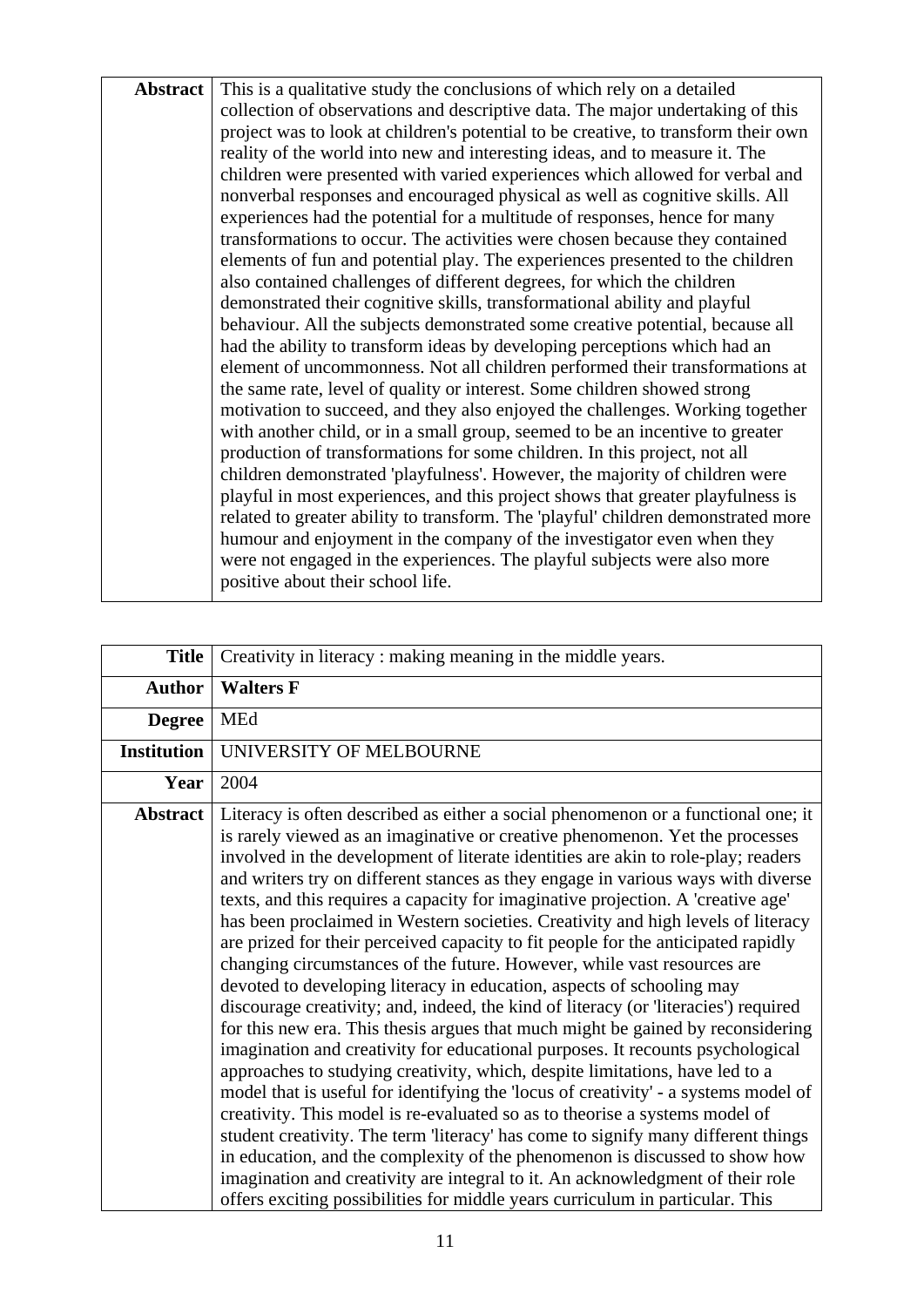investigation into the place of imagination and creativity in literacy involved the analysis of 'official' curriculum documents and of two case studies: one Year 9 and one Grade 5/6 teacher and their English/literacy classes. This permitted observations of the ways in which curriculum is enacted in classrooms. The fieldwork revealed data about common constructions of creativity, and where it inheres in literacy.

| <b>Title</b>       | Creativity in problem solving : uncovering cognitive and non-cognitive                                                                                                                                                                                                                                                                                                                                                                                                                                                                                                                                                                                                                                                                                                                                                                                                                                                                                                                                                                                                                                                                                                                                                                                                                                                                                                                                                                                                                                                                                                                                                                                                                                                                                                                                                                                                                                                                                                                                                                                                                                                                                                                                                                                                                                                                                                                                                     |
|--------------------|----------------------------------------------------------------------------------------------------------------------------------------------------------------------------------------------------------------------------------------------------------------------------------------------------------------------------------------------------------------------------------------------------------------------------------------------------------------------------------------------------------------------------------------------------------------------------------------------------------------------------------------------------------------------------------------------------------------------------------------------------------------------------------------------------------------------------------------------------------------------------------------------------------------------------------------------------------------------------------------------------------------------------------------------------------------------------------------------------------------------------------------------------------------------------------------------------------------------------------------------------------------------------------------------------------------------------------------------------------------------------------------------------------------------------------------------------------------------------------------------------------------------------------------------------------------------------------------------------------------------------------------------------------------------------------------------------------------------------------------------------------------------------------------------------------------------------------------------------------------------------------------------------------------------------------------------------------------------------------------------------------------------------------------------------------------------------------------------------------------------------------------------------------------------------------------------------------------------------------------------------------------------------------------------------------------------------------------------------------------------------------------------------------------------------|
|                    | systems of reasoning in the solving of novel mathematics problems.                                                                                                                                                                                                                                                                                                                                                                                                                                                                                                                                                                                                                                                                                                                                                                                                                                                                                                                                                                                                                                                                                                                                                                                                                                                                                                                                                                                                                                                                                                                                                                                                                                                                                                                                                                                                                                                                                                                                                                                                                                                                                                                                                                                                                                                                                                                                                         |
| <b>Author</b>      | <b>Aldous C R</b>                                                                                                                                                                                                                                                                                                                                                                                                                                                                                                                                                                                                                                                                                                                                                                                                                                                                                                                                                                                                                                                                                                                                                                                                                                                                                                                                                                                                                                                                                                                                                                                                                                                                                                                                                                                                                                                                                                                                                                                                                                                                                                                                                                                                                                                                                                                                                                                                          |
| <b>Degree</b>      | PhD                                                                                                                                                                                                                                                                                                                                                                                                                                                                                                                                                                                                                                                                                                                                                                                                                                                                                                                                                                                                                                                                                                                                                                                                                                                                                                                                                                                                                                                                                                                                                                                                                                                                                                                                                                                                                                                                                                                                                                                                                                                                                                                                                                                                                                                                                                                                                                                                                        |
| <b>Institution</b> | FLINDERS UNIVERSITY OF SOUTH AUSTRALIA                                                                                                                                                                                                                                                                                                                                                                                                                                                                                                                                                                                                                                                                                                                                                                                                                                                                                                                                                                                                                                                                                                                                                                                                                                                                                                                                                                                                                                                                                                                                                                                                                                                                                                                                                                                                                                                                                                                                                                                                                                                                                                                                                                                                                                                                                                                                                                                     |
| Year               | 2005                                                                                                                                                                                                                                                                                                                                                                                                                                                                                                                                                                                                                                                                                                                                                                                                                                                                                                                                                                                                                                                                                                                                                                                                                                                                                                                                                                                                                                                                                                                                                                                                                                                                                                                                                                                                                                                                                                                                                                                                                                                                                                                                                                                                                                                                                                                                                                                                                       |
| <b>Abstract</b>    | Two questions lie at the heart of research conducted in this thesis. The first<br>'From where do new ideas come?' is intrinsic to understanding the mystery of<br>creativity and the solving of novel problems. The second, 'Can feeling be used<br>to help navigate a path to a solution in a novel mathematics problem solving<br>event?' seeks to identify and describe non-cognitive as well as cognitive<br>systems of reasoning used in solving novel mathematics problems. Given the<br>tendency for discourses in both cognitive psychology and mathematics<br>education to target the cognitive and overlook the non-cognitive component,<br>the answers to these and other related questions, represent both a potential<br>advance and challenge to each field of endeavour. A series of cognitive and<br>non-cognitive elements identified from verbal data collected from five<br>protocols is used to construct a conceptual framework of creative problem<br>solving. These elements include the visual-spatial and linguistic circuits of the<br>brain, conscious and non-conscious mental activity and the generation of<br>feeling in listening to the self. Through the development of a self-report<br>instrument and the involvement of exploratory and confirmatory factor<br>analyses triangulated in three structural equation modelling programs, a set of<br>scales is produced. These scales map to components of the conceptual<br>framework, making the framework operational on a large scale. The process<br>scales are a Strategic approach, a Free-flowing approach, a Spatial-verbal<br>approach, a Feeling approach and a Systematic approach to reasoning. Finally,<br>using the conceptual framework as a process model of creativity, a<br>comprehensive model of creative problem solving that also incorporates the<br>person, product and environment dimensions of creativity, is developed<br>through the construction of a causal model. The structural relationships arising<br>between variables within the comprehensive model are tested in two novel<br>mathematics problems solved by 405 students in the Mathematics Challenge<br>for Young Australians. This is done initially with Partial Least Squares (PLS)<br>path analysis and subsequently with maximum likelihood, multigroup<br>modelling procedures using Analysis of Moments Structures (AMOS)<br>software. |

| <b>Title</b>   Creativity: its enhancement in beginning teachers. |
|-------------------------------------------------------------------|
| Author   Whitton D                                                |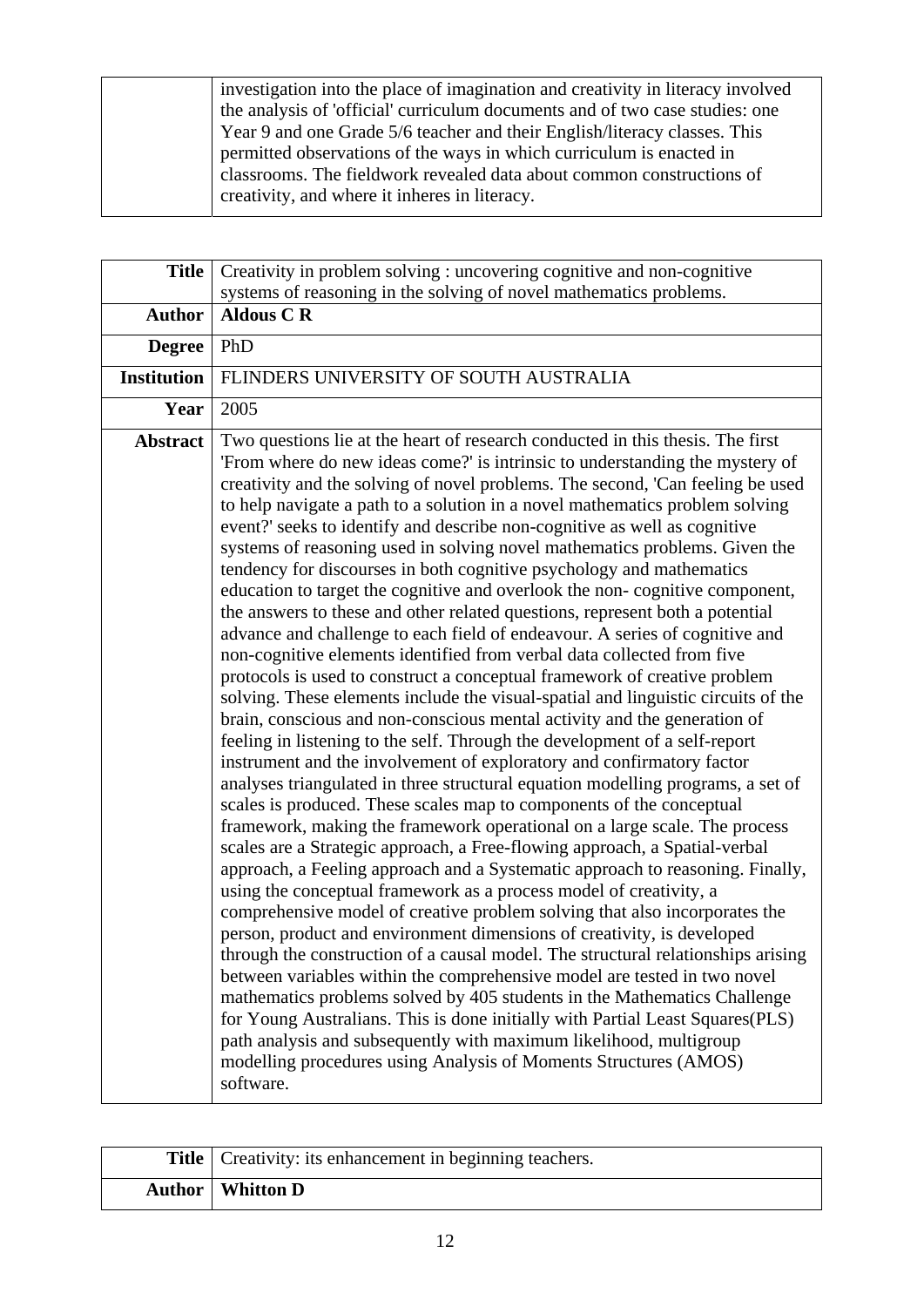| <b>Degree</b>      | <b>MEd</b>                                                                                                                                                                                                                                                                                                                                                                                                                                                                                                                                                                                                                                                                                                                                                                                                                                                                                                                                                                                                                                                                                                                                                                                                                                                                                                                                         |
|--------------------|----------------------------------------------------------------------------------------------------------------------------------------------------------------------------------------------------------------------------------------------------------------------------------------------------------------------------------------------------------------------------------------------------------------------------------------------------------------------------------------------------------------------------------------------------------------------------------------------------------------------------------------------------------------------------------------------------------------------------------------------------------------------------------------------------------------------------------------------------------------------------------------------------------------------------------------------------------------------------------------------------------------------------------------------------------------------------------------------------------------------------------------------------------------------------------------------------------------------------------------------------------------------------------------------------------------------------------------------------|
| <b>Institution</b> | CHARLES STURT UNIVERSITY - MITCHELL                                                                                                                                                                                                                                                                                                                                                                                                                                                                                                                                                                                                                                                                                                                                                                                                                                                                                                                                                                                                                                                                                                                                                                                                                                                                                                                |
| Year               | 1993                                                                                                                                                                                                                                                                                                                                                                                                                                                                                                                                                                                                                                                                                                                                                                                                                                                                                                                                                                                                                                                                                                                                                                                                                                                                                                                                               |
| <b>Abstract</b>    | The possibility of the enhancement of creative thinking skills of beginning<br>teachers was researched. The Torrance Test of Creative Thinking, Figural<br>Form, was used as the pretest and posttest instrument to assess the variance in<br>creative thinking skills. This research was designed to determine what effect<br>the methods of teaching had on the creative ability of the students within the<br>Faculty of Education at the University of Western Sydney, Macarthur. Three<br>groups were used in this research, first year primary and early childhood<br>students and second year primary students. A total of 251 students participated<br>throughout the second semester in 1992. The comparison was between the<br>traditional structured lecture tutorial presentation, problem based and<br>situational based learning. Following a treatment period of twelve weeks it was<br>found that the situation based learning enhanced creative thinking more than<br>either problem based learning or the traditional lecture tutorial structure. The<br>pretest and posttest total scores had been compared using an analysis of<br>variance, and the subtests scores analysed using an analysis of covariance. In<br>particular four of the subtests showed significant statistical differences for the<br>experimental group. |

| <b>Title</b>       | Creativity under the glass ceiling : a study using a contextual theory of<br>creativity as a framework.                                                                                                                                                                                                                                                                                                                                                                                                                                                                                                                                                                                                                                                                                                                                                                                                                                                                                                                                                                                                                                                                                                                                                                                                                                                                                                                                                                                                                                                                                                                                                                                 |
|--------------------|-----------------------------------------------------------------------------------------------------------------------------------------------------------------------------------------------------------------------------------------------------------------------------------------------------------------------------------------------------------------------------------------------------------------------------------------------------------------------------------------------------------------------------------------------------------------------------------------------------------------------------------------------------------------------------------------------------------------------------------------------------------------------------------------------------------------------------------------------------------------------------------------------------------------------------------------------------------------------------------------------------------------------------------------------------------------------------------------------------------------------------------------------------------------------------------------------------------------------------------------------------------------------------------------------------------------------------------------------------------------------------------------------------------------------------------------------------------------------------------------------------------------------------------------------------------------------------------------------------------------------------------------------------------------------------------------|
| <b>Author</b>      | <b>Botticchio M</b>                                                                                                                                                                                                                                                                                                                                                                                                                                                                                                                                                                                                                                                                                                                                                                                                                                                                                                                                                                                                                                                                                                                                                                                                                                                                                                                                                                                                                                                                                                                                                                                                                                                                     |
| <b>Degree</b>      | EdD                                                                                                                                                                                                                                                                                                                                                                                                                                                                                                                                                                                                                                                                                                                                                                                                                                                                                                                                                                                                                                                                                                                                                                                                                                                                                                                                                                                                                                                                                                                                                                                                                                                                                     |
| <b>Institution</b> | UNIVERSITY OF WOLLONGONG                                                                                                                                                                                                                                                                                                                                                                                                                                                                                                                                                                                                                                                                                                                                                                                                                                                                                                                                                                                                                                                                                                                                                                                                                                                                                                                                                                                                                                                                                                                                                                                                                                                                |
| Year               | 2006                                                                                                                                                                                                                                                                                                                                                                                                                                                                                                                                                                                                                                                                                                                                                                                                                                                                                                                                                                                                                                                                                                                                                                                                                                                                                                                                                                                                                                                                                                                                                                                                                                                                                    |
| <b>Abstract</b>    | The purpose of a study of creativity under the glass ceiling was to make a<br>contribution to a viable theory of creativity. Six case studies were constructed<br>in which each of six women talked about an individual experience of creative<br>work in a distinct domain. These data were not fully included in the early<br>development of a contextual theory of creativity. The initial proposal of a<br>contextual theory of creativity was developed by asking questions of visibly<br>creative people. Because women were not found in sufficient numbers at the<br>top of many domains or professions, these important questions were not asked<br>of them. When women's data appeared in the research they were not valued. In<br>this way contextual theory failed to show a complete understanding of<br>creativity phenomena and was not tested on diverse populations. The six<br>stories came from interviews with women who demonstrated a serious<br>commitment to their work in different domains. The interviews and the<br>analysis were structured on the contextual framework developed by<br>Csikszentmihalyi and Gardner. The cases challenged the contextual view of<br>creativity by using the contextual framework with women and by trying to<br>determine whether the contextual theory could accommodate these and other<br>different experiences of creativity. Analysis of the case studies showed that the<br>women's experience of creativity was captured and explained by the contextual<br>framework. The new dimensions of creativity discovered by this research<br>extend the theory, enabling greater flexibility in further testing on other |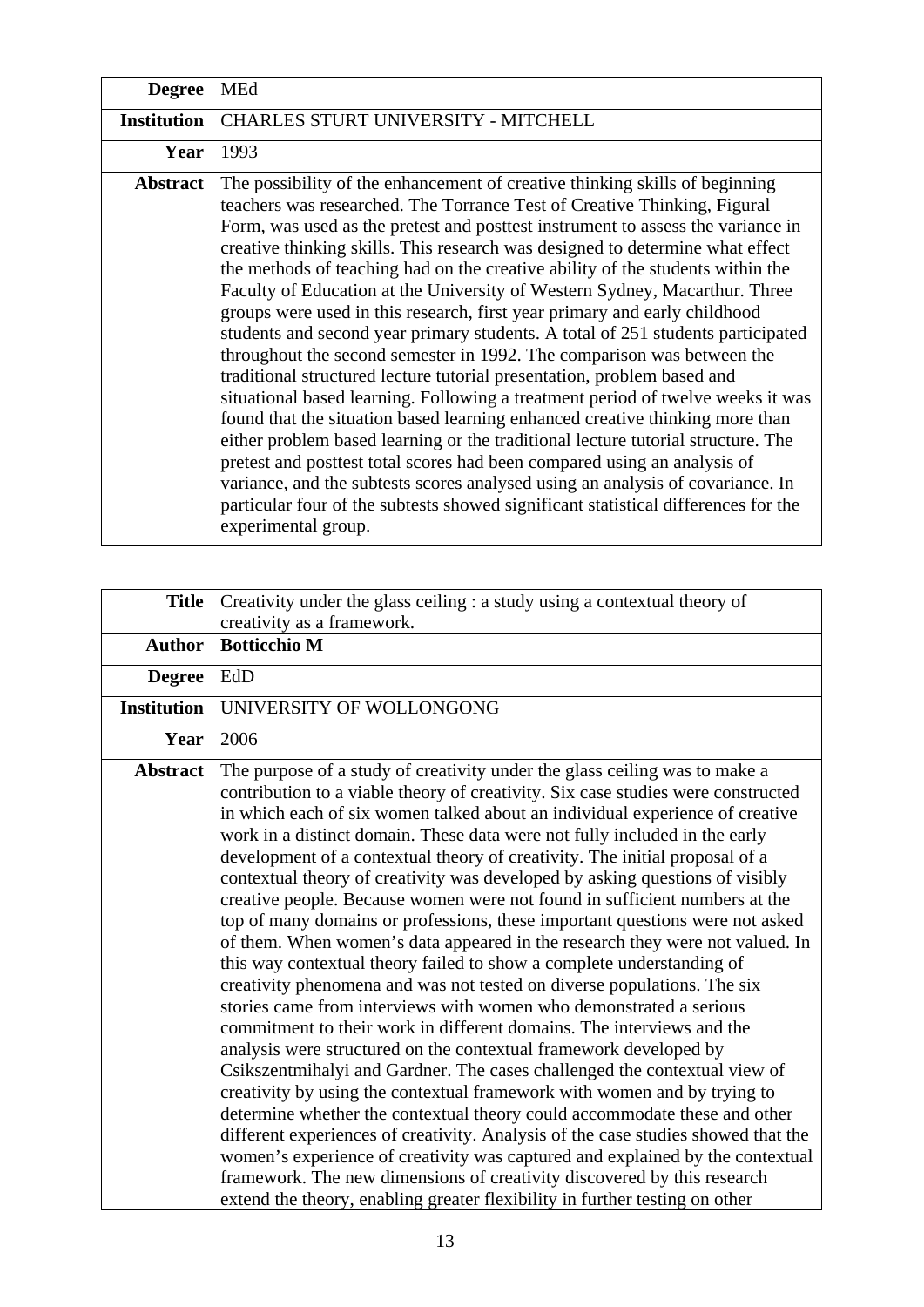| populations and situations. This study of creativity under the glass ceiling    |
|---------------------------------------------------------------------------------|
| offers support for a social theory of creativity that is inclusive of varied    |
| experiences of creative enterprise. The theory, made inclusive by this process, |
| provides a more comprehensive understanding of creative phenomena.              |

| <b>Title</b>       | Drama education secondary school playbuilding : enhancing imagination and<br>creativity in group playbuilding through kinaesthetic teaching and learning.                                                                                                                                                                                                                                                                                                                                                                                                                                                                                                                                                                                                                                                                                                                                                                                                                                                                                                                                                                                                                                                                                                                                                                                                                                                                                                                                              |
|--------------------|--------------------------------------------------------------------------------------------------------------------------------------------------------------------------------------------------------------------------------------------------------------------------------------------------------------------------------------------------------------------------------------------------------------------------------------------------------------------------------------------------------------------------------------------------------------------------------------------------------------------------------------------------------------------------------------------------------------------------------------------------------------------------------------------------------------------------------------------------------------------------------------------------------------------------------------------------------------------------------------------------------------------------------------------------------------------------------------------------------------------------------------------------------------------------------------------------------------------------------------------------------------------------------------------------------------------------------------------------------------------------------------------------------------------------------------------------------------------------------------------------------|
| <b>Author</b>      | Lovesy S C                                                                                                                                                                                                                                                                                                                                                                                                                                                                                                                                                                                                                                                                                                                                                                                                                                                                                                                                                                                                                                                                                                                                                                                                                                                                                                                                                                                                                                                                                             |
| <b>Degree</b>      | PhD                                                                                                                                                                                                                                                                                                                                                                                                                                                                                                                                                                                                                                                                                                                                                                                                                                                                                                                                                                                                                                                                                                                                                                                                                                                                                                                                                                                                                                                                                                    |
| <b>Institution</b> | UNIVERSITY OF WESTERN SYDNEY                                                                                                                                                                                                                                                                                                                                                                                                                                                                                                                                                                                                                                                                                                                                                                                                                                                                                                                                                                                                                                                                                                                                                                                                                                                                                                                                                                                                                                                                           |
| Year               | 2003                                                                                                                                                                                                                                                                                                                                                                                                                                                                                                                                                                                                                                                                                                                                                                                                                                                                                                                                                                                                                                                                                                                                                                                                                                                                                                                                                                                                                                                                                                   |
| <b>Abstract</b>    | This research investigates the drama education form of playbuilding, and<br>particularly the phenomenon of kinaesthetic teaching and learning which is<br>aimed at enhancing group imagination and creativity. Playbuilding is a process<br>whereby groups of students devise and act in their own plays using a variety of<br>dramatic elements and theatrical conventions. This research explores the<br>playbuilding learning experiences of two secondary school drama classes and<br>the playbuilding teaching experiences of four drama teachers. The research<br>underpins current drama and theatre education praxis that relates to learning<br>through embodiment, symbolic creativity, and the purpose and function of<br>metaxis in a secondary drama classroom. The study relied on qualitative<br>research grounded theory techniques, focus groups, student workbooks,<br>classrooms practices, closed questionnaires, face to face interviews and<br>videotaped materials. Central to this research are the phenomena of imagining<br>and creating that occur in secondary drama playbuilding groups learning<br>through a group kinaesthetic paradigm. This study concludes that there is a<br>paradigm which identifies secondary drama students as group kinaesthetic<br>learners, and that kinaesthetic teaching and learning practices open up<br>pedagogic spaces in playbuilding that significantly improve the effectiveness<br>of group embodied learning in drama education. |

| <b>Title</b>       | Enhancing creativity: strategies implemented in the senior secondary visual art                                                                                                                                                                                                                                                                                                                                                                                                                                                                                                                                                                                                                                                                                                                                               |
|--------------------|-------------------------------------------------------------------------------------------------------------------------------------------------------------------------------------------------------------------------------------------------------------------------------------------------------------------------------------------------------------------------------------------------------------------------------------------------------------------------------------------------------------------------------------------------------------------------------------------------------------------------------------------------------------------------------------------------------------------------------------------------------------------------------------------------------------------------------|
|                    | classroom.                                                                                                                                                                                                                                                                                                                                                                                                                                                                                                                                                                                                                                                                                                                                                                                                                    |
| <b>Author</b>      | <b>Corcoran K</b>                                                                                                                                                                                                                                                                                                                                                                                                                                                                                                                                                                                                                                                                                                                                                                                                             |
| <b>Degree</b>      | PhD                                                                                                                                                                                                                                                                                                                                                                                                                                                                                                                                                                                                                                                                                                                                                                                                                           |
| <b>Institution</b> | <b>GRIFFITH UNIVERSITY</b>                                                                                                                                                                                                                                                                                                                                                                                                                                                                                                                                                                                                                                                                                                                                                                                                    |
| Year               | 2006                                                                                                                                                                                                                                                                                                                                                                                                                                                                                                                                                                                                                                                                                                                                                                                                                          |
| <b>Abstract</b>    | This thesis examines issues involved in teaching for creativity in a senior<br>secondary school Visual Art classroom. The study begins where professional<br>knowledge is enacted within the classroom. Through a focus on this, the study<br>represents a close examination of the role of the teacher as researcher. This<br>approach is informed by a knowledge generated from reviewing literature in<br>the fields of creativity, teacher pedagogy and strategies that enhance creativity<br>and action research. Using the findings of the study, the author argues that if<br>teachers are to enhance their students' creativity, they must engage their<br>students in strategies that centre on social interaction by creating an<br>environment that encourages motivation and facilitates the creative process. To |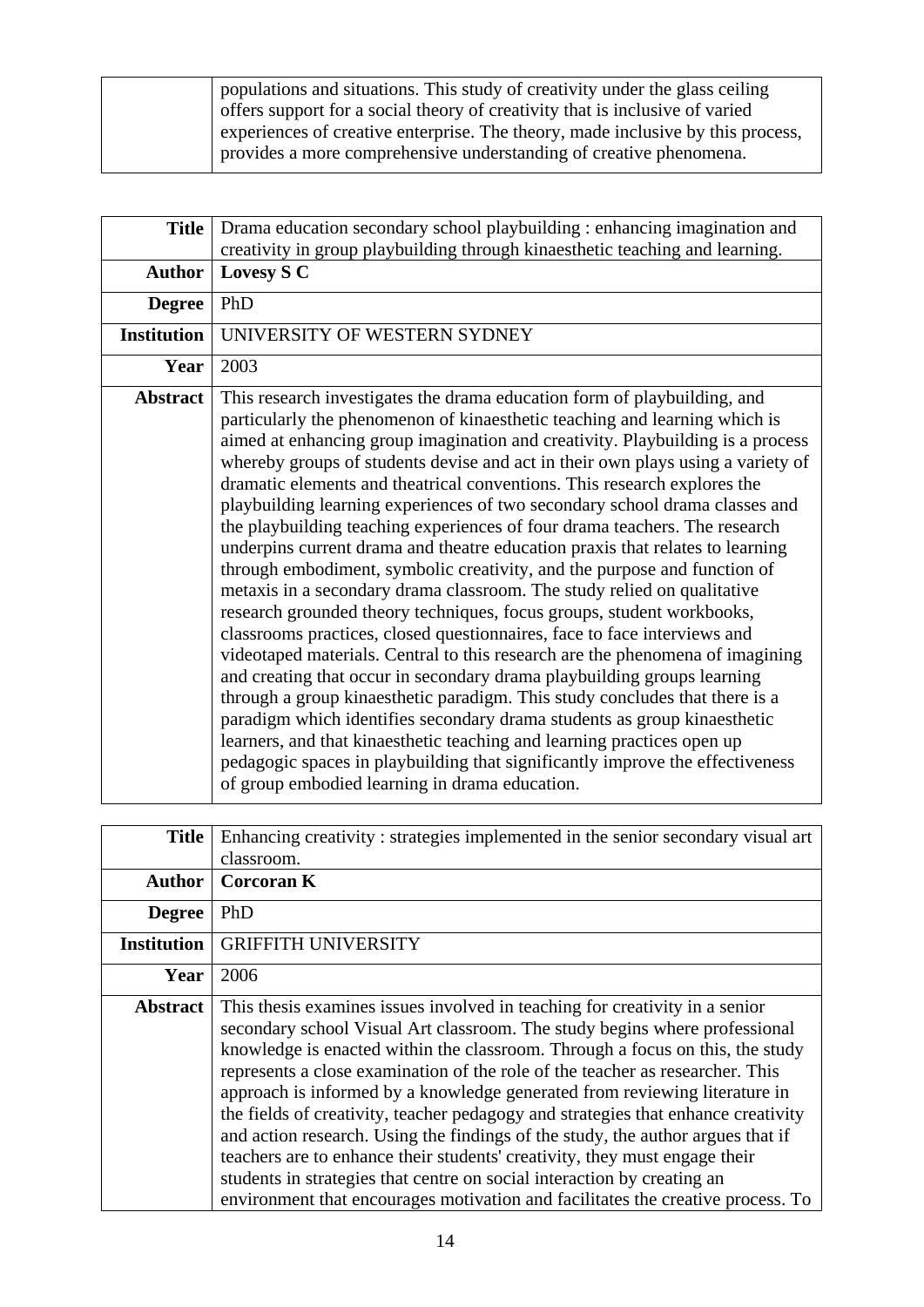teach for creativity, teachers need to embed strategies that offer a structure by which students can be guided through problem solving processes within the social interaction of the group, and therefore, generate enhanced creative ideas for their art works. Creativity is broad in its scope and difficult to define. Consequently, there is no single, clear indication of how it can be clearly understood, let alone improved. However, relevant theorists do propose models that could be applied in the Visual Art classroom. While a strong focus has been directed towards the importance of internal determinants on creativity, much less emphasis has been placed on external determinants; investigations have focused on research into creative persons, but there has been little appreciation for contextual situations or circumstances that influence creative behaviour. In more recent years, the study of the social psychology of creativity has endeavoured to understand and explain how particular social and environmental conditions influence the creative behaviour of individuals. The work of Amabile was significant in influencing the perspective of this study in relation to motivation and aspects affecting creativity. Amabile argued that there are certain influences that when associated together contribute to enhancing creative performance. Amabile identified the social environment, task motivation, domain related skills and creative related processes as being paramount in the enhancing of creativity. The concept that creativity can be taught and improved by the alliance of certain factors is the theoretical framework for this study. Research into teaching strategies that specifically promoted positive social environment, that generated motivation and enhanced learners' creative thinking was undertaken. This study investigates the implementation of the strategy of cooperative learning and embedded within this context, the strategy of the Parnes Creative Problem Solving model. These strategies combined, acted as the catalyst for adolescent senior secondary students to develop their creative abilities. Research also focused on teachers' pedagogy and the characteristics that make a 'good' teacher in the classroom. Extensive studies have identified the importance of the teacher and the role they play in enhancing a students' creativity. The participants were senior secondary Visual Art students from two different schools. Evidence was drawn from the teaching and learning of Visual Art in which there were twenty four students involved in the first spiral in 2000 and another fifteen students involved in the second spiral in 2001. A further eleven students were involved in the finalizing of spiral two in 2003. A spiral is defined in this thesis as the structural device that groups together the planning, the investigation and reflection of issues viewed by the teacher that require 'change' to enhance the students' creativity. The study does not offer any generalisations but, rather provides insights into the productive engagement of post compulsory Visual Art students productively in the creative learning process. The study does raise concerns that, for creativity to occur, teachers have to be willing to relinquish control in their classrooms and be more open to risking their established beliefs about effective teaching by introducing strategies aimed at enhancing their students' creativity, the outcomes of which may be as much about their own learning as that of their students. The study offers a methodology for the critical examination of teacher practice in the Visual Art classroom that may be useful to teachers from different subject areas of the curriculum who strive to enhance the problem solving of their students.

|  | l'itle   An evaluation | $\overline{\phantom{a}}$ |
|--|------------------------|--------------------------|
|--|------------------------|--------------------------|

of approaches to teaching creative and divergent thinking.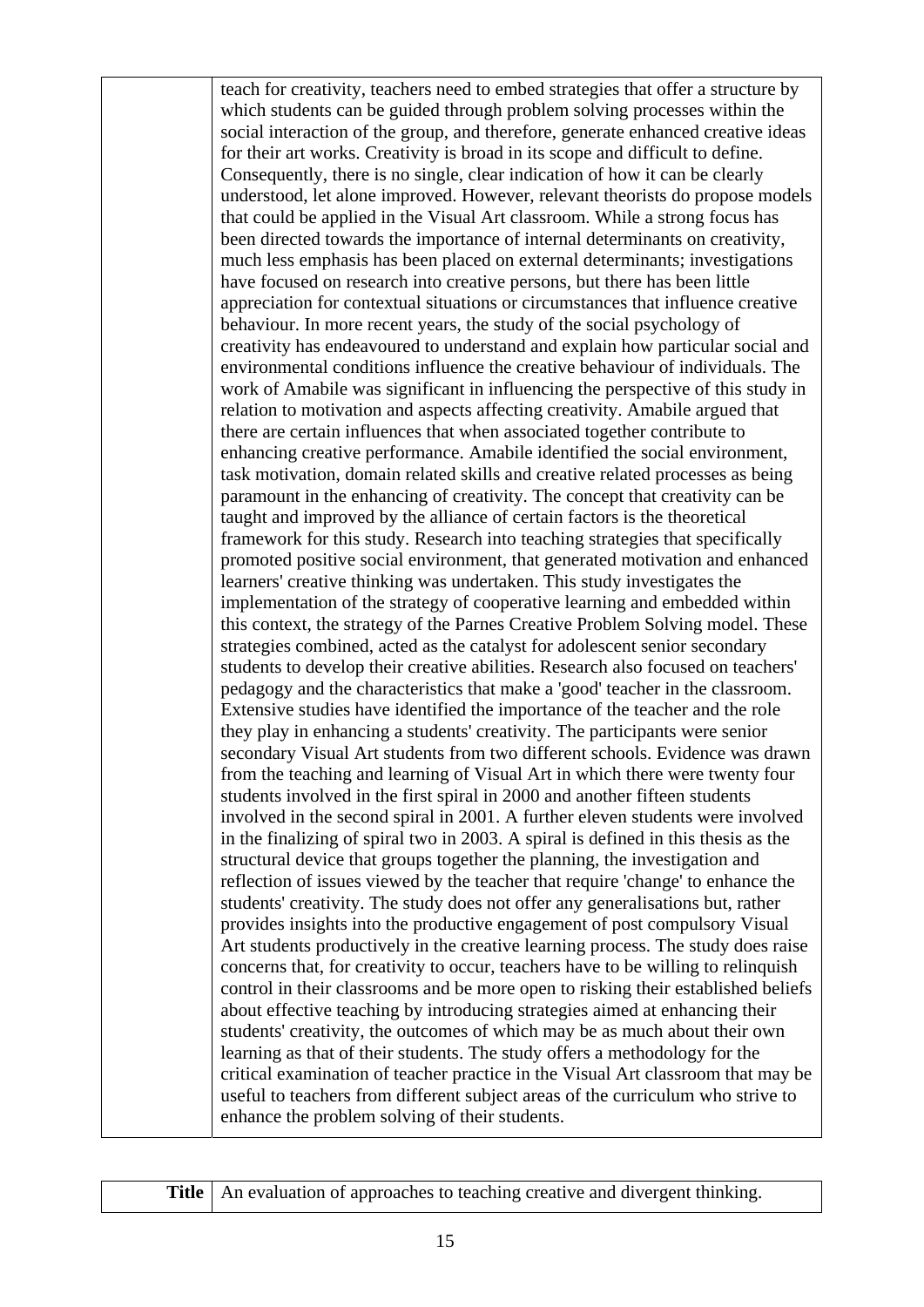| <b>Author</b>      | <b>Hannaford J</b>                                                                                                                                                                                                                                                                                                                                                                                                                                                                                                                                                                                                                                                                                                                                                                                                                                                                                                                                                                                                                                                                                                                                                                                                                                                                                                                                                                                                                                                                                                                                                                                                                                                                                                                                                                                                                                                                                                                                                                                                                                                                                                                                                                                                                                                                                                                                                                                                                                                                                                                                                                                                                                                                                                                                                                                                                                                                                                                                                                                                                                                                                                                                                                                                                                                                                                                                                                                                                                 |  |
|--------------------|----------------------------------------------------------------------------------------------------------------------------------------------------------------------------------------------------------------------------------------------------------------------------------------------------------------------------------------------------------------------------------------------------------------------------------------------------------------------------------------------------------------------------------------------------------------------------------------------------------------------------------------------------------------------------------------------------------------------------------------------------------------------------------------------------------------------------------------------------------------------------------------------------------------------------------------------------------------------------------------------------------------------------------------------------------------------------------------------------------------------------------------------------------------------------------------------------------------------------------------------------------------------------------------------------------------------------------------------------------------------------------------------------------------------------------------------------------------------------------------------------------------------------------------------------------------------------------------------------------------------------------------------------------------------------------------------------------------------------------------------------------------------------------------------------------------------------------------------------------------------------------------------------------------------------------------------------------------------------------------------------------------------------------------------------------------------------------------------------------------------------------------------------------------------------------------------------------------------------------------------------------------------------------------------------------------------------------------------------------------------------------------------------------------------------------------------------------------------------------------------------------------------------------------------------------------------------------------------------------------------------------------------------------------------------------------------------------------------------------------------------------------------------------------------------------------------------------------------------------------------------------------------------------------------------------------------------------------------------------------------------------------------------------------------------------------------------------------------------------------------------------------------------------------------------------------------------------------------------------------------------------------------------------------------------------------------------------------------------------------------------------------------------------------------------------------------------|--|
| <b>Degree</b>      | EdD                                                                                                                                                                                                                                                                                                                                                                                                                                                                                                                                                                                                                                                                                                                                                                                                                                                                                                                                                                                                                                                                                                                                                                                                                                                                                                                                                                                                                                                                                                                                                                                                                                                                                                                                                                                                                                                                                                                                                                                                                                                                                                                                                                                                                                                                                                                                                                                                                                                                                                                                                                                                                                                                                                                                                                                                                                                                                                                                                                                                                                                                                                                                                                                                                                                                                                                                                                                                                                                |  |
| <b>Institution</b> | MACQUARIE UNIVERSITY                                                                                                                                                                                                                                                                                                                                                                                                                                                                                                                                                                                                                                                                                                                                                                                                                                                                                                                                                                                                                                                                                                                                                                                                                                                                                                                                                                                                                                                                                                                                                                                                                                                                                                                                                                                                                                                                                                                                                                                                                                                                                                                                                                                                                                                                                                                                                                                                                                                                                                                                                                                                                                                                                                                                                                                                                                                                                                                                                                                                                                                                                                                                                                                                                                                                                                                                                                                                                               |  |
| Year               | 2001                                                                                                                                                                                                                                                                                                                                                                                                                                                                                                                                                                                                                                                                                                                                                                                                                                                                                                                                                                                                                                                                                                                                                                                                                                                                                                                                                                                                                                                                                                                                                                                                                                                                                                                                                                                                                                                                                                                                                                                                                                                                                                                                                                                                                                                                                                                                                                                                                                                                                                                                                                                                                                                                                                                                                                                                                                                                                                                                                                                                                                                                                                                                                                                                                                                                                                                                                                                                                                               |  |
| <b>Abstract</b>    | The focus of the research was a comparison of interventions designed to<br>develop students' creative and divergent thinking within the primary<br>classroom. Two approaches were used: an infused approach that integrated<br>creative and divergent thinking into the existing curriculum, and a stand-alone<br>approach. The research was conducted with grade 5 primary school students in<br>a state primary school located in the western suburbs of Sydney, in the state of<br>New South Wales, Australia. Grade 5 was selected because previous research<br>indicated that there is a decline in creative and divergent thinking at this age<br>level. As there were insufficient grade 5 classes in the school to allow two<br>classes for each intervention, data were collected over a two year period,<br>giving 140 subjects in the sample. The infused approach was taught in the<br>context of the social science area, and the stand-alone approach used Edward<br>de Bono's Six Thinking Hats for Schools and CoRT Thinking. To investigate<br>the effect of the intervention, a 2 (gender) by 3 (treatment) by time $(2)$<br>MANCOVA was performed. Gender and treatment were independent factors<br>and time a repeated measures factor. The Torrance Tests of Creative Thinking<br>(TTCT) were used as an outcome measure, with Form A as the pre-test and<br>Form B as the post-test. In the replication, the range of measures was expanded<br>to the collection of examples of students' creative writing and drawing as an<br>indicator of change in creative production rather than divergent thinking, and<br>the inclusion of a measure of the affective domain, namely the MY Class<br>Inventory (MCI). The study showed that the effect of an intervention, whilst<br>mild, was consistent in that the groups receiving interventions improved whilst<br>the control groups declined. This research did not support however, a clear-cut<br>superiority of one intervention over another. Although there were significant<br>time by treatment interactions on the figural measures, the main feature,<br>however, was again the decline in performance over time for the control<br>groups. One of the most significant findings was that intervention effects were<br>confounded by gender. This study's male students were verbally less creative<br>than their North American peers but results indicate the interventions helped<br>them catch up with their female counterparts. It was found that in the verbal<br>domain, the stand-alone approach favoured male students to a greater extent<br>than female students. Analysis of the creative production measures used in the<br>replication gave results consistent with the results from the TTCT. Results<br>from the MCI showed little effect in regards to creative and divergent thinking<br>but the issue of classroom climate is worthy of further investigation. Given the<br>overall decline of the control groups and the minor differences between the<br>two treatments, it appears that an intervention can improve students' creative<br>and divergent thinking but the nature of the intervention, whether infused or<br>stand-alone, does not appear relevant. It is argued that what is important in any<br>intervention is time and the qualities of the classroom that are associated with<br>teaching creative and divergent thinking. |  |

|  |  |  | <b>Title</b>   Family contexts for nurturing young children's creativity. |
|--|--|--|---------------------------------------------------------------------------|
|--|--|--|---------------------------------------------------------------------------|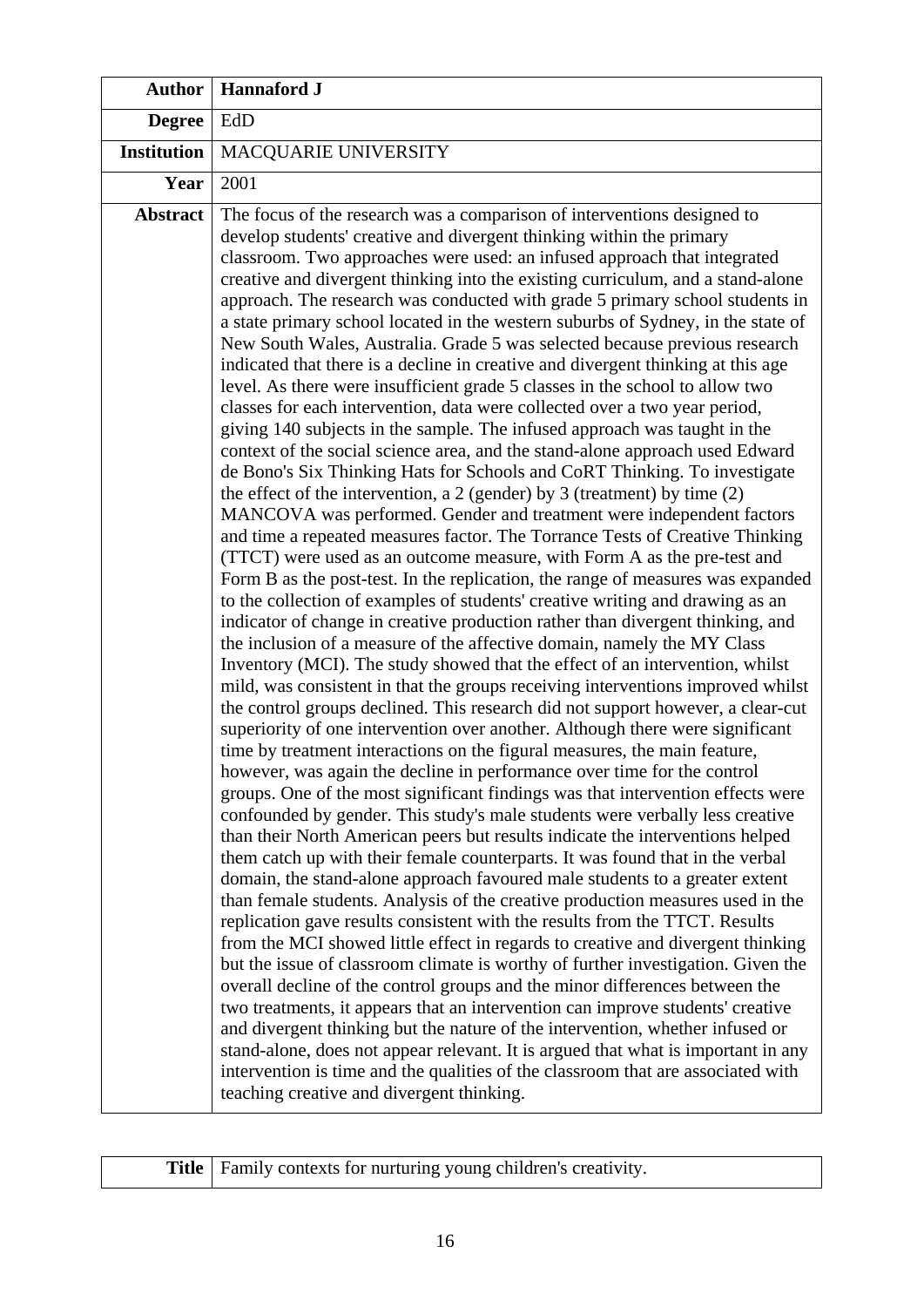| <b>Author</b>      | <b>Tennent L J</b>                                                                                                                                                                                                                                                                                                                                                                                                                                                                                                                                                                                                                                                                                                                                                                                                                                                                                                                                                                                                                                                                                                                                                                                                                                                                                                                                                                                                                                                                                                                                                                                                                                                                                                                                                                                                                                                                                                                                                                                                                                                                                                                                                     |
|--------------------|------------------------------------------------------------------------------------------------------------------------------------------------------------------------------------------------------------------------------------------------------------------------------------------------------------------------------------------------------------------------------------------------------------------------------------------------------------------------------------------------------------------------------------------------------------------------------------------------------------------------------------------------------------------------------------------------------------------------------------------------------------------------------------------------------------------------------------------------------------------------------------------------------------------------------------------------------------------------------------------------------------------------------------------------------------------------------------------------------------------------------------------------------------------------------------------------------------------------------------------------------------------------------------------------------------------------------------------------------------------------------------------------------------------------------------------------------------------------------------------------------------------------------------------------------------------------------------------------------------------------------------------------------------------------------------------------------------------------------------------------------------------------------------------------------------------------------------------------------------------------------------------------------------------------------------------------------------------------------------------------------------------------------------------------------------------------------------------------------------------------------------------------------------------------|
| <b>Degree</b>      | <b>MEd</b>                                                                                                                                                                                                                                                                                                                                                                                                                                                                                                                                                                                                                                                                                                                                                                                                                                                                                                                                                                                                                                                                                                                                                                                                                                                                                                                                                                                                                                                                                                                                                                                                                                                                                                                                                                                                                                                                                                                                                                                                                                                                                                                                                             |
| <b>Institution</b> | QUEENSLAND UNIVERSITY OF TECHNOLOGY                                                                                                                                                                                                                                                                                                                                                                                                                                                                                                                                                                                                                                                                                                                                                                                                                                                                                                                                                                                                                                                                                                                                                                                                                                                                                                                                                                                                                                                                                                                                                                                                                                                                                                                                                                                                                                                                                                                                                                                                                                                                                                                                    |
| Year               | 1995                                                                                                                                                                                                                                                                                                                                                                                                                                                                                                                                                                                                                                                                                                                                                                                                                                                                                                                                                                                                                                                                                                                                                                                                                                                                                                                                                                                                                                                                                                                                                                                                                                                                                                                                                                                                                                                                                                                                                                                                                                                                                                                                                                   |
| <b>Abstract</b>    | This study was concerned with the examination of several environmental<br>features, that are considered to be influential in the development of young<br>children's creativity. The study was conducted in two phases. In the first phase<br>of the study, a sample of 121 mothers of children aged 4-6 years completed a<br>questionnaire on specific aspects of the environments they provided in the<br>home, their valuing of particular personality characteristics in children, and<br>their valuing of self-directing and conforming behaviours in children. Factor<br>analyses revealed that most mothers provided home environments that could be<br>considered nurturant of creativity and valued highly those personality<br>characteristics that have been associated with the nurturing of creativity.<br>Mothers also valued the behaviours that were thought to be reflective of the<br>encouragement of self- direction in child behaviour. Maternal education level,<br>occupational level, and occupation status were found to be related to these<br>values and practices that nurture creativity both in terms of the characteristics<br>in children that mothers prefer and the manner in which family environments<br>are organised. In support of previous research, high levels of education and<br>occupational status were associated with the valuing of self-directing<br>characteristics. The second phase of the study surveyed 72 mothers who had<br>participated in the first phase of research and had agreed to further<br>participation in the research. This phase of the study identified the parenting<br>styles of mothers and examined the links between maternal parenting styles,<br>and the valuing of childrens' personality characteristics and provision of home<br>environments as measured in the first phase of the study. Analyses revealed<br>that mothers who were authoritarian in parenting style were less likely to<br>provide a home environment that nurtured creativity. The results are discussed<br>in terms of two identified positions on parenting - traditional parenting versus<br>modern parenting. |

| <b>Title</b>       | Gender and performance in dance and games.                                                                                                                                                                                                                                                                                                                                                                                                                                                                                                                                                                                                                                                                                                                                                                           |
|--------------------|----------------------------------------------------------------------------------------------------------------------------------------------------------------------------------------------------------------------------------------------------------------------------------------------------------------------------------------------------------------------------------------------------------------------------------------------------------------------------------------------------------------------------------------------------------------------------------------------------------------------------------------------------------------------------------------------------------------------------------------------------------------------------------------------------------------------|
| <b>Author</b>      | Tye ME                                                                                                                                                                                                                                                                                                                                                                                                                                                                                                                                                                                                                                                                                                                                                                                                               |
| <b>Degree</b>      | <b>MEd</b>                                                                                                                                                                                                                                                                                                                                                                                                                                                                                                                                                                                                                                                                                                                                                                                                           |
| <b>Institution</b> | UNIVERSITY OF WESTERN AUSTRALIA                                                                                                                                                                                                                                                                                                                                                                                                                                                                                                                                                                                                                                                                                                                                                                                      |
| Year               | 1986                                                                                                                                                                                                                                                                                                                                                                                                                                                                                                                                                                                                                                                                                                                                                                                                                 |
| <b>Abstract</b>    | The aim of this study was to determine whether any gender differences in task<br>mastery (competence) and social reciprocity (cooperation) were observable in<br>game and dance environments. The relationship between the specific personal<br>attributes of self esteem, classroom behaviour, locus of control, creativity,<br>cognitive maturity, and performance capabilities was also examined. Thirty<br>three children aged seven and eight years, were observed participating in a<br>game environment and a dance environment, for a period of two school terms.<br>The children were allocated scores for game competence (catching, throwing,<br>rolling, bouncing, striking), dance competence (rhythm, body awareness,<br>spatial awareness, effort, inventiveness), and cooperation in games and dance |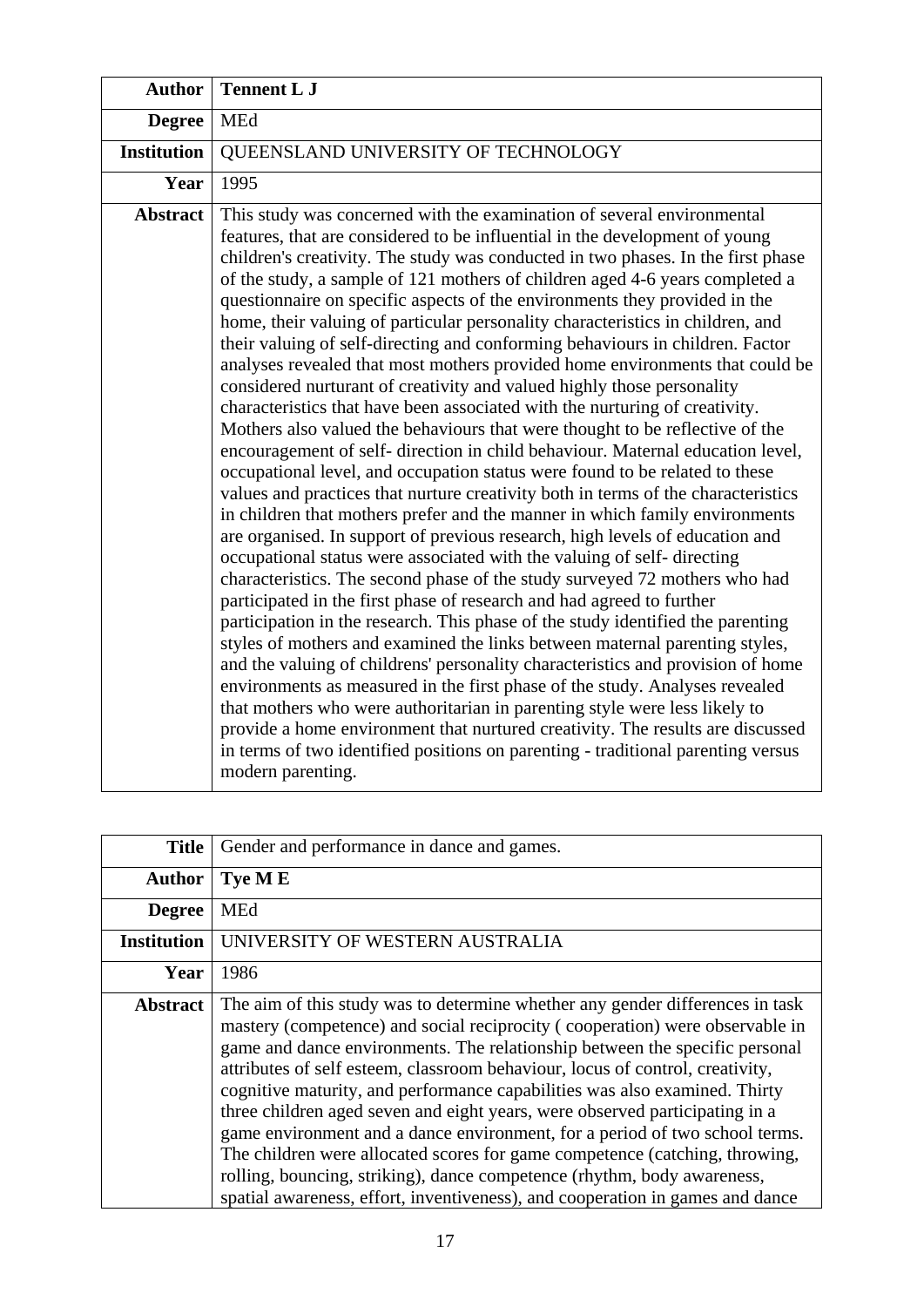(working individually, with a friend, with any partner, in a small group, in a large group). In addition, the children completed tests of self esteem and locus of control. Measures of cognitive maturity ( reading age, and spelling age) and behaviour rating were allocated by the children's class teacher. Results of the study indicated no significant gender difference for game competence but significant differences for dance competence and dance cooperation, and a trend toward a relationship for game cooperation. In all instances where a relationship was indicated, girls achieved higher scores when compared to boys. Significant relationships were noted between creativity, cognitive maturity, and competence in dance. Behaviour rating, self esteem, and cooperation in dance, also exhibited significant relationships. A trend toward a relationship between behaviour rating and game cooperation was also noted. Outcomes of the study, particularly the results pertaining to gender, were felt to be a reflection of the socialisation process as it related to young children. That is, at a young age, boys and girls have equal physical capabilities providing they have been given the same opportunity to develop the necessary skills. In contrast, the same socialisation process was seen to have allowed girls to develop more refined skills relating to the dance components through approval and encouragement of their participation in 'expressive' activities. Boys, on the other hand, could possibly have been discouraged from participation in an activity stereotyped as feminine. Similarly, the socialisation process was felt to be responsible for the higher scores of cooperation for girls compared to boys in each of the environments.

| <b>Title</b>       | Growing a sense of place : storythread and the transformation of a school.                                                                                                                                                                                                                                                                                                                                                                                                                                                                                                                                                                                                                                                                                                                                                                                                                                                                                                                                                                                                                                                                                                                                                                                                                                                                                                                                                                                                                                                                                                                                                                             |
|--------------------|--------------------------------------------------------------------------------------------------------------------------------------------------------------------------------------------------------------------------------------------------------------------------------------------------------------------------------------------------------------------------------------------------------------------------------------------------------------------------------------------------------------------------------------------------------------------------------------------------------------------------------------------------------------------------------------------------------------------------------------------------------------------------------------------------------------------------------------------------------------------------------------------------------------------------------------------------------------------------------------------------------------------------------------------------------------------------------------------------------------------------------------------------------------------------------------------------------------------------------------------------------------------------------------------------------------------------------------------------------------------------------------------------------------------------------------------------------------------------------------------------------------------------------------------------------------------------------------------------------------------------------------------------------|
| <b>Author</b>      | <b>Tooth R C</b>                                                                                                                                                                                                                                                                                                                                                                                                                                                                                                                                                                                                                                                                                                                                                                                                                                                                                                                                                                                                                                                                                                                                                                                                                                                                                                                                                                                                                                                                                                                                                                                                                                       |
| <b>Degree</b>      | PhD                                                                                                                                                                                                                                                                                                                                                                                                                                                                                                                                                                                                                                                                                                                                                                                                                                                                                                                                                                                                                                                                                                                                                                                                                                                                                                                                                                                                                                                                                                                                                                                                                                                    |
| <b>Institution</b> | UNIVERSITY OF QUEENSLAND                                                                                                                                                                                                                                                                                                                                                                                                                                                                                                                                                                                                                                                                                                                                                                                                                                                                                                                                                                                                                                                                                                                                                                                                                                                                                                                                                                                                                                                                                                                                                                                                                               |
| Year               | 2007                                                                                                                                                                                                                                                                                                                                                                                                                                                                                                                                                                                                                                                                                                                                                                                                                                                                                                                                                                                                                                                                                                                                                                                                                                                                                                                                                                                                                                                                                                                                                                                                                                                   |
| <b>Abstract</b>    | This thesis is premised on the idea that schools can be described as complex<br>self-organizing systems where networks of interacting values mix together as<br>part of a web of dynamic human relationships. For schools to maintain their<br>viability and vitality, it is assumed that they must continue to innovate at the<br>creative edge of chaos. But this is a dangerous and challenging place to be, and<br>even the most resilient of reformers and innovators may become weary if they<br>are not supported. Complex organizations demand and produce change, and<br>this generates not only creativity, but also significant levels of anxiety. This<br>anxiety can easily breed resistance and does not always lead to renewal and<br>transformation. What is certain, however, is that leaders must find ways to deal<br>with both this creativity and anxiety if they are to be successful in initiating<br>and maintaining transformative change that brings benefits to a whole<br>organization. There are growing demands in society and in schools for the<br>formulation of a new purpose for education that offers leaders, teachers and<br>students a way into more sustainable ways of living and learning. This is part<br>of the move towards more ecological and culturally situated approaches to<br>whole school reform where environmental education and sustainability are<br>seen as critical to implementing mainstream educational agendas. How this<br>transition might actually be achieved, is however, anything but clear - more<br>detailed studies that describe how leaders have actually used environmental |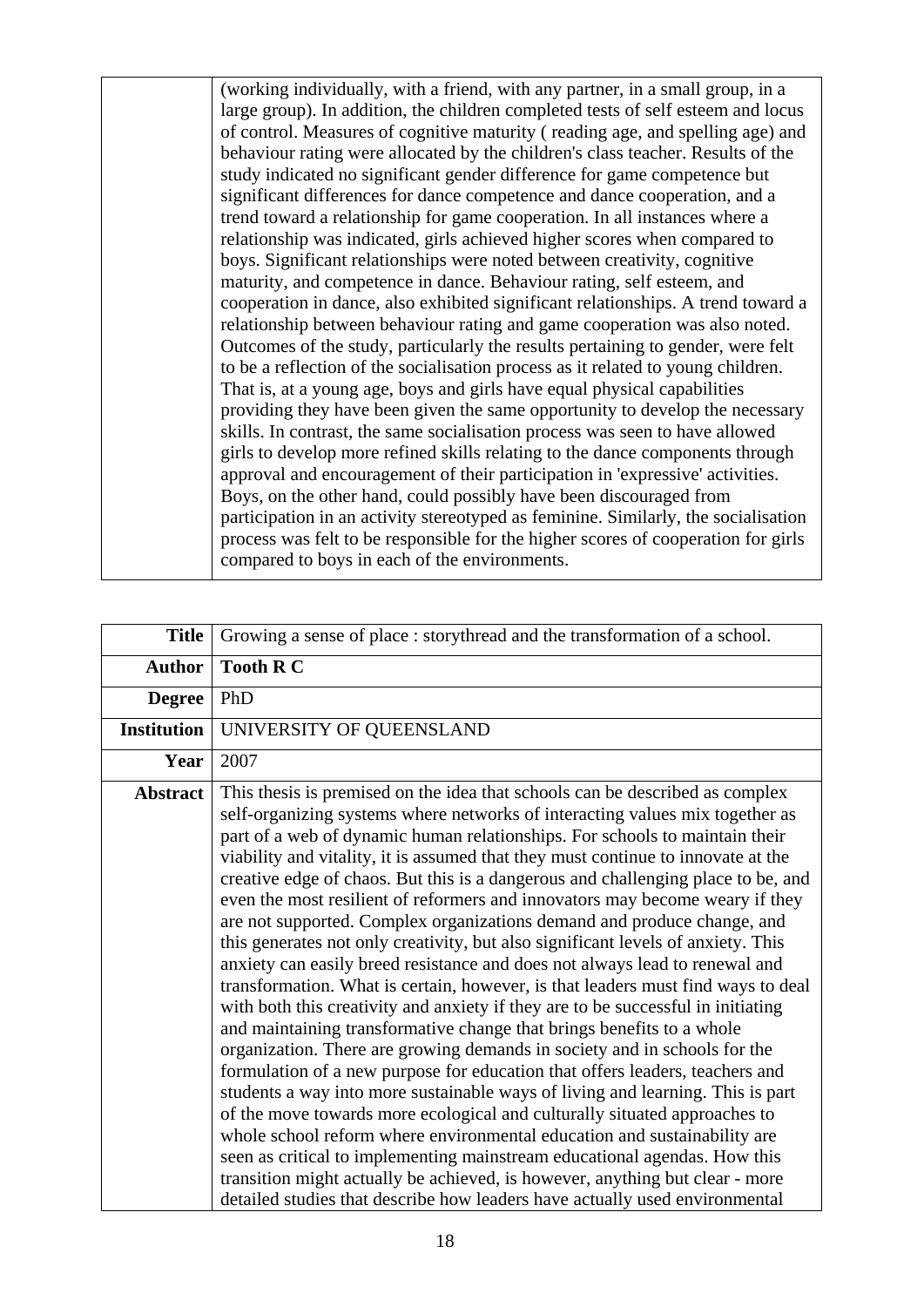education to achieve a vision of sustainability are needed. One such study of whole school reform is presented in this thesis. It provides insight into how an educational leader used Storythread (an arts and place-based approach to environmental education) to move an educational community through a process of profound cultural change. What this thesis proposes, based on insights drawn from a nine year journey of change in a school, and building on understandings taken from a combination of Complexity, Psychoanalytic, Activity and Socio-cultural theory, is that effective leaders must find ways to deal with the creativity and anxiety generated by change by providing the right mix of 'transitional objects' and 'cultural tools' that provide teachers with the 'emotional support' and 'practical mediation' they need to stay engaged. In this case, the principal kept Eco State School willingly balanced on what often felt like the creative edge of chaos as teachers experimented with new forms of place-based teaching and learning. In this way, the principal created a 'safe space' where teachers felt free to experiment and a 'practical space' where they could begin to master new forms of practice. What emerged almost spontaneously from this, was a re-vitalized and invigorated learning community.

| <b>Title</b>       | Improving student learning in civics and citizenship education through<br>professional learning communities.                                                                                                                                                                                                                                                                                                                                                                                                                                                                                                                                                                                                                                                                                                                                                                                                                                                                                                                                                                                                                                                                                                                                                                                                                                                                                                                                                                                                                                                                                                                                                                                                                                                                                                                                                                                                                                                                |
|--------------------|-----------------------------------------------------------------------------------------------------------------------------------------------------------------------------------------------------------------------------------------------------------------------------------------------------------------------------------------------------------------------------------------------------------------------------------------------------------------------------------------------------------------------------------------------------------------------------------------------------------------------------------------------------------------------------------------------------------------------------------------------------------------------------------------------------------------------------------------------------------------------------------------------------------------------------------------------------------------------------------------------------------------------------------------------------------------------------------------------------------------------------------------------------------------------------------------------------------------------------------------------------------------------------------------------------------------------------------------------------------------------------------------------------------------------------------------------------------------------------------------------------------------------------------------------------------------------------------------------------------------------------------------------------------------------------------------------------------------------------------------------------------------------------------------------------------------------------------------------------------------------------------------------------------------------------------------------------------------------------|
| <b>Author</b>      | <b>Tudball E</b>                                                                                                                                                                                                                                                                                                                                                                                                                                                                                                                                                                                                                                                                                                                                                                                                                                                                                                                                                                                                                                                                                                                                                                                                                                                                                                                                                                                                                                                                                                                                                                                                                                                                                                                                                                                                                                                                                                                                                            |
| <b>Degree</b>      | PhD                                                                                                                                                                                                                                                                                                                                                                                                                                                                                                                                                                                                                                                                                                                                                                                                                                                                                                                                                                                                                                                                                                                                                                                                                                                                                                                                                                                                                                                                                                                                                                                                                                                                                                                                                                                                                                                                                                                                                                         |
| <b>Institution</b> | MONASH UNIVERSITY                                                                                                                                                                                                                                                                                                                                                                                                                                                                                                                                                                                                                                                                                                                                                                                                                                                                                                                                                                                                                                                                                                                                                                                                                                                                                                                                                                                                                                                                                                                                                                                                                                                                                                                                                                                                                                                                                                                                                           |
| Year               | 2005                                                                                                                                                                                                                                                                                                                                                                                                                                                                                                                                                                                                                                                                                                                                                                                                                                                                                                                                                                                                                                                                                                                                                                                                                                                                                                                                                                                                                                                                                                                                                                                                                                                                                                                                                                                                                                                                                                                                                                        |
| <b>Abstract</b>    | This thesis aimed to develop understanding of how teachers in two<br>'professional learning communities' (PLCs) worked to develop their teaching<br>practice and improve their students' learning in civics and citizenship education<br>(CCE). The study investigated the structure, characteristics and functions of<br>the PLCs, and tested the hypothesis that PLCs can influence the improvement<br>of student learning in CCE. In each of the two detailed case studies, the<br>operation of the PLC, the teachers' practice, the students' learning, and whole<br>school and classroom approaches in CCE were observed, documented and<br>analysed. The study investigated the extent to which each community achieved<br>the enhancement of student learning, and assessed what factors were influential<br>in this process. This study found evidence in both of the case study schools that<br>the collaborative efforts of teachers within the PLCs did influence the<br>improvement of student learning in CCE. The core characteristics of the PLCs<br>included: shared mission, vision and goals; supportive structural and physical<br>conditions; temporal conditions to allow development of program goals; shared<br>leadership; collective creativity; social and human resources (to encourage<br>development of the CCE initiatives); shared personal practice and reflective<br>dialogue, and, a continuous focus on student learning. However, it was<br>concluded that to be able to improve student learning, teachers require deep<br>knowledge and understanding of the scope of CCE. Where teachers in a school<br>do not have this existing knowledge, they require access to effective PD in<br>CCE both within their schools, and through external PD to enable them to<br>expand their goals and programs in the future. In addition, the study found that<br>that the provision of external support through the Grants to Schools process, |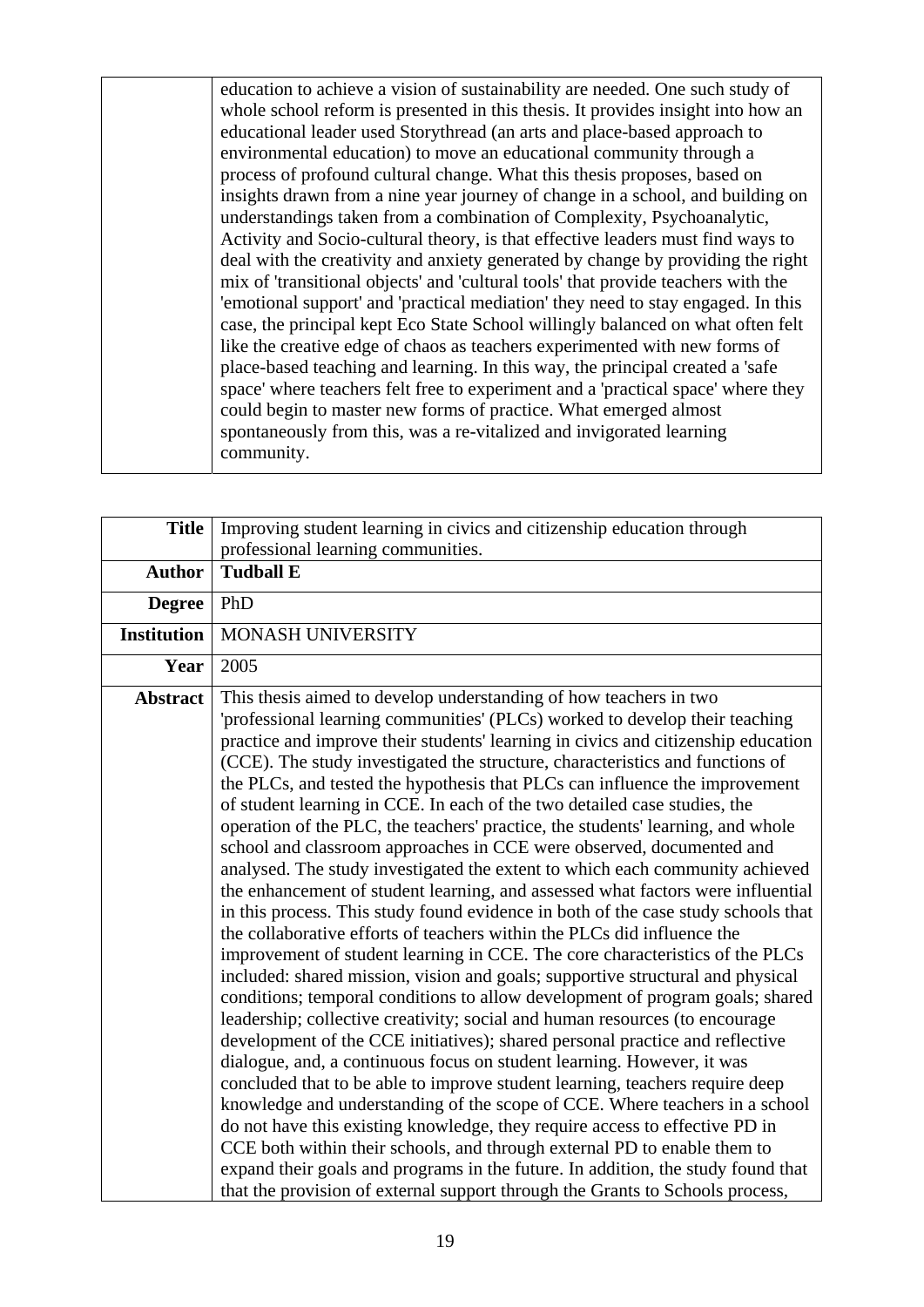funding for teacher release for planning, wider opportunities for PD, and the provision of new resources, encouraged the improvement of student learning in CCE in the case study schools. Finally, the study analysed the implications of the findings to inform the further development of PLCs in schools, theoretical views on future professional development of teachers, and most importantly, to suggest strategies for the continued improvement of student learning in CCE.

| <b>Title</b>       | A longitudinal study of school childrens writing abilities: school years 6 - 9<br>inclusive.                                                                                                                                                                                                                                                                                                                                                                                                                                                                                                                                                                                                                                                                                                                                                                                                                                                                                                                                                                                                                                                                                                                                                                 |
|--------------------|--------------------------------------------------------------------------------------------------------------------------------------------------------------------------------------------------------------------------------------------------------------------------------------------------------------------------------------------------------------------------------------------------------------------------------------------------------------------------------------------------------------------------------------------------------------------------------------------------------------------------------------------------------------------------------------------------------------------------------------------------------------------------------------------------------------------------------------------------------------------------------------------------------------------------------------------------------------------------------------------------------------------------------------------------------------------------------------------------------------------------------------------------------------------------------------------------------------------------------------------------------------|
| <b>Author</b>      | <b>Arnold RM</b>                                                                                                                                                                                                                                                                                                                                                                                                                                                                                                                                                                                                                                                                                                                                                                                                                                                                                                                                                                                                                                                                                                                                                                                                                                             |
| <b>Degree</b>      | PhD                                                                                                                                                                                                                                                                                                                                                                                                                                                                                                                                                                                                                                                                                                                                                                                                                                                                                                                                                                                                                                                                                                                                                                                                                                                          |
| <b>Institution</b> | UNIVERSITY OF SYDNEY                                                                                                                                                                                                                                                                                                                                                                                                                                                                                                                                                                                                                                                                                                                                                                                                                                                                                                                                                                                                                                                                                                                                                                                                                                         |
| Year               | 1987                                                                                                                                                                                                                                                                                                                                                                                                                                                                                                                                                                                                                                                                                                                                                                                                                                                                                                                                                                                                                                                                                                                                                                                                                                                         |
| <b>Abstract</b>    | This research project involved a four year longitudinal study of the<br>development of school childrens writing abilities in Years 6 to 9 inclusive. It<br>included an intervention program of particular writing tasks with experimental<br>students from two Sydney primary schools and their subsequent high schools,<br>in order to test an hypothesis that self expressive, reflective writing tasks<br>would promote students writing development. To assess development in<br>writing, annual writing tests were conducted in the two experimental schools<br>and in four control schools. Four criteria were developed: audience; creativity;<br>thinking and language. The results of the criteria marking provided evidence of<br>significant linear trends in writing development and a significantly higher rate<br>of development in the thinking category for the experimental group (N equals<br>20) as compared with the control group (N equals 19), but not in the other<br>categories. A major conclusion of the study is that writing development is<br>difficult to detect but the application of criteria marking reveals that an<br>intervention program based on a growth model of writing can achieve some<br>demonstrable effects. |

| <b>Title</b>       | Mathematical creativity in upper primary children.                                                                                                                                                                                                                                                                                                                                                                                                                                                                                                                          |
|--------------------|-----------------------------------------------------------------------------------------------------------------------------------------------------------------------------------------------------------------------------------------------------------------------------------------------------------------------------------------------------------------------------------------------------------------------------------------------------------------------------------------------------------------------------------------------------------------------------|
| <b>Author</b>      | <b>Lees K</b>                                                                                                                                                                                                                                                                                                                                                                                                                                                                                                                                                               |
| <b>Degree</b>      | <b>MEd</b>                                                                                                                                                                                                                                                                                                                                                                                                                                                                                                                                                                  |
| <b>Institution</b> | BRISBANE COLLEGE OF ADVANCED EDUCATION                                                                                                                                                                                                                                                                                                                                                                                                                                                                                                                                      |
| Year               | 1986                                                                                                                                                                                                                                                                                                                                                                                                                                                                                                                                                                        |
| <b>Abstract</b>    | The purpose of the study was to determine whether mathematically creative<br>children are suited to prevailing teaching styles. A mathematical creativity test<br>and a questionnaire which asked children to rate their attitudes to mathematics,<br>and to specific mathematical activities, on a Likert scale were devised.<br>Children were also asked to rate their own mathematical imagination. These<br>instruments were administered to 76 Year 6 children at two schools. The<br>validity of the creativity test was checked by also administering an unpublished |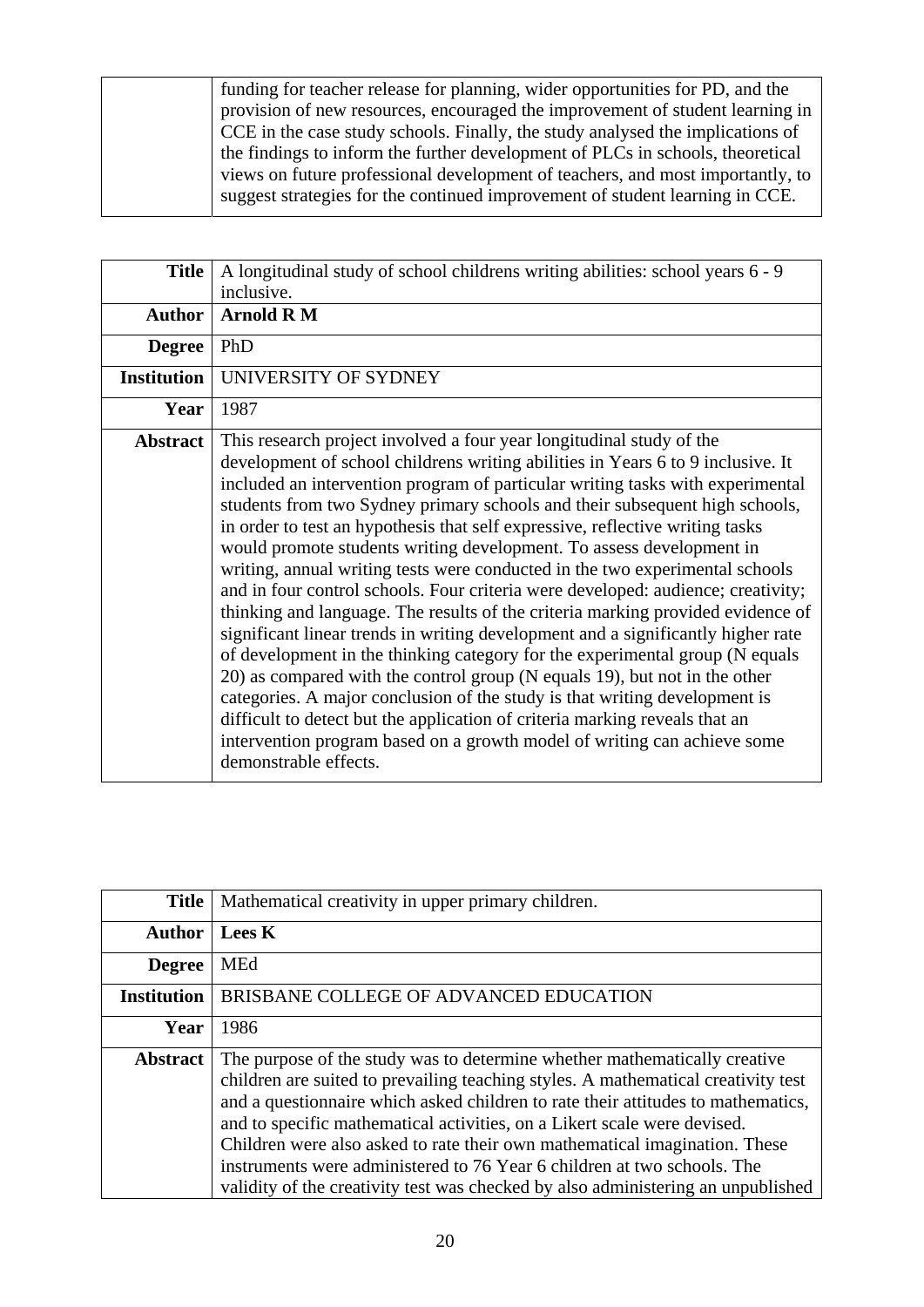mathematical creativity test and a general ability test and by comparing results with class marks. The highly creative children liked school mathematics, and played maths games in their own time, significantly more than the low creatives. They named more activities in maths that they liked and expressed more preference for nonroutine topics such as angles. They were also significantly more likely to find school mathematics dull. They expressed significantly more liking for group discussion and for integrated maths and somewhat more for practical work than the low creatives. Accordingly, it was concluded that more attention to these teaching approaches would probably benefit mathematically creative children. The creativity test results were quite distinct from IQ and class achievement scores. The two schools showed different patterns of behaviour. It seemed that the imaginative teaching observed at one school aroused interest and confidence in all children compared with the traditional teaching at the other.

| <b>Title</b>       | The philosophy of creativity.                                                                                                                                                                                                                                                                                                                                                                                                                                                                                                                             |
|--------------------|-----------------------------------------------------------------------------------------------------------------------------------------------------------------------------------------------------------------------------------------------------------------------------------------------------------------------------------------------------------------------------------------------------------------------------------------------------------------------------------------------------------------------------------------------------------|
| <b>Author</b>      | <b>Gardner P R</b>                                                                                                                                                                                                                                                                                                                                                                                                                                                                                                                                        |
| <b>Degree</b>      | <b>MEd</b>                                                                                                                                                                                                                                                                                                                                                                                                                                                                                                                                                |
| <b>Institution</b> | UNIVERSITY OF MELBOURNE                                                                                                                                                                                                                                                                                                                                                                                                                                                                                                                                   |
| Year               | 1978                                                                                                                                                                                                                                                                                                                                                                                                                                                                                                                                                      |
| <b>Abstract</b>    | The concept of creativity has been improperly understood. The understanding<br>for this study is that a creative person produces work which (a) is original and<br>(b) displays qualities of excellence. Examples of original products are<br>examined in an attempt to explain how they are different in relevant and<br>important ways from other products. Alternative analyses of creativity are<br>compared and contrasted to the concept of this study. Views on creativity<br>presented by White and Elliot and other psychologists are discussed. |

| Title              | Teachers perceptions of and attitudes to creativity in their students.                                                                                                                                                                                                                                                                                                                                                                                                                                                                                                                                                                                                                                                                                                                                                             |
|--------------------|------------------------------------------------------------------------------------------------------------------------------------------------------------------------------------------------------------------------------------------------------------------------------------------------------------------------------------------------------------------------------------------------------------------------------------------------------------------------------------------------------------------------------------------------------------------------------------------------------------------------------------------------------------------------------------------------------------------------------------------------------------------------------------------------------------------------------------|
| <b>Author</b>      | Webb M                                                                                                                                                                                                                                                                                                                                                                                                                                                                                                                                                                                                                                                                                                                                                                                                                             |
| <b>Degree</b>      | <b>MEdSt</b>                                                                                                                                                                                                                                                                                                                                                                                                                                                                                                                                                                                                                                                                                                                                                                                                                       |
| <b>Institution</b> | MONASH UNIVERSITY                                                                                                                                                                                                                                                                                                                                                                                                                                                                                                                                                                                                                                                                                                                                                                                                                  |
| Year               | 1986                                                                                                                                                                                                                                                                                                                                                                                                                                                                                                                                                                                                                                                                                                                                                                                                                               |
| <b>Abstract</b>    | This study was undertaken to examine teachers understanding of the concept of<br>creativity, their perceptions of creative children in the classroom and their<br>attitudes towards creativity as a significant goal in the process of education.<br>Given the emphasis that the development of creativity in children receives in<br>the literature and the important influence of the classroom teacher, it was<br>considered valuable to examine teachers current perceptions of and attitudes to<br>creativity in their students. The interview method (free description - free<br>response) was chosen as the most appropriate method of gathering data in this<br>exploratory study. The questions were intended to be used as starting points for<br>discussion rather than as a means of prescribing and limiting answers. |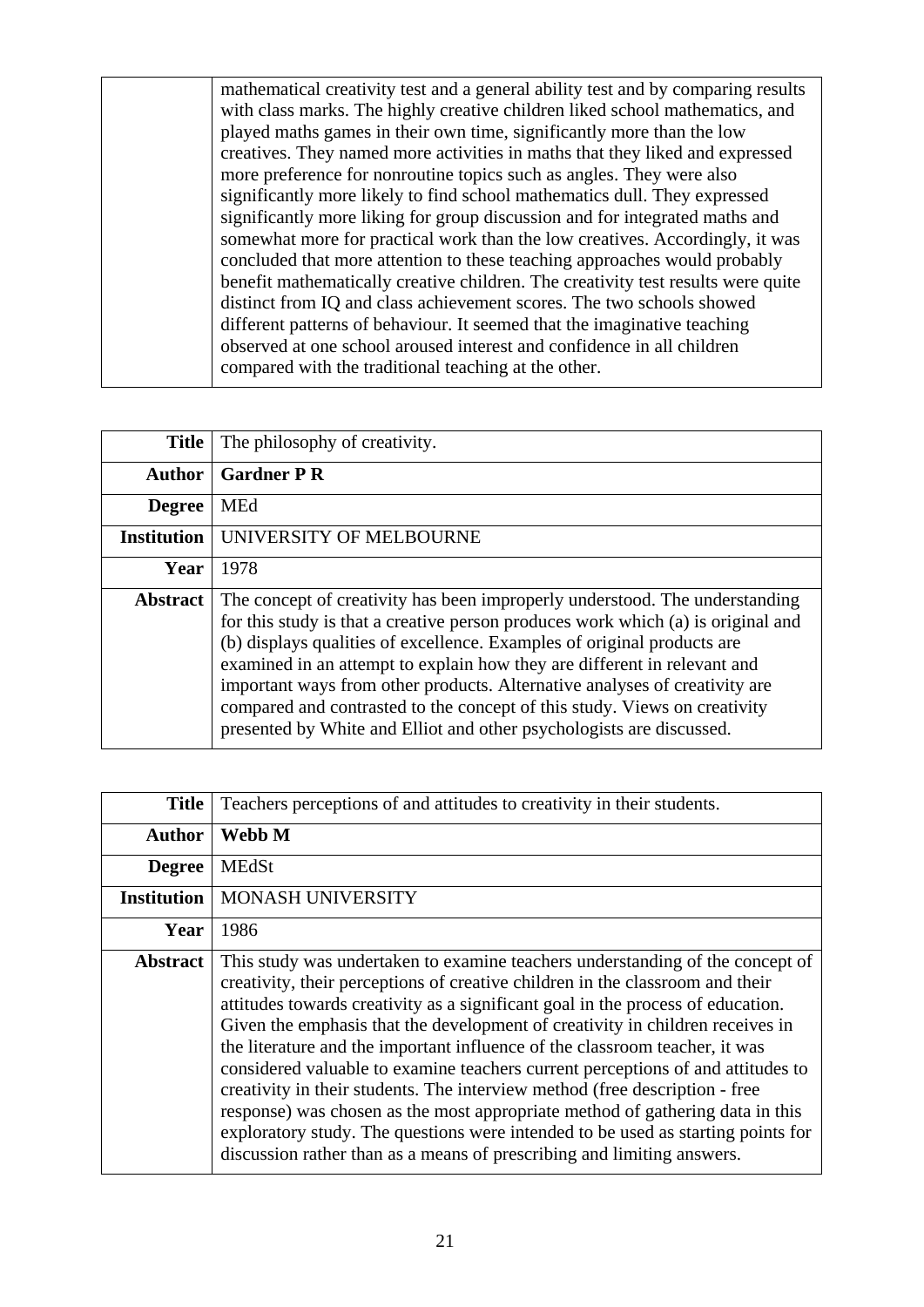## **Gifted Education Theses**

| <b>Title</b>       | Aesthetics and general music education at primary levels.                                                                                                                                                                                                                                                                                                                                                                                                                                                                                                                                                                                                                                                                                                                                                                                                                                                                                                                                                                                                                                                                                                                                                                                                                                                                                                                                                                                                                                                                                                                                                                                                                                                                                                                                                                                                                                                                                                                              |
|--------------------|----------------------------------------------------------------------------------------------------------------------------------------------------------------------------------------------------------------------------------------------------------------------------------------------------------------------------------------------------------------------------------------------------------------------------------------------------------------------------------------------------------------------------------------------------------------------------------------------------------------------------------------------------------------------------------------------------------------------------------------------------------------------------------------------------------------------------------------------------------------------------------------------------------------------------------------------------------------------------------------------------------------------------------------------------------------------------------------------------------------------------------------------------------------------------------------------------------------------------------------------------------------------------------------------------------------------------------------------------------------------------------------------------------------------------------------------------------------------------------------------------------------------------------------------------------------------------------------------------------------------------------------------------------------------------------------------------------------------------------------------------------------------------------------------------------------------------------------------------------------------------------------------------------------------------------------------------------------------------------------|
| <b>Author</b>      | <b>Poulton J D</b>                                                                                                                                                                                                                                                                                                                                                                                                                                                                                                                                                                                                                                                                                                                                                                                                                                                                                                                                                                                                                                                                                                                                                                                                                                                                                                                                                                                                                                                                                                                                                                                                                                                                                                                                                                                                                                                                                                                                                                     |
| <b>Degree</b>      | MEd                                                                                                                                                                                                                                                                                                                                                                                                                                                                                                                                                                                                                                                                                                                                                                                                                                                                                                                                                                                                                                                                                                                                                                                                                                                                                                                                                                                                                                                                                                                                                                                                                                                                                                                                                                                                                                                                                                                                                                                    |
| <b>Institution</b> | UNIVERSITY OF MELBOURNE                                                                                                                                                                                                                                                                                                                                                                                                                                                                                                                                                                                                                                                                                                                                                                                                                                                                                                                                                                                                                                                                                                                                                                                                                                                                                                                                                                                                                                                                                                                                                                                                                                                                                                                                                                                                                                                                                                                                                                |
| Year               | 1996                                                                                                                                                                                                                                                                                                                                                                                                                                                                                                                                                                                                                                                                                                                                                                                                                                                                                                                                                                                                                                                                                                                                                                                                                                                                                                                                                                                                                                                                                                                                                                                                                                                                                                                                                                                                                                                                                                                                                                                   |
| <b>Abstract</b>    | The aim of this research has been to develop educational resources which<br>would contribute to any philosophical curriculum designed to stimulate<br>children to reflect on their aesthetic experiences in music. The work is intended<br>to be of value to primary school educators, particularly those working in<br>philosophy with an interest in musical aesthetics, and those in general music<br>education working to empower their students as music makers. I considered<br>how providing children with direction, modelling, time and opportunity for<br>philosophical reflection on their musical practices would enhance their<br>musicality. I referred to material that Gary King and I developed in private<br>preschool music classes, Artists-in-Schools projects under Arts Victoria, and in<br>children's workshops for the Victorian Gifted and Talented Association. This<br>material had proven useful in empowering children to express themselves<br>creatively through music, dance, gesture and story, rather than circumscribing<br>them as passive consumers of music. My philosophical background is shaped<br>by the work of Ludwig Wittgenstein. For pedagogical purposes I appealed to<br>the work of Carl Orff in music education and Matthew Lipman in<br>philosophical education. Following Howard Gardner I drew on current<br>ethnomusicological and psychological research, and the testimonies of<br>composers describing the domain of musicality. The theoretical background of<br>this thesis makes use of distinctions between 'person', 'domain' and 'field' as<br>elaborated by Mihalyi Csikszentmihalyi. The project culminated in the<br>development of some educational resources designed to stimulate children to<br>reflect on aesthetic problems arising in the context of their musical<br>experiences. Further work may focus on refining and publishing a handbook of<br>exercises of this kind for use in Primary Classrooms. |

| <b>Title</b>       | An analysis of perceived problems facing coordinators of gifted education in                                                                                                                                                                                                                                                                                                                                                                                                                                                                                          |
|--------------------|-----------------------------------------------------------------------------------------------------------------------------------------------------------------------------------------------------------------------------------------------------------------------------------------------------------------------------------------------------------------------------------------------------------------------------------------------------------------------------------------------------------------------------------------------------------------------|
|                    | NSW independent secondary schools.                                                                                                                                                                                                                                                                                                                                                                                                                                                                                                                                    |
| <b>Author</b>      | <b>Downey PD</b>                                                                                                                                                                                                                                                                                                                                                                                                                                                                                                                                                      |
| <b>Degree</b>      | EdD                                                                                                                                                                                                                                                                                                                                                                                                                                                                                                                                                                   |
| <b>Institution</b> | UNIVERSITY OF NEW SOUTH WALES                                                                                                                                                                                                                                                                                                                                                                                                                                                                                                                                         |
| Year               | 1999                                                                                                                                                                                                                                                                                                                                                                                                                                                                                                                                                                  |
| <b>Abstract</b>    | This study sought to identify and analyse the perceived problems facing co-<br>ordinators of gifted education programs in New South Wales independent<br>(private) secondary schools. The position of 'GAT Coordinator' is a relatively<br>recent one in this state, and as such, this is a new field of study. Both<br>workplace and gifted literature provided categories through which problem<br>areas were analysed: relationships, personal, the organisation, aspects of the<br>job, and their role (both in terms of conflict and ambiguity). Data collection |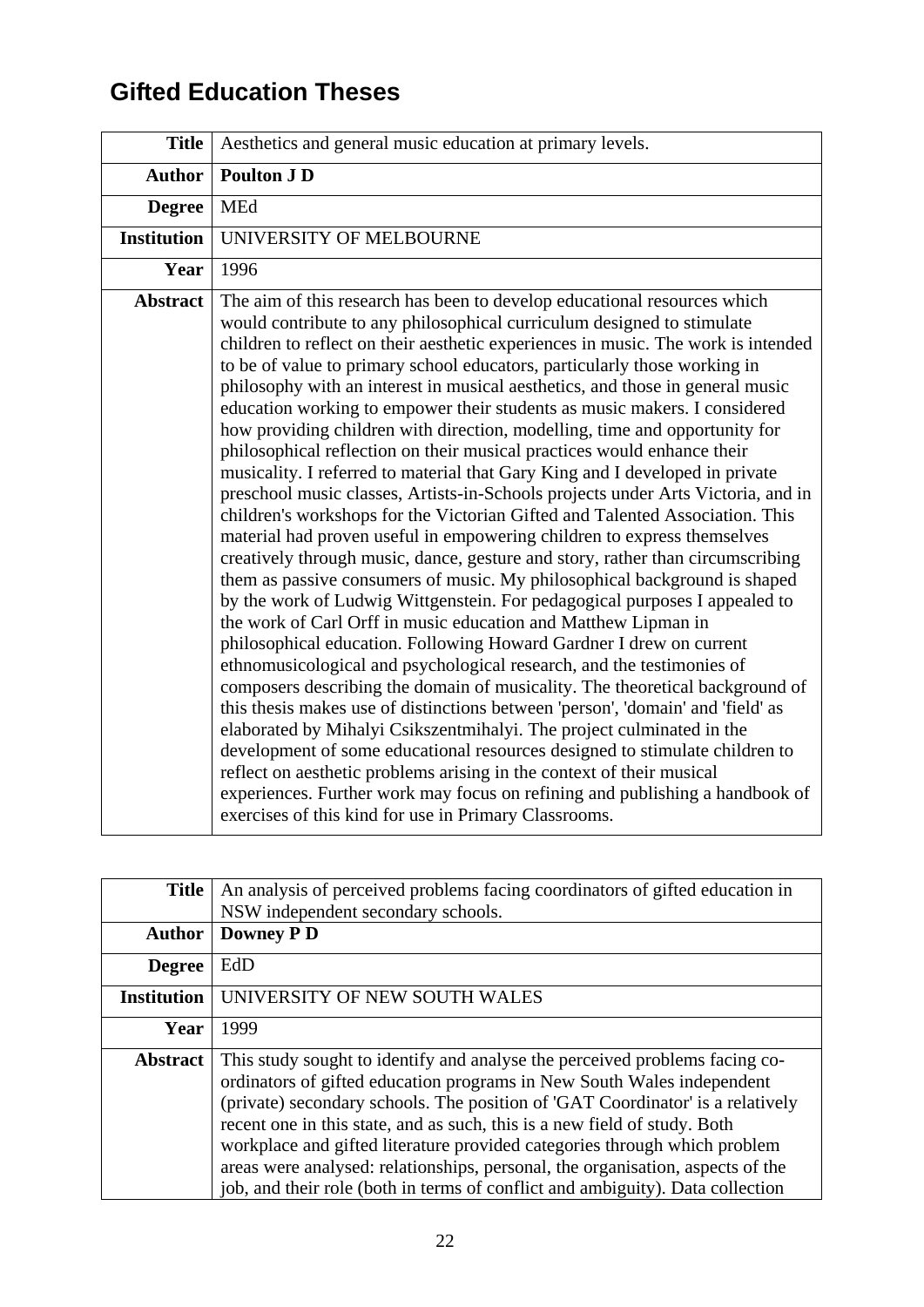was both qualitative and quantitative in nature, utilising a statewide survey of GAT Coordinators. Their biographical, school and job information was analysed and compared to their attitudinal responses. Pearson's Correlation index was used to identify relational patterns. Significant differences in means between 'problem' groups and 'non-problem' groups were confirmed using ttests of two independent samples. Coordinators tended to be inadequately trained in GAT education. Approximately half were stressed and dissatisfied with their level of performance. GAT Coordinators had low levels of administrative status, in terms of time allocation, budget, salary allowance, official title, kudos and 'power'. These findings were consistent with the literature. The two most significant barriers to co-ordinator efficacy were inadequate time allocations and unsupportive teaching colleagues. Both were moderately correlated to perceptions of stress and dissatisfaction. A positive perception of relationships was significantly dependent upon having a greater weekly time allocation and a position in a school where GAT had been established for a longer period. Time allocation was the most recurring problem variable, and the only single job variable that significantly effected every category of Co-ordinator perceptions of their role. Coordinators with greater time allocations reported; lower levels of stress, dissatisfaction, conflict, ambiguity and overload; fewer problems with the organization; greater feelings of personal adequacy; perceptions of more supportive relationships and fewer problems in total.

| <b>Title</b>       | The application of savant and splinter skills in the autistic population through                                                                                                                                                                                                                                                                                                                                                                                                                                                                                                                                                                                                                                                                                                                                                                                                                                                                                                                                                                                                                                                                                                                                                                                                                                                                                                                                                                                                                                                                                                                                                                         |
|--------------------|----------------------------------------------------------------------------------------------------------------------------------------------------------------------------------------------------------------------------------------------------------------------------------------------------------------------------------------------------------------------------------------------------------------------------------------------------------------------------------------------------------------------------------------------------------------------------------------------------------------------------------------------------------------------------------------------------------------------------------------------------------------------------------------------------------------------------------------------------------------------------------------------------------------------------------------------------------------------------------------------------------------------------------------------------------------------------------------------------------------------------------------------------------------------------------------------------------------------------------------------------------------------------------------------------------------------------------------------------------------------------------------------------------------------------------------------------------------------------------------------------------------------------------------------------------------------------------------------------------------------------------------------------------|
|                    | curriculum design : a longitudinal multiple-replication case study.                                                                                                                                                                                                                                                                                                                                                                                                                                                                                                                                                                                                                                                                                                                                                                                                                                                                                                                                                                                                                                                                                                                                                                                                                                                                                                                                                                                                                                                                                                                                                                                      |
| <b>Author</b>      | <b>Clark T R</b>                                                                                                                                                                                                                                                                                                                                                                                                                                                                                                                                                                                                                                                                                                                                                                                                                                                                                                                                                                                                                                                                                                                                                                                                                                                                                                                                                                                                                                                                                                                                                                                                                                         |
| <b>Degree</b>      | PhD                                                                                                                                                                                                                                                                                                                                                                                                                                                                                                                                                                                                                                                                                                                                                                                                                                                                                                                                                                                                                                                                                                                                                                                                                                                                                                                                                                                                                                                                                                                                                                                                                                                      |
| <b>Institution</b> | UNIVERSITY OF NEW SOUTH WALES                                                                                                                                                                                                                                                                                                                                                                                                                                                                                                                                                                                                                                                                                                                                                                                                                                                                                                                                                                                                                                                                                                                                                                                                                                                                                                                                                                                                                                                                                                                                                                                                                            |
| Year               | 2001                                                                                                                                                                                                                                                                                                                                                                                                                                                                                                                                                                                                                                                                                                                                                                                                                                                                                                                                                                                                                                                                                                                                                                                                                                                                                                                                                                                                                                                                                                                                                                                                                                                     |
| <b>Abstract</b>    | This study explored the application of savant and splinter skills in the autistic<br>population through a differentiated educational program, the Savant Skill<br>Curriculum. Among the under-served minority of gifted children with<br>disabilities are a group of children referred to as autistic savants. These<br>children, despite their autism, display exceptional gifts or savant and splinter<br>skills in multiple domains. Although savant and splinter skills appear<br>remarkable in contrast to the disability of autism, they are rarely of 'functional<br>use' and are generally exhibited in obsessive and 'non-functional' behaviours. A<br>combination of successful strategies employed in the education of non-disabled<br>gifted children as well as in the education of autistic children was used in the<br>attempt to apply, functionally, the often non-functional obsessive savant and<br>splinter skills of the subjects. The facilitation of adaptive functioning in<br>communication, social skills and behaviour was also trialled through the<br>implementation of the Savant Skill Curriculum over a two-year period.<br>Changes in both academic self-esteem and levels of autism were also examined<br>as a consequence of the study. The subjects of this study were a group of 22<br>children with autism between the ages of four and sixteen years who displayed<br>a variety of savant and, or splinter skills. Each subject's savant skills were<br>assessed using a variety of standardised and non-standardised measures and an<br>individual differentiated program was developed and then administered by |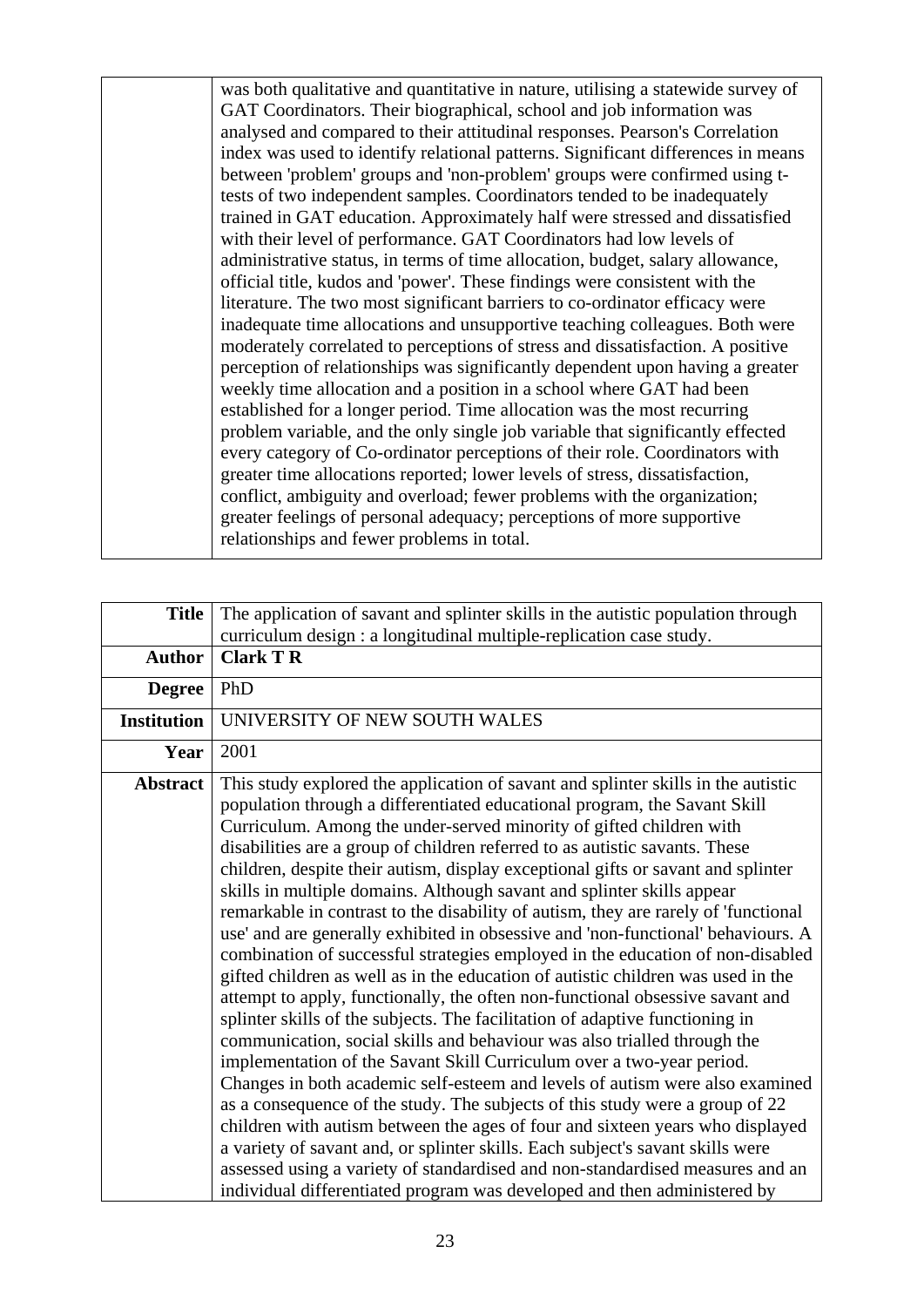teachers and mentors. Pre and post Savant Skill Curriculum data were taken in relation to the functional use of savant skills, adaptive functioning in communication, social skills and behaviour, and changes in academic selfesteem and level of autism. The Savant Skill Curriculum proved highly successful in the functional application of savant skills and an overall reduction in the level of autism of many subjects. Quantitative and qualitative gains in behaviour, communication and social skills, and academic self-esteem were observed. This study further explored the nature and development of savant skills. The results highlighted: the obsessive nature of savant skills; the high levels of challenging behaviours of savants; the high levels of interest and motivation by the savant in their pursuit of savant activities; the early onset of savant skills in the absence of formal training; the familial link between the subject child's savant abilities and giftedness or superior performance and other family members; insight into the types and levels of savant skills, and evidence for the use of imaginative and creative methods in savant performance.

| <b>Title</b>       | Appropriate curriculum for academically accelerated students : listening to the<br>case studies of gifted students.                                                                                                                                                                                                                                                                                                                                                                                                                                                                                                                                                                                                                                                                                                                                                                                                                                                                                                                                                                                                                                                                                                                                                                                                                                                                                                                                                                                                                                                                                                                                                                                                                          |
|--------------------|----------------------------------------------------------------------------------------------------------------------------------------------------------------------------------------------------------------------------------------------------------------------------------------------------------------------------------------------------------------------------------------------------------------------------------------------------------------------------------------------------------------------------------------------------------------------------------------------------------------------------------------------------------------------------------------------------------------------------------------------------------------------------------------------------------------------------------------------------------------------------------------------------------------------------------------------------------------------------------------------------------------------------------------------------------------------------------------------------------------------------------------------------------------------------------------------------------------------------------------------------------------------------------------------------------------------------------------------------------------------------------------------------------------------------------------------------------------------------------------------------------------------------------------------------------------------------------------------------------------------------------------------------------------------------------------------------------------------------------------------|
| <b>Author</b>      | <b>Merrotsy PL</b>                                                                                                                                                                                                                                                                                                                                                                                                                                                                                                                                                                                                                                                                                                                                                                                                                                                                                                                                                                                                                                                                                                                                                                                                                                                                                                                                                                                                                                                                                                                                                                                                                                                                                                                           |
| <b>Degree</b>      | <b>DTeach</b>                                                                                                                                                                                                                                                                                                                                                                                                                                                                                                                                                                                                                                                                                                                                                                                                                                                                                                                                                                                                                                                                                                                                                                                                                                                                                                                                                                                                                                                                                                                                                                                                                                                                                                                                |
| <b>Institution</b> | NORTHERN TERRITORY UNIVERSITY                                                                                                                                                                                                                                                                                                                                                                                                                                                                                                                                                                                                                                                                                                                                                                                                                                                                                                                                                                                                                                                                                                                                                                                                                                                                                                                                                                                                                                                                                                                                                                                                                                                                                                                |
| Year               | 2002                                                                                                                                                                                                                                                                                                                                                                                                                                                                                                                                                                                                                                                                                                                                                                                                                                                                                                                                                                                                                                                                                                                                                                                                                                                                                                                                                                                                                                                                                                                                                                                                                                                                                                                                         |
| <b>Abstract</b>    | This study explores ways of providing a better curriculum for gifted students.<br>A review of the literature emphasises that gifted students require the provision<br>of a qualitatively differentiated curriculum, and finds unequivocal support for<br>the benefits of academic acceleration. An appraisal of curriculum in NSW<br>notes that there are fine programs for gifted students, but that a lot more can be<br>done. By listening carefully to the voices of gifted students, effective ways to<br>improve their curriculum may be discovered. Following a life history model<br>which employs the narrative, cases are made from the naturalistic portrayal of<br>eight gifted individuals. Each case study outlines the formative background<br>and educational experiences of the individual, and concludes with a summary<br>of the issues which the individual believes to be most important for improving<br>the curriculum for gifted students. An interpretive analysis of the case studies<br>makes twenty recommendations. These include: greater flexibility of school<br>organisation; better communication; continuity in a broader, more inclusive<br>curriculum; options of academic acceleration, including access to tertiary level<br>courses; appropriate educational support; and financial support for gifted<br>students from low socio-economic backgrounds, and from rural and isolated<br>settings. A model for academic acceleration is presented. It recommends six<br>steps towards a better curriculum for gifted students: identification;<br>communication; a negotiated curriculum; academic acceleration; access to<br>tertiary courses while still at school; and support for gifted students. |

| <b>Title</b>   Aspects of the musical development of talented young instrumental<br>performers. |
|-------------------------------------------------------------------------------------------------|
| <b>Author</b>   Hamilton R A                                                                    |
| Degree   MMus(MusEd)                                                                            |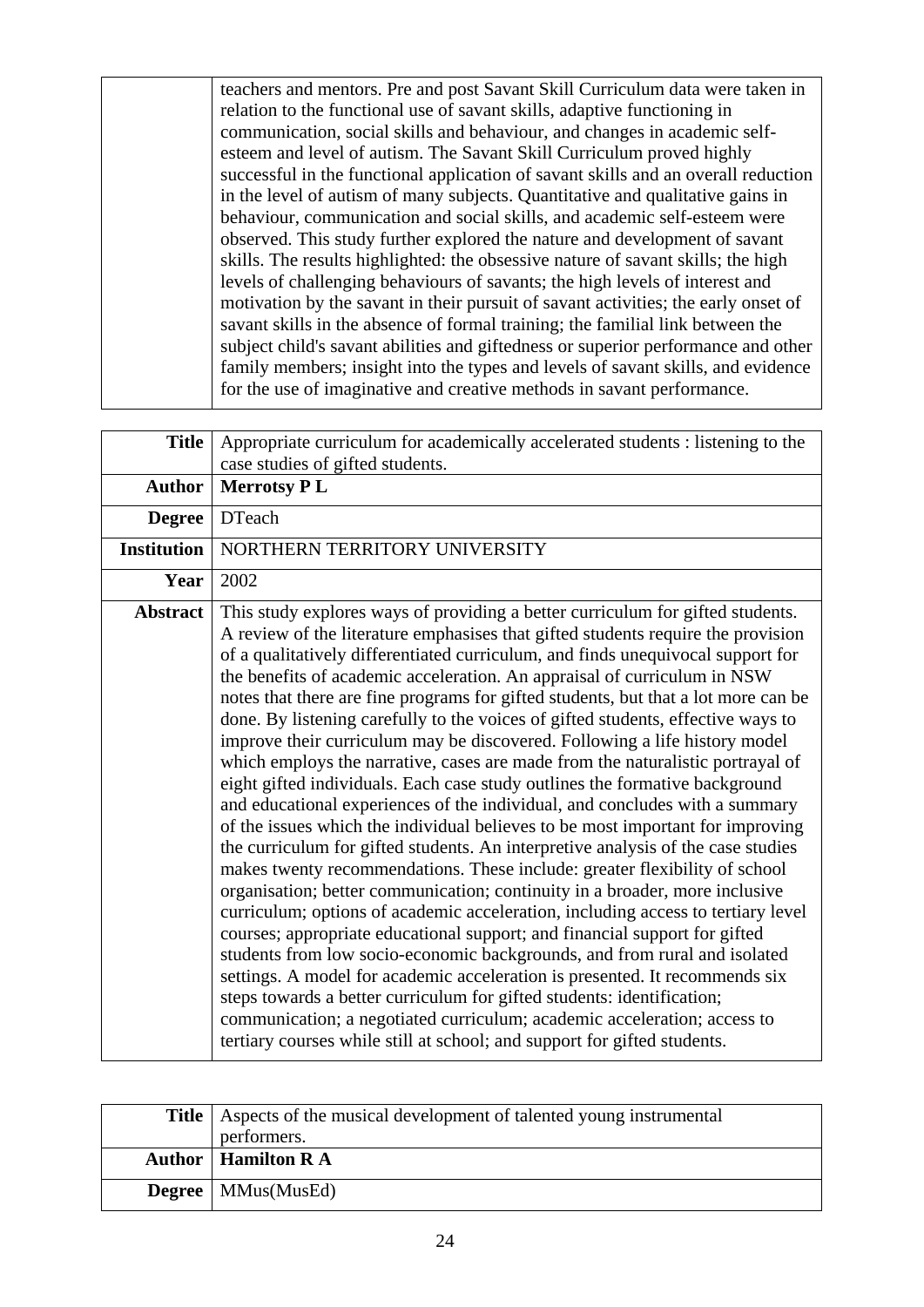| <b>Institution</b> | UNIVERSITY OF SYDNEY. SYDNEY CONSERVATORIUM OF MUSIC                                                                                                                                                                                                                                                                                                                                                                                                                                                                                                                                                                                                                                                                                                                                                                                                                                                                                                                                                                                                                                                                                                                                                                                                                                                                                                                                                                                                                                                                                                                                                                                                                                                            |
|--------------------|-----------------------------------------------------------------------------------------------------------------------------------------------------------------------------------------------------------------------------------------------------------------------------------------------------------------------------------------------------------------------------------------------------------------------------------------------------------------------------------------------------------------------------------------------------------------------------------------------------------------------------------------------------------------------------------------------------------------------------------------------------------------------------------------------------------------------------------------------------------------------------------------------------------------------------------------------------------------------------------------------------------------------------------------------------------------------------------------------------------------------------------------------------------------------------------------------------------------------------------------------------------------------------------------------------------------------------------------------------------------------------------------------------------------------------------------------------------------------------------------------------------------------------------------------------------------------------------------------------------------------------------------------------------------------------------------------------------------|
| Year               | 1996                                                                                                                                                                                                                                                                                                                                                                                                                                                                                                                                                                                                                                                                                                                                                                                                                                                                                                                                                                                                                                                                                                                                                                                                                                                                                                                                                                                                                                                                                                                                                                                                                                                                                                            |
| <b>Abstract</b>    | This study is based on a survey of music teachers $(N=68)$ throughout New<br>South Wales who have taught students aged 12 to 18 demonstrating<br>outstanding ability in the performance of instrumental art music. It endeavours<br>to determine best educational practice for the musical development of such<br>students, with particular attention given to those learning activities which<br>complement or enrich instrumental training. Opinions were sought regarding<br>the nature of musical performance talent and ways in which it may be<br>identified and developed. It was found that outstanding musical performance<br>arises from the interaction of specific musical aptitudes with personality and<br>affective characteristics, through disciplined training and practice, within a<br>supportive and stimulating environment. Views of the teachers concerning<br>objectives and optimal content components of an educational program for<br>musically talented students were also considered. There was general agreement<br>that the musical training of such students should aim to develop inner hearing<br>and stylistic awareness as fundamental learning objectives. Parents and<br>teachers should ensure an educational environment which is stimulating and<br>challenging, and which provides a wide range of musical and cultural<br>experiences. Talented instrumental students would benefit from opportunities<br>to perform in solo and ensemble settings, to listen to others perform, and to<br>participate in a broadly-based range of learning activities which may include<br>singing, an understanding of harmony and history, and an appreciation of other<br>arts. |

| <b>Title</b>       | The attitudes of educators towards intellectually talented students.                                                                                                                                                                                                                                                                                                                                                                                                                                                                                                                                                                                                                                                                                                                                                                                                                                                                                                                                                                                                                                                                                                                                                     |
|--------------------|--------------------------------------------------------------------------------------------------------------------------------------------------------------------------------------------------------------------------------------------------------------------------------------------------------------------------------------------------------------------------------------------------------------------------------------------------------------------------------------------------------------------------------------------------------------------------------------------------------------------------------------------------------------------------------------------------------------------------------------------------------------------------------------------------------------------------------------------------------------------------------------------------------------------------------------------------------------------------------------------------------------------------------------------------------------------------------------------------------------------------------------------------------------------------------------------------------------------------|
| <b>Author</b>      | <b>Shean R E</b>                                                                                                                                                                                                                                                                                                                                                                                                                                                                                                                                                                                                                                                                                                                                                                                                                                                                                                                                                                                                                                                                                                                                                                                                         |
| <b>Degree</b>      | <b>MEd</b>                                                                                                                                                                                                                                                                                                                                                                                                                                                                                                                                                                                                                                                                                                                                                                                                                                                                                                                                                                                                                                                                                                                                                                                                               |
| <b>Institution</b> | UNIVERSITY OF WESTERN AUSTRALIA                                                                                                                                                                                                                                                                                                                                                                                                                                                                                                                                                                                                                                                                                                                                                                                                                                                                                                                                                                                                                                                                                                                                                                                          |
| Year               | 1984                                                                                                                                                                                                                                                                                                                                                                                                                                                                                                                                                                                                                                                                                                                                                                                                                                                                                                                                                                                                                                                                                                                                                                                                                     |
| <b>Abstract</b>    | This study is concerned with educator attitudes toward intellectually talented<br>students. Specifically, it investigates the relationship between educational<br>position held, and these attitudes. The sample consists of 300 educators drawn<br>from six types of employment within the education system. A 17 item Likert<br>scale was constructed, which provided five measures of specific beliefs derived<br>from a factor analysis of the items. Attitudes are classified favourable or<br>unfavourable, depending on whether their associated behaviour facilitates or<br>hinders the education of intellectually talented students. Both educational<br>position held and background variables are related to educators' attitudes<br>toward intellectually talented students. Teachers who are enrolled for further<br>study tend to hold most favourable attitudes, while student teachers hold the<br>least favourable attitudes of the sample. The background variables of age, sex,<br>qualifications, current course of study and contact with the intellectually<br>talented also show a relationship with attitude over and above the relationship<br>between educational position held and attitude. |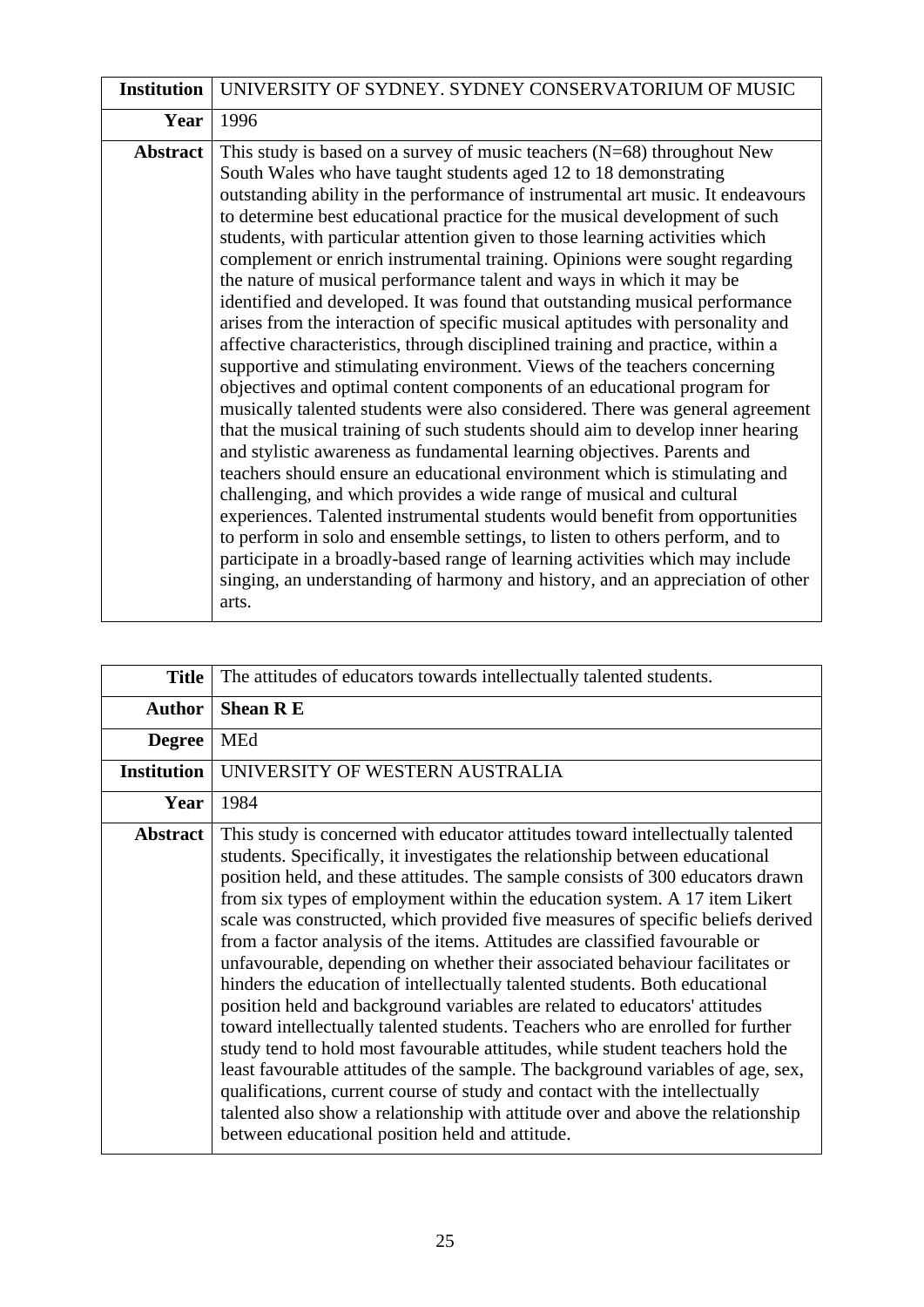| <b>Title</b>       | Attitudes of preservice teachers towards gifted and talented students.                                                                                                                                                                                                                                                                                                                                                                                                                                                                                                                                                                                                                                                                                                                                                                                                                                                                                                                                                                                                                                                                                                                                                                                                                                                                                                                                                                                                                                                                                                                                                                                                                                                                                                                                                                                                                                                                                                                                                                                                                                                                                                                                                       |
|--------------------|------------------------------------------------------------------------------------------------------------------------------------------------------------------------------------------------------------------------------------------------------------------------------------------------------------------------------------------------------------------------------------------------------------------------------------------------------------------------------------------------------------------------------------------------------------------------------------------------------------------------------------------------------------------------------------------------------------------------------------------------------------------------------------------------------------------------------------------------------------------------------------------------------------------------------------------------------------------------------------------------------------------------------------------------------------------------------------------------------------------------------------------------------------------------------------------------------------------------------------------------------------------------------------------------------------------------------------------------------------------------------------------------------------------------------------------------------------------------------------------------------------------------------------------------------------------------------------------------------------------------------------------------------------------------------------------------------------------------------------------------------------------------------------------------------------------------------------------------------------------------------------------------------------------------------------------------------------------------------------------------------------------------------------------------------------------------------------------------------------------------------------------------------------------------------------------------------------------------------|
| <b>Author</b>      | <b>Carrington N G</b>                                                                                                                                                                                                                                                                                                                                                                                                                                                                                                                                                                                                                                                                                                                                                                                                                                                                                                                                                                                                                                                                                                                                                                                                                                                                                                                                                                                                                                                                                                                                                                                                                                                                                                                                                                                                                                                                                                                                                                                                                                                                                                                                                                                                        |
| <b>Degree</b>      | PhD                                                                                                                                                                                                                                                                                                                                                                                                                                                                                                                                                                                                                                                                                                                                                                                                                                                                                                                                                                                                                                                                                                                                                                                                                                                                                                                                                                                                                                                                                                                                                                                                                                                                                                                                                                                                                                                                                                                                                                                                                                                                                                                                                                                                                          |
| <b>Institution</b> | UNIVERSITY OF NEW ENGLAND                                                                                                                                                                                                                                                                                                                                                                                                                                                                                                                                                                                                                                                                                                                                                                                                                                                                                                                                                                                                                                                                                                                                                                                                                                                                                                                                                                                                                                                                                                                                                                                                                                                                                                                                                                                                                                                                                                                                                                                                                                                                                                                                                                                                    |
| Year               | 1997                                                                                                                                                                                                                                                                                                                                                                                                                                                                                                                                                                                                                                                                                                                                                                                                                                                                                                                                                                                                                                                                                                                                                                                                                                                                                                                                                                                                                                                                                                                                                                                                                                                                                                                                                                                                                                                                                                                                                                                                                                                                                                                                                                                                                         |
| <b>Abstract</b>    | This study obtained new empirical evidence on preservice teacher attitudes<br>towards gifted students and identified some possible influences on these<br>attitudes. Preservice teacher attitudes towards two types of school student, one<br>gifted and the other average, were compared. In addition, an examination was<br>made as to whether attitudes to each type of student were affected by ability<br>characteristics or by certain other personal attributes, namely academic effort<br>in school and gender. Taking into account this three way interaction of ability,<br>gender and effort and by also considering the gender of the preservice teachers,<br>the university they attended and their year of study, a series of four way<br>analyses of variance was carried out to quantify the significance of results.<br>1,470 preservice teachers were surveyed. This group was made up of 942<br>primary preservice teachers and 528 secondary preservice teachers from the<br>University of New England, Charles Sturt University, the University of<br>Newcastle, the University of New South Wales and the University of<br>Wollongong. Based on the findings of this study it is suggested that those<br>concerned with the educational climate in schools should note that the results<br>of this study challenge some of the popular notions about the valuing of<br>application to study. Those who believe that preservice teachers would prefer<br>the studious student will find little evidence to support such a point of view.<br>Those who feel students who are gifted would be held in high esteem by our<br>future educators may need to re examine their thinking, as will those who<br>believe that gender itself plays a large part in determining how students are<br>viewed. This study draws the conclusion that being gifted and striving towards<br>academic success at school do not appear to elicit the support one would<br>imagine from our future classroom teachers. The findings of this study must be<br>considered by policy makers if the educational needs of children are to be met<br>and all students are to have the opportunity to realise their full potential. |

| <b>Title</b>       | Attitudes toward gifted girls' abilities in the use of multimedia computer<br>technology to learn science.                                                                                                                                                                                                                                                                                                                                                                                                                                                                                                                                                 |
|--------------------|------------------------------------------------------------------------------------------------------------------------------------------------------------------------------------------------------------------------------------------------------------------------------------------------------------------------------------------------------------------------------------------------------------------------------------------------------------------------------------------------------------------------------------------------------------------------------------------------------------------------------------------------------------|
| <b>Author</b>      | <b>Bailey R A</b>                                                                                                                                                                                                                                                                                                                                                                                                                                                                                                                                                                                                                                          |
| <b>Degree</b>      | MPhil                                                                                                                                                                                                                                                                                                                                                                                                                                                                                                                                                                                                                                                      |
| <b>Institution</b> | UNIVERSITY OF SOUTHERN QUEENSLAND                                                                                                                                                                                                                                                                                                                                                                                                                                                                                                                                                                                                                          |
| Year               | 1995                                                                                                                                                                                                                                                                                                                                                                                                                                                                                                                                                                                                                                                       |
| <b>Abstract</b>    | This study investigated the effect of a multimedia computer technology<br>program in Science on the attitudes of four groups of participants: girls with<br>academic gifts and talents; boys with academic gifts and talents; a non-gifted<br>control group of students; and the teachers in the private, primary boarding<br>school in which the study was conducted. The research questions derived from<br>literature which suggests that gifted girls are unassertive and self-limiting in<br>the use of computer technology in schools and in learning Science. To<br>overcome these limiting socialised and self- imposed roles, this study aimed to |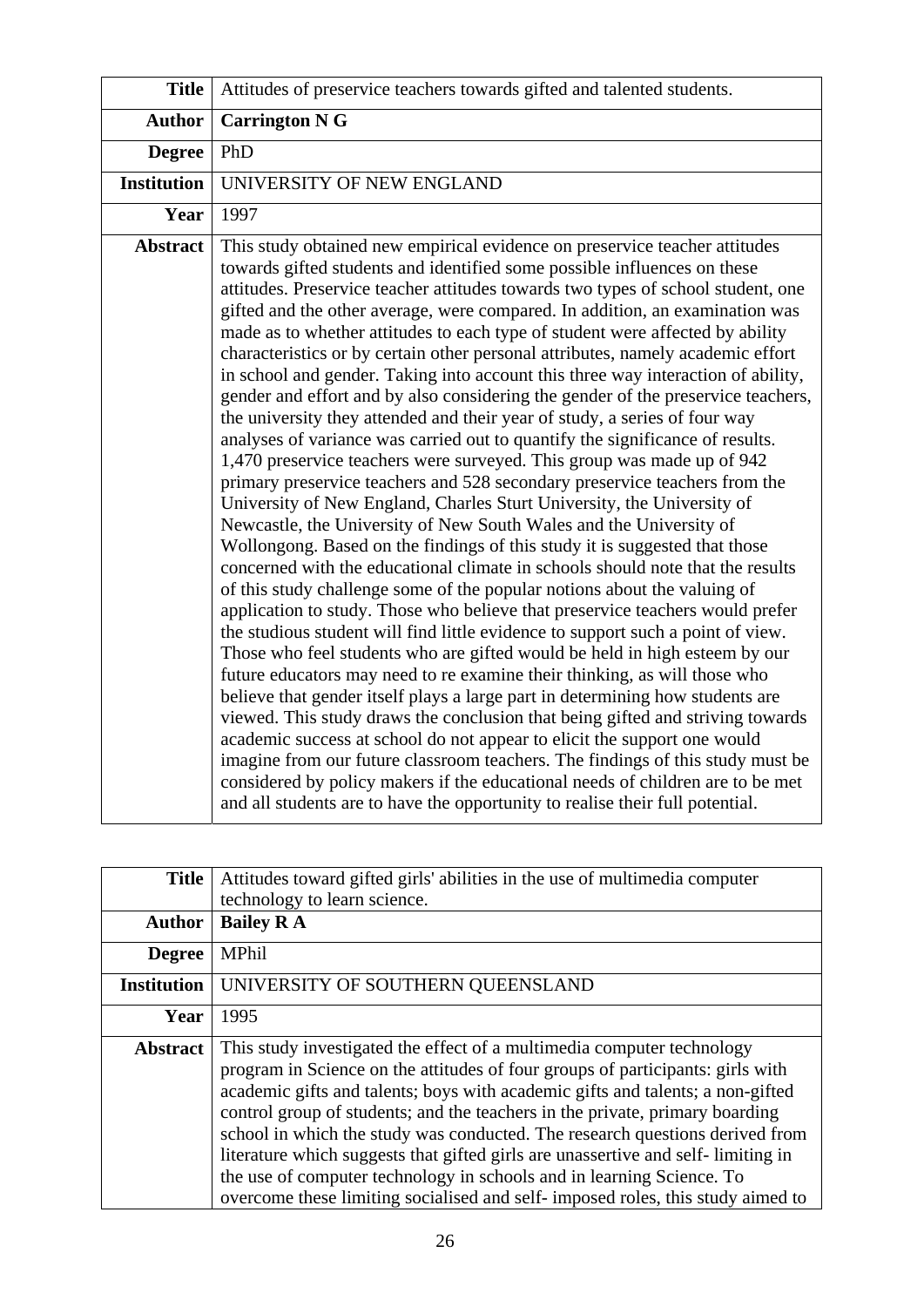develop the gifted girls' assurance and skill by a computer based intervention. At pretest the only significant differences were in gender bias about the use of computers. Gifted boys and non- gifted male controls were more gender biased than the gifted girls and gifted boys had more gender bias than the non-gifted controls. In Science, the pretest differences were: gifted girls were more selfassured about Science than gifted boys; student controls and gifted boys were more biased against females' abilities in learning Science than gifted girls; and the girls had more positive overall attitudes about Science than gifted boys. After the intervention, the only significant results were: gifted girls had less female bias in Computing than student controls; and gifted girls and gifted boys had more positive attitudes toward Computing than the control group. Gain score analyses showed the following significant outcomes: student controls showed a significant increase in positive attitudes about girls' abilities in Computing; gifted boys showed a significant gain in total Computing attitude; gifted boys increased their self-assurance in Science; and teachers developed significantly more positive attitudes toward Science. It appears that while the intervention was valued and useful, other experiences in the school have contributed to positive self- appraisals by the gifted girls in attitudes and self-assurance about Computing and Science. The intervention produced, however, a range of changes in attitudes, thus supporting the value of this type of school-based program.

| <b>Title</b>       | Changes in self esteem of students in full-time (O.C.) classes for gifted                                                                                                                                                                                                                                                                                                                                                                                                                                                                                                                                                                                                                                                                                                                                                                                                                                                                                                                                                                                                                                                                                                                                                                                                                                                                                                                                                                                                                                                                                                                                                                                                                                                        |
|--------------------|----------------------------------------------------------------------------------------------------------------------------------------------------------------------------------------------------------------------------------------------------------------------------------------------------------------------------------------------------------------------------------------------------------------------------------------------------------------------------------------------------------------------------------------------------------------------------------------------------------------------------------------------------------------------------------------------------------------------------------------------------------------------------------------------------------------------------------------------------------------------------------------------------------------------------------------------------------------------------------------------------------------------------------------------------------------------------------------------------------------------------------------------------------------------------------------------------------------------------------------------------------------------------------------------------------------------------------------------------------------------------------------------------------------------------------------------------------------------------------------------------------------------------------------------------------------------------------------------------------------------------------------------------------------------------------------------------------------------------------|
|                    | students.                                                                                                                                                                                                                                                                                                                                                                                                                                                                                                                                                                                                                                                                                                                                                                                                                                                                                                                                                                                                                                                                                                                                                                                                                                                                                                                                                                                                                                                                                                                                                                                                                                                                                                                        |
| <b>Author</b>      | <b>Bool C</b>                                                                                                                                                                                                                                                                                                                                                                                                                                                                                                                                                                                                                                                                                                                                                                                                                                                                                                                                                                                                                                                                                                                                                                                                                                                                                                                                                                                                                                                                                                                                                                                                                                                                                                                    |
| <b>Degree</b>      | MEd                                                                                                                                                                                                                                                                                                                                                                                                                                                                                                                                                                                                                                                                                                                                                                                                                                                                                                                                                                                                                                                                                                                                                                                                                                                                                                                                                                                                                                                                                                                                                                                                                                                                                                                              |
| <b>Institution</b> | UNIVERSITY OF NEW SOUTH WALES                                                                                                                                                                                                                                                                                                                                                                                                                                                                                                                                                                                                                                                                                                                                                                                                                                                                                                                                                                                                                                                                                                                                                                                                                                                                                                                                                                                                                                                                                                                                                                                                                                                                                                    |
| Year               | 1999                                                                                                                                                                                                                                                                                                                                                                                                                                                                                                                                                                                                                                                                                                                                                                                                                                                                                                                                                                                                                                                                                                                                                                                                                                                                                                                                                                                                                                                                                                                                                                                                                                                                                                                             |
| <b>Abstract</b>    | This thesis reports on a study of the changes in self esteem of students in their<br>first year in full time, homogeneous Opportunity C classes (OC) for<br>academically gifted students in Sydney, Australia. It compares these changes<br>in self esteem with students, judged to be equally gifted by the same criteria,<br>but who continued their education in regular classes in local schools. A final<br>sample of 100 students was drawn from 46 local schools and 5 OC centres.<br>The subjects were all in Year 5, aged 9 years 6 months to 10 years 9 months,<br>had scored at Stanine 8 or 9 on a TOLA 4 General Ability Test and had been<br>recognised by teachers or parents because of their intellectual giftedness. This<br>study compared the General, Social, Academic, Home and Total Self Esteem<br>of these gifted students using three administrations of the Coopersmith Self<br>Esteem Inventory over one year. Quantitative analysis was employed<br>comparing self esteem changes in each of these subscales and according to IQ<br>and gender by using MANOVA. Qualitative data was compiled using<br>questionnaires and semi-structured taped interviews of parents. The results of<br>this study help confirm earlier studies that self concept tends to be high among<br>gifted students, but variations do exist when each aspect of self esteem is<br>analysed separately. The major findings of this investigation indicate that there<br>were no significant differences between General, Social, Academic, Home and<br>Total Self Esteem scores of equally gifted students enrolled in specialist OC<br>classes or regular classes. Similarly there were very few differences in attitudes |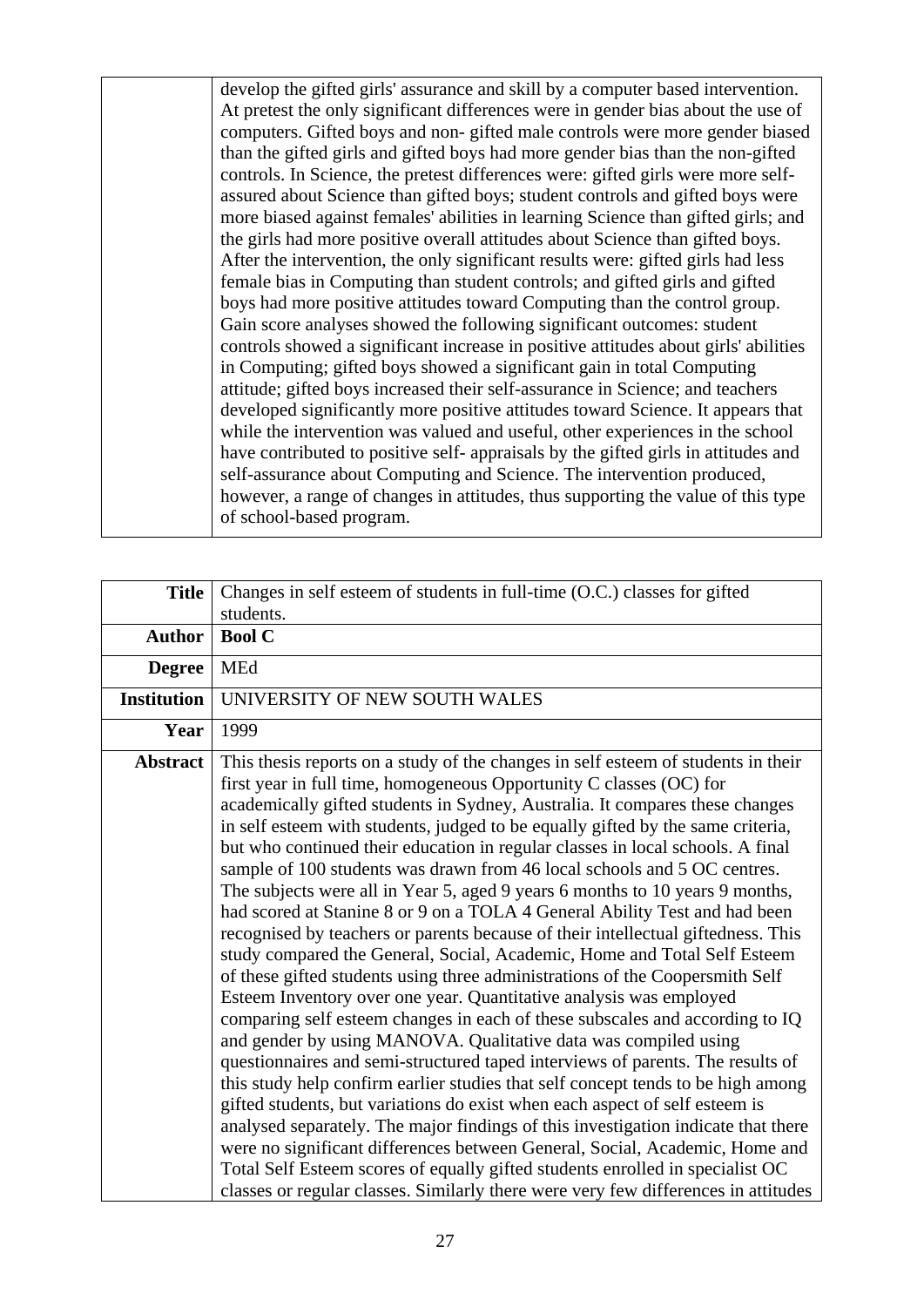| or perceptions of the parents of these gifted students. The concern shown by |
|------------------------------------------------------------------------------|
| some parents that their child's self esteem may suffer in an OC class was    |
| largely unfounded. OC class education remained the preferred option of the   |
| parents.                                                                     |

| <b>Title</b>       | Children's knowledge of problem solving and the key competencies.                                                                                                                                                                                                                                                                                                                                                                                                                                                                                                                                                                                                                                                                                                                                                                                                                                                                                                                                                                                                                                                                                                                                                                                                                                                                                                                                                                                                                                                                                                                                                                                                                                                                                                                                                                                                                                                                                                                                                                                                                                                                                                                                                                                                                                                                                                                                                                                                                                                                                                                                                                                                                                                                                                                                                                                                                                                                                                                                                                                                                                                                                               |
|--------------------|-----------------------------------------------------------------------------------------------------------------------------------------------------------------------------------------------------------------------------------------------------------------------------------------------------------------------------------------------------------------------------------------------------------------------------------------------------------------------------------------------------------------------------------------------------------------------------------------------------------------------------------------------------------------------------------------------------------------------------------------------------------------------------------------------------------------------------------------------------------------------------------------------------------------------------------------------------------------------------------------------------------------------------------------------------------------------------------------------------------------------------------------------------------------------------------------------------------------------------------------------------------------------------------------------------------------------------------------------------------------------------------------------------------------------------------------------------------------------------------------------------------------------------------------------------------------------------------------------------------------------------------------------------------------------------------------------------------------------------------------------------------------------------------------------------------------------------------------------------------------------------------------------------------------------------------------------------------------------------------------------------------------------------------------------------------------------------------------------------------------------------------------------------------------------------------------------------------------------------------------------------------------------------------------------------------------------------------------------------------------------------------------------------------------------------------------------------------------------------------------------------------------------------------------------------------------------------------------------------------------------------------------------------------------------------------------------------------------------------------------------------------------------------------------------------------------------------------------------------------------------------------------------------------------------------------------------------------------------------------------------------------------------------------------------------------------------------------------------------------------------------------------------------------------|
| <b>Author</b>      | Van Deur P                                                                                                                                                                                                                                                                                                                                                                                                                                                                                                                                                                                                                                                                                                                                                                                                                                                                                                                                                                                                                                                                                                                                                                                                                                                                                                                                                                                                                                                                                                                                                                                                                                                                                                                                                                                                                                                                                                                                                                                                                                                                                                                                                                                                                                                                                                                                                                                                                                                                                                                                                                                                                                                                                                                                                                                                                                                                                                                                                                                                                                                                                                                                                      |
| <b>Degree</b>      | <b>MA</b>                                                                                                                                                                                                                                                                                                                                                                                                                                                                                                                                                                                                                                                                                                                                                                                                                                                                                                                                                                                                                                                                                                                                                                                                                                                                                                                                                                                                                                                                                                                                                                                                                                                                                                                                                                                                                                                                                                                                                                                                                                                                                                                                                                                                                                                                                                                                                                                                                                                                                                                                                                                                                                                                                                                                                                                                                                                                                                                                                                                                                                                                                                                                                       |
| <b>Institution</b> | FLINDERS UNIVERSITY OF SOUTH AUSTRALIA                                                                                                                                                                                                                                                                                                                                                                                                                                                                                                                                                                                                                                                                                                                                                                                                                                                                                                                                                                                                                                                                                                                                                                                                                                                                                                                                                                                                                                                                                                                                                                                                                                                                                                                                                                                                                                                                                                                                                                                                                                                                                                                                                                                                                                                                                                                                                                                                                                                                                                                                                                                                                                                                                                                                                                                                                                                                                                                                                                                                                                                                                                                          |
| Year               | 2001                                                                                                                                                                                                                                                                                                                                                                                                                                                                                                                                                                                                                                                                                                                                                                                                                                                                                                                                                                                                                                                                                                                                                                                                                                                                                                                                                                                                                                                                                                                                                                                                                                                                                                                                                                                                                                                                                                                                                                                                                                                                                                                                                                                                                                                                                                                                                                                                                                                                                                                                                                                                                                                                                                                                                                                                                                                                                                                                                                                                                                                                                                                                                            |
| <b>Abstract</b>    | This thesis examines the knowledge of problem solving of two groups of<br>students in Year 5 at primary school. The knowledge of problem solving<br>possessed by a small group of teachers is also examined. The research is<br>related to the Key Competencies description of Solving Problems and is set<br>within a framework of a constructivist view of learning. The research design<br>incorporates two groups of children, one was a class group of students in Year<br>5 and the other was a group of Year 5 students chosen from four schools on the<br>grounds that they were judged to be academically gifted. Five teachers who<br>taught the students in the Regular group completed a questionnaire about their<br>views of problem solving and the differences between successful and<br>unsuccessful problem solvers. A major concern in this thesis was the adequacy<br>of the Mayer Report's representation of Solving Problems. A second major<br>area of concern was to assess what teachers and students know about the Key<br>Competency of Solving Problems. The Mayer Report states that the Key<br>Competencies are not bodies of knowledge. The responses of students and<br>teachers indicate that they have formed views of problem solving as a body of<br>knowledge. The descriptions of problem solving given by the Regular students<br>and Gifted students were compared with their behaviour on a problem solving<br>task. The explicit views of the Regular students did not match their problem<br>solving behaviour. The Gifted students were more able to describe their<br>problem solving behaviour and their descriptions matched their behaviour on a<br>problem solving task to a greater extent than was the case for the regular<br>students. They showed an explicit awareness of their problem solving<br>behaviour. The Gifted students indicated that they had a better command of<br>problem solving terminology than the Regular students. The author argues that<br>explicit discussion of the processes of problem solving could improve students'<br>knowledge and use of problem solving terms, as well as assisting teachers to<br>discuss problem solving with students. The findings have implications for<br>teaching and learning. The assumptions made by teachers during teaching have<br>implications for teaching actions and for student learning. There were<br>discrepancies in the way teachers and Regular students viewed problem<br>solving as a general or specific construct. The Regular and Gifted students<br>regarded problem solving as specific to curriculum areas while the group of<br>teachers indicated that they viewed problem solving as a general construct. The<br>discrepancy in terminology used by the Regular students and their teachers<br>suggested that there is a need for an explicit framework with common<br>terminology to be used by teachers and students in discussing classroom work<br>on problem solving. It is argued that the explicit awareness of problem solving<br>knowledge of the Gifted students contributed to a positive motivation for |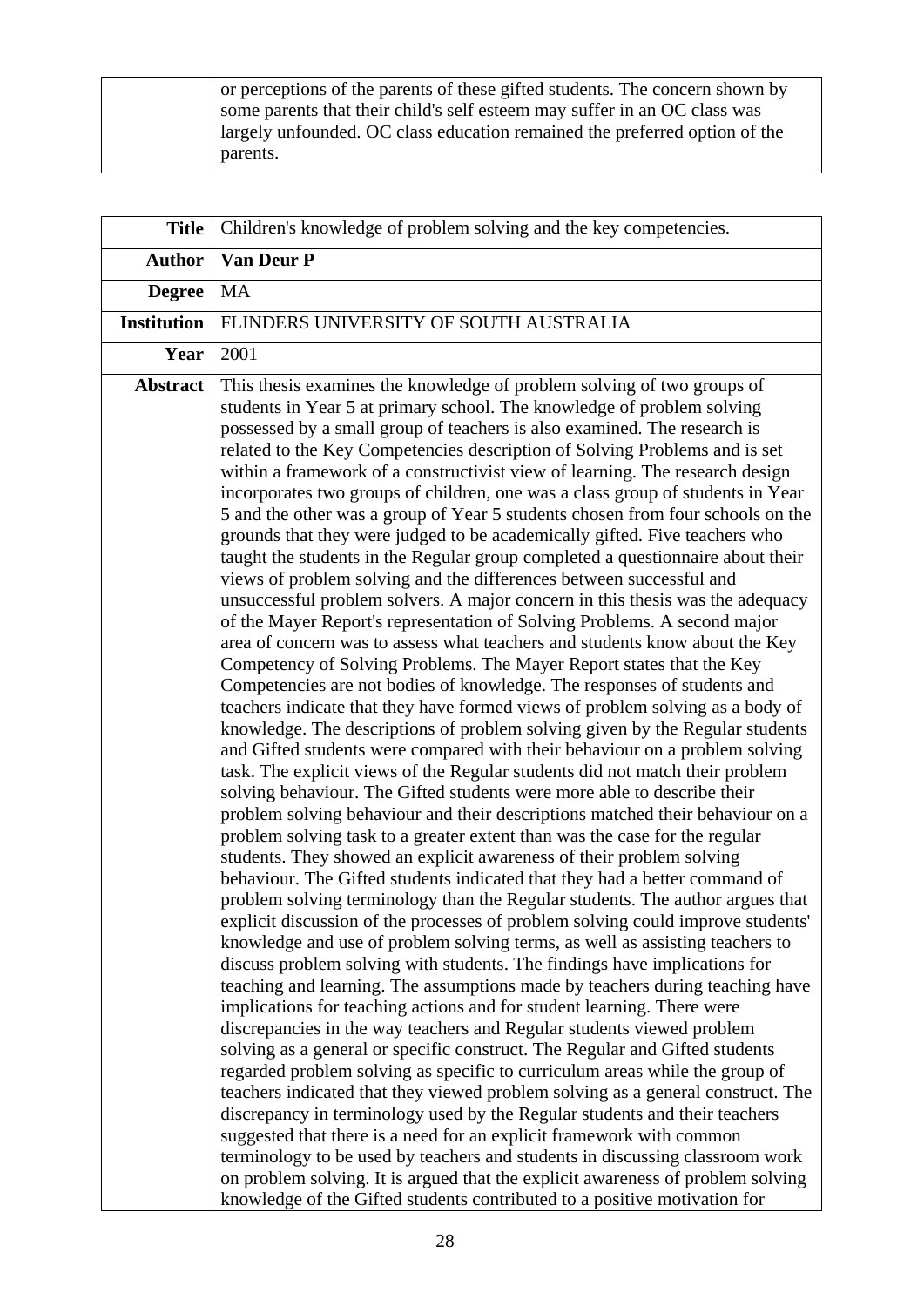| problem solving and an effort orientation in their problem solving. The           |
|-----------------------------------------------------------------------------------|
| findings support a view of problem solving as a body of knowledge that can be     |
| taught in each curriculum area rather than being a set of simple cross curricular |
| skills as proposed in the Key Competencies Report.                                |

| <b>Title</b>       | A class of their own : educational pathways of early achievers.                                                                                                                                                                                                                                                                                                                                                                                                                                                                                                                                                                                                                                                                                                                                                                                                                                                                                                                                                                                                                                                                                                                                                                                                                                                                                                                                                                                                                                                                                                                                                                                                                                                                                                                                                                                                                                                                                                                                                                                                                                                                                  |
|--------------------|--------------------------------------------------------------------------------------------------------------------------------------------------------------------------------------------------------------------------------------------------------------------------------------------------------------------------------------------------------------------------------------------------------------------------------------------------------------------------------------------------------------------------------------------------------------------------------------------------------------------------------------------------------------------------------------------------------------------------------------------------------------------------------------------------------------------------------------------------------------------------------------------------------------------------------------------------------------------------------------------------------------------------------------------------------------------------------------------------------------------------------------------------------------------------------------------------------------------------------------------------------------------------------------------------------------------------------------------------------------------------------------------------------------------------------------------------------------------------------------------------------------------------------------------------------------------------------------------------------------------------------------------------------------------------------------------------------------------------------------------------------------------------------------------------------------------------------------------------------------------------------------------------------------------------------------------------------------------------------------------------------------------------------------------------------------------------------------------------------------------------------------------------|
| <b>Author</b>      | <b>Chanin E</b>                                                                                                                                                                                                                                                                                                                                                                                                                                                                                                                                                                                                                                                                                                                                                                                                                                                                                                                                                                                                                                                                                                                                                                                                                                                                                                                                                                                                                                                                                                                                                                                                                                                                                                                                                                                                                                                                                                                                                                                                                                                                                                                                  |
| <b>Degree</b>      | MEd(Hons)                                                                                                                                                                                                                                                                                                                                                                                                                                                                                                                                                                                                                                                                                                                                                                                                                                                                                                                                                                                                                                                                                                                                                                                                                                                                                                                                                                                                                                                                                                                                                                                                                                                                                                                                                                                                                                                                                                                                                                                                                                                                                                                                        |
| <b>Institution</b> | UNIVERSITY OF NEW ENGLAND                                                                                                                                                                                                                                                                                                                                                                                                                                                                                                                                                                                                                                                                                                                                                                                                                                                                                                                                                                                                                                                                                                                                                                                                                                                                                                                                                                                                                                                                                                                                                                                                                                                                                                                                                                                                                                                                                                                                                                                                                                                                                                                        |
| Year               | 2002                                                                                                                                                                                                                                                                                                                                                                                                                                                                                                                                                                                                                                                                                                                                                                                                                                                                                                                                                                                                                                                                                                                                                                                                                                                                                                                                                                                                                                                                                                                                                                                                                                                                                                                                                                                                                                                                                                                                                                                                                                                                                                                                             |
| <b>Abstract</b>    | This manuscript is the report of a three-year study of the experiences and<br>perceptions of students who completed postgraduate studies ahead of usual<br>age. By documenting the educational paths taken by students under study and<br>their attitudes to their accelerated experience, it was hoped that insight into the<br>nurturing and restraining factors working on accelerated students could be<br>gained. This was a retrospective exploratory study which endeavoured to gain<br>a descriptive picture of what it means to be an accelerated student in Australia.<br>Most particularly, this study aimed to learn about early tertiary entry as a<br>method used to develop the talents of gifted individuals in Australia whose<br>educational needs exceed usual expectations for their age, and thus gain a<br>descriptive picture of how the practice of acceleration contributes to talent<br>development. Participants were identified from a sampling frame taken from<br>Commonwealth Higher Education Student Statistics of postgraduate students<br>aged 19 years or under enrolled at Australian universities, during the period<br>1995-2000. By their early attainment of higher level awards, they were<br>demonstrable early achievers. Data were collected from participants by<br>questionnaire and interview. Students and their parents and teachers were<br>interviewed. Paths taken to early entry were diverse. These students were<br>frustrated by conventional educational environments. They lacked sufficient<br>information about tertiary and career options. None regretted undertaking<br>tertiary study ahead of customary age. Tertiary education was seen to provide<br>opportunity for academic challenge and intellectual stimulus, social (therefore<br>emotional) satisfaction, and occupational training and advancement. These<br>early achievers 'owned' their learning and their acceleration was largely self-<br>engineered by students or their parents rather than being a consciously<br>developed educational practice adopted by educators with a view to talent<br>development. |

| Title           | Co-ordination of gifted and talented education in primary schools in New   |
|-----------------|----------------------------------------------------------------------------|
|                 | South Wales.                                                               |
| <b>Author</b>   | <b>Whitton D</b>                                                           |
| <b>Degree</b>   | MEd(Hons)                                                                  |
|                 | Institution   UNIVERSITY OF WOLLONGONG                                     |
| Year            | 1993                                                                       |
| <b>Abstract</b> | In view of the policy and implementation statement issued by the New South |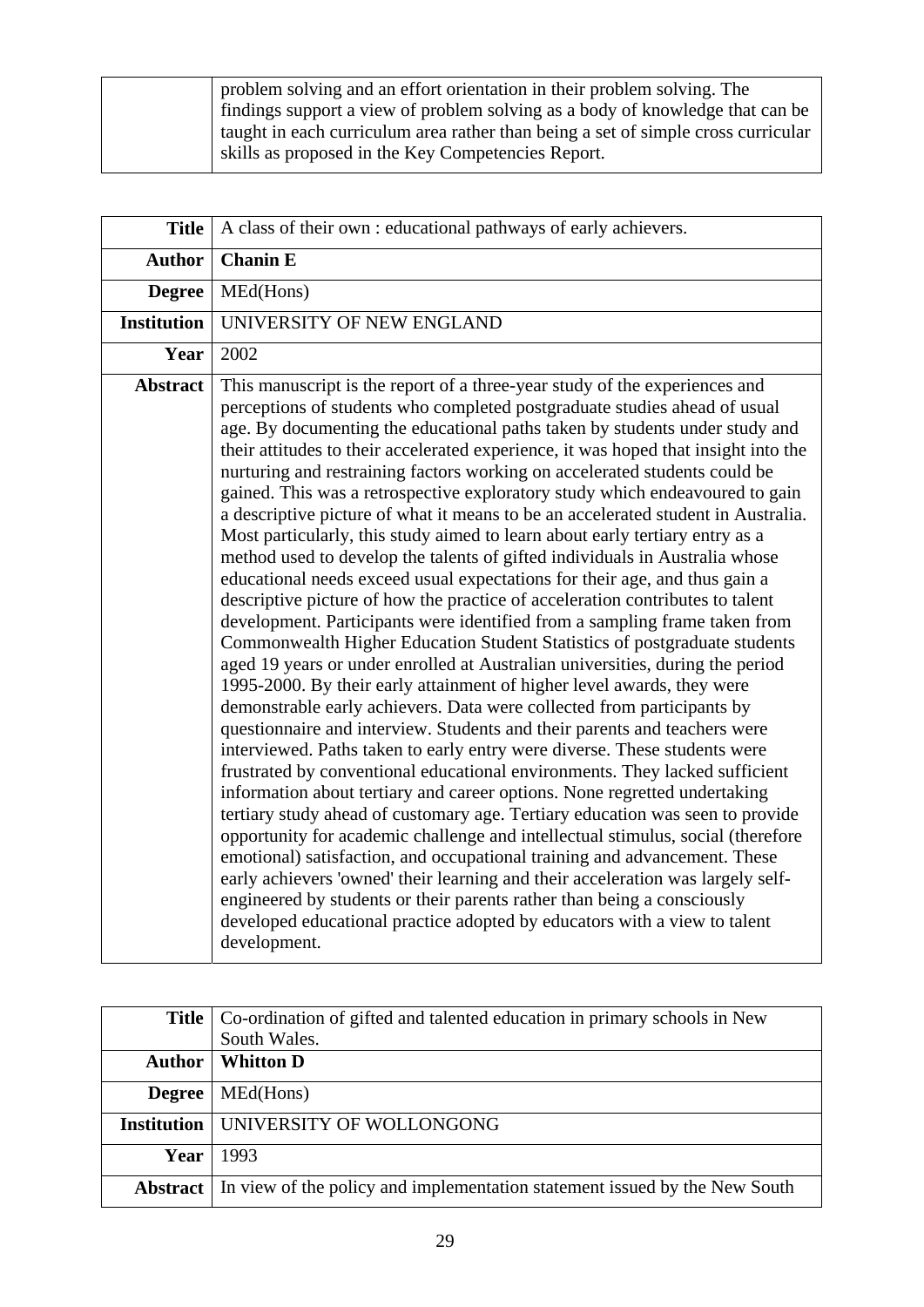Wales Department of School Education in November 1991, on the education of gifted and talented children, a postal survey was undertaken to ascertain how this had been introduced into primary schools. The Metropolitan South West Region's 135 primary schools of New South Department of School Education were the target sample group. The following areas were examined: the educational background of the coordinator; the role of the coordinator; and the progress of the policy implementation in the school. It was found that very few gifted and talented coordinators had participated in formal training in gifted and talented education and their role has not yet been clearly defined. A variety of strategies have been implemented to cater for the diverse needs of the gifted and talented children in these schools; however, many coordinators seek further training in this area. The study concludes with a number of recommendations to facilitate future implementation strategies.

| <b>Title</b>    | Cognitive style and social needs of academically gifted children.                                                                                                                                                                                                                                                                                                                                                                                                                                                                                                                                                                                                                                                                                                                                                                                                                                                                                                                                                               |
|-----------------|---------------------------------------------------------------------------------------------------------------------------------------------------------------------------------------------------------------------------------------------------------------------------------------------------------------------------------------------------------------------------------------------------------------------------------------------------------------------------------------------------------------------------------------------------------------------------------------------------------------------------------------------------------------------------------------------------------------------------------------------------------------------------------------------------------------------------------------------------------------------------------------------------------------------------------------------------------------------------------------------------------------------------------|
| <b>Author</b>   | <b>Skinner G</b>                                                                                                                                                                                                                                                                                                                                                                                                                                                                                                                                                                                                                                                                                                                                                                                                                                                                                                                                                                                                                |
| <b>Degree</b>   | MEd(School counselling)                                                                                                                                                                                                                                                                                                                                                                                                                                                                                                                                                                                                                                                                                                                                                                                                                                                                                                                                                                                                         |
| Institution     | CANBERRA COLLEGE OF ADVANCED EDUCATION                                                                                                                                                                                                                                                                                                                                                                                                                                                                                                                                                                                                                                                                                                                                                                                                                                                                                                                                                                                          |
| Year            | 1985                                                                                                                                                                                                                                                                                                                                                                                                                                                                                                                                                                                                                                                                                                                                                                                                                                                                                                                                                                                                                            |
| <b>Abstract</b> | Most departmental policy statements on the education of gifted and talented<br>students recommended their retention, where possible, in mainstreaming<br>classes in neighbourhood schools. The educational experience in such classes,<br>of 14 students identified as academically gifted by their teachers, was<br>investigated using a case study approach. Their cognitive style was studied by<br>reference to information processing strategies as revealed in Wechsler<br>Intelligence Scale for Children - Revised (WISC - R) subtest scores.<br>Interpersonal and communication skills were investigated through classroom<br>observation and structured interviews. The theories of deviance and authority<br>were applied in interpreting this data. Results indicated relationships between<br>students cognitive style and teachers identification methods, and between<br>students cognitive style and their school satisfaction. Sex differences in teacher<br>response and student interaction were also noted. |

| <b>Title</b>       | Collaborative problem solving in mathematics : the nature and function of task<br>complexity.                                                                                                                                                                                                                                                                                                                                                                            |
|--------------------|--------------------------------------------------------------------------------------------------------------------------------------------------------------------------------------------------------------------------------------------------------------------------------------------------------------------------------------------------------------------------------------------------------------------------------------------------------------------------|
| <b>Author</b>      | <b>Williams G</b>                                                                                                                                                                                                                                                                                                                                                                                                                                                        |
| <b>Degree</b>      | <b>MEd</b>                                                                                                                                                                                                                                                                                                                                                                                                                                                               |
| <b>Institution</b> | UNIVERSITY OF MELBOURNE                                                                                                                                                                                                                                                                                                                                                                                                                                                  |
| Year               | 2000                                                                                                                                                                                                                                                                                                                                                                                                                                                                     |
| <b>Abstract</b>    | The nature and function of Task Complexity, in the context of senior<br>secondary mathematics, has been identified through: a search of the research<br>literature; interviews with experts that focused on the nature of task<br>complexity; expert use of the Williams/Clarke Framework of Complexity as a<br>tool to categorise the complexity of a task, and observation and analysis of the<br>responses of senior secondary mathematics students as they worked in |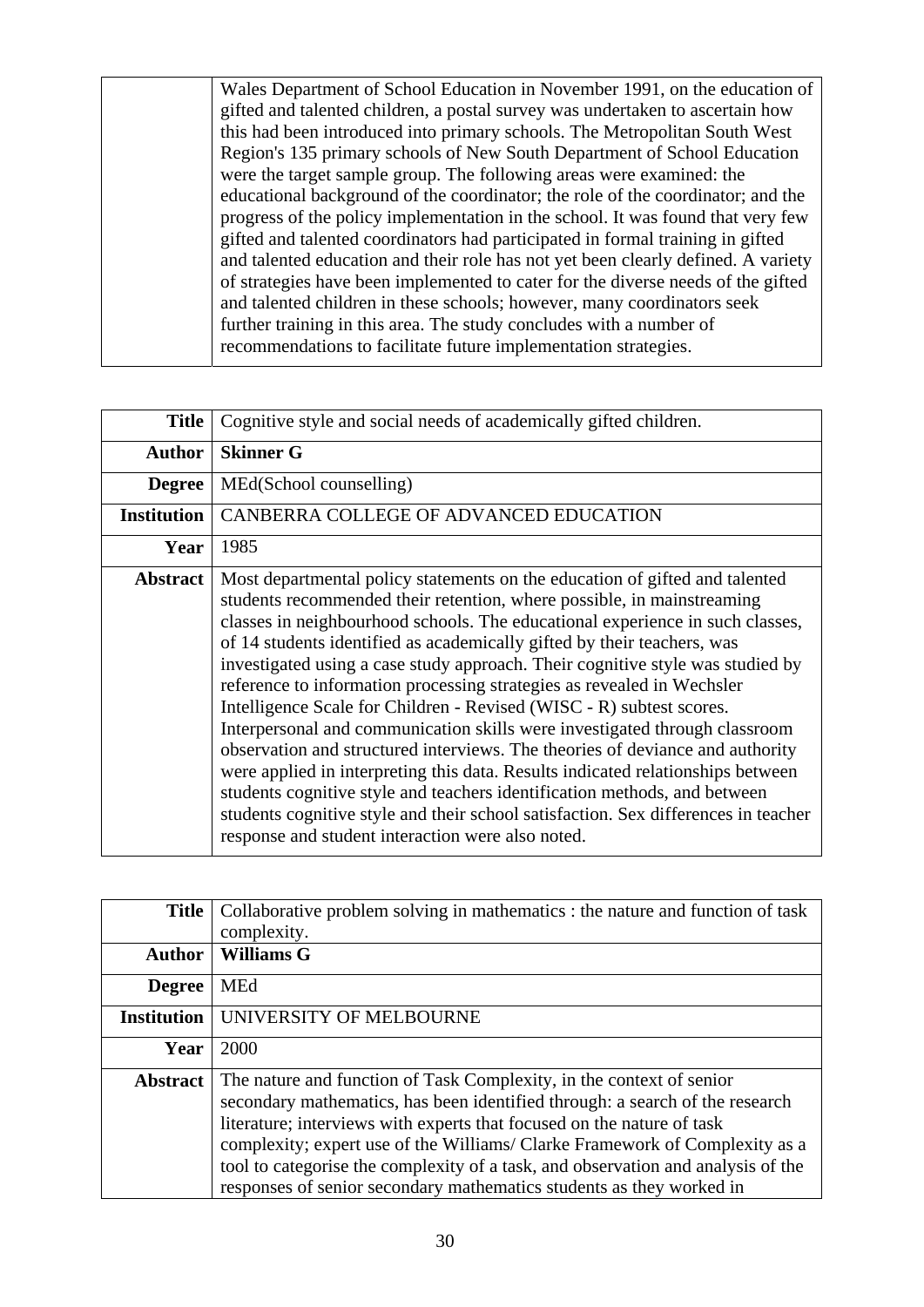collaborative groups to solve an unfamiliar challenging problem. Although frequently used in the literature to describe tasks, 'complexity' has often lacked definition. Expert opinion about the nature of mathematical complexity was ascertained by seeking the opinions of experts in the areas of mathematics, mathematics education, and gifted education. Expert opinion about task complexity was stimulated by questions about the relative complexity of two tasks. The experts then categorised the complexities within each of these tasks using the Williams / Clarke Framework of Complexity. This framework identifies the dimensions of task complexity and was found by experts to be both useful and adequate for this purpose. A theoretical framework was developed to assess student ability to solve challenging problems. This theoretical framework was used to design a test to assess student ability to solve challenging problems. The information this test provided about the problem solving ability of the students in this study informed the analysis of student response to complexity. Case studies of two collaborative groups of final year secondary mathematics students were undertaken and these studies indicated the construct of a Discovered Complexity was a useful tool to analyse student response to complexity. This construct was formulated after preliminary observation of the video data. The task explored by the students was found to contain many potential complexities to discover but the two collaborative groups differed in the number and nature of complexities discovered. The discovery of complexities was found to add a dynamic element to the task as each new complexity altered the students' perception of the task. The discovery of complexities was found to be associated with increased student engagement with the task and increased conceptual development. The interrelationships between Task Complexity, student engagement and conceptual development suggested by the findings in this study have been explained using a schematic representation named 'Engaged to Learn'. This representation relates the concept of Flow and the concept of the Zone of Proximal Development to the concept of a Discovered Complexity thus relating the cognitive and affective aspects of learning.

| <b>Title</b>       | Community and teacher attitudes toward special educational provisions for                                                                                                                                                                                                                                                                                                                                                                                                                                                                                                                                                                                                                                                                                                                                                                                                                  |
|--------------------|--------------------------------------------------------------------------------------------------------------------------------------------------------------------------------------------------------------------------------------------------------------------------------------------------------------------------------------------------------------------------------------------------------------------------------------------------------------------------------------------------------------------------------------------------------------------------------------------------------------------------------------------------------------------------------------------------------------------------------------------------------------------------------------------------------------------------------------------------------------------------------------------|
|                    | gifted students in ACT primary schools.                                                                                                                                                                                                                                                                                                                                                                                                                                                                                                                                                                                                                                                                                                                                                                                                                                                    |
| <b>Author</b>      | <b>Mulraney RA</b>                                                                                                                                                                                                                                                                                                                                                                                                                                                                                                                                                                                                                                                                                                                                                                                                                                                                         |
| <b>Degree</b>      | <b>MEd</b>                                                                                                                                                                                                                                                                                                                                                                                                                                                                                                                                                                                                                                                                                                                                                                                                                                                                                 |
| <b>Institution</b> | CANBERRA COLLEGE OF ADVANCED EDUCATION                                                                                                                                                                                                                                                                                                                                                                                                                                                                                                                                                                                                                                                                                                                                                                                                                                                     |
| Year               | 1986                                                                                                                                                                                                                                                                                                                                                                                                                                                                                                                                                                                                                                                                                                                                                                                                                                                                                       |
| <b>Abstract</b>    | To assess the attitudes of principals, teachers and parents towards gifted<br>students, key aspects of planning and organisation of gifted programs,<br>classroom teachers and their knowledge and need for assistance in gifted<br>education; and to explore whether the three groups held different attitudes<br>towards gifted students and the provision of specific programs to meet their<br>special needs, a questionnaire was administered to members of the ACT<br>Association for Gifted and Talented Children, together with principals,<br>teachers and parents in nine primary schools in the ACT. The results of the<br>questionnaire indicated that all three groups agreed with the proposition that<br>every child was entitled to an educational program that would assist the child<br>to develop to his / her fullest potential. Appropriate extension programs should |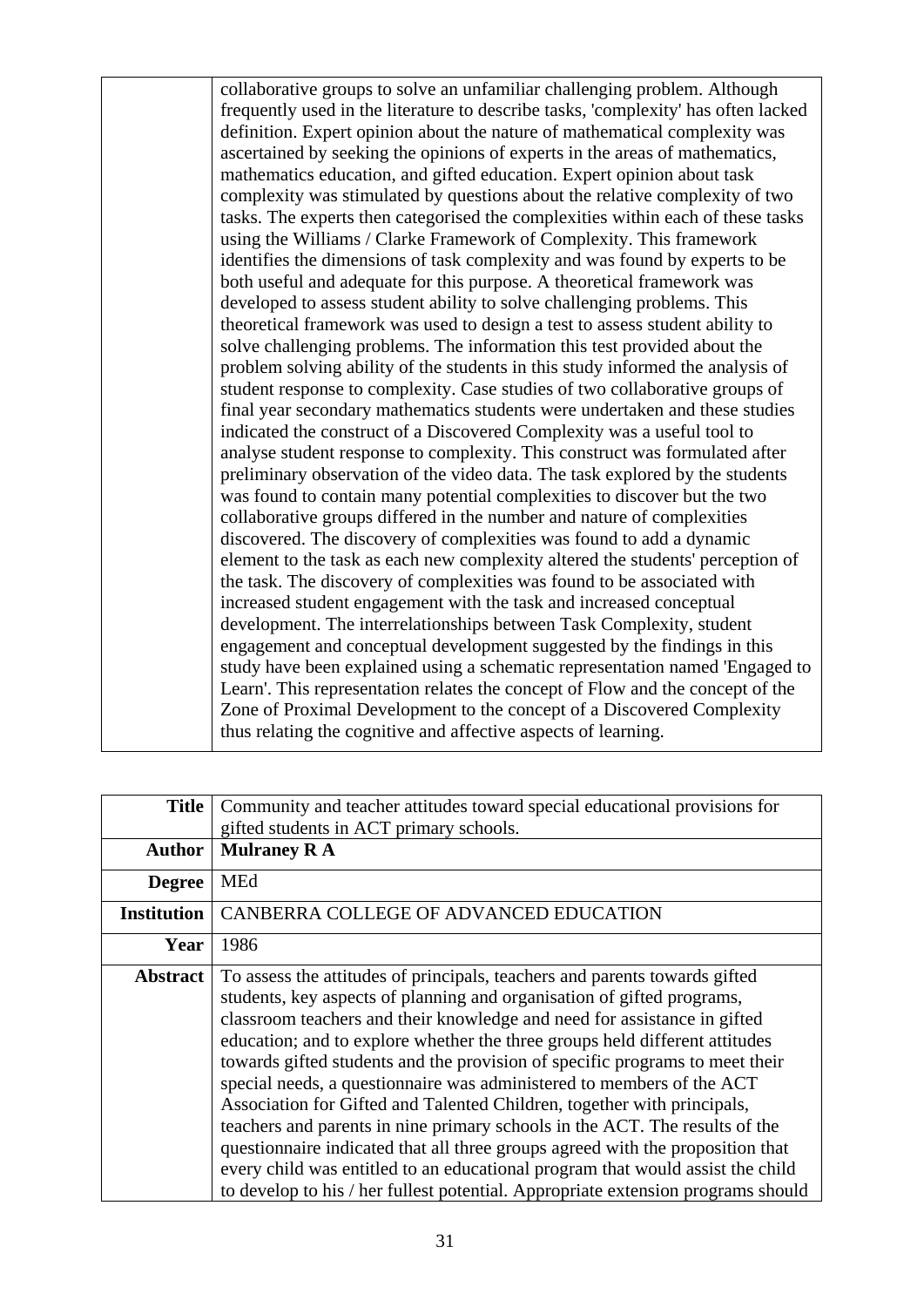| be run for gifted students in the local primary school, with the involvement of |
|---------------------------------------------------------------------------------|
| the resource teacher and the assistance of personnel and locations outside of   |
| the local school when it was appropriate.                                       |

| <b>Title</b>       | A comparison of factors affecting the establishment and implementation of a                                                                                                                                                                                                                                                                                                                                                                                                                                                                                                                                                                                                                                                                                                                                                                                                                                                                                                                                    |
|--------------------|----------------------------------------------------------------------------------------------------------------------------------------------------------------------------------------------------------------------------------------------------------------------------------------------------------------------------------------------------------------------------------------------------------------------------------------------------------------------------------------------------------------------------------------------------------------------------------------------------------------------------------------------------------------------------------------------------------------------------------------------------------------------------------------------------------------------------------------------------------------------------------------------------------------------------------------------------------------------------------------------------------------|
|                    | gifted and talented program in a rural primary and secondary school.                                                                                                                                                                                                                                                                                                                                                                                                                                                                                                                                                                                                                                                                                                                                                                                                                                                                                                                                           |
| <b>Author</b>      | O'Regan D R H                                                                                                                                                                                                                                                                                                                                                                                                                                                                                                                                                                                                                                                                                                                                                                                                                                                                                                                                                                                                  |
| <b>Degree</b>      | <b>MEd</b>                                                                                                                                                                                                                                                                                                                                                                                                                                                                                                                                                                                                                                                                                                                                                                                                                                                                                                                                                                                                     |
| <b>Institution</b> | CANBERRA COLLEGE OF ADVANCED EDUCATION                                                                                                                                                                                                                                                                                                                                                                                                                                                                                                                                                                                                                                                                                                                                                                                                                                                                                                                                                                         |
| Year               | 1989                                                                                                                                                                                                                                                                                                                                                                                                                                                                                                                                                                                                                                                                                                                                                                                                                                                                                                                                                                                                           |
| <b>Abstract</b>    | This research reports on the factors that a sample of teachers in a rural primary<br>and secondary school perceive as having an influence on the initiation and<br>implemenatation of a curricular innovation. The innovation herein is the<br>creation of a gifted and talent program to cater for identified students in this<br>school, an area of current interest amongst educators and researchers in New<br>South Wales and Australia. A methodology is outlined for the collection and<br>interpretation of data on the factors involved, that may be employed by<br>coordinators and researchers interested in curriculum provision for gifted and<br>talented children. In this case study school, it was found that the factors were<br>many and varied, that they differed in their supportive or inhibitive nature in<br>the primary and secondary schools. These findings provided a foundation for<br>subsequent planning in the initiation stages of the implementation of this<br>innovation. |

| <b>Title</b>       | Conditions of academic underachievement amongst gifted working class                                                                                                                                                                                                                                                                                                                                                                                                                                                                                                                                                                                                                                                                                                                                                                                                                                                                                                                                                                                                                                                                                                                                                                  |
|--------------------|---------------------------------------------------------------------------------------------------------------------------------------------------------------------------------------------------------------------------------------------------------------------------------------------------------------------------------------------------------------------------------------------------------------------------------------------------------------------------------------------------------------------------------------------------------------------------------------------------------------------------------------------------------------------------------------------------------------------------------------------------------------------------------------------------------------------------------------------------------------------------------------------------------------------------------------------------------------------------------------------------------------------------------------------------------------------------------------------------------------------------------------------------------------------------------------------------------------------------------------|
|                    | adolescents.                                                                                                                                                                                                                                                                                                                                                                                                                                                                                                                                                                                                                                                                                                                                                                                                                                                                                                                                                                                                                                                                                                                                                                                                                          |
| <b>Author</b>      | <b>Graham K</b>                                                                                                                                                                                                                                                                                                                                                                                                                                                                                                                                                                                                                                                                                                                                                                                                                                                                                                                                                                                                                                                                                                                                                                                                                       |
| <b>Degree</b>      | MSc                                                                                                                                                                                                                                                                                                                                                                                                                                                                                                                                                                                                                                                                                                                                                                                                                                                                                                                                                                                                                                                                                                                                                                                                                                   |
| <b>Institution</b> | UNIVERSITY OF MELBOURNE                                                                                                                                                                                                                                                                                                                                                                                                                                                                                                                                                                                                                                                                                                                                                                                                                                                                                                                                                                                                                                                                                                                                                                                                               |
| Year               | 1983                                                                                                                                                                                                                                                                                                                                                                                                                                                                                                                                                                                                                                                                                                                                                                                                                                                                                                                                                                                                                                                                                                                                                                                                                                  |
| <b>Abstract</b>    | A study was undertaken to locate discriminating personality and family factors<br>between a group of academically underachieving, high IQ secondary students<br>from working class environments and a sample of achieving students matched<br>for school, year level, sex and IQ. Special attention was paid to sex differences.<br>Findings reveal two underachievement profiles, distributed unequally between<br>the sexes. The first profile, the adapted working class underachiever, is<br>dominant among the adolescent boys. They are characterised by good self<br>esteem, poor self control and indulgent social behaviour, and their parents do<br>not have tertiary education aspirations for them. Instead, these adolescents<br>appear to have rejected the pupil role and oriented themselves towards the<br>adult role and as such are good members of their working class subculture. The<br>second profile, the unhappy underachiever from the disrupted family, is<br>dominant among the adolescent girls. They are characterised by divorce,<br>maternal separation, poor intrafamilial relationships, and poor self esteem. The<br>girls appear to be alienated from their families, and their distressed family |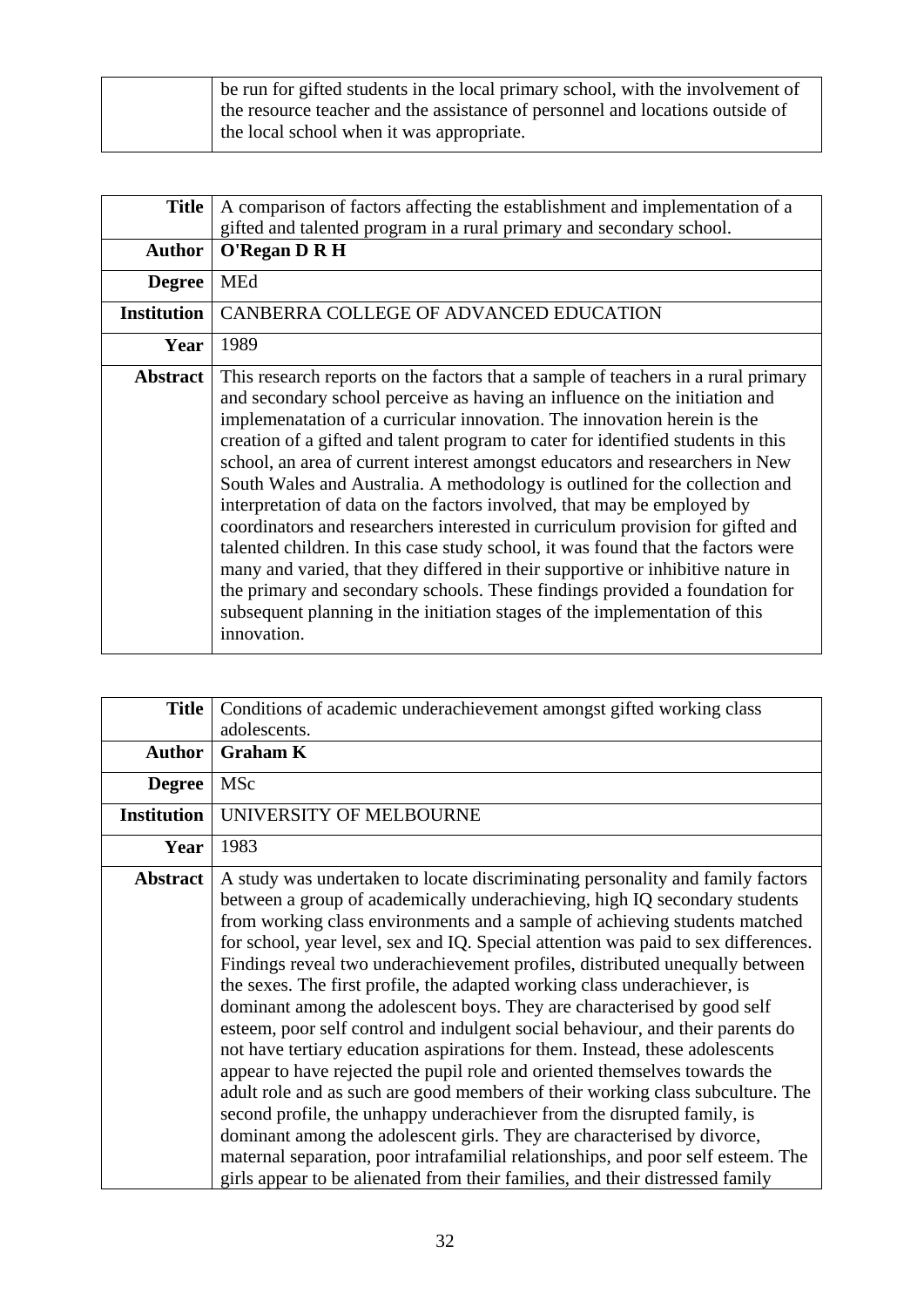|  | relationships appear to contribute to their academic underachievement. |
|--|------------------------------------------------------------------------|
|--|------------------------------------------------------------------------|

| <b>Title</b>       | Confidence building and problem solving skills : an investigation into the<br>impact of the Future Problem Solving Program on secondary school students'<br>sense of self-efficacy in problem solving, in research, in team work, and in<br>coping with the future.                                                                                                                                                                                                                                                                                                                                                                                                                                                                                                                                                                                                                                                                                                                                                                                                                                                                                                                                                                                                                                                                                                                                                                                                                                                                                                                                                                                                                                                                                                                                                                                                                                                                                                                                                                                                                                                                                                                                                                                                                                                                                                                                                                                                                                                                                                                                                                                   |
|--------------------|-------------------------------------------------------------------------------------------------------------------------------------------------------------------------------------------------------------------------------------------------------------------------------------------------------------------------------------------------------------------------------------------------------------------------------------------------------------------------------------------------------------------------------------------------------------------------------------------------------------------------------------------------------------------------------------------------------------------------------------------------------------------------------------------------------------------------------------------------------------------------------------------------------------------------------------------------------------------------------------------------------------------------------------------------------------------------------------------------------------------------------------------------------------------------------------------------------------------------------------------------------------------------------------------------------------------------------------------------------------------------------------------------------------------------------------------------------------------------------------------------------------------------------------------------------------------------------------------------------------------------------------------------------------------------------------------------------------------------------------------------------------------------------------------------------------------------------------------------------------------------------------------------------------------------------------------------------------------------------------------------------------------------------------------------------------------------------------------------------------------------------------------------------------------------------------------------------------------------------------------------------------------------------------------------------------------------------------------------------------------------------------------------------------------------------------------------------------------------------------------------------------------------------------------------------------------------------------------------------------------------------------------------------|
| <b>Author</b>      | Volk V J                                                                                                                                                                                                                                                                                                                                                                                                                                                                                                                                                                                                                                                                                                                                                                                                                                                                                                                                                                                                                                                                                                                                                                                                                                                                                                                                                                                                                                                                                                                                                                                                                                                                                                                                                                                                                                                                                                                                                                                                                                                                                                                                                                                                                                                                                                                                                                                                                                                                                                                                                                                                                                              |
| <b>Degree</b>      | PhD                                                                                                                                                                                                                                                                                                                                                                                                                                                                                                                                                                                                                                                                                                                                                                                                                                                                                                                                                                                                                                                                                                                                                                                                                                                                                                                                                                                                                                                                                                                                                                                                                                                                                                                                                                                                                                                                                                                                                                                                                                                                                                                                                                                                                                                                                                                                                                                                                                                                                                                                                                                                                                                   |
| <b>Institution</b> | UNIVERSITY OF NEW SOUTH WALES                                                                                                                                                                                                                                                                                                                                                                                                                                                                                                                                                                                                                                                                                                                                                                                                                                                                                                                                                                                                                                                                                                                                                                                                                                                                                                                                                                                                                                                                                                                                                                                                                                                                                                                                                                                                                                                                                                                                                                                                                                                                                                                                                                                                                                                                                                                                                                                                                                                                                                                                                                                                                         |
| Year               | 2003                                                                                                                                                                                                                                                                                                                                                                                                                                                                                                                                                                                                                                                                                                                                                                                                                                                                                                                                                                                                                                                                                                                                                                                                                                                                                                                                                                                                                                                                                                                                                                                                                                                                                                                                                                                                                                                                                                                                                                                                                                                                                                                                                                                                                                                                                                                                                                                                                                                                                                                                                                                                                                                  |
| <b>Abstract</b>    | This thesis explores the impact of the Future Problem Solving Program (FPS)<br>on Australian students. While a limited amount of descriptive and anecdotal<br>research material exists, there has been little quantitative data produced to<br>measure possible effects of the program or the extent to which it achieves its<br>goals. Three separate research projects were undertaken to investigate, first,<br>ex-students' ( $n = 137$ ) later careers, academic and professional, and<br>retrospective impressions of the program's impact (Outcomes Survey).<br>Secondly, pre-tests and post-tests were conducted with 207 Middle Level<br>(Years 7-9) new entrants to FPS in four Australian states using a purpose-<br>designed Problem Solving Self-efficacy Questionnaire (PSQ) to investigate<br>their growth in confidence in group problem solving skills, and the Scheier-<br>Carver Life Orientation Test (LOT) to appraise their growth in dispositional<br>optimism, in comparison with 95 gifted non-participants in selective education<br>classes. A third study administered the same instruments to all FPS 2002<br>National Finalists ( $n = 250$ ). Attitudes to the program were explored through a<br>purpose-designed Attitude Survey, and by a Reasons for Withdrawal<br>Questionnaire for students who had left the program during their first year of<br>participation. High levels of positive response were evident in both Outcome<br>Surveys (the Retrospective Study and the post-test interviews). Neither the<br>PSQ nor the LOT revealed significant program changes, possibly due to<br>ceiling effects on the pre-test. Gender proved significant, with girls showing,<br>and maintaining, more positive results than boys on PSQ, LOT, and Attitudes<br>to FPS. Positive effects were also noted for competitive entry FPS students, but<br>higher Level of Achievement did not associate with either higher self-efficacy<br>or dispositional optimism. The results reported suggest that group problem<br>solving processes may be analysed in terms of six separate factors through the<br>PSQ, and program attitudes in terms of two identifiable factors. Gender<br>differences, both in initial problem solving self-efficacy and optimism,<br>increase during program participation and have educational implications, as<br>does the significant association of competition with increased problem solving<br>confidence, higher dispositional optimism and positive attitudes to the FPS<br>program, in both the 'higher achieving' national finalists and the 'lower<br>achieving' non-finalists. |

| <b>Title</b>   A consideration of selected issues in the organisation of special programs for |
|-----------------------------------------------------------------------------------------------|
| children gifted in the performing arts.                                                       |
| Author   Shaw W F T                                                                           |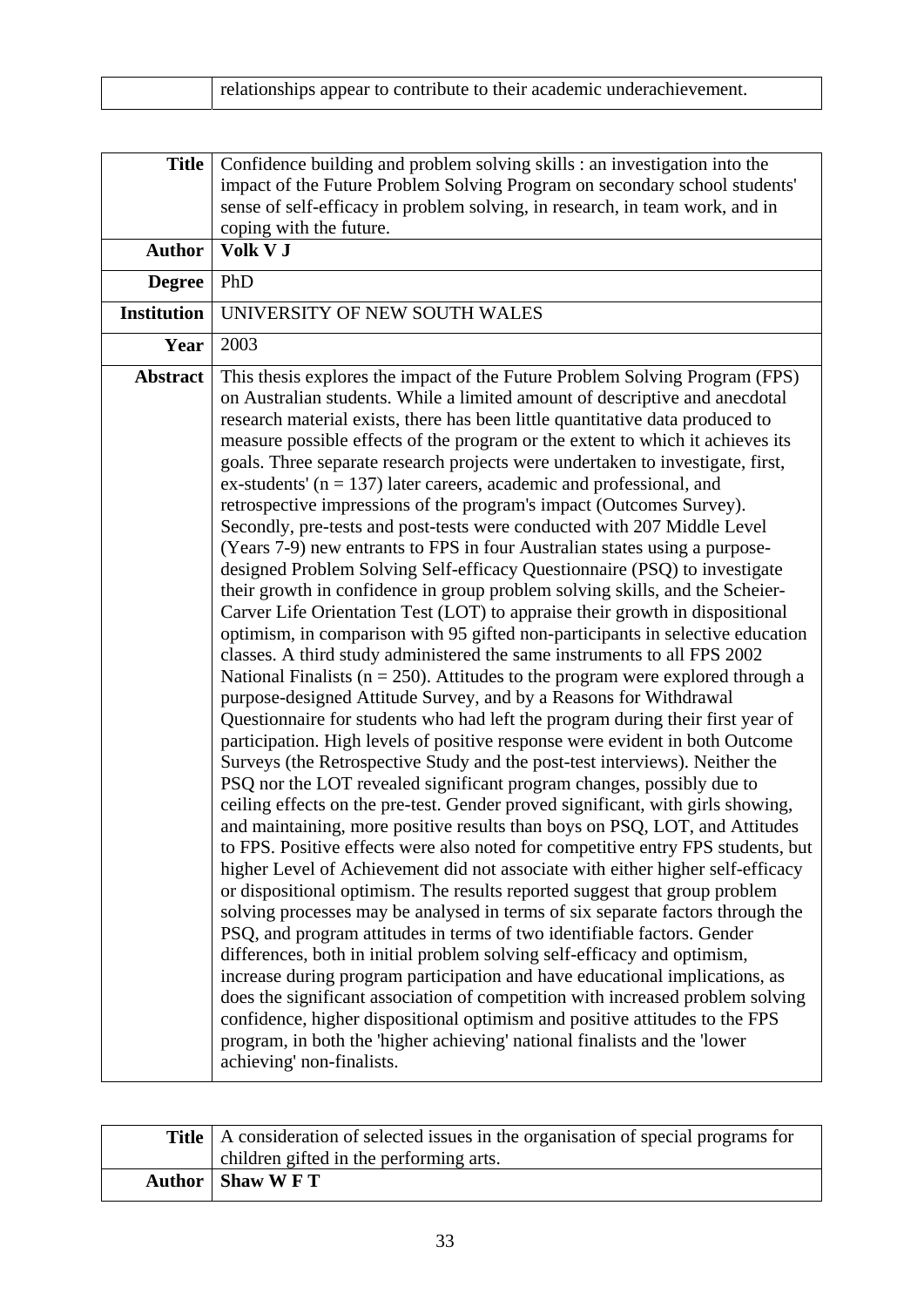| <b>Degree</b>      | MEdAdmin                                                                                                                                                                                                                                                                                                                                                                                                                                                                                                                                                                                                                                                                                                                                                                                                                                                                                                                                                                                                                                                                                                                                                                                                                                                                                                                                                                                                                                                                                                                                                                                                                                                                                                                                                                                                                                                                         |
|--------------------|----------------------------------------------------------------------------------------------------------------------------------------------------------------------------------------------------------------------------------------------------------------------------------------------------------------------------------------------------------------------------------------------------------------------------------------------------------------------------------------------------------------------------------------------------------------------------------------------------------------------------------------------------------------------------------------------------------------------------------------------------------------------------------------------------------------------------------------------------------------------------------------------------------------------------------------------------------------------------------------------------------------------------------------------------------------------------------------------------------------------------------------------------------------------------------------------------------------------------------------------------------------------------------------------------------------------------------------------------------------------------------------------------------------------------------------------------------------------------------------------------------------------------------------------------------------------------------------------------------------------------------------------------------------------------------------------------------------------------------------------------------------------------------------------------------------------------------------------------------------------------------|
| <b>Institution</b> | FLINDERS UNIVERSITY OF SOUTH AUSTRALIA                                                                                                                                                                                                                                                                                                                                                                                                                                                                                                                                                                                                                                                                                                                                                                                                                                                                                                                                                                                                                                                                                                                                                                                                                                                                                                                                                                                                                                                                                                                                                                                                                                                                                                                                                                                                                                           |
| Year               | 1990                                                                                                                                                                                                                                                                                                                                                                                                                                                                                                                                                                                                                                                                                                                                                                                                                                                                                                                                                                                                                                                                                                                                                                                                                                                                                                                                                                                                                                                                                                                                                                                                                                                                                                                                                                                                                                                                             |
| Abstract           | The study considers selected issues in the organisation of special programs for<br>children gifted in the performing arts. The material for the study derives from a<br>survey of relevant background literature, together with a questionnaire<br>designed to gain insights into current thinking and practice in selected school<br>settings. The study finds that there is a growing awareness, reflected in the<br>literature and the questionnaire responses, that special provision should be<br>made in order to meet the special needs of gifted students, and that this<br>provision should be made through organised, stable and officially recognised<br>programs, rather than be dependent solely on the enthusiasm and commitment<br>of individuals working alone. There is considerable evidence of the benefit to<br>gifted arts students of placing them in special programs where they are able to<br>interact with like-minded persons, and there appears to be no evidence of<br>socially negative outcomes of such participation. The excellence/equity debate<br>continues to be a sensitive issue, and it seems that the philosophical bases on<br>which particular programs are developed are important in gaining and<br>sustaining a broad base of support to ensure their continued existence. The<br>organisational structures of special programs for gifted arts students are seen to<br>be of central importance in ensuring their effectiveness and success, and the<br>study suggests the need for further research and development in aspects of<br>student selection, curriculum, staffing, evaluation procedures and teacher<br>education. It also advocates the development and maintenance of networks of<br>communication on a national and cross-national basis between schools offering<br>performing arts programs for gifted students. |

| <b>Title</b>       | Cooperative learning: a viable teaching strategy for gifted students in                                                                                                                                                                                                                                                                                                                                                                                                                                                                                                                                                                                                                                                                                                                                                                                                                                                                                                                                                                                                                                                                                                                                                      |
|--------------------|------------------------------------------------------------------------------------------------------------------------------------------------------------------------------------------------------------------------------------------------------------------------------------------------------------------------------------------------------------------------------------------------------------------------------------------------------------------------------------------------------------------------------------------------------------------------------------------------------------------------------------------------------------------------------------------------------------------------------------------------------------------------------------------------------------------------------------------------------------------------------------------------------------------------------------------------------------------------------------------------------------------------------------------------------------------------------------------------------------------------------------------------------------------------------------------------------------------------------|
|                    | heterogeneous classrooms?                                                                                                                                                                                                                                                                                                                                                                                                                                                                                                                                                                                                                                                                                                                                                                                                                                                                                                                                                                                                                                                                                                                                                                                                    |
| <b>Author</b>      | Wee W C                                                                                                                                                                                                                                                                                                                                                                                                                                                                                                                                                                                                                                                                                                                                                                                                                                                                                                                                                                                                                                                                                                                                                                                                                      |
| <b>Degree</b>      | <b>MEd</b>                                                                                                                                                                                                                                                                                                                                                                                                                                                                                                                                                                                                                                                                                                                                                                                                                                                                                                                                                                                                                                                                                                                                                                                                                   |
| <b>Institution</b> | UNIVERSITY OF MELBOURNE                                                                                                                                                                                                                                                                                                                                                                                                                                                                                                                                                                                                                                                                                                                                                                                                                                                                                                                                                                                                                                                                                                                                                                                                      |
| Year               | 1998                                                                                                                                                                                                                                                                                                                                                                                                                                                                                                                                                                                                                                                                                                                                                                                                                                                                                                                                                                                                                                                                                                                                                                                                                         |
| <b>Abstract</b>    | This study addresses the controversy regarding the use of cooperative learning<br>with the gifted students in a heterogeneous classroom. This is done by<br>comparing gifted students learning cooperatively with those learning<br>individually in a typical regular classroom. Viability of the teaching method is<br>determined by investigating which learning environment better caters to the<br>learning as well as affective needs of the gifted and talented students with the<br>use of achievement tests and attitude measures. Nineteen gifted students were<br>randomly assigned to a cooperative and individualistic learning condition. The<br>students participated in six 55-minute instructional courses based on social<br>studies. The cooperative learning model used in this study was the Jigsaw<br>method. The results indicate that cooperative learning experiences promoted<br>higher achievement and the use of higher order thinking skills among the<br>gifted students. The results also suggest that the gifted students in a<br>heterogeneous class felt more supported and accepted by their peers and<br>teachers in the cooperative condition. It is concluded that cooperative learning |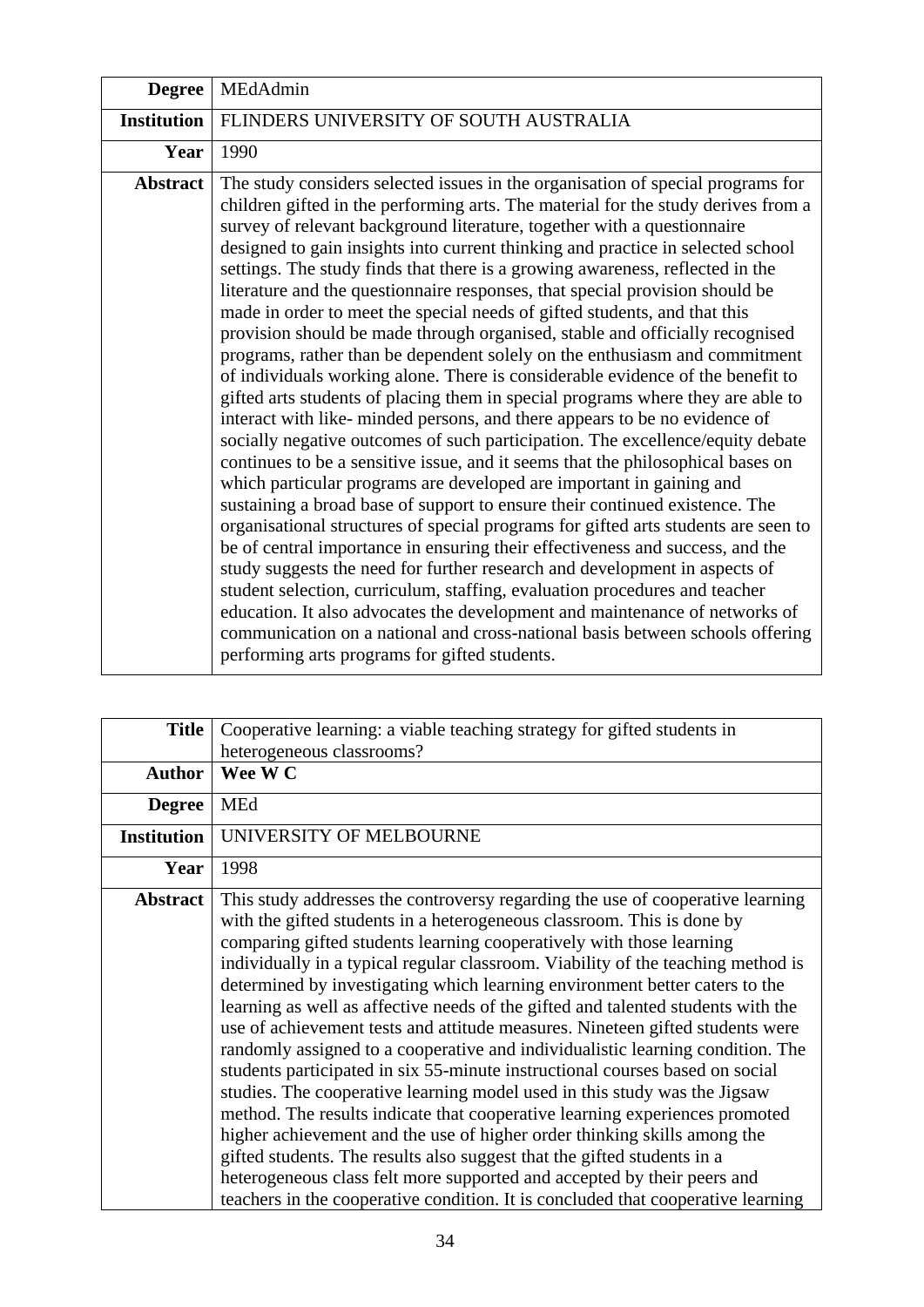can be beneficial to gifted students in a heterogeneous classroom if steps are taken to ensure that the students are suitably challenged. Well-trained teachers, appropriate structuring of the groups and differentiating the curriculum to suit the needs of the gifted students are identified as some of the factors crucial to the success of the cooperative learning strategy.

| <b>Title</b>       | Critique of the New South Wales government strategy for the education of                                                                                                                                                                                                                                                                                                                                                                                                                                                                                                                                                                                                                                                                                                                                                                                                                                                                                                                                                                                                                                                                                                                                                                                                                                                                                                                                                                                                                                                                                                                                                                                                                                                                                                                                                                                                                                                                                                                                                                                                                                        |
|--------------------|-----------------------------------------------------------------------------------------------------------------------------------------------------------------------------------------------------------------------------------------------------------------------------------------------------------------------------------------------------------------------------------------------------------------------------------------------------------------------------------------------------------------------------------------------------------------------------------------------------------------------------------------------------------------------------------------------------------------------------------------------------------------------------------------------------------------------------------------------------------------------------------------------------------------------------------------------------------------------------------------------------------------------------------------------------------------------------------------------------------------------------------------------------------------------------------------------------------------------------------------------------------------------------------------------------------------------------------------------------------------------------------------------------------------------------------------------------------------------------------------------------------------------------------------------------------------------------------------------------------------------------------------------------------------------------------------------------------------------------------------------------------------------------------------------------------------------------------------------------------------------------------------------------------------------------------------------------------------------------------------------------------------------------------------------------------------------------------------------------------------|
|                    | gifted and talented students (1991) and associated major policies.                                                                                                                                                                                                                                                                                                                                                                                                                                                                                                                                                                                                                                                                                                                                                                                                                                                                                                                                                                                                                                                                                                                                                                                                                                                                                                                                                                                                                                                                                                                                                                                                                                                                                                                                                                                                                                                                                                                                                                                                                                              |
| <b>Author</b>      | <b>Keighley R</b>                                                                                                                                                                                                                                                                                                                                                                                                                                                                                                                                                                                                                                                                                                                                                                                                                                                                                                                                                                                                                                                                                                                                                                                                                                                                                                                                                                                                                                                                                                                                                                                                                                                                                                                                                                                                                                                                                                                                                                                                                                                                                               |
| <b>Degree</b>      | PhD                                                                                                                                                                                                                                                                                                                                                                                                                                                                                                                                                                                                                                                                                                                                                                                                                                                                                                                                                                                                                                                                                                                                                                                                                                                                                                                                                                                                                                                                                                                                                                                                                                                                                                                                                                                                                                                                                                                                                                                                                                                                                                             |
| <b>Institution</b> | UNIVERSITY OF SYDNEY                                                                                                                                                                                                                                                                                                                                                                                                                                                                                                                                                                                                                                                                                                                                                                                                                                                                                                                                                                                                                                                                                                                                                                                                                                                                                                                                                                                                                                                                                                                                                                                                                                                                                                                                                                                                                                                                                                                                                                                                                                                                                            |
| Year               | 1999                                                                                                                                                                                                                                                                                                                                                                                                                                                                                                                                                                                                                                                                                                                                                                                                                                                                                                                                                                                                                                                                                                                                                                                                                                                                                                                                                                                                                                                                                                                                                                                                                                                                                                                                                                                                                                                                                                                                                                                                                                                                                                            |
| <b>Abstract</b>    | This thesis attempts a modest contribution to the field of the education of the<br>gifted and talented through the application of a new method of critique. The<br>author's aim has been twofold - make a substantive contribution to the field of<br>the education of the gifted and talented, and also to make a contribution to the<br>field of policy critique by illustrating the use of this new method of critique -<br>immanent policy critique. The object of analysis is the New South Wales<br>Government Strategy for the Education of Gifted and Talented Students (1991),<br>and associated major policies. The process of immanent critique situates a<br>policy discourse ontologically, socially and historically, and through<br>identifying and listening to the voices of missing or underrepresented<br>stakeholders, seeks to construct a 'virtual dialogue' among all the stakeholders,<br>thereby indicating how more democratically constructed policies might<br>develop. A part of the substantive contribution to gifted education has been the<br>presentation of the voice of the gifted through the undertaking of a small<br>interview study with adults and children with experience of the special<br>educational provisions for the gifted in New South Wales, as well as other<br>stakeholder groups and policy developers. Though modest in size, this study<br>indicates that on the levels of the defining of the problem, determining of goals<br>of policy and strategies for achieving them, the New South Wales Government<br>Strategy for the Education of Gifted and Talented Students (1991) and<br>associated major policies suffer from a lack of the perspective of the gifted<br>stakeholders, as well as theoretical confusion and a possible distortion of the<br>policies' intent by strategic political and administrative interests. Through<br>listening to the voices of the stakeholders, and the examination of relevant<br>research and theory, this thesis attempts to identify more fruitful avenues for<br>future policy development and action. |

|                    | <b>Title</b> The development of a career education program for gifted and talented |
|--------------------|------------------------------------------------------------------------------------|
|                    | secondary students : a case study.                                                 |
|                    | Author   Boyd G D                                                                  |
| Degree $\vert$ EdD |                                                                                    |
|                    | <b>Institution   CHARLES STURT UNIVERSITY</b>                                      |
| <b>Year</b>        | 2000                                                                               |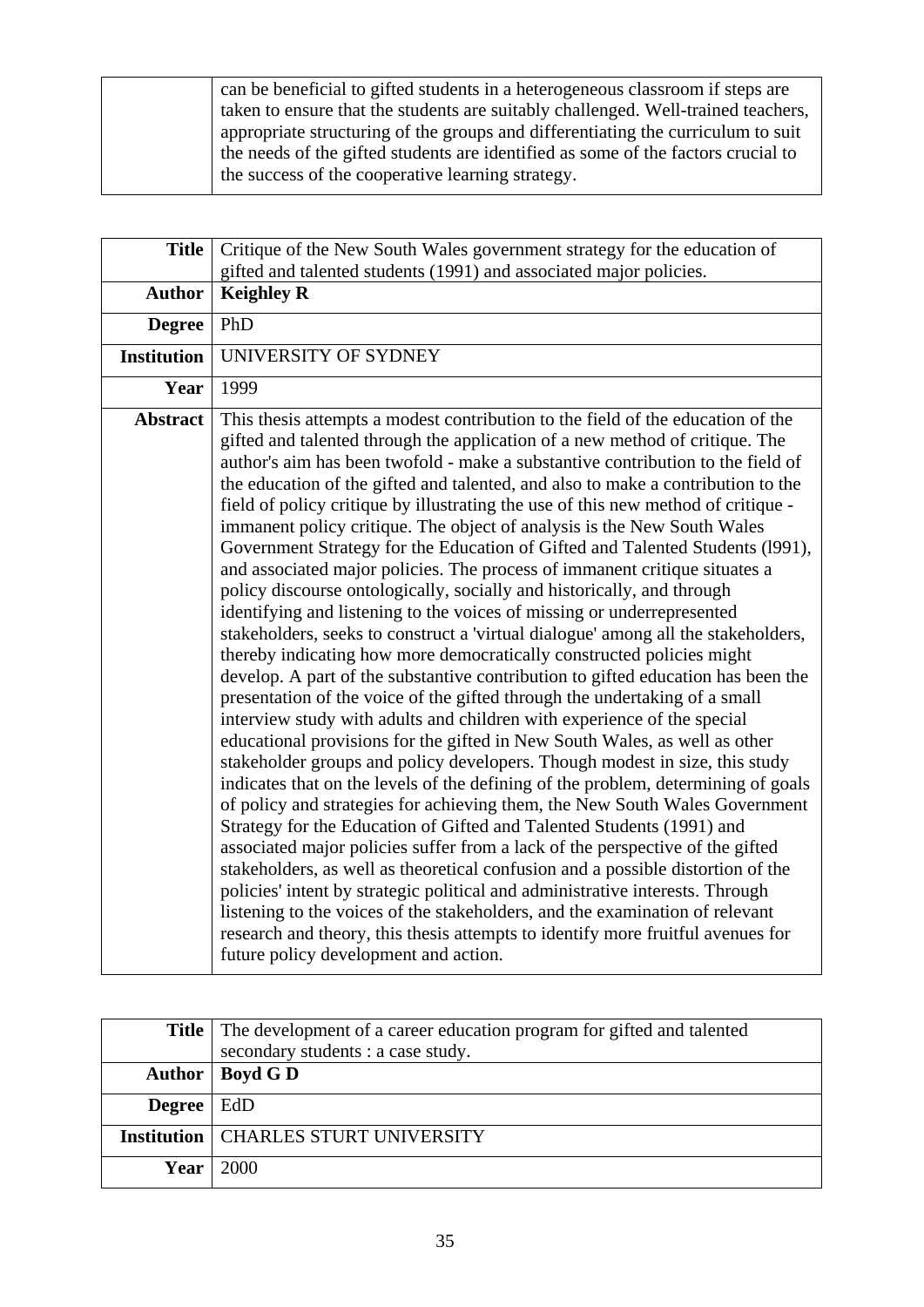| <b>Abstract</b> | In providing for quality outcomes for academically selected gifted and talented                                                                          |
|-----------------|----------------------------------------------------------------------------------------------------------------------------------------------------------|
|                 | secondary students, the school in this study perceived a need to re-develop its                                                                          |
|                 | career education program which was demand responsive, generic in approach                                                                                |
|                 | and not aligned, as determined by student responses, to student needs. The                                                                               |
|                 | study aimed at developing a career education program appropriate specifically                                                                            |
|                 | for gifted and talented secondary students. The study's aims further evolved as                                                                          |
|                 | the program development and evaluation processes progressed to encourage an                                                                              |
|                 | ethos for the teaching of gifted and talented students which resulted in an                                                                              |
|                 | integration of career education and student welfare. Identification of the stages                                                                        |
|                 | in development and implementation of a career education program for gifted                                                                               |
|                 | and talented students, the content and practices of such a program and the                                                                               |
|                 | implications for the school, school district and wider educational community                                                                             |
|                 | were subsequently identified as research questions to guide the case study. The                                                                          |
|                 | study's aims were met within the constraints of current school resources.                                                                                |
|                 | Career education theory, gifted and talented student theory, the career                                                                                  |
|                 | education needs of gifted and talented students, and careers adviser training                                                                            |
|                 | were considered in a review of current literature. In the interim a student                                                                              |
|                 | welfare program was implemented in Year 7, and a career education program                                                                                |
|                 | was trialled in Year 11 to complement limited class teaching in Year 10                                                                                  |
|                 | preparatory to work experience. A needs analysis of current career education                                                                             |
|                 | programs in the school formed the basis for development of a revised Year 7-                                                                             |
|                 | 12 Career Education program. Formative evaluations through survey of                                                                                     |
|                 | participants, participant observation, stakeholder input and outcomes reviews                                                                            |
|                 | as summative evaluation were then undertaken to ensure a successful re-                                                                                  |
|                 | development of the Career Education program to meet the needs of gifted and                                                                              |
|                 | talented secondary students. The formative and summative evaluation                                                                                      |
|                 | processes resulted in the programs revision to ensure earlier and more flexible                                                                          |
|                 | career awareness opportunities; greater scope for values clarification;                                                                                  |
|                 | psychological, psychocreative and social factors in career development                                                                                   |
|                 | fostered as appropriate for individual students; career education and student                                                                            |
|                 | welfare integrated in a flexible manner with an emphasis on individualised                                                                               |
|                 | support; aspiration enhancement available for students requiring support; an                                                                             |
|                 | emphasis on lifelong career development; the unique challenges of girls as the                                                                           |
|                 | focus of suitable support strategies; and an expansion in community learning                                                                             |
|                 | opportunities. To enhance the concept of lifelong career development for each<br>individual the revised program was designated Career Guidance to stress |
|                 | supportive information rather than ultimate knowledge as the program base.                                                                               |
|                 | The implications for school personnel, students, and parents, the integration of                                                                         |
|                 | career education and student welfare content and practices, together with                                                                                |
|                 | program supervision and accommodation in delivering a best practice career                                                                               |
|                 | education program for gifted and talented secondary students were identified,                                                                            |
|                 | leading to a review of the case study and its research scaffold.                                                                                         |
|                 |                                                                                                                                                          |

| <b>Title</b> Development of a unified theory : giftedness, evolution and integrative<br>intelligence. |
|-------------------------------------------------------------------------------------------------------|
| Author   Clarke J S                                                                                   |
| <b>Degree</b>   MGiftEd                                                                               |
| <b>Institution   FLINDERS UNIVERSITY OF SOUTH AUSTRALIA</b>                                           |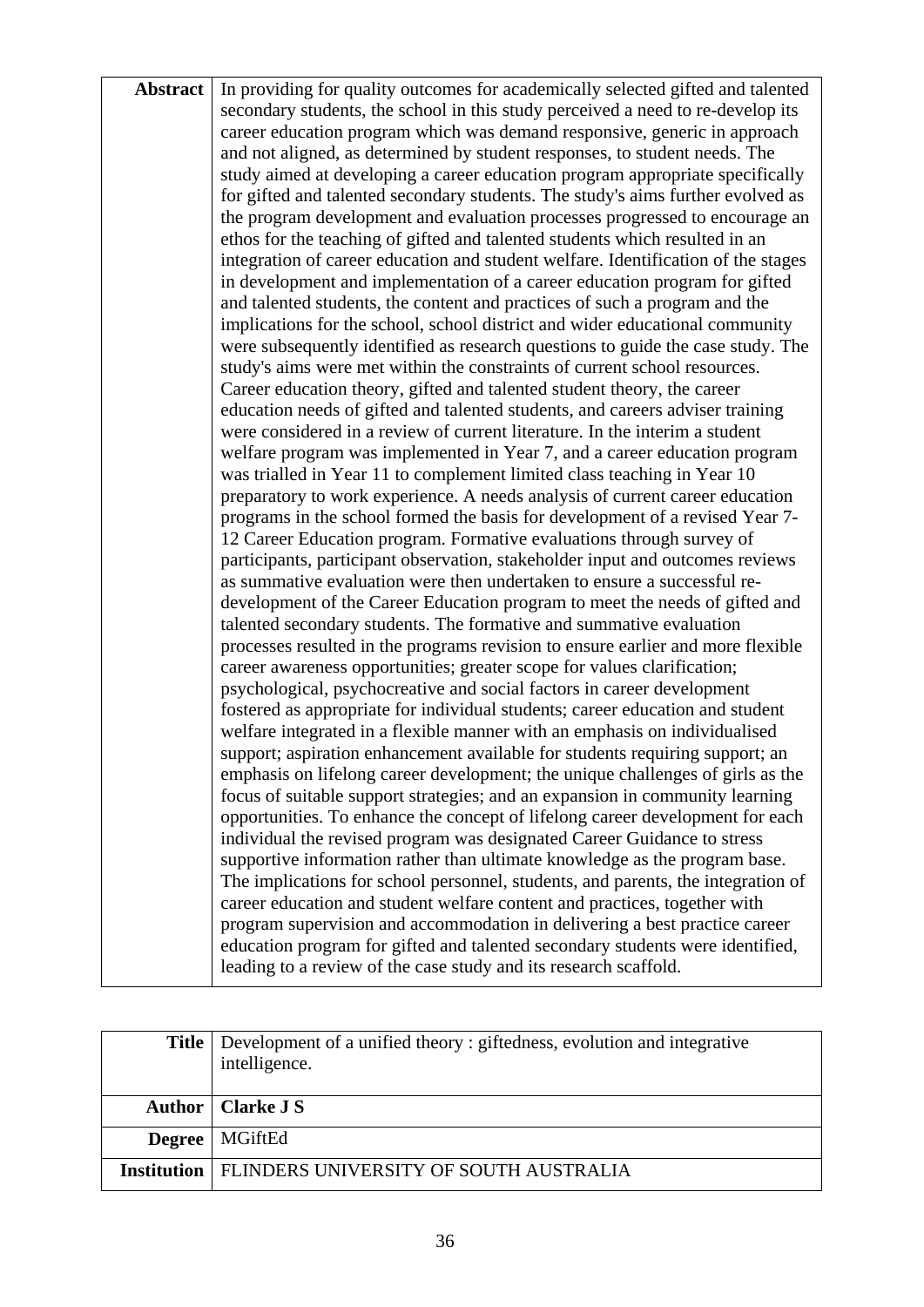| Year            | 2000                                                                                                                                                                                                                                                                                                                                                                                                                                                                                                                                                                                                                                                                                                                                                                                                                                                                                                                                                                                                                                                                                                                                                                                                                                                                                                                                                                                                                                                                                                                                                                                                                                                                                                                                                                                                                                                                                                                                                                                                                                                                                                                                                                                                                                                                                                                                                                                                                                                                                                                                                                                                                                                                                                                                                                                                                                                                                                                                                                                                                                                                                                                                                                                                |
|-----------------|-----------------------------------------------------------------------------------------------------------------------------------------------------------------------------------------------------------------------------------------------------------------------------------------------------------------------------------------------------------------------------------------------------------------------------------------------------------------------------------------------------------------------------------------------------------------------------------------------------------------------------------------------------------------------------------------------------------------------------------------------------------------------------------------------------------------------------------------------------------------------------------------------------------------------------------------------------------------------------------------------------------------------------------------------------------------------------------------------------------------------------------------------------------------------------------------------------------------------------------------------------------------------------------------------------------------------------------------------------------------------------------------------------------------------------------------------------------------------------------------------------------------------------------------------------------------------------------------------------------------------------------------------------------------------------------------------------------------------------------------------------------------------------------------------------------------------------------------------------------------------------------------------------------------------------------------------------------------------------------------------------------------------------------------------------------------------------------------------------------------------------------------------------------------------------------------------------------------------------------------------------------------------------------------------------------------------------------------------------------------------------------------------------------------------------------------------------------------------------------------------------------------------------------------------------------------------------------------------------------------------------------------------------------------------------------------------------------------------------------------------------------------------------------------------------------------------------------------------------------------------------------------------------------------------------------------------------------------------------------------------------------------------------------------------------------------------------------------------------------------------------------------------------------------------------------------------------|
| <b>Abstract</b> | The most fundamental problem of gifted education is the absence of a unified<br>theory to explain the physical phenomena of gifted consciousness. However,<br>this lack of theory is predicated by the absence of a physical theory which<br>explains the evolutionary emergence and structure of consciousness itself. This<br>thesis addresses this critical void in physical knowledge by developing Unitive<br>Theory as a physical deductive theory of evolution from which reflective<br>consciousness self consistently emerges. The psychological structures and<br>processes of giftedness may be then framed within a deductive 4-dimensional<br>evolutionary continuum. The structural self-consistency of unitive theory is<br>further applied to explain intelligence differentiation; the complementary<br>construction of knowledge and meaning; the predictive structure of conflict;<br>and to verify the structural continuity and organisational self-similarity in both<br>physical and psychological evolution. The advanced cognitive structures of<br>giftedness are predicted and explained through the evolutionary structure<br>identified by unitive theory. Unitive theory is verified as a deductive physical<br>evolutionary theory, including biogenesis and consciousness, by a series of<br>major scientific discoveries which transform the current educational and<br>scientific worldview: 1) The identification of the initial numeric structures and<br>processes of the nested evolutionary continuum, which thereby explain the<br>origin of the laws of physics. 2) The discovery of cumulative systemic<br>resonances in physical systems: solar system atomic system & molecular<br>DNA-RNA system, and thereby disproves current theories which assume that<br>random and accidental processes determine structural evolution. 3) The<br>derivation of the numeric values of GUT unification & Planck energy levels<br>from first principles. 4) The discovery of the reciprocal and geometric<br>relationship between coupling strengths of electronuclear forces and unifying<br>energy levels, which thereby confirms the legitimacy of scientific attempts to<br>formulate a complete unified physical theory. 5) The discovery of correlations<br>between planetary distancing and GUT & Planck unification values,<br>confirming structural evolution as a nested evolutionary continuum. 6) The<br>identification of thermal resonances between earth planetary positioning and<br>human brain temperature; Planck energy and cosmic background radiation. 7)<br>The discovery of cumulatively reciprocal relationships in planetary systems. 8)<br>The discovery of the numeric evidence to confirm that bifurcation processes<br>operate in spatial organisation and planetary system formation. 9) The<br>discovery of progressive dimensional emergence, which predicts and explains<br>evolutionary directionality and differentiative and integrative development. 10)<br>The demonstration of how the resonant self organisation of attractive matter<br>and radiant energy form an integrative and complementary evolutionary<br>system. |

|                    | Title   Development of personal strengths and moral reasoning in gifted adolescents. |
|--------------------|--------------------------------------------------------------------------------------|
|                    | Author   O'Leary K                                                                   |
| <b>Degree</b>      | PhD                                                                                  |
| <b>Institution</b> | UNIVERSITY OF NEW SOUTH WALES                                                        |
|                    | Year $\vert$ 2005                                                                    |
| Abstract           | This study was designed to investigate the attitudes of academically gifted          |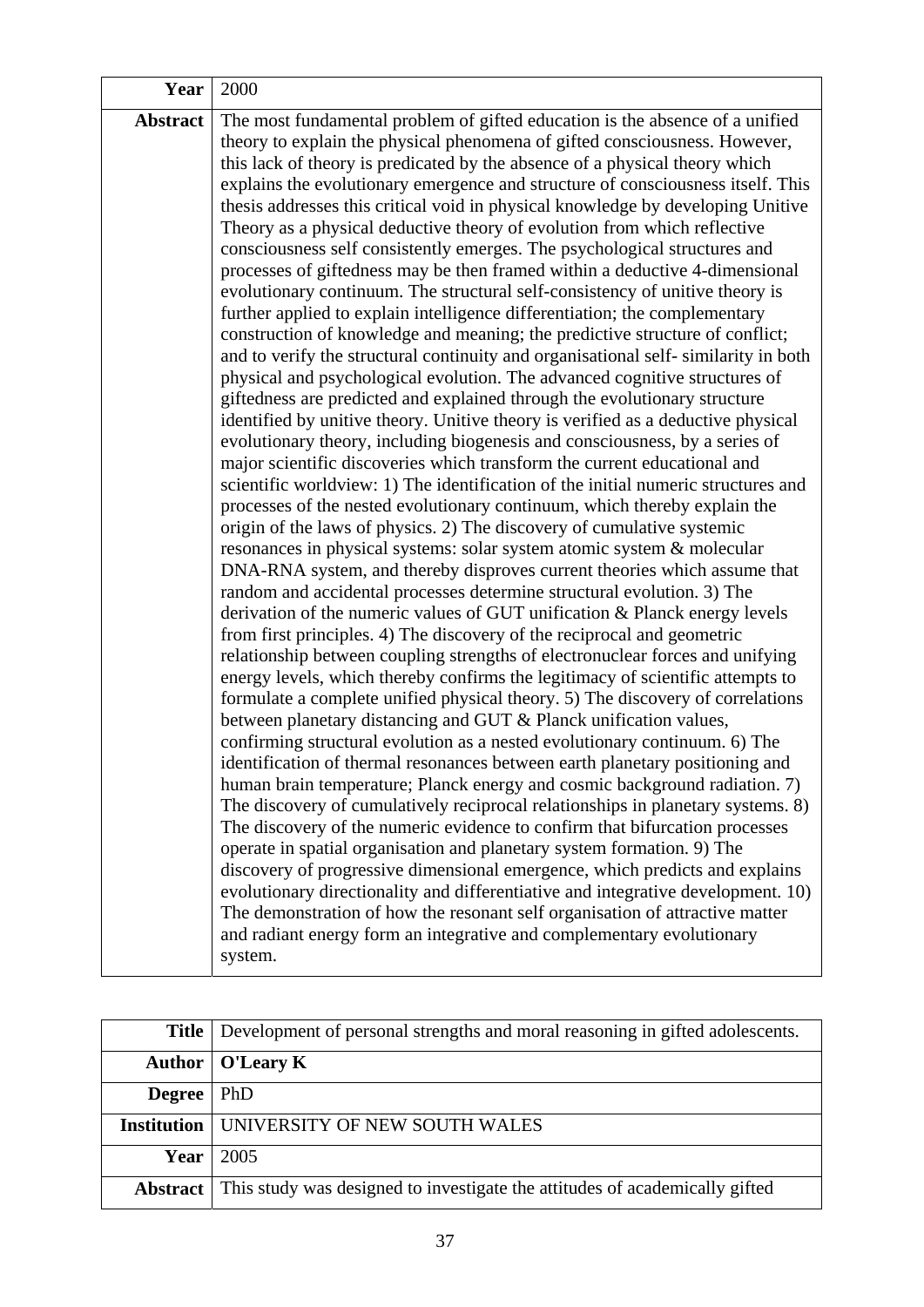adolescents towards the development of their personal strengths or gifts and to compare these with the attitudes of age peers not identified as gifted. This study also examined the reported higher levels of moral reasoning in gifted adolescents compared to age peers and how this may relate to their development of academic potential. The 750 participants included 401 identified gifted students and 349 students not identified as gifted in Years 9, 10 and 11 from seven different high schools in the Sydney Metropolitan region. An instrument entitled the Development of Personal Strengths Questionnaire was developed to analyse students' attitudes while the Defining Issues Test was also administered to measure moral reasoning ability. Results showed that gifted students have significantly higher levels of acknowledgement of personal strengths and reasons for developing personal strengths, which reflect altruistic motivations. Gifted students scored significantly higher on altruism and philanthropy and showed significantly higher scores on the Defining Issues Test. Aspects of developing personal strengths, on which gifted students showed no significant difference from nonidentified peers were in areas of motivation and responsibility for developing these strengths. A significant, but modest, connection was found between development of personal strengths and moral reasoning. Gender differences were also examined, with males reporting higher acknowledgement of personal strengths than females and females reporting higher levels on reasons for developing personal strengths as well as altruism and philanthropy. Females also showed significantly higher scores on the Defining Issues Test. These results were consistent within the gifted participant group. It was concluded that gifted students in this study were more likely to acknowledge their personal strengths or gifts and were more inclined to hold reasons for this development which related to higher levels of altruism, philanthropy and moral reasoning. These characteristics need to be taken into consideration in development of programs and provisions for gifted students, both now and in the future.

| <b>Title</b>       | Differentiation for intellectual ability: student views with particular reference                                                                                                                                                                                                                                                                                                                                                                                                                                                                                                                                                                                                                                                                                                                                                                                                                                                                                                 |
|--------------------|-----------------------------------------------------------------------------------------------------------------------------------------------------------------------------------------------------------------------------------------------------------------------------------------------------------------------------------------------------------------------------------------------------------------------------------------------------------------------------------------------------------------------------------------------------------------------------------------------------------------------------------------------------------------------------------------------------------------------------------------------------------------------------------------------------------------------------------------------------------------------------------------------------------------------------------------------------------------------------------|
|                    | to intellectually gifted students.                                                                                                                                                                                                                                                                                                                                                                                                                                                                                                                                                                                                                                                                                                                                                                                                                                                                                                                                                |
| <b>Author</b>      | Long PE                                                                                                                                                                                                                                                                                                                                                                                                                                                                                                                                                                                                                                                                                                                                                                                                                                                                                                                                                                           |
| <b>Degree</b>      | PhD                                                                                                                                                                                                                                                                                                                                                                                                                                                                                                                                                                                                                                                                                                                                                                                                                                                                                                                                                                               |
| <b>Institution</b> | UNIVERSITY OF MELBOURNE                                                                                                                                                                                                                                                                                                                                                                                                                                                                                                                                                                                                                                                                                                                                                                                                                                                                                                                                                           |
| Year               | 1995                                                                                                                                                                                                                                                                                                                                                                                                                                                                                                                                                                                                                                                                                                                                                                                                                                                                                                                                                                              |
| <b>Abstract</b>    | The study investigated the views, perceptions and preferences of secondary<br>school students in Melbourne, Australia, concerning aspects of differentiated<br>education with particular reference to students of high intellectual ability.<br>These views were examined within a perspective of provision for students with<br>learning difficulties and for individual ability differences in general. Gender<br>and ability of respondents in three ability categories were taken into account.<br>The sample consisted of 662 Year 9 students from 11 independent schools.<br>Literature reviewed focussed on relevant aspects of gifted education, and<br>included work on special and Australian education. The review outlined<br>relevant issues and supported the use of the student perspective as an under-<br>used and important approach in providing quality education in effective<br>schools. The study used survey methodology with a questionnaire designed by |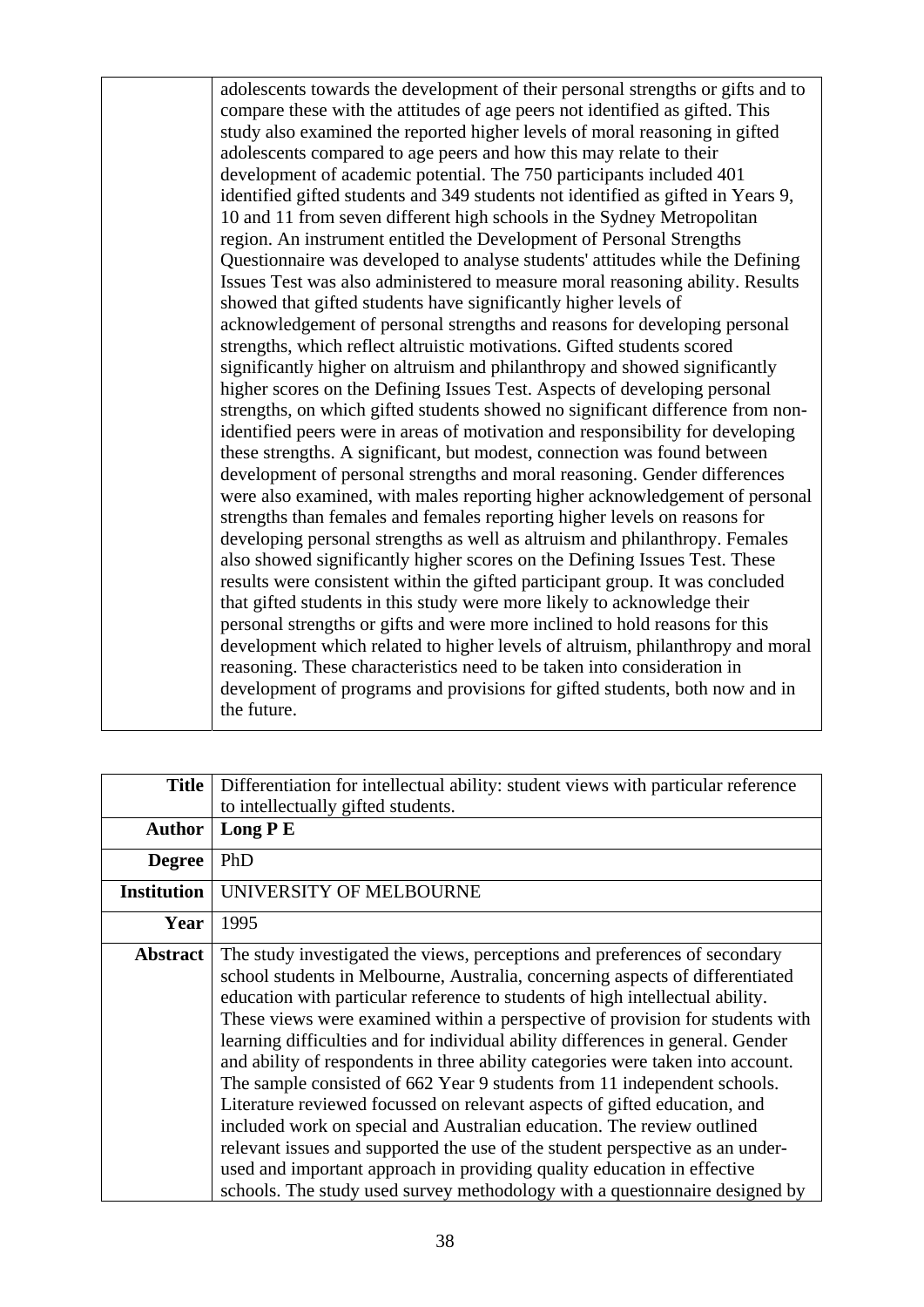the researcher requiring both closed and open-ended responses. The study found that most students believe in differentiated education for those of high intellectual ability, especially at secondary level, and for those with learning difficulties. However, there were clear differences in the acceptability of differentiation of content, process, product, and environment. There were general similarities in views on provision for the two groups focussed on, but gender and ability level of respondents played important roles in student views. Students described advantages and disadvantages of special provisions, problems for the two groups, and what schools might do to help them, especially in minimising the major problem of difference. There appears to be a fairly coherent implicit theory of differentiated education held by the students based on the desire to avoid difference at close quarters. Interesting findings on grouping preferences and independent study, for example, show that views of these students do not always coincide with adult views reported in the literature.

| <b>Title</b>       | The education of the gifted child in the primary school.                                                                                                                                                                                                                                                                                                                                                                                                                                                                                                                                                                                                                                                                                                                                                                                                                                                                          |
|--------------------|-----------------------------------------------------------------------------------------------------------------------------------------------------------------------------------------------------------------------------------------------------------------------------------------------------------------------------------------------------------------------------------------------------------------------------------------------------------------------------------------------------------------------------------------------------------------------------------------------------------------------------------------------------------------------------------------------------------------------------------------------------------------------------------------------------------------------------------------------------------------------------------------------------------------------------------|
| <b>Author</b>      | <b>Rotter A</b>                                                                                                                                                                                                                                                                                                                                                                                                                                                                                                                                                                                                                                                                                                                                                                                                                                                                                                                   |
| <b>Degree</b>      | MA (Pass)                                                                                                                                                                                                                                                                                                                                                                                                                                                                                                                                                                                                                                                                                                                                                                                                                                                                                                                         |
| <b>Institution</b> | UNIVERSITY OF SYDNEY                                                                                                                                                                                                                                                                                                                                                                                                                                                                                                                                                                                                                                                                                                                                                                                                                                                                                                              |
| Year               | 1980                                                                                                                                                                                                                                                                                                                                                                                                                                                                                                                                                                                                                                                                                                                                                                                                                                                                                                                              |
| <b>Abstract</b>    | his essay examines the education of the gifted learner of high intellectual<br>ability in the primary school. The concept of giftedness is discussed as are<br>genetic determinants. Identification of giftedness is considered. The essay<br>looks at education for the individual and special needs of the gifted learner. It<br>also looks at the role of the teacher and other professionals and finally an<br>attempt is made to draw human and material resources outside the formal<br>educational structure into working alongside the school to provide appropriate<br>educational opportunities. It is acknowledged that the child's environment is<br>made up of the home, the school and the community and the child must<br>therefore be educated within the context of his own personal needs and<br>aptitudes; and within constraints imposed by the home, and the school and by<br>the society in which he lives. |

| <b>Title</b>       | Educational and administrative provisions for intellectually gifted children.                                                                                                                                                                                                                                                                                                                                                                                                                |
|--------------------|----------------------------------------------------------------------------------------------------------------------------------------------------------------------------------------------------------------------------------------------------------------------------------------------------------------------------------------------------------------------------------------------------------------------------------------------------------------------------------------------|
| <b>Author</b>      | <b>Milne K</b>                                                                                                                                                                                                                                                                                                                                                                                                                                                                               |
| <b>Degree</b>      | <b>MEd</b>                                                                                                                                                                                                                                                                                                                                                                                                                                                                                   |
| <b>Institution</b> | UNIVERSITY OF WESTERN AUSTRALIA                                                                                                                                                                                                                                                                                                                                                                                                                                                              |
| Year               | 1981                                                                                                                                                                                                                                                                                                                                                                                                                                                                                         |
| <b>Abstract</b>    | The basic purpose of this dissertation is twofold: firstly, through an extensive<br>and critical review and analysis of the available research, other literature and<br>expert knowledge of gifted children, to present evidence and comment which<br>will enable educators to make more knowledgeable decisions in regard to<br>which practices and provisions are feasible in Autralian and particularly,<br>Western Australian schools. Secondly, the purpose is to formulate a series of |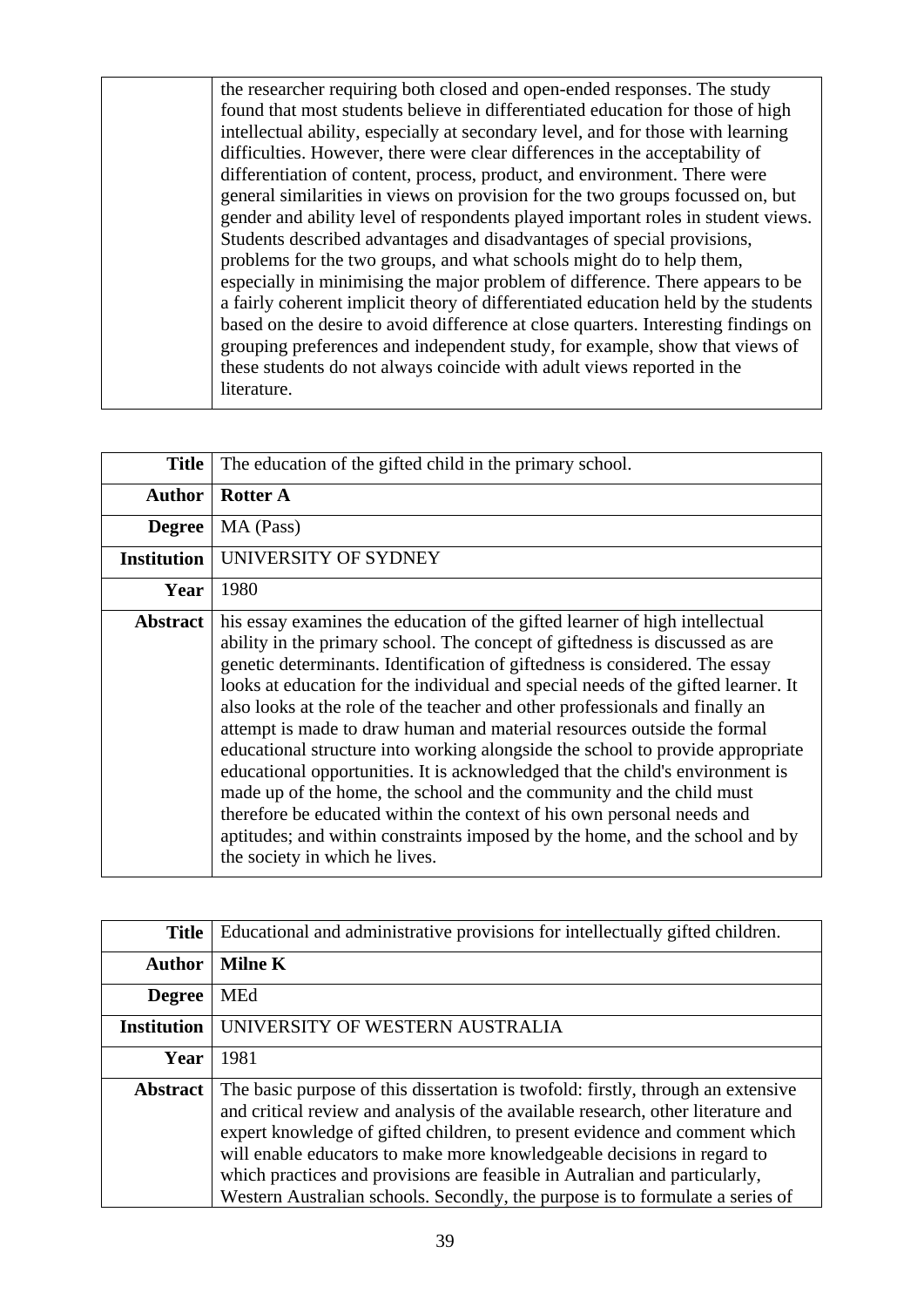recommendations which, if put into effect, would assist in the education of gifted children. The final chapter, 'Recommendations, Summary, Conclusions and Implications', is an attempt to present and discuss a series of practical and specific recommendations which, if implemented, would in some measure assist in catering to the educational needs of gifted children.

| <b>Title</b>       | Educational provisions for gifted and talented children in Victorian schools<br>viewed from an Australian perspective.                                                                                                                                                                                                                                                                                                                                                                                                                                                                                                                                                                                                                                                                                                                                                                                                                                                                                   |
|--------------------|----------------------------------------------------------------------------------------------------------------------------------------------------------------------------------------------------------------------------------------------------------------------------------------------------------------------------------------------------------------------------------------------------------------------------------------------------------------------------------------------------------------------------------------------------------------------------------------------------------------------------------------------------------------------------------------------------------------------------------------------------------------------------------------------------------------------------------------------------------------------------------------------------------------------------------------------------------------------------------------------------------|
| <b>Author</b>      | Hart R J                                                                                                                                                                                                                                                                                                                                                                                                                                                                                                                                                                                                                                                                                                                                                                                                                                                                                                                                                                                                 |
| <b>Degree</b>      | <b>MEd</b>                                                                                                                                                                                                                                                                                                                                                                                                                                                                                                                                                                                                                                                                                                                                                                                                                                                                                                                                                                                               |
| <b>Institution</b> | UNIVERSITY OF MELBOURNE                                                                                                                                                                                                                                                                                                                                                                                                                                                                                                                                                                                                                                                                                                                                                                                                                                                                                                                                                                                  |
| Year               | 1982                                                                                                                                                                                                                                                                                                                                                                                                                                                                                                                                                                                                                                                                                                                                                                                                                                                                                                                                                                                                     |
| <b>Abstract</b>    | This thesis is concerned with the Educational Provisions for Gifted and<br>Talented Children in Victorian Schools. A knowledge of historical<br>developments both Australian and world wide is seen as a necessary<br>prerequisite for an understanding of present practices in both government and<br>non-government schools. An analysis of the major contemporary issues which<br>face the designers of programmes for gifted and talented children is then<br>presented. Once these issues have been identified a description of current<br>educational provisions operating within Victorian schools is undertaken.<br>Government and non-government schools are examined at both the primary<br>and secondary levels, as well as teacher training courses for the teachers of the<br>gifted and talented. In the conclusion, achievements both in Victoria and<br>Australia in meeting the needs of gifted and talented children are discussed and<br>the prospects for the future are considered. |

| <b>Title</b>       | The effect of gifted education on gifted students.                                                                                                                                                                                                                                                                                                                                                                                                                                                                                                                                                                                                                                                                                                                                                                                                                                                                                                                                                                                                                                                                                                            |
|--------------------|---------------------------------------------------------------------------------------------------------------------------------------------------------------------------------------------------------------------------------------------------------------------------------------------------------------------------------------------------------------------------------------------------------------------------------------------------------------------------------------------------------------------------------------------------------------------------------------------------------------------------------------------------------------------------------------------------------------------------------------------------------------------------------------------------------------------------------------------------------------------------------------------------------------------------------------------------------------------------------------------------------------------------------------------------------------------------------------------------------------------------------------------------------------|
| <b>Author</b>      | <b>Davies M</b>                                                                                                                                                                                                                                                                                                                                                                                                                                                                                                                                                                                                                                                                                                                                                                                                                                                                                                                                                                                                                                                                                                                                               |
| <b>Degree</b>      | MEd                                                                                                                                                                                                                                                                                                                                                                                                                                                                                                                                                                                                                                                                                                                                                                                                                                                                                                                                                                                                                                                                                                                                                           |
| <b>Institution</b> | UNIVERSITY OF MELBOURNE                                                                                                                                                                                                                                                                                                                                                                                                                                                                                                                                                                                                                                                                                                                                                                                                                                                                                                                                                                                                                                                                                                                                       |
| Year               | 2001                                                                                                                                                                                                                                                                                                                                                                                                                                                                                                                                                                                                                                                                                                                                                                                                                                                                                                                                                                                                                                                                                                                                                          |
| <b>Abstract</b>    | Four broad issues are explored in this study. Firstly, do gifted and non-gifted<br>students differ in their self-concept? Second, are there any effects on the self-<br>concept of gifted students placed in a special program for the gifted? Thirdly<br>which type of special program for the gifted gives the most positive effect on<br>self-concept? Finally, what are the interests of the gifted student? A cohort of<br>225 male secondary school students were tested with three intelligence<br>measures, a self-concept measurement and an interests measurement. Of the<br>225 students studied, 63 were identified as gifted. The gifted students<br>demonstrated higher self-concept scores than the non-gifted. There were no<br>differences between the self-concept scores of the gifted students who had<br>undertaken special programs and the self-concept scores of the gifted students<br>who had not. This finding suggests that there is no negative effect on self-<br>concept due to gifted education. On inspection of the data it was found that the<br>frequencies of those attending a single gifted education program were too |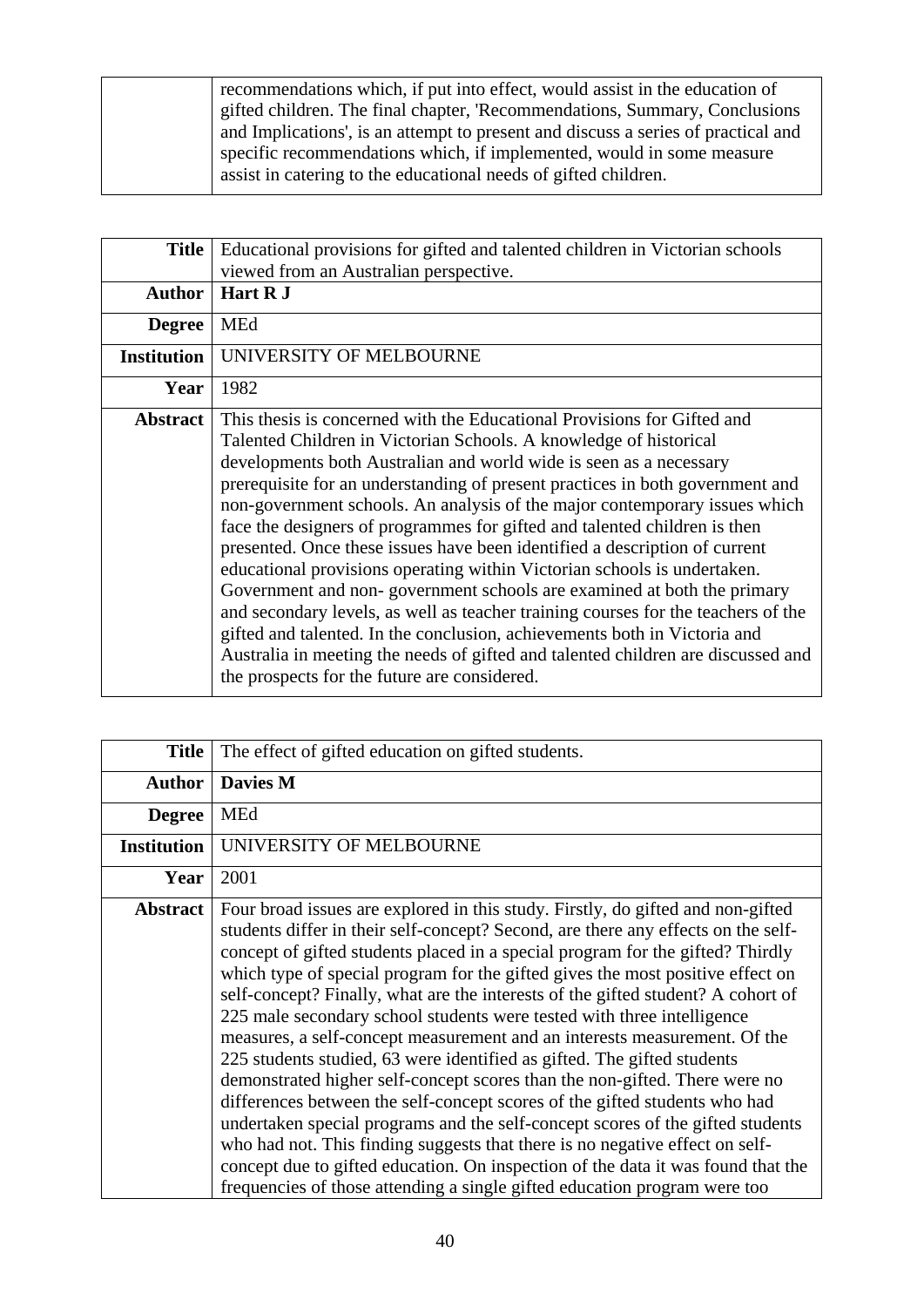| small to investigate the hypothesis. Students with a higher mathematical ability |
|----------------------------------------------------------------------------------|
| were found to be more interested in investigative and conventional pastimes.     |
| The study concludes with a discussion and practical implications for special     |
| education program writers.                                                       |

| <b>Title</b>       | The effectiveness of post-graduate courses in gifted and talented education as<br>evidenced in subsequent intervention within the classroom.                                                                                                                                                                                                                                                                                                                                                                                                                                                                                                                                                                                                                                                                                                                                                                                                                                                                                                                                                                                                                                                                                                                                                                                                                                                                                                                                                                                                                                                                                                                                                                                                                                                                                                                                                                                                                                                                  |
|--------------------|---------------------------------------------------------------------------------------------------------------------------------------------------------------------------------------------------------------------------------------------------------------------------------------------------------------------------------------------------------------------------------------------------------------------------------------------------------------------------------------------------------------------------------------------------------------------------------------------------------------------------------------------------------------------------------------------------------------------------------------------------------------------------------------------------------------------------------------------------------------------------------------------------------------------------------------------------------------------------------------------------------------------------------------------------------------------------------------------------------------------------------------------------------------------------------------------------------------------------------------------------------------------------------------------------------------------------------------------------------------------------------------------------------------------------------------------------------------------------------------------------------------------------------------------------------------------------------------------------------------------------------------------------------------------------------------------------------------------------------------------------------------------------------------------------------------------------------------------------------------------------------------------------------------------------------------------------------------------------------------------------------------|
| <b>Author</b>      | <b>Sexton P J</b>                                                                                                                                                                                                                                                                                                                                                                                                                                                                                                                                                                                                                                                                                                                                                                                                                                                                                                                                                                                                                                                                                                                                                                                                                                                                                                                                                                                                                                                                                                                                                                                                                                                                                                                                                                                                                                                                                                                                                                                             |
| <b>Degree</b>      | MEd(Hons)                                                                                                                                                                                                                                                                                                                                                                                                                                                                                                                                                                                                                                                                                                                                                                                                                                                                                                                                                                                                                                                                                                                                                                                                                                                                                                                                                                                                                                                                                                                                                                                                                                                                                                                                                                                                                                                                                                                                                                                                     |
| <b>Institution</b> | UNIVERSITY OF NEW SOUTH WALES                                                                                                                                                                                                                                                                                                                                                                                                                                                                                                                                                                                                                                                                                                                                                                                                                                                                                                                                                                                                                                                                                                                                                                                                                                                                                                                                                                                                                                                                                                                                                                                                                                                                                                                                                                                                                                                                                                                                                                                 |
| Year               | 1995                                                                                                                                                                                                                                                                                                                                                                                                                                                                                                                                                                                                                                                                                                                                                                                                                                                                                                                                                                                                                                                                                                                                                                                                                                                                                                                                                                                                                                                                                                                                                                                                                                                                                                                                                                                                                                                                                                                                                                                                          |
| <b>Abstract</b>    | This research was directed at an investigation into the effectiveness of post<br>graduate courses in the area of gifted and talented education. As such, the<br>study was multifaceted. Firstly, it investigated the types of post graduate<br>degree and certificate courses, and their content, offered by the universities<br>within the state of New South Wales, and the inservice training courses offered<br>by the Metropolitan Regional Directorates of the New South Wales<br>Department of School Education. Secondly, the design of the research included<br>a questionnaire for teachers, a followup interview of twenty five per cent of<br>randomly selected respondents to the questionnaire, and a survey of students<br>taught by teachers interviewed. The parameters of the study attempted to:<br>compare the various courses offered by tertiary institutions within the state of<br>New South Wales in relation to both theoretical input and the application of<br>teaching strategies, skills and competencies; compare the different inservice<br>courses or professional development training offered by the New South Wales<br>Department of School Education Metropolitan Directorates as evidenced by<br>classroom intervention; evaluate the teachers' perceptions of such courses; and<br>evaluate the outcome of academic courses and professional training as<br>evidenced by modifications of teaching programs and strategies. The<br>conclusions point to the efficacy of the university courses in providing the<br>basis of the theoretical underpinning of the education of gifted and talented<br>students. The various Metropolitan Directorate inservice courses lacked the<br>same theoretical depth. The major conclusions of the study pointed to the<br>adoption and implementation of 'provisions' rather than complete programs<br>which ensured fluency and sequencing of a curriculum for gifted and talented<br>students being instructed within schools. |

| <b>Title</b>       | Engaging minds: an investigation into gifted and less gifted students pleasure  |
|--------------------|---------------------------------------------------------------------------------|
|                    | reading.                                                                        |
| <b>Author</b>      | <b>Gonsalvez D</b>                                                              |
| <b>Degree</b>      | <b>MEd</b>                                                                      |
| <b>Institution</b> | AUSTRALIAN CATHOLIC UNIVERSITY                                                  |
| Year               | 1996                                                                            |
| <b>Abstract</b>    | The main focus of this study was to investigate what gifted students were       |
|                    | reading for pleasure and the nature of their pleasure reading when compared     |
|                    | with the less gifted students. In essence the investigation set out to identify |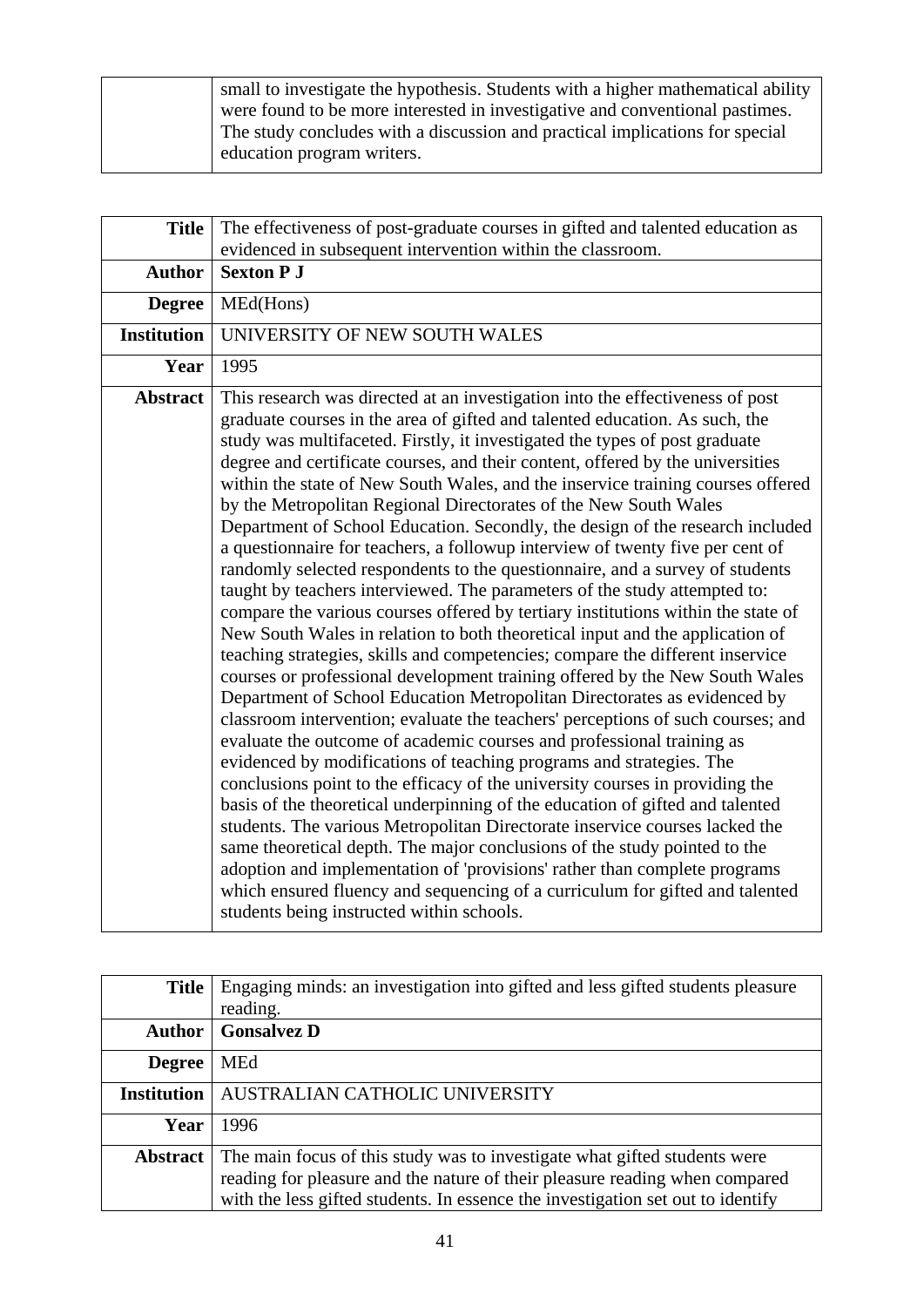gifted and less gifted students; examined the kinds and types of texts they read for pleasure; and looked at what stimulated these children's reading for pleasure. Gifted children and how best we cater for their learning is becoming more important in today's society and educational systems. As a result of studies conducted in Australia and overseas there has been more recognition given to gifted children's education. Many educators and teachers in our educational systems are now promoting the need to identify gifted students and to develop their potential through appropriate differentiated curriculum. This thesis was able to use models and descriptions of gifted students from the many studies already conducted to identify gifted students for this study. The theoretical descriptions and research into gifted children and their pleasure reading presented in the literature review of this study have made some important contributions to our understanding and knowledge of gifted students and their needs in relation to their reading for pleasure. The study was also able to find out what children (both gifted and less gifted) were reading for their personal enjoyment; and what provided them with the impetus to select books they read for pleasure. It was hypothesised and investigated that gifted children would enjoy reading particular kinds of literature more than the other children in their classes. Both the literature review and the results of the study support the hypotheses. The study has indicated that gifted students show a preference for certain kinds and types of texts and therefore need to be provided with appropriate reading materials to specifically cater for their needs. Provision for gifted children's pleasure reading has been discussed within the context of implications for educational practice.

| <b>Title</b>       | Establishing an infused thinking oriented curriculum.                                                                                                                                                                                                                                                                                                                                                                                                                                                                                                                                                                                                                                                                                                                                                                                                                                                                                                                                                                                                                                                                                                                                                                                                                                                                                                                                                                                                                                                                                                                       |
|--------------------|-----------------------------------------------------------------------------------------------------------------------------------------------------------------------------------------------------------------------------------------------------------------------------------------------------------------------------------------------------------------------------------------------------------------------------------------------------------------------------------------------------------------------------------------------------------------------------------------------------------------------------------------------------------------------------------------------------------------------------------------------------------------------------------------------------------------------------------------------------------------------------------------------------------------------------------------------------------------------------------------------------------------------------------------------------------------------------------------------------------------------------------------------------------------------------------------------------------------------------------------------------------------------------------------------------------------------------------------------------------------------------------------------------------------------------------------------------------------------------------------------------------------------------------------------------------------------------|
|                    |                                                                                                                                                                                                                                                                                                                                                                                                                                                                                                                                                                                                                                                                                                                                                                                                                                                                                                                                                                                                                                                                                                                                                                                                                                                                                                                                                                                                                                                                                                                                                                             |
| <b>Author</b>      | <b>Milvain C</b>                                                                                                                                                                                                                                                                                                                                                                                                                                                                                                                                                                                                                                                                                                                                                                                                                                                                                                                                                                                                                                                                                                                                                                                                                                                                                                                                                                                                                                                                                                                                                            |
| <b>Degree</b>      | <b>DEd</b>                                                                                                                                                                                                                                                                                                                                                                                                                                                                                                                                                                                                                                                                                                                                                                                                                                                                                                                                                                                                                                                                                                                                                                                                                                                                                                                                                                                                                                                                                                                                                                  |
| <b>Institution</b> | UNIVERSITY OF MELBOURNE                                                                                                                                                                                                                                                                                                                                                                                                                                                                                                                                                                                                                                                                                                                                                                                                                                                                                                                                                                                                                                                                                                                                                                                                                                                                                                                                                                                                                                                                                                                                                     |
| Year               | 2005                                                                                                                                                                                                                                                                                                                                                                                                                                                                                                                                                                                                                                                                                                                                                                                                                                                                                                                                                                                                                                                                                                                                                                                                                                                                                                                                                                                                                                                                                                                                                                        |
| <b>Abstract</b>    | This thesis critically examines the early stages of introducing higher order<br>thinking skills to the students of Years 7 in a Melbourne Secondary College.<br>These skills were part of a Thinking Oriented Curriculum initiative aimed at<br>better meeting the present and future needs of students. The College's new<br>direction was in response to increased pressure being placed on educational<br>institutions to equip students for a future purportedly determined and<br>dominated by technological and societal changes. One method available for<br>educators to address this challenge is to ensure that thinking skills are<br>deliberately taught within classrooms. In this thesis, the term thinking skills<br>implies the ability to use, apply or practice those attributes of the cognitive<br>process of thinking. Recognising the benefit of raising the cognitive level of<br>students as part of a school curriculum is not a new addition to pedagogy.<br>However, in the past, activities to strengthen thinking skills were seen as most<br>appropriate to use only with 'gifted' students, or as incidental addenda to a<br>classroom task. Effective thinking procedures can no longer be seen as the sole<br>domain of able students. Strategies should be available for all students to affect<br>how they construct and apply knowledge within their environment. These are<br>the skills required to take them into the next stage of their lives, their<br>workplace, as more sophisticated thinking is needed in employment than was |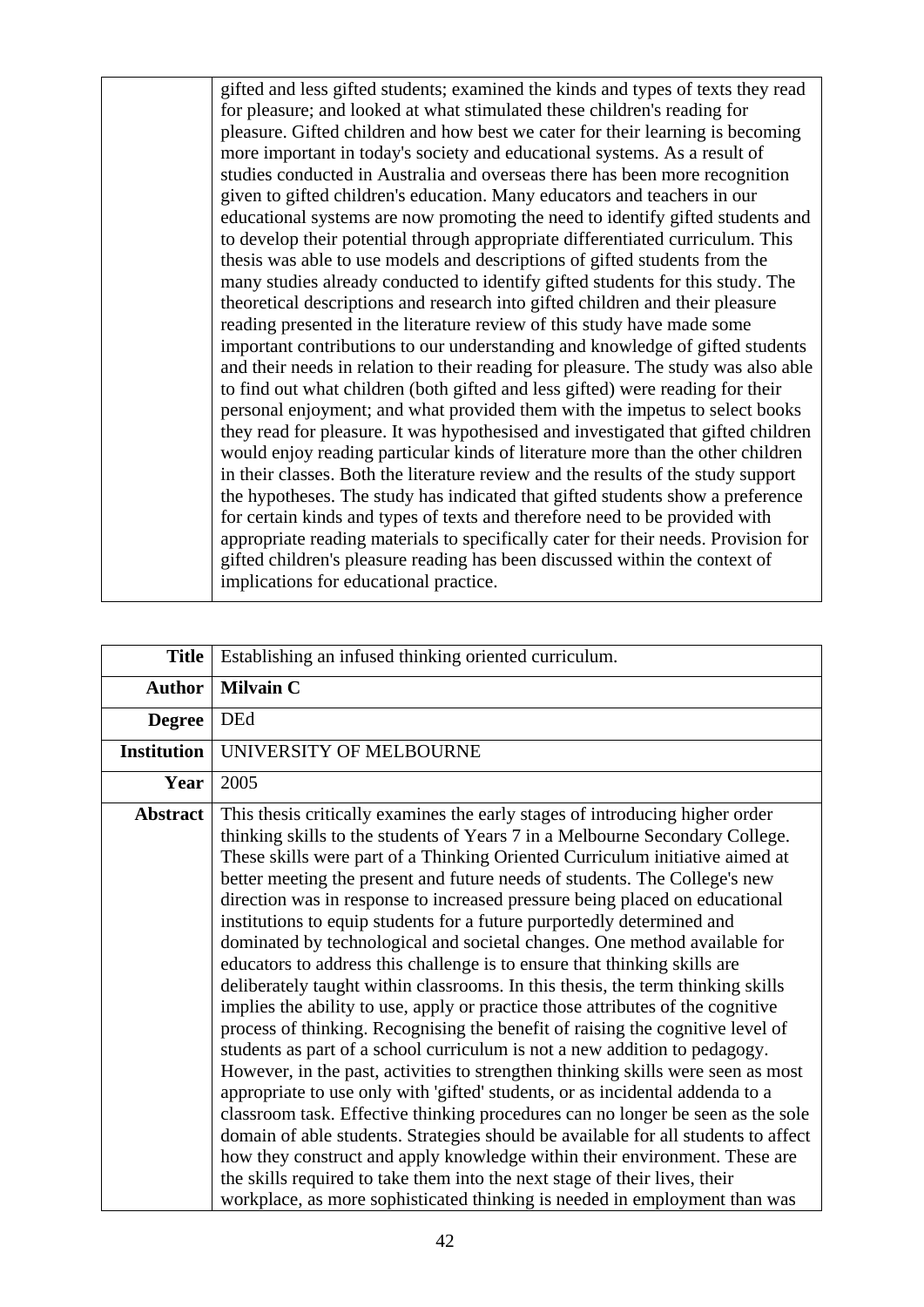| required by previous generations. Appropriate higher order thinking skills thus |
|---------------------------------------------------------------------------------|
| become invaluable life management skills for all students.                      |

| <b>Title</b>       | An evaluation of the worth of a partial withdrawal enrichment program for                                                                                                                                                                                                                                                                                                                                                                                                                                                                                                                                                                                                                                                                                                                                                                                                                                                                                                                                                                                                                                                                                                                                                                                                                                                                                                                                                                  |
|--------------------|--------------------------------------------------------------------------------------------------------------------------------------------------------------------------------------------------------------------------------------------------------------------------------------------------------------------------------------------------------------------------------------------------------------------------------------------------------------------------------------------------------------------------------------------------------------------------------------------------------------------------------------------------------------------------------------------------------------------------------------------------------------------------------------------------------------------------------------------------------------------------------------------------------------------------------------------------------------------------------------------------------------------------------------------------------------------------------------------------------------------------------------------------------------------------------------------------------------------------------------------------------------------------------------------------------------------------------------------------------------------------------------------------------------------------------------------|
|                    | gifted children based on Maker's curriculum principals.                                                                                                                                                                                                                                                                                                                                                                                                                                                                                                                                                                                                                                                                                                                                                                                                                                                                                                                                                                                                                                                                                                                                                                                                                                                                                                                                                                                    |
| <b>Author</b>      | Williams E M                                                                                                                                                                                                                                                                                                                                                                                                                                                                                                                                                                                                                                                                                                                                                                                                                                                                                                                                                                                                                                                                                                                                                                                                                                                                                                                                                                                                                               |
| <b>Degree</b>      | <b>MEd</b>                                                                                                                                                                                                                                                                                                                                                                                                                                                                                                                                                                                                                                                                                                                                                                                                                                                                                                                                                                                                                                                                                                                                                                                                                                                                                                                                                                                                                                 |
| <b>Institution</b> | CANBERRA COLLEGE OF ADVANCED EDUCATION                                                                                                                                                                                                                                                                                                                                                                                                                                                                                                                                                                                                                                                                                                                                                                                                                                                                                                                                                                                                                                                                                                                                                                                                                                                                                                                                                                                                     |
| Year               | 1988                                                                                                                                                                                                                                                                                                                                                                                                                                                                                                                                                                                                                                                                                                                                                                                                                                                                                                                                                                                                                                                                                                                                                                                                                                                                                                                                                                                                                                       |
| <b>Abstract</b>    | In 1980 as a means of addressing observed inadequacies in school curricula,<br>the Catholic Special Education and Guidance Service, Brisbane Catholic<br>Education Office established a partial withdrawal centre for counsellor selected<br>gifted children to be known as the Learning Enrichment Centre. In 1984 the<br>LEC curriculum was designed and implemented in accordance with Maker's<br>model of curriculum modification for gifted students (Maker, 1982). This<br>model outlines a set of principles which Maker claims, recognise the<br>characteristics and needs of gifted students and guide the development of a<br>qualitatively different curriculum. The overall purpose of the study was to<br>assist teachers in making rational decisions about LEC provision. In particular<br>the study was to collect information on the worth of the program - its relative<br>strengths and weaknesses - and the influence on the curriculum of the<br>administrative arrangement. Student responses indicated that they found their<br>LEC experiences to be particularly interesting and enjoyable, and the LEC<br>teachers to be kind, helpful, friendly and fair. These perceptions differed<br>significantly from their perceptions of school. Elements of the Maker model<br>which were consistently most valued by the group were the process<br>modifications, 'freedom of choice' and 'higher levels of thinking'. |

| <b>Title</b>       | An examination of the characteristics of young, potentially gifted children<br>from culturally diverse backgrounds, as the basis for the development of<br>appropriate educational programs.                                                                                                                                                                                                                                                                                                                                                                                                                                                                                                                                                                                                                                                                                            |
|--------------------|-----------------------------------------------------------------------------------------------------------------------------------------------------------------------------------------------------------------------------------------------------------------------------------------------------------------------------------------------------------------------------------------------------------------------------------------------------------------------------------------------------------------------------------------------------------------------------------------------------------------------------------------------------------------------------------------------------------------------------------------------------------------------------------------------------------------------------------------------------------------------------------------|
| <b>Author</b>      | <b>Carnellor Y E</b>                                                                                                                                                                                                                                                                                                                                                                                                                                                                                                                                                                                                                                                                                                                                                                                                                                                                    |
| <b>Degree</b>      | <b>DEd</b>                                                                                                                                                                                                                                                                                                                                                                                                                                                                                                                                                                                                                                                                                                                                                                                                                                                                              |
| <b>Institution</b> | UNIVERSITY OF WOLLONGONG                                                                                                                                                                                                                                                                                                                                                                                                                                                                                                                                                                                                                                                                                                                                                                                                                                                                |
| Year               | 1996                                                                                                                                                                                                                                                                                                                                                                                                                                                                                                                                                                                                                                                                                                                                                                                                                                                                                    |
| <b>Abstract</b>    | Despite agreement among scholars and researchers that identification of gifted<br>children should be based on multiple criteria, current research continues to<br>indicate a heavy reliance on an IQ score. This practice often prevents<br>economically disadvantaged, culturally diverse, bilingual, or minority students<br>from taking part in a gifted program. Significant numbers of these students do<br>not meet traditional criteria for gifted programs, but possess cognitive,<br>motivational, artistic or creative potentials that clearly enable them to<br>participate in the types of programmed experiences designed to develop and<br>nurture academic and creative behaviours. Gallagher noted that vigorous<br>efforts to establish programs to search out high intellectual ability in<br>underserved and unserved subgroups (for example, underachieving gifted, |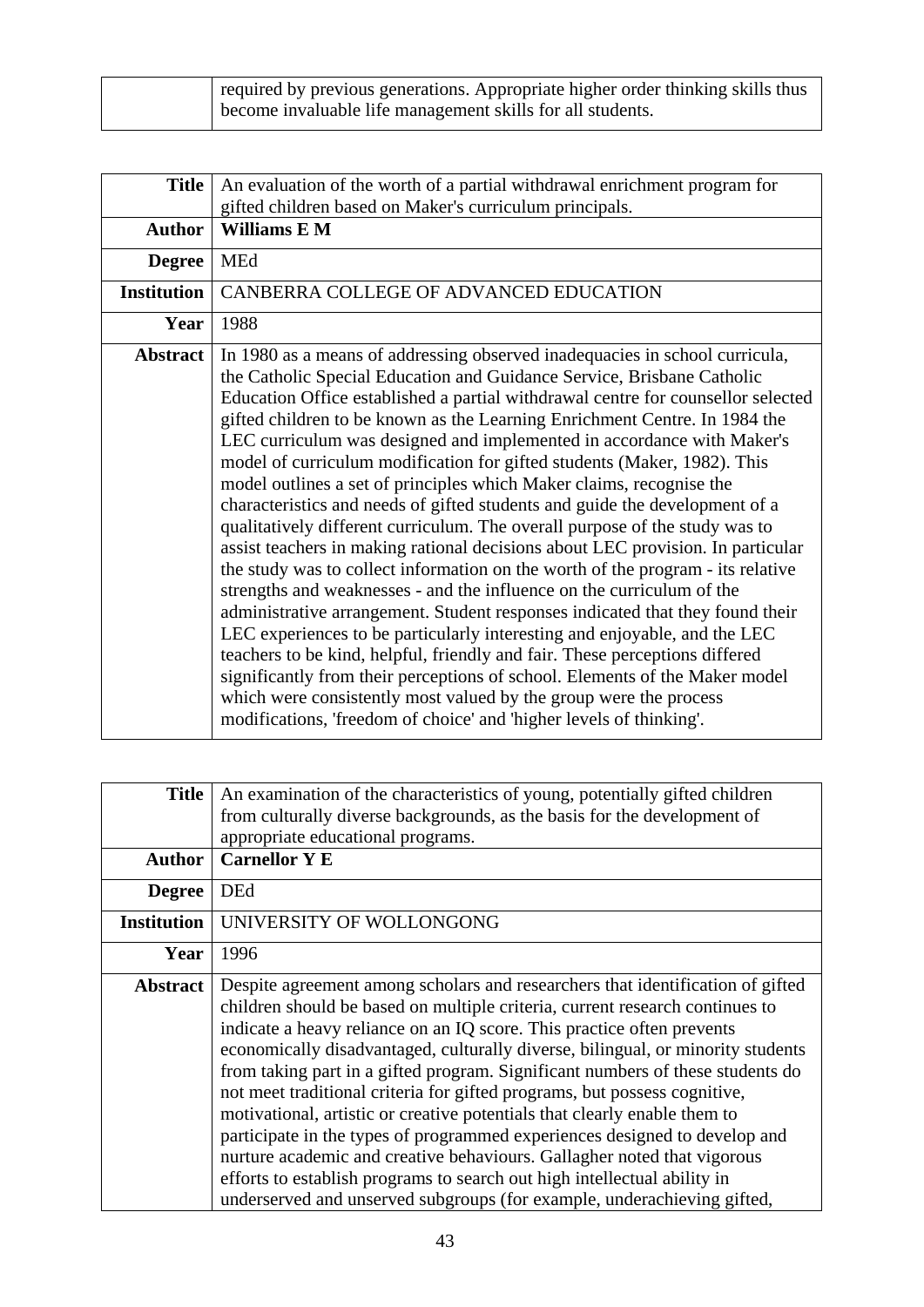culturally diverse gifted, gifted handicapped, gifted females) is a major priority in the field of education. The purposes of this study were: to investigate the characteristics of gifted NESB, Aboriginal and economically disadvantaged students; to use these characteristics to investigate new procedures for their identification; and, to develop an appropriate differentiated Early Childhood Intervention Program that will meet the specific needs of these students. This qualitative research study, using multiple case study design, investigated the characteristics of academic giftedness displayed by 52 children, aged 5-6 years from culturally diverse and/or economically disadvantaged backgrounds. A researcher designed instrument, IPMAI, was used to develop comprehensive intellectual profiles of each child. These were then used as the basis for the development of a proposed gifted program at three school sites in the Illawarra region of New South Wales.

| <b>Title</b>       | A first reader on academically gifted children and adolescents.                                                                                                                                                                                                                                                                                                                                                                                                                                                                                                                                                                                                                                                                                                                                                                                                                                                                                                                                                                                                                                                                                                                                                                                                                                                                            |
|--------------------|--------------------------------------------------------------------------------------------------------------------------------------------------------------------------------------------------------------------------------------------------------------------------------------------------------------------------------------------------------------------------------------------------------------------------------------------------------------------------------------------------------------------------------------------------------------------------------------------------------------------------------------------------------------------------------------------------------------------------------------------------------------------------------------------------------------------------------------------------------------------------------------------------------------------------------------------------------------------------------------------------------------------------------------------------------------------------------------------------------------------------------------------------------------------------------------------------------------------------------------------------------------------------------------------------------------------------------------------|
| <b>Author</b>      | Foley B C                                                                                                                                                                                                                                                                                                                                                                                                                                                                                                                                                                                                                                                                                                                                                                                                                                                                                                                                                                                                                                                                                                                                                                                                                                                                                                                                  |
| <b>Degree</b>      | <b>MA</b>                                                                                                                                                                                                                                                                                                                                                                                                                                                                                                                                                                                                                                                                                                                                                                                                                                                                                                                                                                                                                                                                                                                                                                                                                                                                                                                                  |
| <b>Institution</b> | MACQUARIE UNIVERSITY                                                                                                                                                                                                                                                                                                                                                                                                                                                                                                                                                                                                                                                                                                                                                                                                                                                                                                                                                                                                                                                                                                                                                                                                                                                                                                                       |
| Year               | 1987                                                                                                                                                                                                                                                                                                                                                                                                                                                                                                                                                                                                                                                                                                                                                                                                                                                                                                                                                                                                                                                                                                                                                                                                                                                                                                                                       |
| <b>Abstract</b>    | This paper examines the social and psychological adjustments peculiar to the<br>academically gifted child or adolescent. Interest and awareness of the gifted is<br>to some extent helping sharpen professional if not public concern for them.<br>Differentiated education is gradually beginning to replace Procrustean<br>approaches, and fewer people now make a fetish of an adherence to the normal<br>curve of attribution in education. There is a new awareness that sameness and<br>equality are not synonymous terms when they refer to educational opportunity.<br>That this awareness is filtering into the consciousness of those concerned with<br>the social and psychological well being of gifted children is indicated by the<br>growing body of research, academic writings, and policy proposals, which<br>have been reviewed in this paper, and, to a lesser extent, implementations of<br>these. The paper attempts to introduce the range of issues associated with the<br>development and well being of academically gifted children and adolescents.<br>The contents therefore cover issues which parents, educators, psychologists<br>and others need to have considered before attempting to provide facilities<br>connected with the educational and psychosocial needs of academically gifted<br>youngsters. |

|                 | <b>Title</b> The gifted child movement in New South Wales: public schools and the new |
|-----------------|---------------------------------------------------------------------------------------|
|                 | class.                                                                                |
|                 | Author   Rothman S L                                                                  |
| <b>Degree</b>   | MEd                                                                                   |
|                 | <b>Institution   UNIVERSITY OF NEW ENGLAND</b>                                        |
| Year            | 1983                                                                                  |
| <b>Abstract</b> | This study examines the hypothesis that opportunity classes, special classes for      |
|                 | gifted children in fifth and sixth grades in New South Wales schools, are             |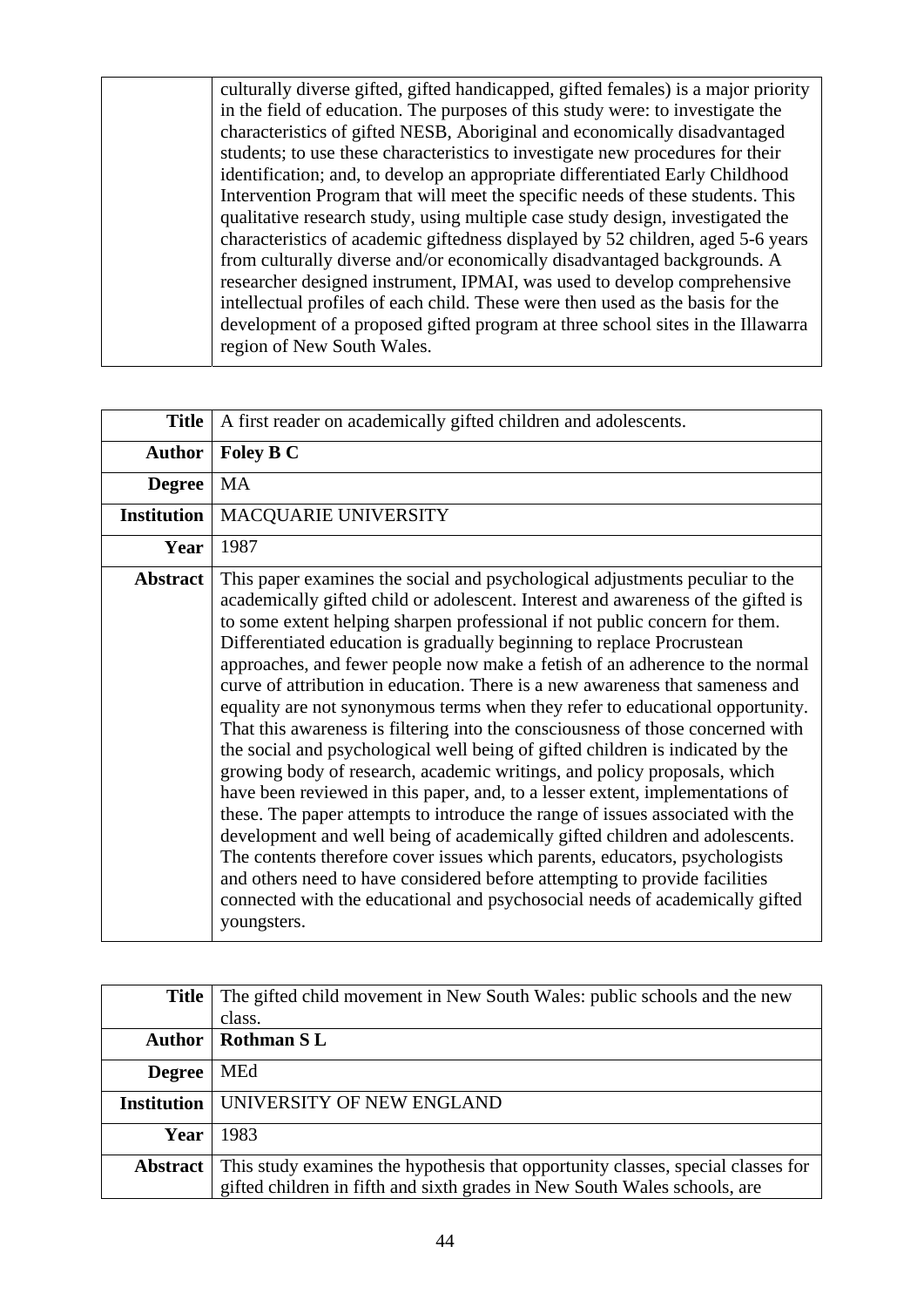available to the new class of intellectuals and technological intelligentsia. It is argued that the establishment of special classes was inextricably intertwined with the psychoeducational testing movement which held that intellectual ability can be quantified and that educational performance can be predicted with IQ test scores. This combination of identification and special educational preparation, the gifted child movement, has received renewed support in an era of attacks on public education, since it is seen by its supporters as an objective method for selecting the more able from all social classes; instead, because they are restricted in their access, OC classes form a separate stream of elitist education within the public schools, effectively offering one system to the new class and another to all others.

| <b>Title</b>       | Gifted children in the Loddon Campaspe Mallee Region of country Victoria: a<br>parental and student perspective.                                                                                                                                                                                                                                                                                                                                                                                                                                                                                                                                                                                                                                                                                                                                                                                                                                                                                                                                                                                                                                                                                                                                                                                                                                                                                                                                                           |
|--------------------|----------------------------------------------------------------------------------------------------------------------------------------------------------------------------------------------------------------------------------------------------------------------------------------------------------------------------------------------------------------------------------------------------------------------------------------------------------------------------------------------------------------------------------------------------------------------------------------------------------------------------------------------------------------------------------------------------------------------------------------------------------------------------------------------------------------------------------------------------------------------------------------------------------------------------------------------------------------------------------------------------------------------------------------------------------------------------------------------------------------------------------------------------------------------------------------------------------------------------------------------------------------------------------------------------------------------------------------------------------------------------------------------------------------------------------------------------------------------------|
| <b>Author</b>      | <b>Cawthan L J</b>                                                                                                                                                                                                                                                                                                                                                                                                                                                                                                                                                                                                                                                                                                                                                                                                                                                                                                                                                                                                                                                                                                                                                                                                                                                                                                                                                                                                                                                         |
| <b>Degree</b>      | MEd                                                                                                                                                                                                                                                                                                                                                                                                                                                                                                                                                                                                                                                                                                                                                                                                                                                                                                                                                                                                                                                                                                                                                                                                                                                                                                                                                                                                                                                                        |
| <b>Institution</b> | UNIVERSITY OF MELBOURNE                                                                                                                                                                                                                                                                                                                                                                                                                                                                                                                                                                                                                                                                                                                                                                                                                                                                                                                                                                                                                                                                                                                                                                                                                                                                                                                                                                                                                                                    |
| Year               | 1995                                                                                                                                                                                                                                                                                                                                                                                                                                                                                                                                                                                                                                                                                                                                                                                                                                                                                                                                                                                                                                                                                                                                                                                                                                                                                                                                                                                                                                                                       |
| <b>Abstract</b>    | This study has surveyed rural families in the Loddon Campaspe Mallee Region<br>of Victoria to establish whether they are experiencing difficulties raising and<br>educating their gifted children. Gifted children at primary and secondary levels<br>were also surveyed. Seventy one families located throughout the region were<br>accessed through schools and a parent support group for parents of children<br>with special abilities. The parents and the gifted children completed written<br>questionnaires. The parent questionnaire was divided into four parts: family<br>background; geographical information; giftedness; and school situation. The<br>study found that aspects of the family background mirrored those found in<br>other research. Although some families were positive about their rural life,<br>most of the families were experiencing some difficulties raising and educating<br>their child in a rural area because of distance, isolation and rural recession. The<br>families strongly expressed their greatest needs as being schools recognising<br>their children as gifted and providing appropriate programs. It was concluded<br>there is a need for policy on gifted children at both state and school level, for<br>more teachers to be trained in educating the gifted and that training be made<br>easily accessible for teachers in rural areas. Parents need to be trained as<br>effective advocates for gifted children. |

| <b>Title</b>       | Gifted children's preferred learning styles and culture: a case study.                                                                                                                                                            |
|--------------------|-----------------------------------------------------------------------------------------------------------------------------------------------------------------------------------------------------------------------------------|
| <b>Author</b>      | <b>Almond M</b>                                                                                                                                                                                                                   |
| <b>Degree</b>      | <b>MEd</b>                                                                                                                                                                                                                        |
| <b>Institution</b> | <b>CURTIN UNIVERSITY OF TECHNOLOGY</b>                                                                                                                                                                                            |
| Year               | 1994                                                                                                                                                                                                                              |
| <b>Abstract</b>    | Since 1958 when comprehensive schools were established in Western<br>Australia the Education Department has been interested in programs for the<br>academically gifted. The aim of most teachers of academically gifted students, |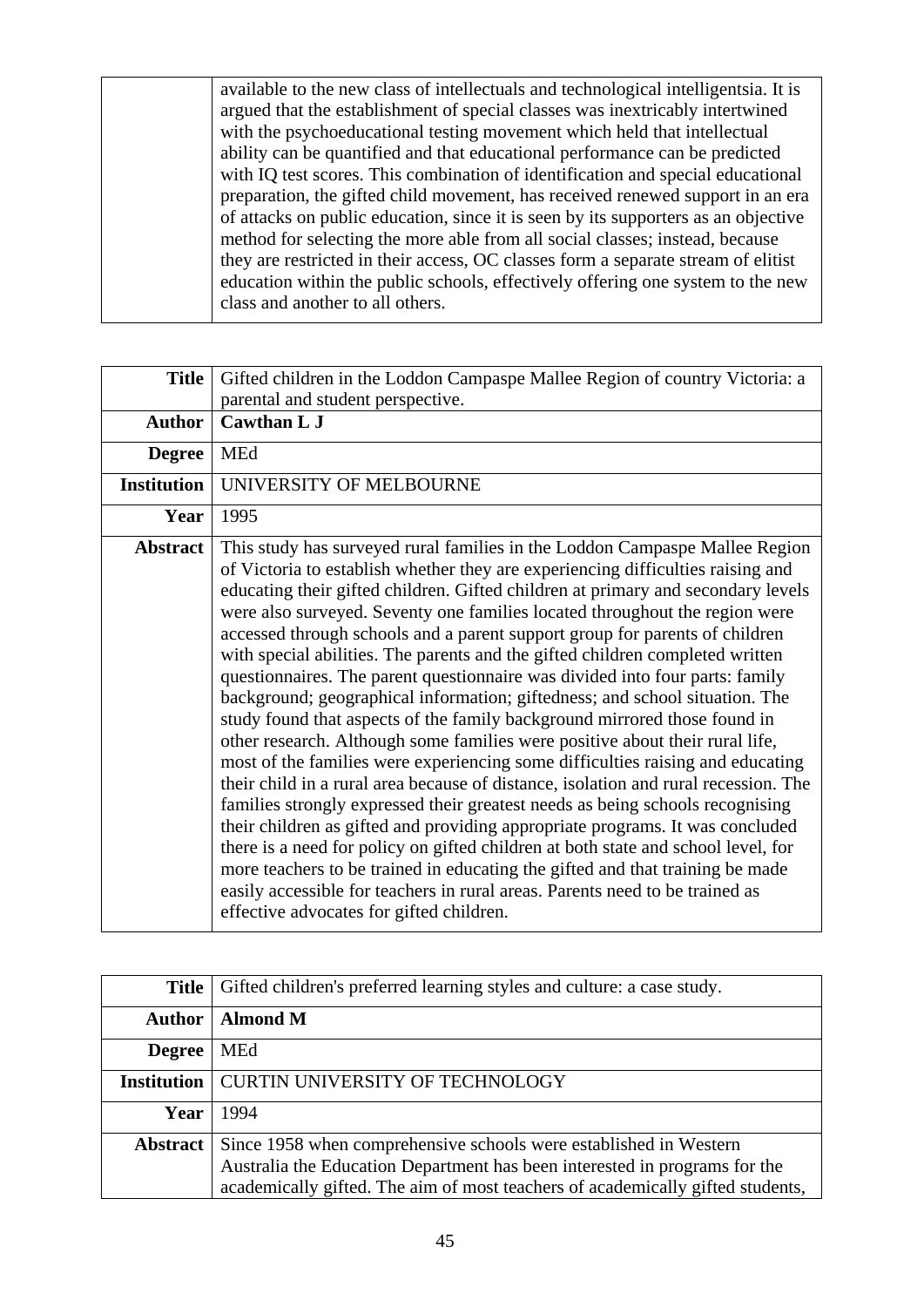presumably, is to provide an invigorating and challenging learning environment. However, a large volume of research contends that gifted students can underachieve and demonstrate deviant behaviour. It is the purpose of this case study to examine a Year 10 gifted class and endeavour to describe the culture of this selective group. The study will involve: an examination of the preferred learning styles of the gifted children; typical behaviours displayed by achieving and underachieving gifted children; and possible reasons for underachievement of gifted children.

| <b>Title</b>       | Gifted learning disabled children: a pilot intervention program based on                                                                                                                                                                                                                                                                                                                                                                                                                                                                                                                                                                                                                                                                                                                                                                                                                                                                                                                                                                                                                                                                                                                                                                                                                                                                                                                                                                                                                                                                                                                                                                                                                                                                                                                                                                                                                                                                                                                                                                                                                                                                                                                                                                                                                                                                                                                                                                                                                                                                                                                                        |
|--------------------|-----------------------------------------------------------------------------------------------------------------------------------------------------------------------------------------------------------------------------------------------------------------------------------------------------------------------------------------------------------------------------------------------------------------------------------------------------------------------------------------------------------------------------------------------------------------------------------------------------------------------------------------------------------------------------------------------------------------------------------------------------------------------------------------------------------------------------------------------------------------------------------------------------------------------------------------------------------------------------------------------------------------------------------------------------------------------------------------------------------------------------------------------------------------------------------------------------------------------------------------------------------------------------------------------------------------------------------------------------------------------------------------------------------------------------------------------------------------------------------------------------------------------------------------------------------------------------------------------------------------------------------------------------------------------------------------------------------------------------------------------------------------------------------------------------------------------------------------------------------------------------------------------------------------------------------------------------------------------------------------------------------------------------------------------------------------------------------------------------------------------------------------------------------------------------------------------------------------------------------------------------------------------------------------------------------------------------------------------------------------------------------------------------------------------------------------------------------------------------------------------------------------------------------------------------------------------------------------------------------------|
|                    | teachers' perceptions.                                                                                                                                                                                                                                                                                                                                                                                                                                                                                                                                                                                                                                                                                                                                                                                                                                                                                                                                                                                                                                                                                                                                                                                                                                                                                                                                                                                                                                                                                                                                                                                                                                                                                                                                                                                                                                                                                                                                                                                                                                                                                                                                                                                                                                                                                                                                                                                                                                                                                                                                                                                          |
| <b>Author</b>      | <b>Hasthorpe D</b>                                                                                                                                                                                                                                                                                                                                                                                                                                                                                                                                                                                                                                                                                                                                                                                                                                                                                                                                                                                                                                                                                                                                                                                                                                                                                                                                                                                                                                                                                                                                                                                                                                                                                                                                                                                                                                                                                                                                                                                                                                                                                                                                                                                                                                                                                                                                                                                                                                                                                                                                                                                              |
| <b>Degree</b>      | MEd                                                                                                                                                                                                                                                                                                                                                                                                                                                                                                                                                                                                                                                                                                                                                                                                                                                                                                                                                                                                                                                                                                                                                                                                                                                                                                                                                                                                                                                                                                                                                                                                                                                                                                                                                                                                                                                                                                                                                                                                                                                                                                                                                                                                                                                                                                                                                                                                                                                                                                                                                                                                             |
| <b>Institution</b> | SOUTHERN CROSS UNIVERSITY                                                                                                                                                                                                                                                                                                                                                                                                                                                                                                                                                                                                                                                                                                                                                                                                                                                                                                                                                                                                                                                                                                                                                                                                                                                                                                                                                                                                                                                                                                                                                                                                                                                                                                                                                                                                                                                                                                                                                                                                                                                                                                                                                                                                                                                                                                                                                                                                                                                                                                                                                                                       |
| Year               | 1995                                                                                                                                                                                                                                                                                                                                                                                                                                                                                                                                                                                                                                                                                                                                                                                                                                                                                                                                                                                                                                                                                                                                                                                                                                                                                                                                                                                                                                                                                                                                                                                                                                                                                                                                                                                                                                                                                                                                                                                                                                                                                                                                                                                                                                                                                                                                                                                                                                                                                                                                                                                                            |
| <b>Abstract</b>    | This is a study, firstly, of the perceptions of teachers in Lismore and district on<br>issues concerning all aspects of gifted education, but with a particular<br>emphasis on those related to the gifted learning disabled. Secondly, it focuses<br>on the development of a pilot study, in the form of an instructional program for<br>children in Years 1-6, who were perceived by their teachers to be gifted<br>learning disabled. Children for the study were selected by teachers using<br>checklists of descriptors covering the areas of behavioural characteristics,<br>visual and auditory difficulties and giftedness indicators in a number of<br>subjects. These characteristics were then confirmed by parents, who completed<br>similar checklists. The children selected for the intervention program were<br>placed randomly into three groups. Seven children were selected for group A,<br>which received both home and school intervention, seven for group B which<br>received only school intervention, and five for group C which received no<br>intervention. The idea behind the intervention phase was for the researcher to<br>determine if children's attitudes towards ' weaker' subjects as identified by both<br>teachers and the children themselves changed, and if skills in reading,<br>identified as being the weaker subject with all of the students, improved<br>because of increased confidence and focus on the development of higher level<br>thinking skills and strengths, rather than continuing to focus on weaknesses.<br>The results indicated gifted learning disabled children could be identified with<br>the use of checklists. Results based on the Neale Analysis Test for Reading<br>indicated that the three groups were fairly homogenous in their composition,<br>prior to intervention. There were differences between the experimental groups'<br>reading mean pretest scores compared with their mean posttest scores as well<br>as differences between the experimental groups and the control group, on<br>posttest scores, especially in comprehension. This difference in pre and<br>posttest scores, also indicated that the intervention program was successful, in<br>that improvements in reading were made by the students participating. Their<br>attitudes, as indicated through pre and post intervention interviews also had<br>changed, with the students who were actually involved in the intervention,<br>being more positive about themselves and being more willing to take risks,<br>than they had before the program began. |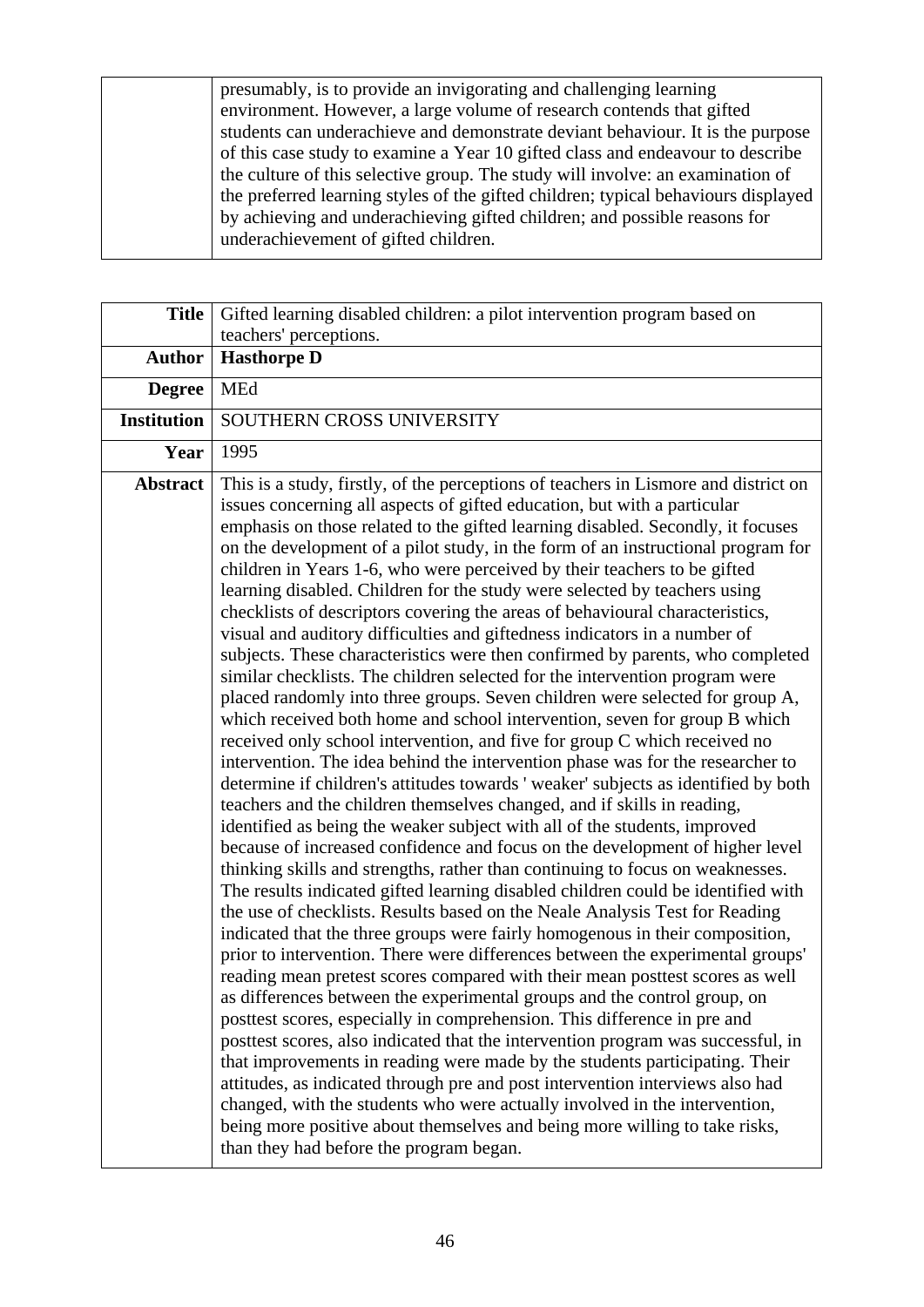| <b>Title</b>       | Giftedness in early childhood : the search for complexity and connection.                                                                                                                                                                                                                                                                                                                                                                                                                                                                                                                                                                                                                                                                                                                                                                                                                                                                                                                                                                                                                                                                                                                                                                                                                                                                                                                    |
|--------------------|----------------------------------------------------------------------------------------------------------------------------------------------------------------------------------------------------------------------------------------------------------------------------------------------------------------------------------------------------------------------------------------------------------------------------------------------------------------------------------------------------------------------------------------------------------------------------------------------------------------------------------------------------------------------------------------------------------------------------------------------------------------------------------------------------------------------------------------------------------------------------------------------------------------------------------------------------------------------------------------------------------------------------------------------------------------------------------------------------------------------------------------------------------------------------------------------------------------------------------------------------------------------------------------------------------------------------------------------------------------------------------------------|
| <b>Author</b>      | <b>Harrison CA</b>                                                                                                                                                                                                                                                                                                                                                                                                                                                                                                                                                                                                                                                                                                                                                                                                                                                                                                                                                                                                                                                                                                                                                                                                                                                                                                                                                                           |
| <b>Degree</b>      | EdD                                                                                                                                                                                                                                                                                                                                                                                                                                                                                                                                                                                                                                                                                                                                                                                                                                                                                                                                                                                                                                                                                                                                                                                                                                                                                                                                                                                          |
| <b>Institution</b> | UNIVERSITY OF WESTERN SYDNEY                                                                                                                                                                                                                                                                                                                                                                                                                                                                                                                                                                                                                                                                                                                                                                                                                                                                                                                                                                                                                                                                                                                                                                                                                                                                                                                                                                 |
| Year               | 2003                                                                                                                                                                                                                                                                                                                                                                                                                                                                                                                                                                                                                                                                                                                                                                                                                                                                                                                                                                                                                                                                                                                                                                                                                                                                                                                                                                                         |
| <b>Abstract</b>    | This portfolio documents an investigation of the nature of giftedness during the<br>early childhood period of birth to eight years. It provides an in-depth<br>exploration of a number of developmental domains including social,<br>emotional, spiritual and cognitive development. Aspects of play and learning<br>for young gifted children are also investigated. The use of both child and<br>parent voices provide insight to the realities of the lived experience of being<br>young and gifted. The insights that emerged from the research are subsequently<br>used to challenge aspects of early childhood pedagogy frequently evident<br>within western approaches to early childhood education such as the<br>developmentalist discourse traditionally used to inform early childhood policy<br>and practice. The findings of the study suggest that to ensure responsive<br>education for young gifted children early childhood educators need to<br>reconceptualise the child and the relationship between the three protagonists of<br>child, family and educator. Collaboration between the three protagonists can<br>facilitate the provision of opportunities for in-depth investigation and<br>abstraction within early childhood curricular that can empower young gifted<br>children in their search for complexity and connection during the early<br>childhood years. |

| <b>Title</b>       | Harold Wyndham : a study in education and administration.                                                                                                                                                                                                                                                                                                                                                                                                                                                                                                                                                                                                                                                                                                                                                                                                                                                                                                                                                                                                                                                                                                                                                                                                                                                                                                                                                                                           |
|--------------------|-----------------------------------------------------------------------------------------------------------------------------------------------------------------------------------------------------------------------------------------------------------------------------------------------------------------------------------------------------------------------------------------------------------------------------------------------------------------------------------------------------------------------------------------------------------------------------------------------------------------------------------------------------------------------------------------------------------------------------------------------------------------------------------------------------------------------------------------------------------------------------------------------------------------------------------------------------------------------------------------------------------------------------------------------------------------------------------------------------------------------------------------------------------------------------------------------------------------------------------------------------------------------------------------------------------------------------------------------------------------------------------------------------------------------------------------------------|
| <b>Author</b>      | <b>Hughes J P</b>                                                                                                                                                                                                                                                                                                                                                                                                                                                                                                                                                                                                                                                                                                                                                                                                                                                                                                                                                                                                                                                                                                                                                                                                                                                                                                                                                                                                                                   |
| <b>Degree</b>      | PhD                                                                                                                                                                                                                                                                                                                                                                                                                                                                                                                                                                                                                                                                                                                                                                                                                                                                                                                                                                                                                                                                                                                                                                                                                                                                                                                                                                                                                                                 |
| <b>Institution</b> | UNIVERSITY OF SYDNEY                                                                                                                                                                                                                                                                                                                                                                                                                                                                                                                                                                                                                                                                                                                                                                                                                                                                                                                                                                                                                                                                                                                                                                                                                                                                                                                                                                                                                                |
| Year               | 2000                                                                                                                                                                                                                                                                                                                                                                                                                                                                                                                                                                                                                                                                                                                                                                                                                                                                                                                                                                                                                                                                                                                                                                                                                                                                                                                                                                                                                                                |
| <b>Abstract</b>    | This educational biography provides the first full-scale evaluation of the career<br>and professional activities of Harold Stanley Wyndham, Director-General of<br>the NSW Department of Education, 1952-68. It strives to explain why<br>Wyndham rose to eminence and the nature and extent of his contribution to<br>Australian education, and endeavours to gauge the accuracy of current<br>perceptions of his influence and legacy. Early in his career, it was the<br>possibilities of a escience of educationi, with its promise of supplying<br>objectified proofs, that intrigued the young Wyndham. Child psychology and<br>the quantitative study of the processes of intelligence and learning, he hoped,<br>would transform education and the profession. Their successful introduction,<br>he realised, could support claims that educational leadership was now to be the<br>exclusive prerogative of the professional. His studies of individual differences<br>led Wyndham to a concern with mental deficiency, special schools for the<br>gifted and educational emisfitsi and homogeneous, that is to say, mental-age,<br>grouping. Wyndham changed the face of secondary schooling in NSW with the<br>1957 Wyndham Report, the findings of a committee he headed which<br>recommended both removing selection for and then extending secondary<br>schooling. Although he is most often remembered for this achievement, he also |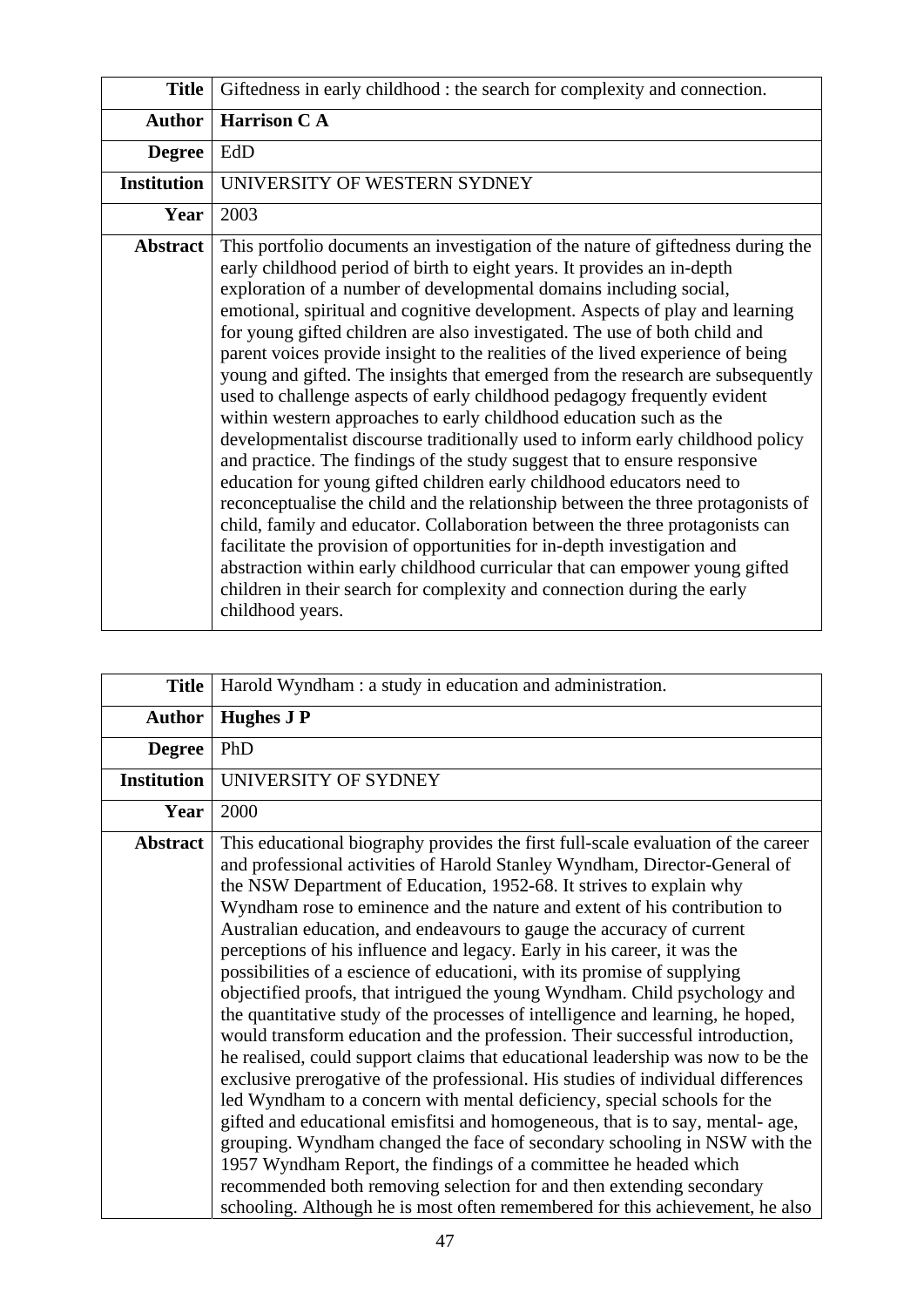made important contributions to the development of other educational undertakings, such as the use of tests for vocational purposes during World War II, the decentralisation of the Education Department and the wider employment of ability grouping. Contemporary educationists will recognise the enduring nature of many of the issues faced by Wyndham. Such issues included catering for individual differences, the purpose of public education, the professional preparation of teachers, the responsibilities of the Commonwealth in school and teacher education, and the respective roles of politicians and departments in policymaking.

| <b>Title</b>       | Identification of and provision for gifted and talented children in Year 1-3                                                                                                                                                                                                                                                                                                                                                                                                                                                                                                                                                                                                                                                                                                                                                                                                                                                                                                                                                                                                                                                                             |
|--------------------|----------------------------------------------------------------------------------------------------------------------------------------------------------------------------------------------------------------------------------------------------------------------------------------------------------------------------------------------------------------------------------------------------------------------------------------------------------------------------------------------------------------------------------------------------------------------------------------------------------------------------------------------------------------------------------------------------------------------------------------------------------------------------------------------------------------------------------------------------------------------------------------------------------------------------------------------------------------------------------------------------------------------------------------------------------------------------------------------------------------------------------------------------------|
|                    | classrooms.                                                                                                                                                                                                                                                                                                                                                                                                                                                                                                                                                                                                                                                                                                                                                                                                                                                                                                                                                                                                                                                                                                                                              |
| <b>Author</b>      | <b>McBride N</b>                                                                                                                                                                                                                                                                                                                                                                                                                                                                                                                                                                                                                                                                                                                                                                                                                                                                                                                                                                                                                                                                                                                                         |
| <b>Degree</b>      | <b>MEdSt</b>                                                                                                                                                                                                                                                                                                                                                                                                                                                                                                                                                                                                                                                                                                                                                                                                                                                                                                                                                                                                                                                                                                                                             |
| <b>Institution</b> | UNIVERSITY OF QUEENSLAND                                                                                                                                                                                                                                                                                                                                                                                                                                                                                                                                                                                                                                                                                                                                                                                                                                                                                                                                                                                                                                                                                                                                 |
| Year               | 1988                                                                                                                                                                                                                                                                                                                                                                                                                                                                                                                                                                                                                                                                                                                                                                                                                                                                                                                                                                                                                                                                                                                                                     |
| <b>Abstract</b>    | The intention of this study is to ascertain the impact of experience on teachers'<br>perception of gifted and talented, and their ability to identify and provide for<br>gifted and talented children within early education classrooms. It highlights the<br>significance of teachers' perceptions in identifying and providing for children<br>identified as gifted and talented. It focuses on the factors that encourage or<br>inhibit identification and provision within this context. The impact of the<br>school experience emerges. There are differences in the breadth and scope of<br>teachers' perceptions, their knowledge, acceptance and awareness of individual<br>differences in relation to gifted and talented children and their willingness to<br>identify and provide for these differences through differentiated curriculum,<br>enrichment and extension. This study indicates that teachers need greater<br>knowledge, understanding and awareness of the characteristics and needs of<br>young gifted and talented children. It suggests guidelines for the design and<br>implementation of preservice and inservice courses. |

| <b>Title</b>       | The identification of gifted Aboriginal children.                                                                                                                                                                                                                                                                                                                                                                                                                                                                                                                                                                                                                                                                                                  |
|--------------------|----------------------------------------------------------------------------------------------------------------------------------------------------------------------------------------------------------------------------------------------------------------------------------------------------------------------------------------------------------------------------------------------------------------------------------------------------------------------------------------------------------------------------------------------------------------------------------------------------------------------------------------------------------------------------------------------------------------------------------------------------|
| <b>Author</b>      | <b>Harslett M G</b>                                                                                                                                                                                                                                                                                                                                                                                                                                                                                                                                                                                                                                                                                                                                |
| <b>Degree</b>      | PhD                                                                                                                                                                                                                                                                                                                                                                                                                                                                                                                                                                                                                                                                                                                                                |
| <b>Institution</b> | UNIVERSITY OF WESTERN AUSTRALIA                                                                                                                                                                                                                                                                                                                                                                                                                                                                                                                                                                                                                                                                                                                    |
| Year               | 1992                                                                                                                                                                                                                                                                                                                                                                                                                                                                                                                                                                                                                                                                                                                                               |
| <b>Abstract</b>    | It is established that Aboriginal children throughout Australia are chronically<br>under represented in programs for the gifted and that a major reason is the<br>absence of culture specific research especially in relation to an Aboriginal<br>concept of giftedness and methods for the identification of gifted Aboriginal<br>children. Evidence from a sample of Aboriginal adults and children from the<br>rural midwest region of Western Australia suggests that a concept of giftedness<br>does exist within Aboriginal culture and that Aboriginal people believe<br>giftedness is in the main a product of environmental factors and relates to some<br>degree of personal natural ability. Aboriginal adults value giftedness most in |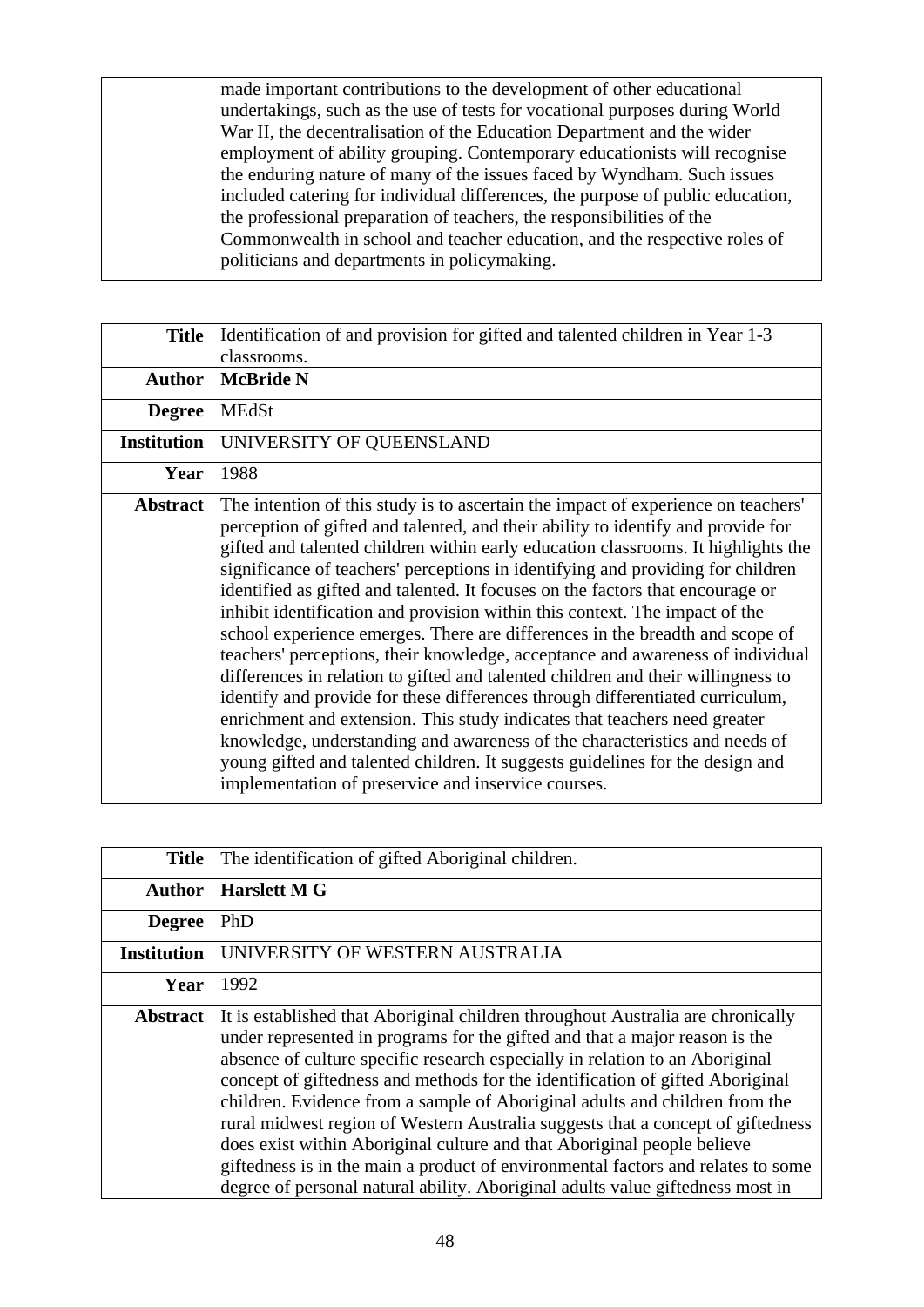the artistic, to a lesser extent in the sensori motor, than the intellectual; and much less so in the socioemotional domains. In contrast Aboriginal children value giftedness firstly within the intellectual, then the socioemotional and sensor motor, and much less so in the artistic domain. A model is proposed for the identification of gifted Aboriginal children and is defended with reference to literature on giftedness and minority culture populations. In the absence of cultural specific information relative to key components of this model, research is undertaken to ascertain indicators of giftedness in Aboriginal children from a cultural perspective. Based upon research data from the above sample of Aboriginal people cultural specific teacher, parent, and peer checklists and rating scales are developed for the identification of gifted Aboriginal children. The Raven's Standard Progressive Matrices intelligence test is evaluated within a cultural context for use in the identification of gifted Aboriginal children. It is concluded that on a timed test Aboriginal children with a raw score greater than the mean plus one standard deviation, based on norms established for Aboriginal children, should be further considered for inclusion in programs for the gifted. The implications of the findings in this dissertation for the identification of gifted Aboriginal students, for provision for gifted Aboriginal children, its contribution to Aboriginal education, and to literature in the broader field of education for gifted minority culture are discussed.

| Title              | The identification of gifted children under formal school entry age.                                                                                                                                                                                                                                                                                                                                                                                                                                                                                                                                                                                                                                                                                                                                                                                                                                                                      |
|--------------------|-------------------------------------------------------------------------------------------------------------------------------------------------------------------------------------------------------------------------------------------------------------------------------------------------------------------------------------------------------------------------------------------------------------------------------------------------------------------------------------------------------------------------------------------------------------------------------------------------------------------------------------------------------------------------------------------------------------------------------------------------------------------------------------------------------------------------------------------------------------------------------------------------------------------------------------------|
| <b>Author</b>      | <b>Thomas B R</b>                                                                                                                                                                                                                                                                                                                                                                                                                                                                                                                                                                                                                                                                                                                                                                                                                                                                                                                         |
| <b>Degree</b>      | MEd                                                                                                                                                                                                                                                                                                                                                                                                                                                                                                                                                                                                                                                                                                                                                                                                                                                                                                                                       |
| <b>Institution</b> | QUEENSLAND UNIVERSITY OF TECHNOLOGY                                                                                                                                                                                                                                                                                                                                                                                                                                                                                                                                                                                                                                                                                                                                                                                                                                                                                                       |
| Year               | 1998                                                                                                                                                                                                                                                                                                                                                                                                                                                                                                                                                                                                                                                                                                                                                                                                                                                                                                                                      |
| <b>Abstract</b>    | This study addresses the issue of the identification of gifted children under<br>formal school entry age. Case studies of the parents of thirteen gifted primary<br>school children were used to retrospectively identify common characteristics of<br>giftedness displayed by their children prior to formal schooling. Questionnaires<br>and focused interviews were undertaken with parents of the thirteen children,<br>and cross-checking of transcripts, coding criteria and analyses were used to<br>ensure integrity. Common behavioural characteristics of early giftedness were<br>identified, categorised and summarised according to frequencies, with specific<br>examples provided. Recommendations for the early identification of young<br>gifted children, implications for designing appropriate program provisions to<br>meet the needs of young gifted children and suggestions for further research<br>are provided. |

|                     | <b>Title</b> The identification of giftedness in preschool-aged children by analysing<br>responses to stories. |
|---------------------|----------------------------------------------------------------------------------------------------------------|
|                     | Author   Albon R J                                                                                             |
| <b>Degree</b>   PhD |                                                                                                                |
|                     | <b>Institution   CHARLES STURT UNIVERSITY</b>                                                                  |
|                     | Year   $1999$                                                                                                  |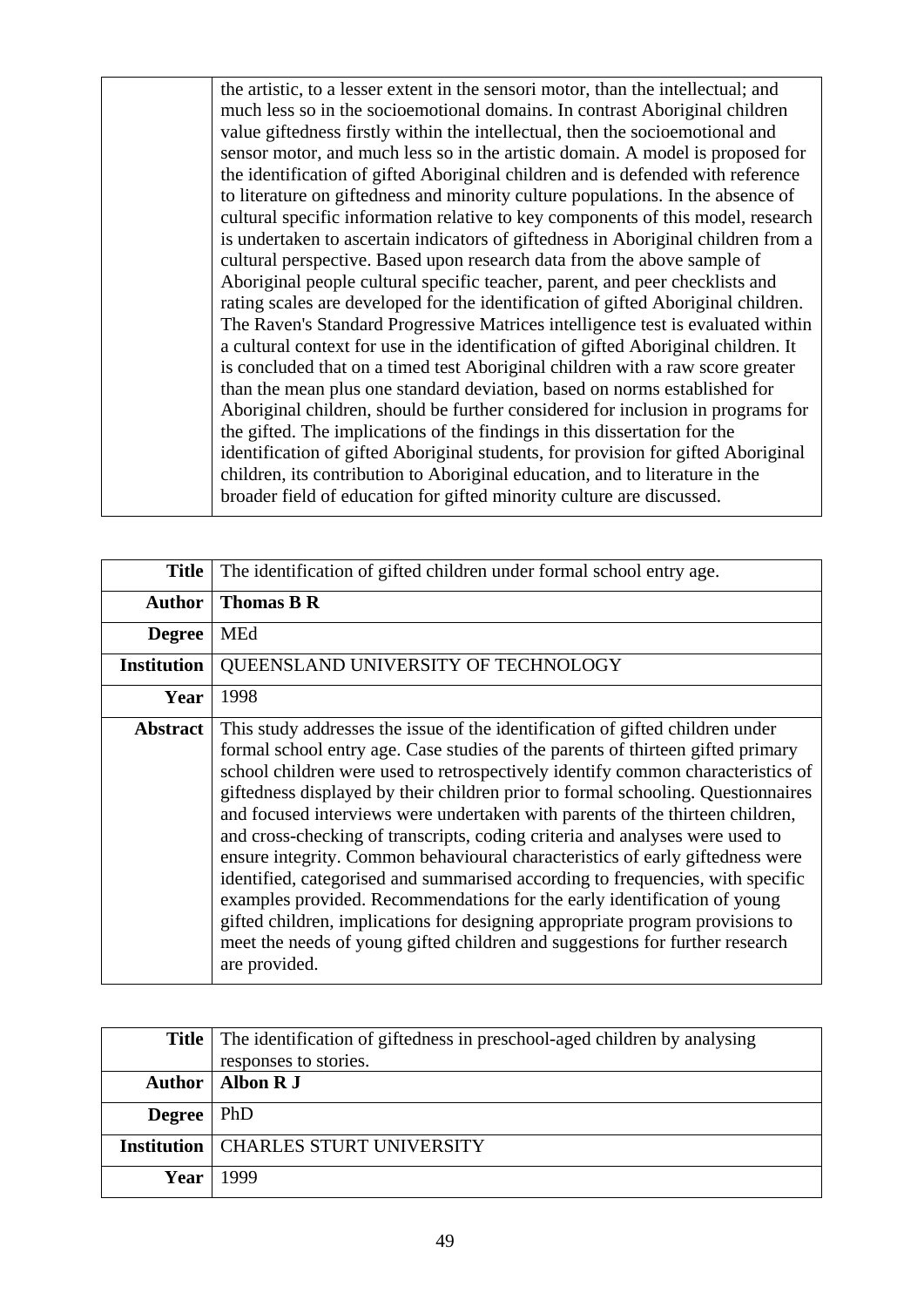| <b>Abstract</b> | The failure of major methods to enable confident identification of all young      |
|-----------------|-----------------------------------------------------------------------------------|
|                 | children who are cognitively advanced, or 'gifted', has been, and continues to    |
|                 | be a perpetual problem. This thesis offers an alternative to the major methods    |
|                 | of identifying giftedness in preschool-aged children. It is argued that the major |
|                 | methods of identification are inappropriate and potentially counterproductive.    |
|                 | IQ testing and its advocacy are problematic because the most recent               |
|                 | perspectives on intelligence challenge its underlying assumptions; the            |
|                 | developmentalism of Piaget is neither sufficiently sensitive to identify          |
|                 | giftedness in all ages nor adequately refined as an identification technique, and |
|                 | checklists are incomplete as a singular method of identification. This study      |
|                 | proposes that the analysis of children's responses to narrative discourse will    |
|                 | provide a method to discriminate gifted from non-gifted preschool-aged            |
|                 | children. This approach has its origins in Sternberg's conceptualisation of       |
|                 | intelligence as information processing within his Triarchic Theory. It is argued  |
|                 | that the intellectual mechanisms used to process and comprehend narrative         |
|                 | discourse are central constructs of giftedness in young children and that the     |
|                 | kind and degree of responses when listening to picture book stories are keys to   |
|                 | its identification. Specifically, it is proposed that gifted children will employ |
|                 | language functions, inferencing, causal networks and gist of story in a manner    |
|                 | which will allow them to be distinguished from their nongifted peers. Two         |
|                 | preschoolers, having been identified as 'gifted' according to a Piagetian         |
|                 | assessment, were matched with two non-gifted peers on the variables socio-        |
|                 | economic status, willingness to talk, gender, family structure and parent/child   |
|                 | interaction. Through a grounded theory approach, the verbal responses of these    |
|                 | children to a daily story reading experience over three weeks in a naturalistic   |
|                 | context were analysed using a descriptive content analysis and the NUD*IST        |
|                 | qualitative data indexing system. These analyses were employed to determine       |
|                 | which processes were used to comprehend narrative discourse as well as to         |
|                 | identify the cue/voluntary nature of their responses and the complexity of their  |
|                 | language structure. It was discovered that the gifted preschoolers used more      |
|                 | complex functions of language, made more complex inferences and employed          |
|                 | more complex syntax than their nongifted peers as they responded to stories.      |
|                 | There was some evidence also that gifted children, in contrast to the nongifted,  |
|                 | were beginning to construct causal networks. Gist of story and manner of          |
|                 | response did not differentiate between the responses of the gifted and            |
|                 | nongifted. This study offers a possible framework for future development of a     |
|                 | reliable method of identifying giftedness in young children to assist preschool   |
|                 | educators. It is anticipated that future research will allow the refinement and   |
|                 | confirmation of the processes gifted children use to comprehend narrative         |
|                 | discourse as indicators of giftedness which can be implemented within the         |
|                 | routine function of preschools.                                                   |

|                    | <b>Title</b> The impact of grouping gifted primary school students on self concept,            |
|--------------------|------------------------------------------------------------------------------------------------|
|                    | motivation and achievement.                                                                    |
|                    | <b>Author</b>   Chessor D                                                                      |
| <b>Degree</b>      | PhD                                                                                            |
| <b>Institution</b> | UNIVERSITY OF WESTERN SYDNEY                                                                   |
|                    | Year $\vert 2004 \vert$                                                                        |
|                    | <b>Abstract</b> This research determines the interrelationship of self-concept, motivation and |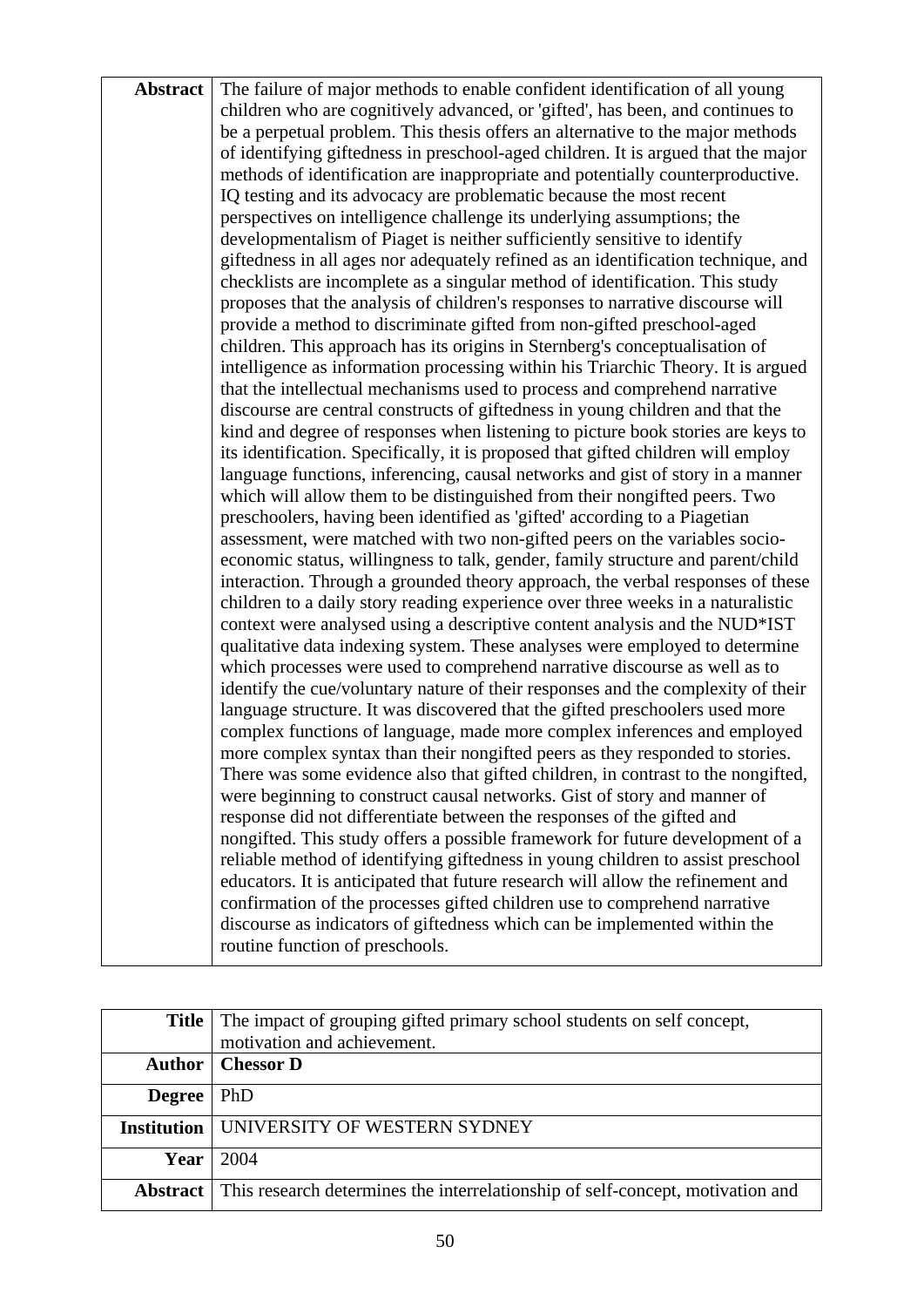achievement in gifted and talented primary school children in a variety of groupings. An initial study of two groups was used. The experimental group consisted of 24 gifted and talented students in a homogenous class of gifted and talented students in a primary school in Metropolitan area of Sydney. The group consisted of 13 boys and 11 girls aged between 9-12 years. The comparison group was matched for age, gender and IQ and attended mixed ability classes in four local primary schools. Each group completed a Self Description Questionnaire at the start of the school year and six months later. The SDQ was administered 12 months later to both groups. The academic selfconcept of the experimental group was diminished after six months and remained diminished for the 12 month follow-up study. There was no difference in non-academic self-concept between the experimental and comparison groups. Study 2 was a qualitative study of each parent's response to their child's experience in the gifted and talented class by asking them for their perception of the special class placement on their child using an open ended structured interview. Study 3 analysed data from a wider group of gifted and talented students in a Metropolitan area of Sydney, on an academic selfconcept and motivation, reading and mathematics achievement. From this analysis the interrelationship of motivation, academic self-concept and achievement was observed and conclusions drawn for best practice for gifted and talented students. Academic achievement was enhanced by selective class placement. All motivational goal orientations and academic self-concept were diminished for both the experimental and control groups.

| <b>Title</b>       | An individual research program for accelerated science students.                                                                                                                                                                                                                                                                                                                                                                                                                                                                                                                                                                                                                                                                                                                                                                                                                                                                                                                                                                                                                                                                                                                                                                                                                                                                                                                                                                                                                                                                                                                                                                             |
|--------------------|----------------------------------------------------------------------------------------------------------------------------------------------------------------------------------------------------------------------------------------------------------------------------------------------------------------------------------------------------------------------------------------------------------------------------------------------------------------------------------------------------------------------------------------------------------------------------------------------------------------------------------------------------------------------------------------------------------------------------------------------------------------------------------------------------------------------------------------------------------------------------------------------------------------------------------------------------------------------------------------------------------------------------------------------------------------------------------------------------------------------------------------------------------------------------------------------------------------------------------------------------------------------------------------------------------------------------------------------------------------------------------------------------------------------------------------------------------------------------------------------------------------------------------------------------------------------------------------------------------------------------------------------|
| <b>Author</b>      | <b>Palmer S</b>                                                                                                                                                                                                                                                                                                                                                                                                                                                                                                                                                                                                                                                                                                                                                                                                                                                                                                                                                                                                                                                                                                                                                                                                                                                                                                                                                                                                                                                                                                                                                                                                                              |
| <b>Degree</b>      | MEd                                                                                                                                                                                                                                                                                                                                                                                                                                                                                                                                                                                                                                                                                                                                                                                                                                                                                                                                                                                                                                                                                                                                                                                                                                                                                                                                                                                                                                                                                                                                                                                                                                          |
| <b>Institution</b> | <b>LA TROBE UNIVERSITY</b>                                                                                                                                                                                                                                                                                                                                                                                                                                                                                                                                                                                                                                                                                                                                                                                                                                                                                                                                                                                                                                                                                                                                                                                                                                                                                                                                                                                                                                                                                                                                                                                                                   |
| Year               | 2002                                                                                                                                                                                                                                                                                                                                                                                                                                                                                                                                                                                                                                                                                                                                                                                                                                                                                                                                                                                                                                                                                                                                                                                                                                                                                                                                                                                                                                                                                                                                                                                                                                         |
| <b>Abstract</b>    | Given the task of teaching science to an accelerated year 7 class, the author<br>searched for an appropriate course for gifted children. She found that the<br>textbooks in current use provided mostly recipe-style practical work that was<br>neither sufficiently challenging nor creative. The curriculum requirements for<br>the teaching of science as described in The Victorian Board of Studies' Science<br>Curriculum and Standards Framework (CSF II) included the hope that students<br>will: acquire and use the skills of specific investigation, reasoning and analysis<br>to ask questions and seek solutions; and develop scientific attributes, for<br>example, flexibility, curiosity, critical reflection, respect for evidence and<br>ethical considerations. On acquaintance with CREST, a CSIRO-produced<br>individual research program for students, the author was provided with a<br>possible solution. The program emphasises the practice of creativity and<br>metacognition as being vital components in educating students to solve<br>scientific problems by thinking and performing as scientists. An examination<br>of some of the relevant literature confirmed the importance of creativity and<br>metacognition as components of problem-solving. Referring to these areas, a<br>number of authors highlighted the benefit to students, particularly gifted<br>students of designing and carrying out extended investigations. To test her<br>belief in CREST as a beneficial teaching tool the author embarked on a study<br>to examine whether participation in the CREST program improved the ability |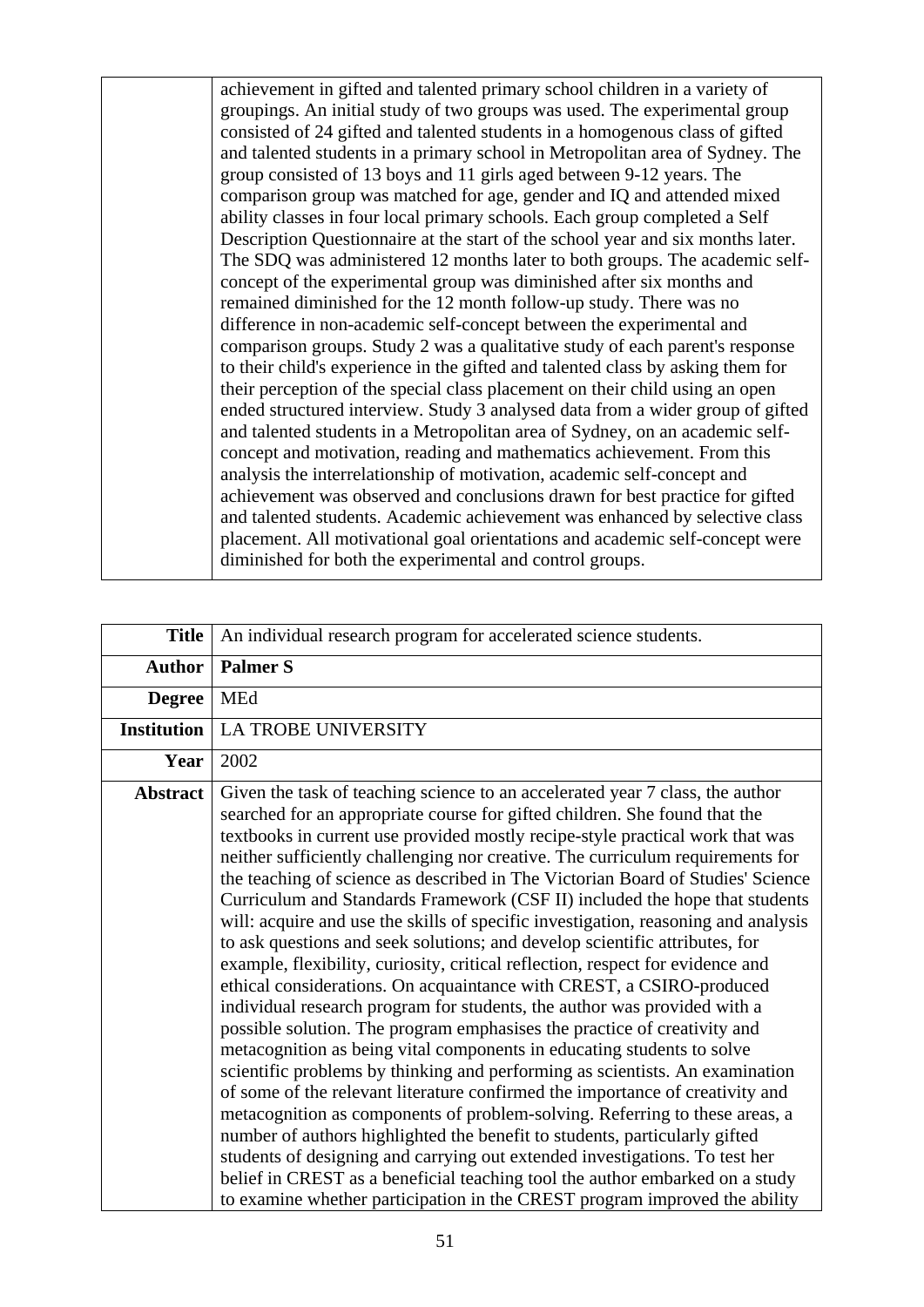of gifted children to think scientifically and to follow scientific practical procedure, an endeavour involving metacognition and creativity. The sample consisted of the accelerated class as an experimental group who followed the CREST program for one lesson per week and a comparison group of similar but non-accelerated students in the same school who followed the normal year 7 science course. Since the sample size was small the study was quasiexperimental, a form of experimentation often necessitated by educational research. Both groups were required to respond to a series of scenarios given at the start and at the end of the year during which CREST was run and also at the commencement of the following year. The students were tested on their ability to formulate hypotheses, design and evaluate experiments and to suggest improvements to experimental designs in the light of results obtained. The results of the study were compared quantitatively and qualitatively, the latter using the SOLO taxonomy which compares student responses with respect to their complexity of thinking and gives an indication of a student's ability to think metacognitively. When the SOLO ratings were given an arbitrary numerical weighting the experimental group showed a twelve point increase in complexity of thinking compared with a 19 point decrease for the comparison group. Whilst statistical results were not achievable the results indicated that following the CREST program tends to promote higher order complex thinking. Furthermore, the regression in thinking skills observed in the comparison group, suggests that these skills need reinforcement in order to progress, at least in junior secondary school.

| <b>Title</b>       | An information processing study of individual differences in perception of                                                                                                                                                                                                                                                                                                                                                                                                                                                                                                                                                                                                                                                                                                                                                                                                                                                                                                                                                                                                                                                                                                                                                                                                                                                                                                                                                                                                                                                                                            |
|--------------------|-----------------------------------------------------------------------------------------------------------------------------------------------------------------------------------------------------------------------------------------------------------------------------------------------------------------------------------------------------------------------------------------------------------------------------------------------------------------------------------------------------------------------------------------------------------------------------------------------------------------------------------------------------------------------------------------------------------------------------------------------------------------------------------------------------------------------------------------------------------------------------------------------------------------------------------------------------------------------------------------------------------------------------------------------------------------------------------------------------------------------------------------------------------------------------------------------------------------------------------------------------------------------------------------------------------------------------------------------------------------------------------------------------------------------------------------------------------------------------------------------------------------------------------------------------------------------|
|                    | pitch fluctuations in music.                                                                                                                                                                                                                                                                                                                                                                                                                                                                                                                                                                                                                                                                                                                                                                                                                                                                                                                                                                                                                                                                                                                                                                                                                                                                                                                                                                                                                                                                                                                                          |
| <b>Author</b>      | <b>Geake J G</b>                                                                                                                                                                                                                                                                                                                                                                                                                                                                                                                                                                                                                                                                                                                                                                                                                                                                                                                                                                                                                                                                                                                                                                                                                                                                                                                                                                                                                                                                                                                                                      |
| <b>Degree</b>      | PhD                                                                                                                                                                                                                                                                                                                                                                                                                                                                                                                                                                                                                                                                                                                                                                                                                                                                                                                                                                                                                                                                                                                                                                                                                                                                                                                                                                                                                                                                                                                                                                   |
| <b>Institution</b> | UNIVERSITY OF NEW ENGLAND                                                                                                                                                                                                                                                                                                                                                                                                                                                                                                                                                                                                                                                                                                                                                                                                                                                                                                                                                                                                                                                                                                                                                                                                                                                                                                                                                                                                                                                                                                                                             |
| Year               | 1996                                                                                                                                                                                                                                                                                                                                                                                                                                                                                                                                                                                                                                                                                                                                                                                                                                                                                                                                                                                                                                                                                                                                                                                                                                                                                                                                                                                                                                                                                                                                                                  |
| Abstract           | Although extreme individual differences in the music abilities of children have<br>been celebrated from long before Mozart, satisfactory cognitive models of such<br>precociousness have been less forthcoming. This research program employed<br>an information processing model based on the neuropsychological work of<br>Alexander Luria to investigate individual differences in the perception of pitch<br>sequences with various degrees of structural coherence, with particular<br>attention to children who appear to be musically gifted. The Luria model used<br>in this study has three orthogonal dimensions of information processing:<br>successive and simultaneous synthesis for encoding information, and executive<br>synthesis which involves attentional and integrative processes. Psychometric<br>operationalisations of the model have been used extensively in investigations<br>of individual differences in mathematics and language performance of children<br>at school. The model had not previously been applied to the domain of music.<br>It was hypothesised that music perception involves the cooperative interaction<br>of these three information processing dimensions. This research focused on the<br>perception of fluctuations in pitch - the attribute of music which is most<br>strongly predictive of music ability. Evidence from studies in the cognitive<br>sciences suggests that musical elements such as pitch are hierarchically<br>chunked to form meaningful musical Gestalts. Other studies in psychophysics |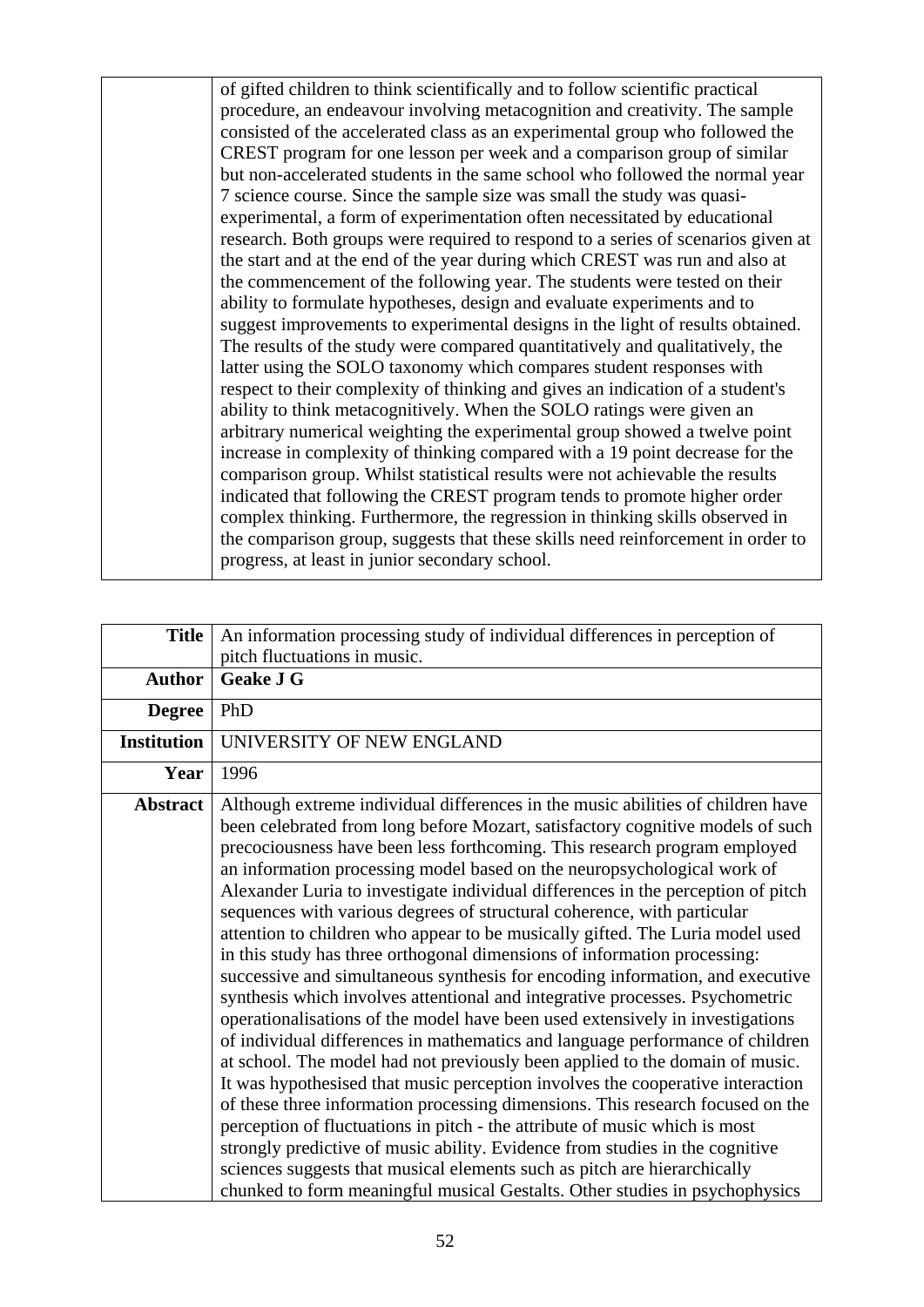suggest that these cognitive processes may exploit the fractal or self-similar form of fluctuations in musical attributes. Fractional Brownian motion (fBm) tone series have proved a valuable tool in studies of perceptual responses to pitch fluctuations. To this end, the autocorrelation function is particularly salient. Three psychometric studies were conducted with 10 to 13 year old children as subjects. Multivariate analyses were undertaken where appropriate. The first study  $(N = 151)$  investigated relationships between abilities on simultaneous, successive and executive synthesis, and individual differences in pitch pattern discrimination, pitch contour inversion, and responses to algorithmically generated fBm tone series as a replication of an earlier study with adults. Success on the contour inversion test was partly accounted for by abilities on both simultaneous and successive synthesis. The replication study showed that fractal music is preferred to either random or highly correlated fBm tone series. Significant sensitivity to structural differences in algorithmic music was related to abilities on successive synthesis by subjects with criterion scores on the pitch pattern discrimination tests. Two instruments were developed to measure sensitivity to the autocorrelation structure of algorithmically generated fBm tone series: one required an estimation of the strength of structural coherence, the second sought detection of a change in structural coherence. Study 2 ( $N = 135$ ) investigated relationships between abilities on simultaneous, successive and executive synthesis, and individual differences in pitch pattern discrimination, sensitivity to autocorrelation structure, music education experience, and school academic performance. Abilities on the Luria model dimensions were measured by a new computerbased adaptive instrument. There were significant relationships between performance on the discrimination of pitch pattern tests, the perception of the two autocorrelation structure tasks, and the three Luria model dimensions. There were significant relationships between success at the two perception of autocorrelation structure tasks and performance levels of school mathematics and language studies, suggesting that common information processing dimensions underpin both musical and general cognition. The third study (N=29) involved children with demonstrated musical precocity. They were also tested with the Luria model and sensitivity to autocorrelation structure batteries. The abilities of the musically gifted children on each of simultaneous, successive and executive synthesis were superior, especially on executive synthesis, to those of the normal sample of children in Study 2. High ability on executive synthesis, the processing dimension with responsibility for the integration of the two coding dimensions and for the evaluation of information redundancy, can explain the remarkable facility for music learning shown by the musically gifted subjects. Their scores on both tasks of sensitivity to autocorrelation structure were also superior to those in Study 2, suggesting that the perception of coherence in pitch fluctuations is an attribute of music ability. It was also shown that for musically gifted children, perceptual preference for fractal structure in pitch fluctuations is related to individual differences in abilities on simultaneous synthesis.

|                       | Title   Integrating Gardner's multiple intelligences theory with a revised Bloom's |
|-----------------------|------------------------------------------------------------------------------------|
|                       | taxonomy: a new model for school reform?                                           |
|                       | <b>Author</b>   <b>Noble T</b>                                                     |
| <b>Degree</b>   $PhD$ |                                                                                    |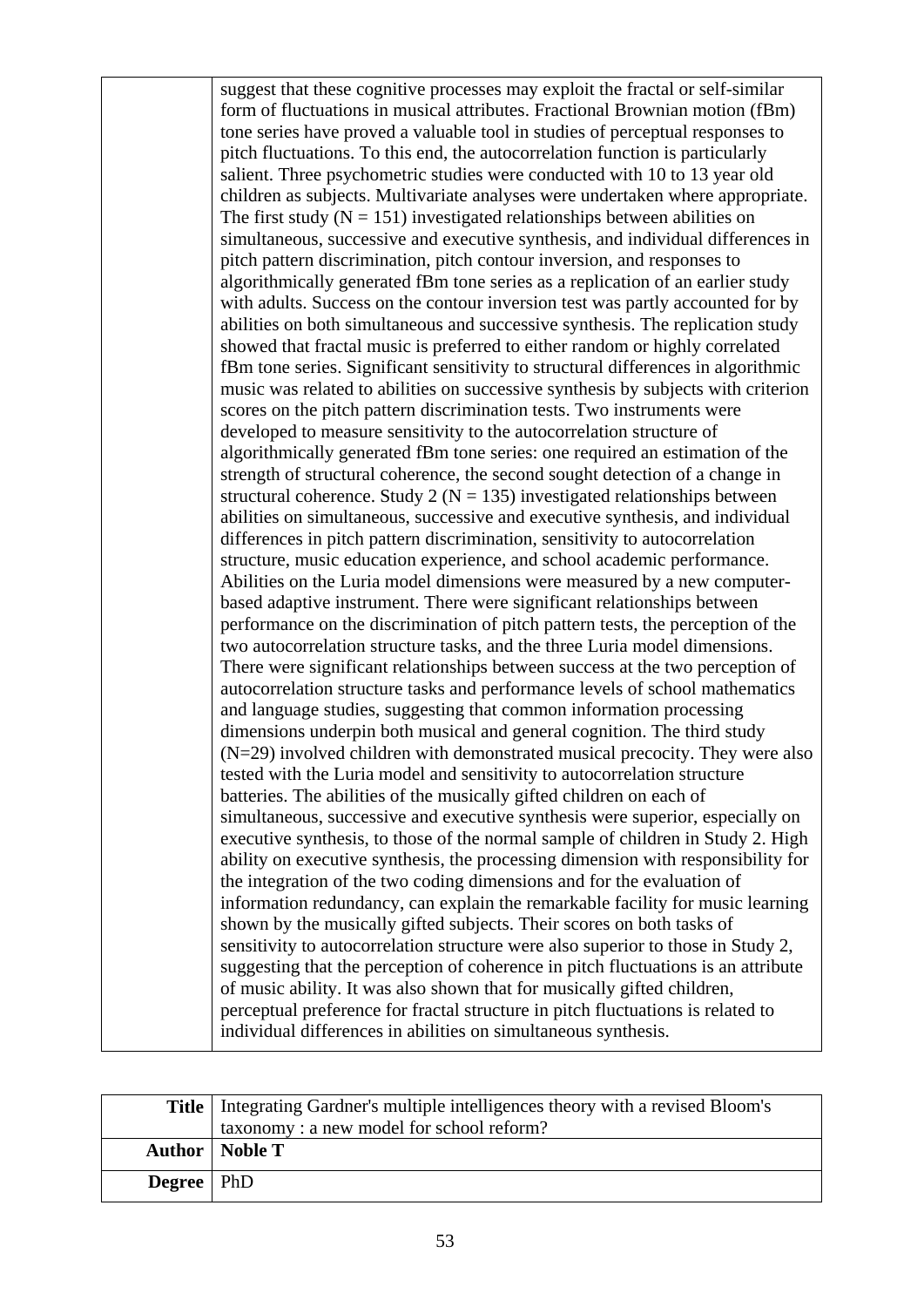| <b>Institution</b> | UNIVERSITY OF SYDNEY                                                                                                                                                                                                                                                                                                                                                                                                                                                                                                                                                                                                                                                                                                                                                                                                                                                                                                                                                                                                                                                                                                                                                                                                                                                                                                                                                                                                                                                                                                                                                                                                                                                                                                                                                                                                                                                                                                                                                                                                                                                                                                                                                                                                          |
|--------------------|-------------------------------------------------------------------------------------------------------------------------------------------------------------------------------------------------------------------------------------------------------------------------------------------------------------------------------------------------------------------------------------------------------------------------------------------------------------------------------------------------------------------------------------------------------------------------------------------------------------------------------------------------------------------------------------------------------------------------------------------------------------------------------------------------------------------------------------------------------------------------------------------------------------------------------------------------------------------------------------------------------------------------------------------------------------------------------------------------------------------------------------------------------------------------------------------------------------------------------------------------------------------------------------------------------------------------------------------------------------------------------------------------------------------------------------------------------------------------------------------------------------------------------------------------------------------------------------------------------------------------------------------------------------------------------------------------------------------------------------------------------------------------------------------------------------------------------------------------------------------------------------------------------------------------------------------------------------------------------------------------------------------------------------------------------------------------------------------------------------------------------------------------------------------------------------------------------------------------------|
| Year               | 2000                                                                                                                                                                                                                                                                                                                                                                                                                                                                                                                                                                                                                                                                                                                                                                                                                                                                                                                                                                                                                                                                                                                                                                                                                                                                                                                                                                                                                                                                                                                                                                                                                                                                                                                                                                                                                                                                                                                                                                                                                                                                                                                                                                                                                          |
| <b>Abstract</b>    | Both special and gifted education calls for curriculum differentiation to cater<br>for high student diversity in every classroom. Multiple intelligences theory and<br>Bloom's taxonomy of cognitive processes were integrated by the researcher<br>and a colleague as a tool for curriculum differentiation. A formative evaluation<br>was made of teachers' use of the MI/Bloom matrix for learning centres, over<br>eighteen months in two primary schools. A different cohort of teachers<br>classified 42 learning activities by the main intelligence engaged (using MI<br>theory) and the level of Bloom's taxonomy. The school-based findings showed<br>the teachers perceived the MI/Bloom matrix as a practical tool for<br>programming for student diversity. Extensive triangulation of data was<br>provided by teacher and principal questionnaires, staff focus group discussions,<br>teacher interviews, collaborative school questionnaires, school brochure<br>analysis and a field diary. The teachers perceived that MI theory provided a<br>framework for curriculum planning which enabled them (i) to cater for<br>different student strengths and (ii) to develop their students' awareness of how<br>they learn and respect for classmates' learning strengths. The teachers<br>perceived that Bloom's taxonomy helped them (i) to challenge all of their<br>students' thinking and (ii) to plan learning activities that ranged from simple to<br>complex thinking processes. The classification strand findings showed mean<br>levels for intercoder reliability coefficients for each independent typology as<br>well as the integrated MI/Bloom model which exceeded the 90 percent level of<br>acceptability. The high consistency in teachers' use of key terms and constructs<br>to order activities supported the logical organisation of the matrix and offered<br>pragmatic validity for the model. The research findings indicate the MI/Bloom<br>model offers potential as a useful tool for curriculum differentiation in any<br>primary classroom. Complex structural and cultural conditions in each school<br>influenced how different teachers utilised the model for school reform. |

| <b>Title</b>       | Introducing a gifted program in a rural secondary school.                                                                                                                                                                                                                                                                                                                                                                                                                                                                                                                                                                                                                                                                                                                                                                                                                                                                                                                                                                                                       |
|--------------------|-----------------------------------------------------------------------------------------------------------------------------------------------------------------------------------------------------------------------------------------------------------------------------------------------------------------------------------------------------------------------------------------------------------------------------------------------------------------------------------------------------------------------------------------------------------------------------------------------------------------------------------------------------------------------------------------------------------------------------------------------------------------------------------------------------------------------------------------------------------------------------------------------------------------------------------------------------------------------------------------------------------------------------------------------------------------|
| <b>Author</b>      | Thompson H E C                                                                                                                                                                                                                                                                                                                                                                                                                                                                                                                                                                                                                                                                                                                                                                                                                                                                                                                                                                                                                                                  |
| <b>Degree</b>      | <b>MEd</b>                                                                                                                                                                                                                                                                                                                                                                                                                                                                                                                                                                                                                                                                                                                                                                                                                                                                                                                                                                                                                                                      |
| <b>Institution</b> | UNIVERSITY OF MELBOURNE                                                                                                                                                                                                                                                                                                                                                                                                                                                                                                                                                                                                                                                                                                                                                                                                                                                                                                                                                                                                                                         |
| Year               | 1997                                                                                                                                                                                                                                                                                                                                                                                                                                                                                                                                                                                                                                                                                                                                                                                                                                                                                                                                                                                                                                                            |
| <b>Abstract</b>    | This study outlines the steps taken to address a problem in the field of<br>education in a rural, secondary school. The problem, 'What can be done to<br>cater for the needs of gifted students in Years 7 and 8?' was posed by a<br>member of staff of this school. He recognised that there was a need to<br>undertake research on the existing educational setting with members of the<br>school community. Action research was chosen as a methodology which would<br>be appropriate in this real-life situation. It involved the process of problem-<br>solving through cycles of planning, acting and reflecting. It was a means of<br>identifying and implementing a practical solution to a practical problem and, it<br>was a method of carefully examining a practice and bringing about change in<br>that practice. Through the action research process, significant attitudinal and<br>structural changes occurred in the school setting involving administrators,<br>teachers, students and parents. A definition of giftedness was accepted and a |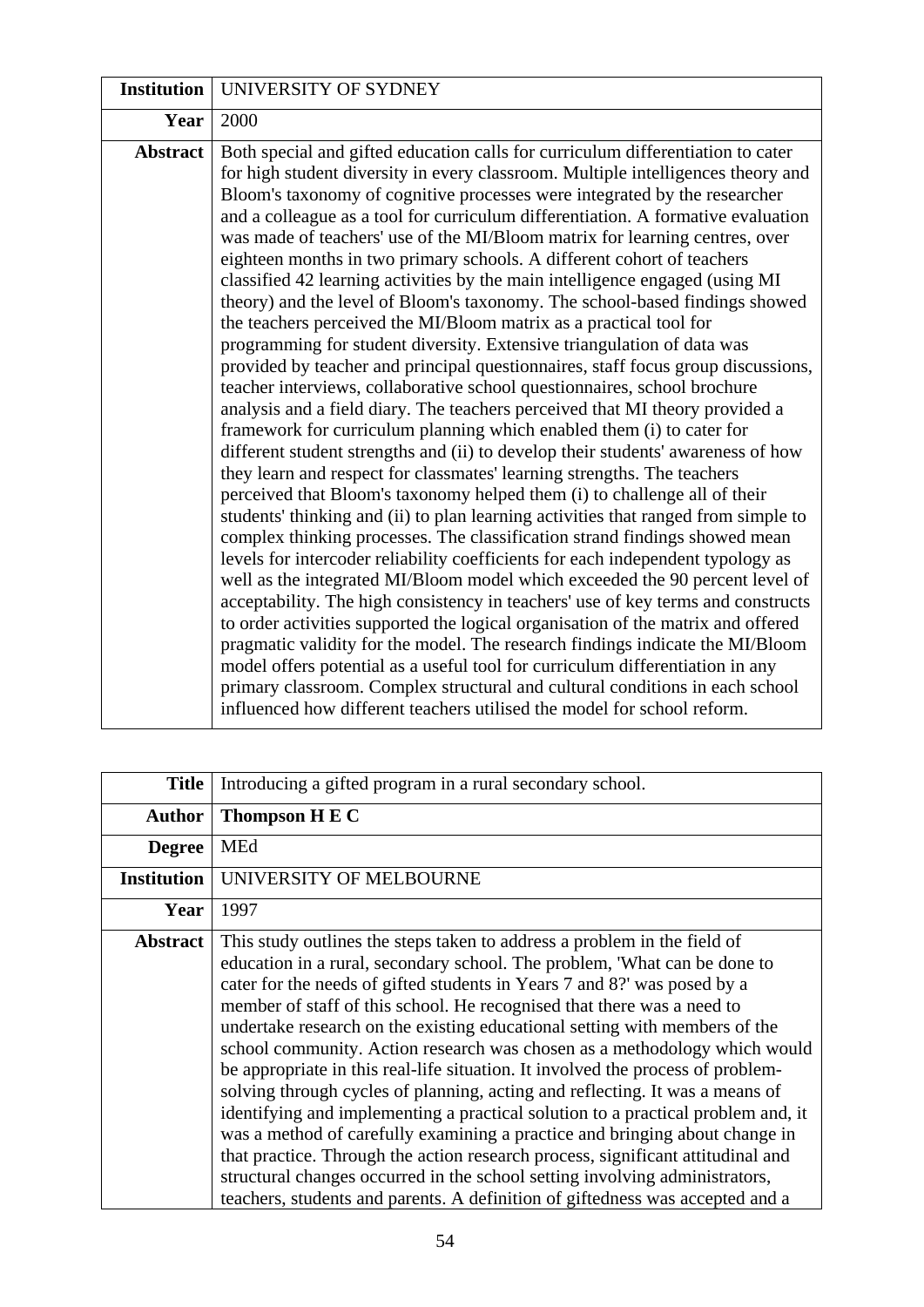| talent pool of highly-able students was identified. In addition, community     |
|--------------------------------------------------------------------------------|
| involvement was initiated, a resource pool of mentor volunteers was compiled   |
| and a mentor program commenced. Action research provided the means of          |
| improving a practice by the undertaking of new action in the form of a mentor  |
| program for Year 7 students. This was a provision which was envisaged as       |
| being part of an extended gifted program in 1997. New direction for the        |
| following cycle of action focused on the problem, 'What can be done to         |
| establish a comprehensive gifted program throughout the school? The            |
| emphasis had shifted from the Year 7 level to a total-school approach, leading |
| to a new perception of the problem and a new cycle of planning and action.     |
|                                                                                |

| <b>Title</b>       | The investigation into the application of chaos theory and fractal geometry as a<br>cross-curricular enrichment theme for highly able students.                                                                                                                                                                                                                                                                                                                                                                                                                                                                                                                                                                                                                                                                                                                                                                                                                                                                                                                                                                                                                                                                                                                                                                                                                                                                                                                                                                                                                                                                                                                                                                                                                                                                                                                                                                                                                                                                                                                                                       |
|--------------------|-------------------------------------------------------------------------------------------------------------------------------------------------------------------------------------------------------------------------------------------------------------------------------------------------------------------------------------------------------------------------------------------------------------------------------------------------------------------------------------------------------------------------------------------------------------------------------------------------------------------------------------------------------------------------------------------------------------------------------------------------------------------------------------------------------------------------------------------------------------------------------------------------------------------------------------------------------------------------------------------------------------------------------------------------------------------------------------------------------------------------------------------------------------------------------------------------------------------------------------------------------------------------------------------------------------------------------------------------------------------------------------------------------------------------------------------------------------------------------------------------------------------------------------------------------------------------------------------------------------------------------------------------------------------------------------------------------------------------------------------------------------------------------------------------------------------------------------------------------------------------------------------------------------------------------------------------------------------------------------------------------------------------------------------------------------------------------------------------------|
| <b>Author</b>      | <b>Kelly L S</b>                                                                                                                                                                                                                                                                                                                                                                                                                                                                                                                                                                                                                                                                                                                                                                                                                                                                                                                                                                                                                                                                                                                                                                                                                                                                                                                                                                                                                                                                                                                                                                                                                                                                                                                                                                                                                                                                                                                                                                                                                                                                                      |
| <b>Degree</b>      | <b>MEd</b>                                                                                                                                                                                                                                                                                                                                                                                                                                                                                                                                                                                                                                                                                                                                                                                                                                                                                                                                                                                                                                                                                                                                                                                                                                                                                                                                                                                                                                                                                                                                                                                                                                                                                                                                                                                                                                                                                                                                                                                                                                                                                            |
| <b>Institution</b> | UNIVERSITY OF MELBOURNE                                                                                                                                                                                                                                                                                                                                                                                                                                                                                                                                                                                                                                                                                                                                                                                                                                                                                                                                                                                                                                                                                                                                                                                                                                                                                                                                                                                                                                                                                                                                                                                                                                                                                                                                                                                                                                                                                                                                                                                                                                                                               |
| Year               | 1994                                                                                                                                                                                                                                                                                                                                                                                                                                                                                                                                                                                                                                                                                                                                                                                                                                                                                                                                                                                                                                                                                                                                                                                                                                                                                                                                                                                                                                                                                                                                                                                                                                                                                                                                                                                                                                                                                                                                                                                                                                                                                                  |
| <b>Abstract</b>    | Chaos theory and fractal geometry is investigated as an interdisciplinary<br>enrichment theme for gifted students. A literature search revealed the<br>recommendation that this topic be introduced into secondary schools, but no<br>references could be found to a suitable course. Hence an action research group<br>of highly able secondary school students aged from twelve to seventeen was<br>established to help develop just such a course. It was found to be necessary to<br>divide the emergent curriculum into seven streams to satisfy the individual<br>needs of the students. The streams were mathematics, science, programming,<br>software, history and philosophy, communications and art. The mathematics<br>stream formed the basis introducing concepts such as iteration, deterministic<br>systems, iterated function systems, complex numbers, the Cantor, Mandelbrot<br>and Julia Sets, the Koch curve, fractal dimensions, period doubling and phase<br>space. Some students programmed the mathematical procedures in both Quick<br>Basic and Turbo Pascal. The applications in science, including weather<br>forecasting, dissecting lungs, chemical reactions, astronomy, population<br>dynamics and magnetic pendulums were investigated using practical methods<br>wherever possible. Software packages were explored as were the historical,<br>philosophical, sociological and artistic questions which arose during the action<br>research phase. Modern communications were used to gain programs and<br>information over Internet. Links with people of similar interests around the<br>world were established. Through these activities, a final course of eighty work<br>sheets and supporting reference sheets was developed. Students and the<br>candidate maintained journals, along with a questionnaire and other<br>documentary data, were analysed using a grounded theory methodology. As a<br>result, chaos theory and fractal geometry was shown to be a suitable and<br>stimulating theme for cross curricular enrichment of highly able students. |

| <b>Title</b>   An investigation into the benefits of vertical semester curricula organisation for |
|---------------------------------------------------------------------------------------------------|
| the education of gifted and talented middle school students.                                      |
| <b>Author</b>   Fardell R                                                                         |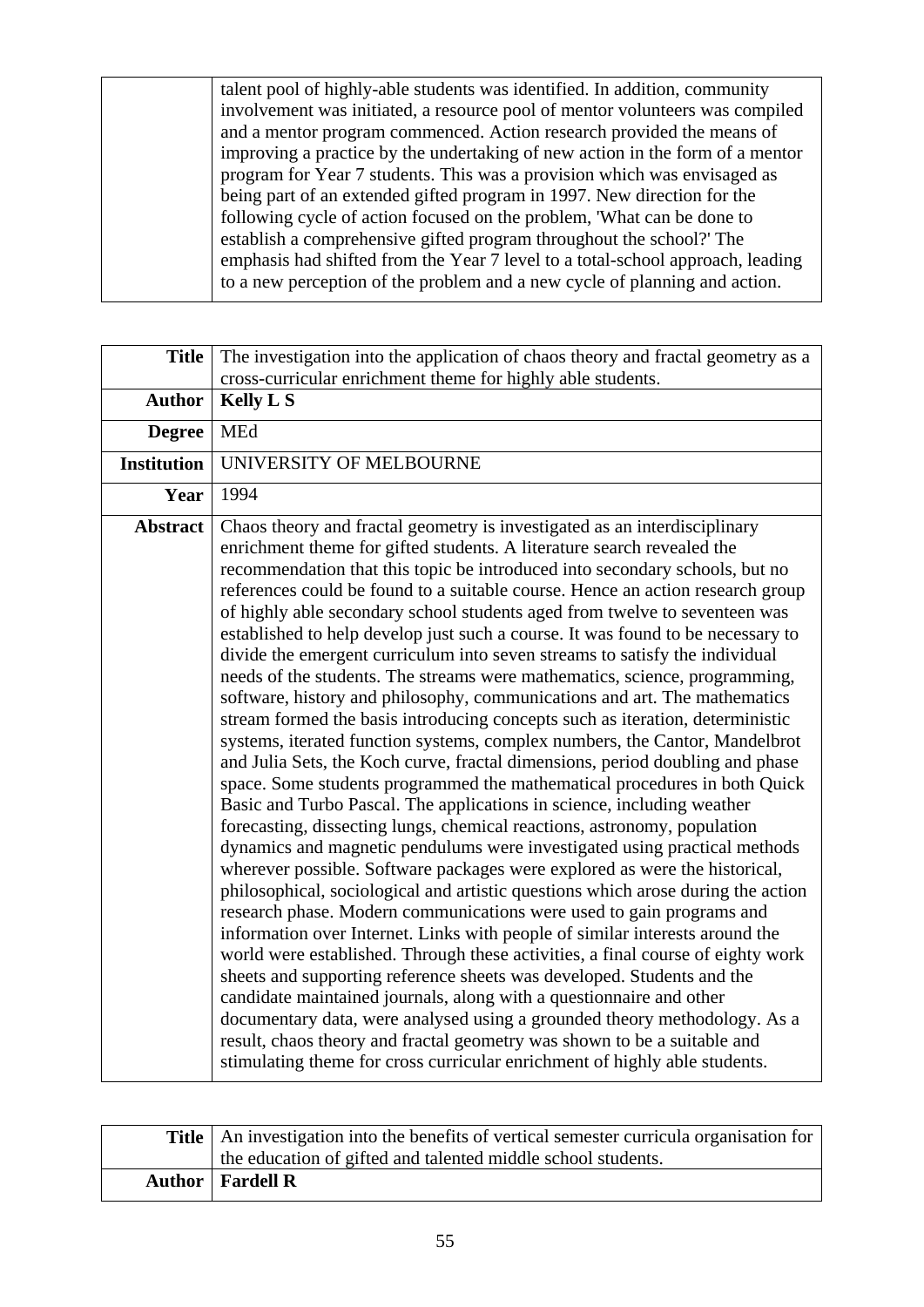| <b>Degree</b>      | PhD                                                                                                                                                                                                                                                                                                                                                                                                                                                                                                                                                                                                                                                                                                                                                                                                                                                                                                                                                                                                                                                                                                                                                                                                                                                                                                                                                                                                                                                                                                                                                                                                                                                                                                                                                                                                                                                                                                                                                                                                                                                                                                                                                                                                                                                                                                                                                                                                                                                                                                                                                                                                                                                                                                                                                                                                                                                                                                                                                                                                                                                                                                                                                                                                                                                                                                                                                                                                                                                                                                                                                                                                                                                                                                                                                                                                                                                                            |
|--------------------|--------------------------------------------------------------------------------------------------------------------------------------------------------------------------------------------------------------------------------------------------------------------------------------------------------------------------------------------------------------------------------------------------------------------------------------------------------------------------------------------------------------------------------------------------------------------------------------------------------------------------------------------------------------------------------------------------------------------------------------------------------------------------------------------------------------------------------------------------------------------------------------------------------------------------------------------------------------------------------------------------------------------------------------------------------------------------------------------------------------------------------------------------------------------------------------------------------------------------------------------------------------------------------------------------------------------------------------------------------------------------------------------------------------------------------------------------------------------------------------------------------------------------------------------------------------------------------------------------------------------------------------------------------------------------------------------------------------------------------------------------------------------------------------------------------------------------------------------------------------------------------------------------------------------------------------------------------------------------------------------------------------------------------------------------------------------------------------------------------------------------------------------------------------------------------------------------------------------------------------------------------------------------------------------------------------------------------------------------------------------------------------------------------------------------------------------------------------------------------------------------------------------------------------------------------------------------------------------------------------------------------------------------------------------------------------------------------------------------------------------------------------------------------------------------------------------------------------------------------------------------------------------------------------------------------------------------------------------------------------------------------------------------------------------------------------------------------------------------------------------------------------------------------------------------------------------------------------------------------------------------------------------------------------------------------------------------------------------------------------------------------------------------------------------------------------------------------------------------------------------------------------------------------------------------------------------------------------------------------------------------------------------------------------------------------------------------------------------------------------------------------------------------------------------------------------------------------------------------------------------------------|
| <b>Institution</b> | SOUTHERN CROSS UNIVERSITY                                                                                                                                                                                                                                                                                                                                                                                                                                                                                                                                                                                                                                                                                                                                                                                                                                                                                                                                                                                                                                                                                                                                                                                                                                                                                                                                                                                                                                                                                                                                                                                                                                                                                                                                                                                                                                                                                                                                                                                                                                                                                                                                                                                                                                                                                                                                                                                                                                                                                                                                                                                                                                                                                                                                                                                                                                                                                                                                                                                                                                                                                                                                                                                                                                                                                                                                                                                                                                                                                                                                                                                                                                                                                                                                                                                                                                                      |
| Year               | 2003                                                                                                                                                                                                                                                                                                                                                                                                                                                                                                                                                                                                                                                                                                                                                                                                                                                                                                                                                                                                                                                                                                                                                                                                                                                                                                                                                                                                                                                                                                                                                                                                                                                                                                                                                                                                                                                                                                                                                                                                                                                                                                                                                                                                                                                                                                                                                                                                                                                                                                                                                                                                                                                                                                                                                                                                                                                                                                                                                                                                                                                                                                                                                                                                                                                                                                                                                                                                                                                                                                                                                                                                                                                                                                                                                                                                                                                                           |
| <b>Abstract</b>    | There has been considerable debate in the research literature over the last<br>decade concerning the best approach and methods to utilise for the education<br>of gifted students, and, indeed, the concept of `giftedness' itself, both in its<br>conceptual and practical manifestations, has been queried. On the one hand,<br>there is consensus amongst researchers concentrating on gifted education that<br>organisational facilities such as acceleration and ability grouping are<br>educationally advantageous to gifted students, whilst critics among the<br>education reform movement are adamant that 'talent' is best developed within<br>the regular mixed-ability classroom. These competing conceptions of<br>giftedness are critiqued and synthesised into a new model on the nature and<br>development of giftedness and talents as part of a wider review of the literature<br>on gifted students, particularly gifted adolescents. Regardless of approach, the<br>grouping and academic progression norm for students is the age-graded lock-<br>step progression format used almost universally within the modern mass<br>education systems of the western world. An alternative curricular approach<br>adopted within a number of Australian secondary schools is that of Vertical<br>Semester Organisation (VSO). This form of curricular organisation is aimed at<br>satisfying the diversity of student abilities, interests, and developmental<br>readiness through allowing greater student choice over a wider range of<br>curricular units (as opposed to subjects). Whilst never intended as a specific<br>education program for gifted students, its characteristics appear to offer many<br>features often espoused in gifted education research as being beneficial to such<br>students, yet within the infrastructure of a regular curricular offering applicable<br>to all middle school students. Whilst research evidence on VSO as a whole is<br>minimal, research findings on the judicious use of many of the componential<br>pillars of VSO (e.g. invoking student interests, greater adolescent student<br>autonomy) are encouraging. The operationalisation of VSO and the theoretical<br>possibilities it may offer to gifted students are discussed against a backdrop of<br>a short critique of modern mass education and the available componential and<br>generically related research. Thus, the research problem addressed by this<br>study was an assessment of the educational benefits to gifted students of the<br>implementation of VSO within the middle school years of an Australian high<br>school. This required examining VSO in some depth, including the<br>perspectives of the major stakeholders: the students and teachers. The research<br>was conducted over two phases and used a mixed method methodology of case<br>study, secondary data analysis (of enrolment, acceleration and student grade<br>patterns over the period 1994-1997), data analyses of student and teacher<br>surveys, and structured interviews of selected gifted students from various<br>scholastic years. The specific implementation of VSO indicated that it<br>provided a viable infrastructure that offered many potential benefits to gifted<br>students, although the influence of varying faculty policies could temper this<br>conclusion. The results indicated that many students, not only those of higher<br>ability, took advantage of the many opportunities for acceleration to study<br>material in advance of their age and scholastic year. While most students only<br>accelerated by one scholastic year in one or two units, some accelerated in<br>more units, and several students undertook `radical acceleration' by studying<br>material two or more years in advance of their scholastic year. The |
|                    | performance of students in accelerated units matched or exceeded their mean                                                                                                                                                                                                                                                                                                                                                                                                                                                                                                                                                                                                                                                                                                                                                                                                                                                                                                                                                                                                                                                                                                                                                                                                                                                                                                                                                                                                                                                                                                                                                                                                                                                                                                                                                                                                                                                                                                                                                                                                                                                                                                                                                                                                                                                                                                                                                                                                                                                                                                                                                                                                                                                                                                                                                                                                                                                                                                                                                                                                                                                                                                                                                                                                                                                                                                                                                                                                                                                                                                                                                                                                                                                                                                                                                                                                    |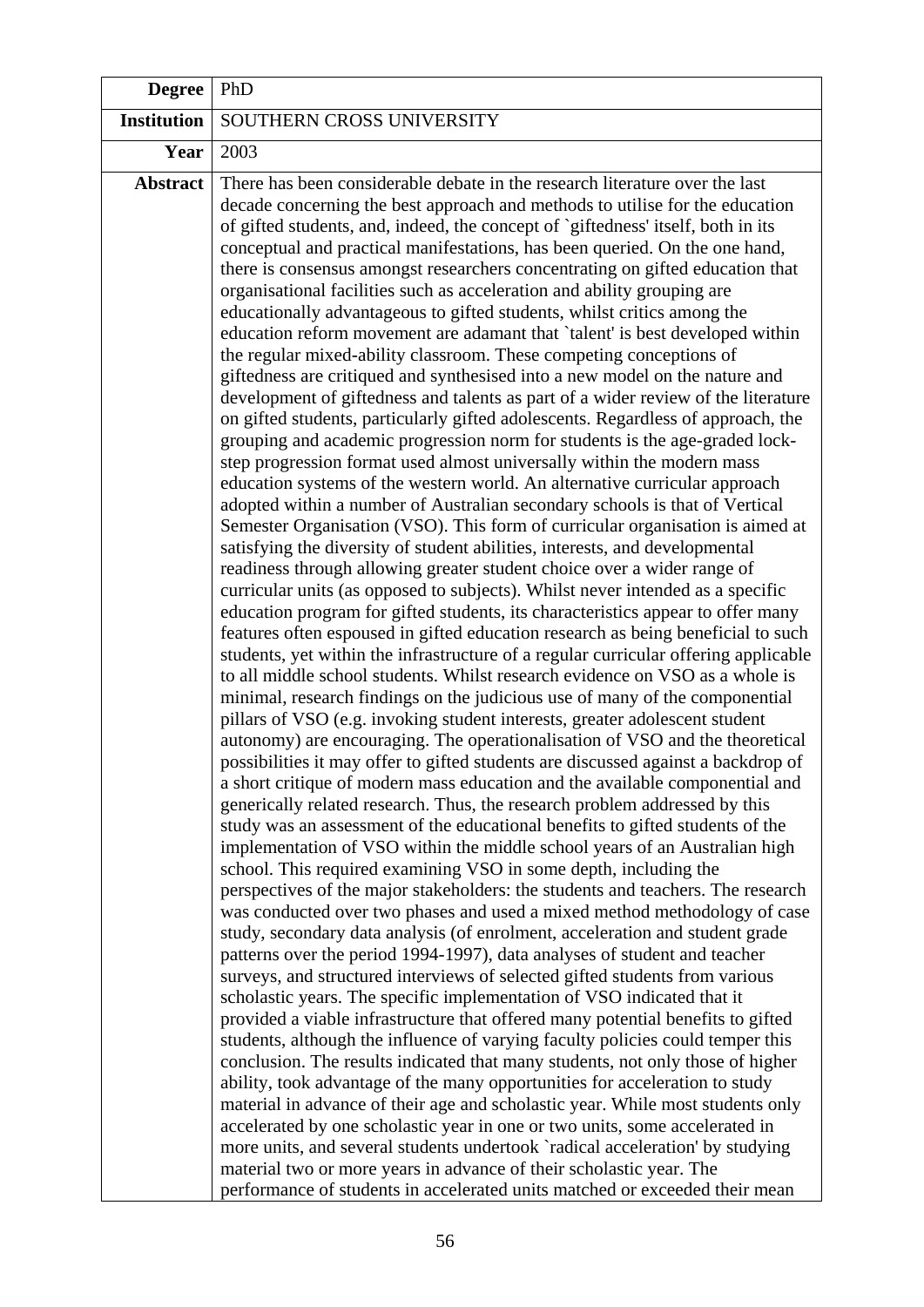performance across all their units, but this was more marked for the higher ability students who on a number of occasions performed better than their older peers. Many of such findings suggested that factors other than relative abilities contributed to the decisions and performance levels of students. Overall, student responses indicated that they recognised, valued, and took advantage of the benefits that VSO could offer them, and felt reasonably comfortable within mixed-age classes. These results were more pronounced amongst those students identified as `gifted', although gifted female students were more emphatic than their male peers. Many of the gifted students viewed acceleration as a natural means of satisfying their desire for more interesting and challenging material, and although the receiving classes for accelerants were invariably mixed ability, they expressed a preference for classes composed of similar ability students. Whilst the gifted students valued the increased opportunities to choose study units, the lack of choice as to how they learnt within the classroom did not lessen overly their assessment that what they studied was usually interesting and challenging. Choice alone, though, was not viewed as their sole motivator for academic achievement. These overall positive perspectives of the `moderately' gifted students were not shared with equal enthusiasm by two `precociously' gifted students, who held the opinion that VSO offered little for their education, although they asserted that it was a considerably better basis than the age-grade lock-step format. Apart from a number of policy implications flowing from this study, the research has also suggested a new theoretical model that provides a holistic perspective on the interrelationship of student ability (perceived and actual), choice (of study and within the classroom), interest, and motivation, thus possibly providing a vehicle for the assessment of the relative contribution of each of these elements in varying learning situations.

| <b>Title</b>       | An investigation into the characteristics of an effective teacher: in particular                                                                                                                                                                                                                                                                                                                                                                                                                                                                                                                                                                                                                                                                                                                                                                                                                                                                                                                                                                                                                                                                                                                                                                  |
|--------------------|---------------------------------------------------------------------------------------------------------------------------------------------------------------------------------------------------------------------------------------------------------------------------------------------------------------------------------------------------------------------------------------------------------------------------------------------------------------------------------------------------------------------------------------------------------------------------------------------------------------------------------------------------------------------------------------------------------------------------------------------------------------------------------------------------------------------------------------------------------------------------------------------------------------------------------------------------------------------------------------------------------------------------------------------------------------------------------------------------------------------------------------------------------------------------------------------------------------------------------------------------|
|                    | for gifted and talented pupils.                                                                                                                                                                                                                                                                                                                                                                                                                                                                                                                                                                                                                                                                                                                                                                                                                                                                                                                                                                                                                                                                                                                                                                                                                   |
| <b>Author</b>      | Moor A                                                                                                                                                                                                                                                                                                                                                                                                                                                                                                                                                                                                                                                                                                                                                                                                                                                                                                                                                                                                                                                                                                                                                                                                                                            |
| <b>Degree</b>      | MEd                                                                                                                                                                                                                                                                                                                                                                                                                                                                                                                                                                                                                                                                                                                                                                                                                                                                                                                                                                                                                                                                                                                                                                                                                                               |
| <b>Institution</b> | LA TROBE UNIVERSITY                                                                                                                                                                                                                                                                                                                                                                                                                                                                                                                                                                                                                                                                                                                                                                                                                                                                                                                                                                                                                                                                                                                                                                                                                               |
| Year               | 1998                                                                                                                                                                                                                                                                                                                                                                                                                                                                                                                                                                                                                                                                                                                                                                                                                                                                                                                                                                                                                                                                                                                                                                                                                                              |
| <b>Abstract</b>    | This study which investigates the valued characteristics of an effective teacher<br>of gifted pupils was spirited by a project within one particular school setting<br>which is described in the paper. The project involved the establishment of an<br>innovative learning environment for selected high achievers. Early<br>organisation witnessed some debate about the question of a suitable staff<br>appointment. Some professionals saw little need to devote time and energy to<br>the selection process whilst others placed importance on the role played by the<br>teacher in the success or otherwise of the programme. A need for further<br>information about effective teachers of the gifted became apparent. A critical<br>and major component of this study involves a review of available literature<br>regarding teacher effectiveness, in particular for gifted and talented pupils. The<br>material in the literature reviewed provided the basis for some information<br>gathering activities about valued teacher characteristics. Interview evidence,<br>reflective writing and results of a questionnaire survey conducted in years 5<br>and 6 in three independent girls schools are presented in the study. The paper |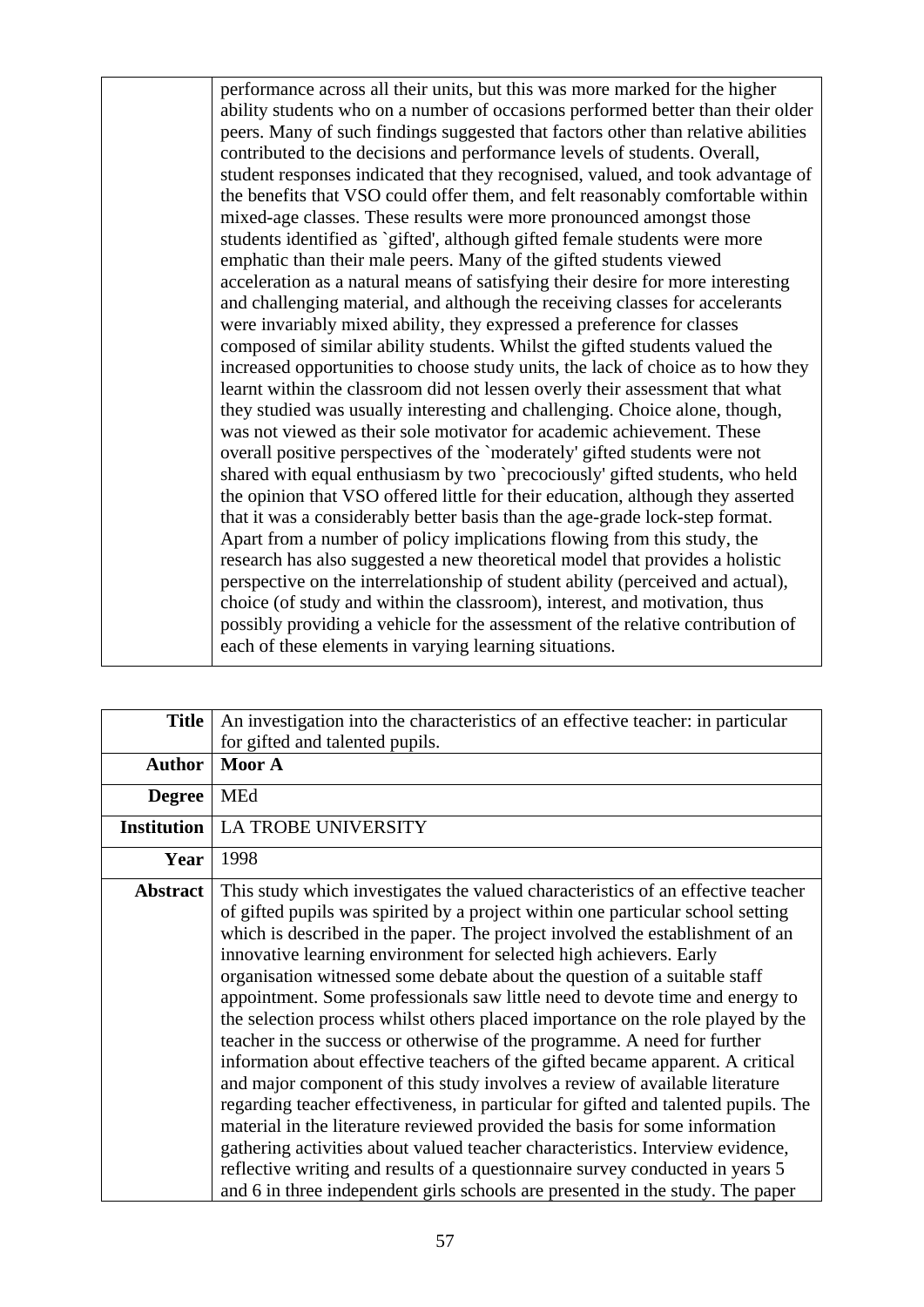proposes that appropriate teacher selection for specific educational programmes is critical if programmes are to be successful. For effective staff selection to take place, it is argued that those who appoint staff must have a sound theoretical knowledge of the needs and characteristics of gifted pupils as well as of the characteristics of effective teachers. Outlined in the paper are three fundamental areas of investigation which involved a review of available literature: A definition of an effective teacher. A summary of the needs and characteristics of gifted and talented pupils. A summary of the research outlining the findings about the characteristics of an effective teacher for gifted and talented pupils. This study examines opinions from pupils about the characteristics they value in teachers and in particular is interested in the views of high achievers compared to those of other abilities. It investigates the possibility that there may be some differences in the characteristics valued by each group. This study seeks to provide a firm frame of reference for future staff appointments in one specific school setting.

| <b>Title</b>       | An investigation into the environmental knowledge, attitudes, and behavioural<br>intentions of elementary school students.                                                                                                                                                                                                                                                                                                                                                                                                                                                                                                                                                                                                                                                                                                                                                                                                                                                                                                                                                                                                                                                                                                                                                                                                                                                                                                                                                                                                                                                                                                                                                                                                                                                                                                                                                                                                                                                                                                                                                                                                                                               |
|--------------------|--------------------------------------------------------------------------------------------------------------------------------------------------------------------------------------------------------------------------------------------------------------------------------------------------------------------------------------------------------------------------------------------------------------------------------------------------------------------------------------------------------------------------------------------------------------------------------------------------------------------------------------------------------------------------------------------------------------------------------------------------------------------------------------------------------------------------------------------------------------------------------------------------------------------------------------------------------------------------------------------------------------------------------------------------------------------------------------------------------------------------------------------------------------------------------------------------------------------------------------------------------------------------------------------------------------------------------------------------------------------------------------------------------------------------------------------------------------------------------------------------------------------------------------------------------------------------------------------------------------------------------------------------------------------------------------------------------------------------------------------------------------------------------------------------------------------------------------------------------------------------------------------------------------------------------------------------------------------------------------------------------------------------------------------------------------------------------------------------------------------------------------------------------------------------|
| <b>Author</b>      | <b>Amarant A</b>                                                                                                                                                                                                                                                                                                                                                                                                                                                                                                                                                                                                                                                                                                                                                                                                                                                                                                                                                                                                                                                                                                                                                                                                                                                                                                                                                                                                                                                                                                                                                                                                                                                                                                                                                                                                                                                                                                                                                                                                                                                                                                                                                         |
| <b>Degree</b>      | PhD                                                                                                                                                                                                                                                                                                                                                                                                                                                                                                                                                                                                                                                                                                                                                                                                                                                                                                                                                                                                                                                                                                                                                                                                                                                                                                                                                                                                                                                                                                                                                                                                                                                                                                                                                                                                                                                                                                                                                                                                                                                                                                                                                                      |
| <b>Institution</b> | <b>CURTIN UNIVERSITY OF TECHNOLOGY</b>                                                                                                                                                                                                                                                                                                                                                                                                                                                                                                                                                                                                                                                                                                                                                                                                                                                                                                                                                                                                                                                                                                                                                                                                                                                                                                                                                                                                                                                                                                                                                                                                                                                                                                                                                                                                                                                                                                                                                                                                                                                                                                                                   |
| Year               | 2006                                                                                                                                                                                                                                                                                                                                                                                                                                                                                                                                                                                                                                                                                                                                                                                                                                                                                                                                                                                                                                                                                                                                                                                                                                                                                                                                                                                                                                                                                                                                                                                                                                                                                                                                                                                                                                                                                                                                                                                                                                                                                                                                                                     |
| <b>Abstract</b>    | This study was designed to find out elementary students knowledge about the<br>environment, their attitudes towards helping the environment and what they<br>actually have done to help the environment. Specifically, during the northern<br>spring of 2002 all grade-4 and grade-5 students in one public elementary<br>school in Miami-Dade County, Florida were administered the Children's<br>Environmental Attitude and Knowledge Scale (CHEAKS) instrument. In 2002,<br>some students in both grade levels interviewed each other in pairs to determine<br>why they answered the way they did on the CHEAKS instrument. In the<br>interviews, students discussed what they had been taught in school, compared<br>to what they had learned outside of school that was related to the environment.<br>The following year, during the northern spring of 2003, all grade-4 and grade-5<br>students in the same elementary school were given the CHEAKS instrument.<br>Students at the elementary school were also asked questions which they<br>answered in writing. These included: Which questions on the survey did you<br>feel were difficult?; what do you remember learning about environmental<br>education in school, at home or elsewhere? In addition, some gifted grade-6<br>students, who attended the nearby middle school and other grade-6 students<br>who were in heterogeneous ability classes also responded to the CHEAKS<br>instrument. Analysis of the data showed that grade-4 students in this<br>elementary school had a higher commitment to the environment than did<br>grade-5 students and gifted students had more knowledge than regular<br>students. Only the gifted students in grade-5 had a high commitment to the<br>environment. Comparing independent t-test results in year 2002 between<br>grade-5 regular students ( $n=105$ ) and grade-5 gifted students ( $n=30$ ), grade-5<br>gifted students were statistically less committed to the environment in terms of<br>scores on the Verbal Commitment. There was no difference in knowledge or<br>commitment in grade-6 students. Girls were more verbally committed to the |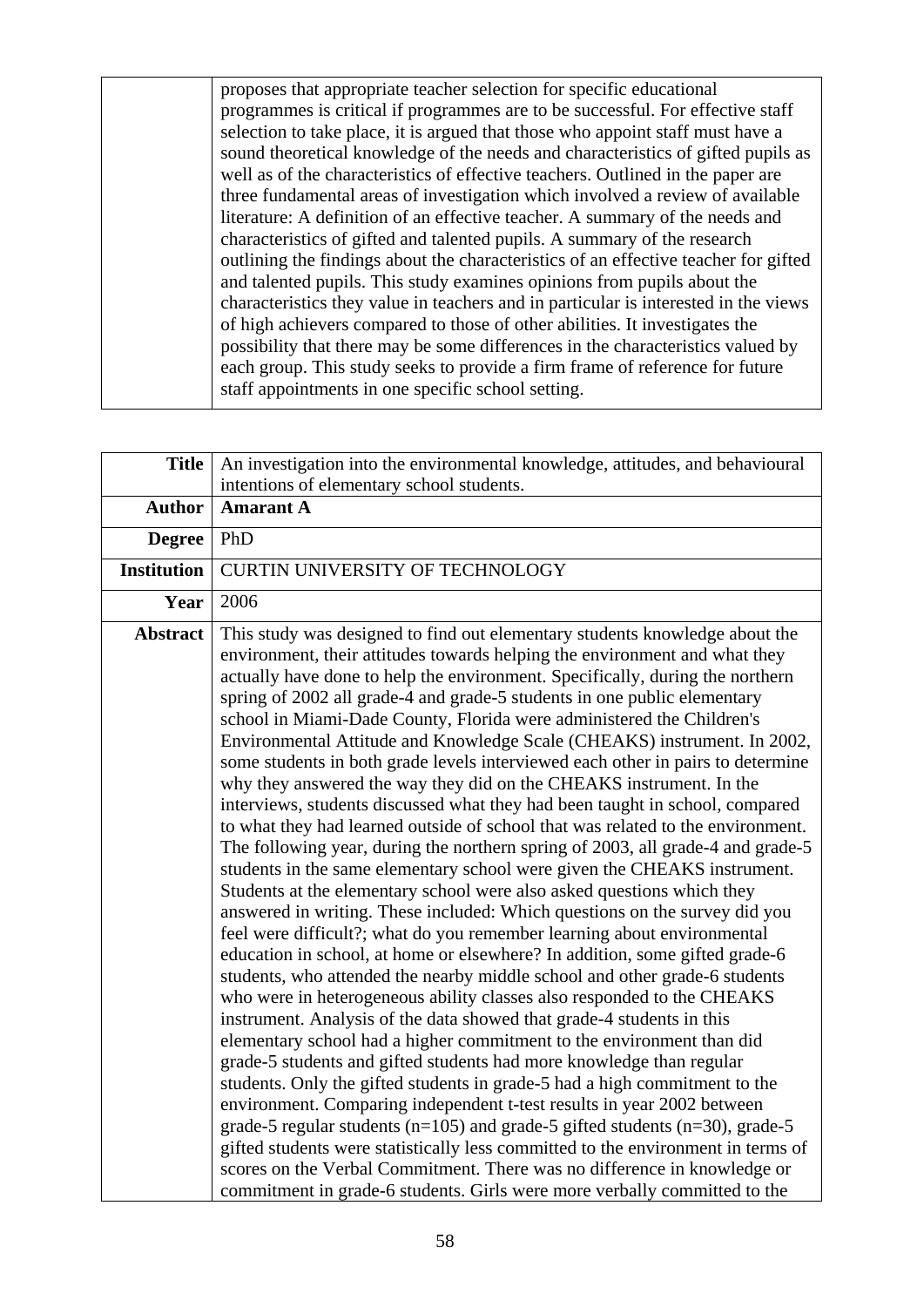environment than boys. Having knowledge about the environment did not necessarily mean students were committed to saving the environment or took action to solve environmental problems. The thesis concludes with explanations, discussions about the limitations of the study and suggestions for further research.

| <b>Title</b>       | An investigation of early childhood teachers and their views and behaviours                                                                                                                                                                                                                                                                                                                                                                                                                                                                                                                                                                                                                                                                                                                                                                                                                                                                                                                                                                                                                                                                                                                                                                                                                                                                                                                                                                                                                                              |
|--------------------|--------------------------------------------------------------------------------------------------------------------------------------------------------------------------------------------------------------------------------------------------------------------------------------------------------------------------------------------------------------------------------------------------------------------------------------------------------------------------------------------------------------------------------------------------------------------------------------------------------------------------------------------------------------------------------------------------------------------------------------------------------------------------------------------------------------------------------------------------------------------------------------------------------------------------------------------------------------------------------------------------------------------------------------------------------------------------------------------------------------------------------------------------------------------------------------------------------------------------------------------------------------------------------------------------------------------------------------------------------------------------------------------------------------------------------------------------------------------------------------------------------------------------|
|                    | concerning children nominated as gifted.                                                                                                                                                                                                                                                                                                                                                                                                                                                                                                                                                                                                                                                                                                                                                                                                                                                                                                                                                                                                                                                                                                                                                                                                                                                                                                                                                                                                                                                                                 |
| <b>Author</b>      | <b>Falls J M</b>                                                                                                                                                                                                                                                                                                                                                                                                                                                                                                                                                                                                                                                                                                                                                                                                                                                                                                                                                                                                                                                                                                                                                                                                                                                                                                                                                                                                                                                                                                         |
| <b>Degree</b>      | MEd                                                                                                                                                                                                                                                                                                                                                                                                                                                                                                                                                                                                                                                                                                                                                                                                                                                                                                                                                                                                                                                                                                                                                                                                                                                                                                                                                                                                                                                                                                                      |
| <b>Institution</b> | MACQUARIE UNIVERSITY                                                                                                                                                                                                                                                                                                                                                                                                                                                                                                                                                                                                                                                                                                                                                                                                                                                                                                                                                                                                                                                                                                                                                                                                                                                                                                                                                                                                                                                                                                     |
| Year               | 2006                                                                                                                                                                                                                                                                                                                                                                                                                                                                                                                                                                                                                                                                                                                                                                                                                                                                                                                                                                                                                                                                                                                                                                                                                                                                                                                                                                                                                                                                                                                     |
| <b>Abstract</b>    | Research into the education of gifted children has concentrated mainly on<br>school- aged children and has traditionally employed a quantitative<br>methodology. The reason for this study was to fill a gap associated with the<br>lack of knowledge concerning gifted children in the early childhood setting.<br>The specific focus of this research was to employ a qualitative paradigm to<br>investigate early childhood teacher provision for prior-to-school gifted<br>children. The study also analysed teachers' understandings associated with the<br>concept of giftedness and highlighted how current interpretations are affected<br>by both historical developments and current contextual influences. Seven early<br>childhood teachers from seven different early childhood settings were involved<br>in the study. Information concerning teachers' views and teaching strategies<br>was gathered through the use of questionnaires, observation schedules and<br>face-to-face interviews. This study identified various characteristics that the<br>teachers associated with giftedness in young children and highlighted the<br>importance of informal teacher observation in the identification process. The<br>study also identified a range of strategies used by teachers when planning and<br>programming for young gifted children in the early childhood setting. Finally,<br>this study outlines implications associated with the findings and presents<br>suggestions for further research. |

| <b>Title</b>       | Issues in the establishment of a gifted education model in Surabaya.                                                                                                                                                                                                                                                                                                                                                                                                                                                                                                                                                                                             |
|--------------------|------------------------------------------------------------------------------------------------------------------------------------------------------------------------------------------------------------------------------------------------------------------------------------------------------------------------------------------------------------------------------------------------------------------------------------------------------------------------------------------------------------------------------------------------------------------------------------------------------------------------------------------------------------------|
| <b>Author</b>      | <b>Tjahjono E</b>                                                                                                                                                                                                                                                                                                                                                                                                                                                                                                                                                                                                                                                |
| <b>Degree</b>      | <b>MGiftEd</b>                                                                                                                                                                                                                                                                                                                                                                                                                                                                                                                                                                                                                                                   |
| <b>Institution</b> | FLINDERS UNIVERSITY OF SOUTH AUSTRALIA                                                                                                                                                                                                                                                                                                                                                                                                                                                                                                                                                                                                                           |
| Year               | 2000                                                                                                                                                                                                                                                                                                                                                                                                                                                                                                                                                                                                                                                             |
| <b>Abstract</b>    | The purpose of this study is to explore giftedness and gifted education in the<br>Surabayan society context and to discover the obstacles in the implementation<br>of Gifted education in Surabaya. This study involves thirty parents of high-<br>achieving primary school students, thirty primary school teachers and six key<br>persons, (one anthropologist/sociologist, one administrator from Department<br>of National Education (Province Level), two educational observers, and two<br>educational practitioners). Results and discussions of this study indicate that<br>Surabayan society does not have a consensus about the meaning of giftedness. |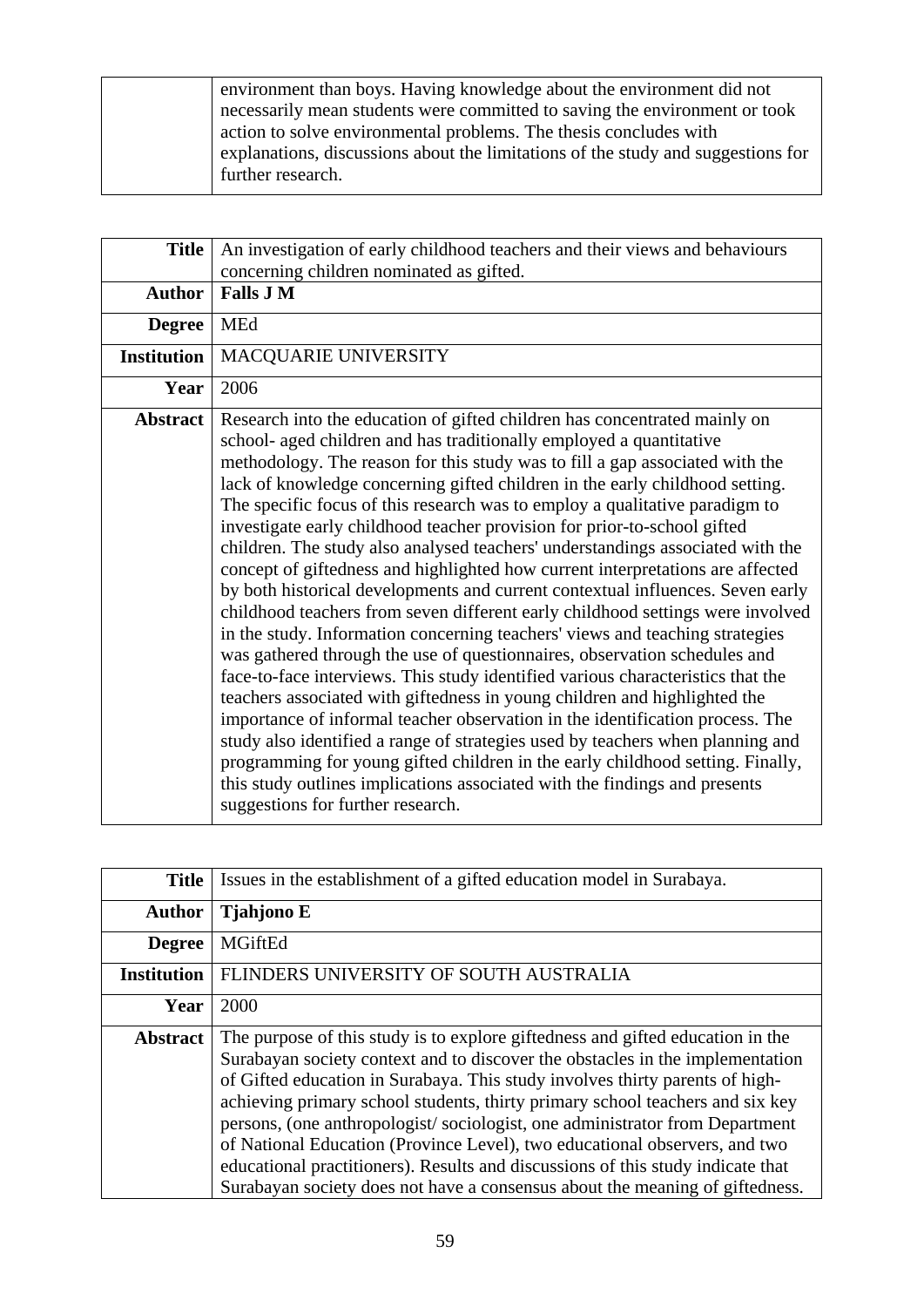The Surabayan people perceive giftedness beyond intelligence, involving multiple abilities. Parents place more emphasis on intelligence, but teachers place more emphasis on creativity in defining giftedness. Some misconceptions about giftedness amongst parents and teachers in Surabaya include: (1) perceiving a gifted child as a perfect child; (2) perceiving giftedness as more hereditarily determined than environmentally determined; (3) placing more emphasis on cognitive characteristics than affective ones. Surabayan society shows an ambivalent attitude toward giftedness and gifted education. There are two conflicting attitudes contributing to the ambivalent attitude toward giftedness and gifted education: (1) conflict between the awareness about the needs of special services for developing the children's talents optimally and the uncertainty about the negative effect of special education for the gifted; (2) conflict between the awareness that regular class could not cater for the needs of the gifted and lack of motivation in giving top priority for special educational services for the gifted. Some potential problems in implementing gifted education in Surabaya are: (1) lack of consensus about the meaning of giftedness; (2) cultural notion that puts academic achievement as a prestige symbol; (3) authoritarian views; (4) lack of publication about giftedness and gifted education; (5) teachers' and parents' perceptions that giftedness is rather hereditarily determined than environmentally determined; (6) teachers' low qualifications in teaching gifted students; (7) the government's low priority for gifted education; (8) ambivalent attitude toward giftedness and gifted education; (9) technical problems in the classroom. Some potential factors enhancing the implementation of gifted education in Surabaya are: (I) Surabayan parents' and teachers' awareness about the needs of special educational services; (2) inclusive concept of giftedness; (3) teachers' positive perception of teaching the gifted; (4) teachers realise that gifted students are a valuable resource; (5) Surabayan society's characteristic respect for freedom of expression and frankness; (6) parental concern for the gifted needs in actualising their potential; (7) practicing homogeneous grouping and enrichment classes. Based on the results from this study, the following should be considered: (1) providing the socialisation of gifted education to increase the society's awareness of the importance of gifted education for gifted children; (2) providing publication of accurate information concerning giftedness and gifted education; (3) organising teacher training to increase teachers' quality in providing service for gifted students; (4) empowering parents' organisation; (5) conducting research concerning the cultural influences in nurturing giftedness.

| <b>Title</b>       | It isn't always about playing the right notes : meeting the needs of gifted<br>secondary school students with jazz improvisation.                                                                                                                                                                                    |
|--------------------|----------------------------------------------------------------------------------------------------------------------------------------------------------------------------------------------------------------------------------------------------------------------------------------------------------------------|
| <b>Author</b>      | <b>Reid S</b>                                                                                                                                                                                                                                                                                                        |
| <b>Degree</b>      | <b>MEd</b>                                                                                                                                                                                                                                                                                                           |
| <b>Institution</b> | UNIVERSITY OF MELBOURNE                                                                                                                                                                                                                                                                                              |
| Year               | 2007                                                                                                                                                                                                                                                                                                                 |
| <b>Abstract</b>    | This research examines which particular aspects of gifted education and gifted<br>learning are evident within a secondary school based jazz combo. The<br>curriculum content focused on jazz improvisation: this curriculum and the<br>combo setting are examined and analysed through the lens of a gifted learning |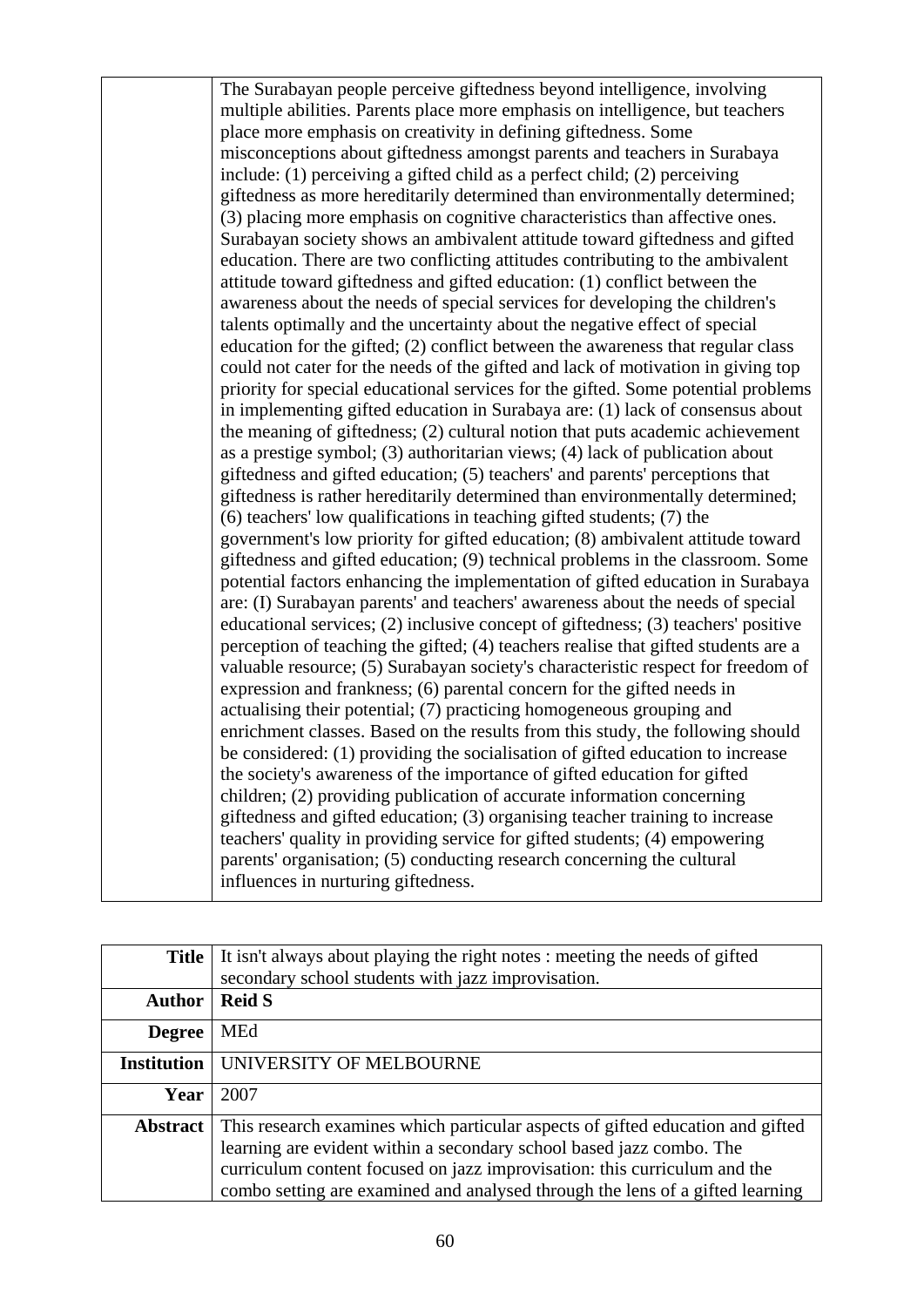pedagogy. The experience of the Jazz Combo is examined through the experiences of two students who form the case studies from which all data was created. Both students were interviewed at the beginning and end of a ten week period and their responses were analysed for evidence of gifted learning. This study suggests that a jazz improvisation curriculum is a valid and beneficial learning area for gifted music students. Particular gifted learning processes including creative thinking, producing creative outcomes, ability based grouping, and small group learning were all evident and of value in this project. This research reveals creativity and freedom as potential motivating factors for gifted students while highlighting the need for gifted students to be involved in specialised learning environments that target their needs.

| <b>Title</b>       | Labelled and languishing : perspectives of gifted and creative secondary school                                                                                                                                                                                                                                                                                                                                                                                                                                                                                                                                                                                                                                                                                                                                                                                                                                                                                                                                                                                                                                                                                                                                                                                                                                                                                                                                                             |
|--------------------|---------------------------------------------------------------------------------------------------------------------------------------------------------------------------------------------------------------------------------------------------------------------------------------------------------------------------------------------------------------------------------------------------------------------------------------------------------------------------------------------------------------------------------------------------------------------------------------------------------------------------------------------------------------------------------------------------------------------------------------------------------------------------------------------------------------------------------------------------------------------------------------------------------------------------------------------------------------------------------------------------------------------------------------------------------------------------------------------------------------------------------------------------------------------------------------------------------------------------------------------------------------------------------------------------------------------------------------------------------------------------------------------------------------------------------------------|
|                    | students.                                                                                                                                                                                                                                                                                                                                                                                                                                                                                                                                                                                                                                                                                                                                                                                                                                                                                                                                                                                                                                                                                                                                                                                                                                                                                                                                                                                                                                   |
| <b>Author</b>      | <b>Fitzpatrick D R</b>                                                                                                                                                                                                                                                                                                                                                                                                                                                                                                                                                                                                                                                                                                                                                                                                                                                                                                                                                                                                                                                                                                                                                                                                                                                                                                                                                                                                                      |
| <b>Degree</b>      | <b>MEd</b>                                                                                                                                                                                                                                                                                                                                                                                                                                                                                                                                                                                                                                                                                                                                                                                                                                                                                                                                                                                                                                                                                                                                                                                                                                                                                                                                                                                                                                  |
| <b>Institution</b> | UNIVERSITY OF WESTERN AUSTRALIA                                                                                                                                                                                                                                                                                                                                                                                                                                                                                                                                                                                                                                                                                                                                                                                                                                                                                                                                                                                                                                                                                                                                                                                                                                                                                                                                                                                                             |
| Year               | 2005                                                                                                                                                                                                                                                                                                                                                                                                                                                                                                                                                                                                                                                                                                                                                                                                                                                                                                                                                                                                                                                                                                                                                                                                                                                                                                                                                                                                                                        |
| <b>Abstract</b>    | This study aimed to utilise a qualitative, postmodernist research approach in<br>the teaching-learning area of school education in order to investigate<br>adolescent students' constructs of giftedness, creativity and creative writing.<br>Case studies of thirteen students who took a Year 10 course in Creative<br>Writing in a Western Australian government, rural secondary school<br>engendered a cross-case analysis. Some of the students had been identified as<br>gifted or talented in terms of government school guidelines; all considered<br>themselves to be creative. The study is innovative in that it aimed to elicit the<br>perspectives of such fifteen to sixteen year old students. The study related<br>student perspectives to academic literature. It generated information about the<br>interrelationships of the main constructs of giftedness, creativity and creative<br>writing. It also generated perspectives and recommendations on issues<br>concerning the identification of, the provision for, the monitoring of, and the<br>inclusivity of gifted, talented and creative students. The study generated<br>implications for five areas in education: Aims and Policy, Curriculum<br>Development, Educational Administration and Management, Teaching and<br>Learning, and Teacher Education. The study made recommendations for<br>further research, especially in the area of Teacher Education. |

| <b>Title</b>       | Learning styles of 'gifted' and 'talented' adolescents : student needs and school |
|--------------------|-----------------------------------------------------------------------------------|
|                    | provisions.                                                                       |
| <b>Author</b>      | Hall M E G                                                                        |
| <b>Degree</b>      | PhD                                                                               |
| <b>Institution</b> | CHARLES STURT UNIVERSITY                                                          |
| Year               | 2000                                                                              |
| <b>Abstract</b>    | This research project focused on the learning styles of a sample of adolescent    |
|                    | students at a large boys' private school in Adelaide, South Australia. In 1998,   |
|                    | the case study school introduced the International Baccalaureate (IB), a          |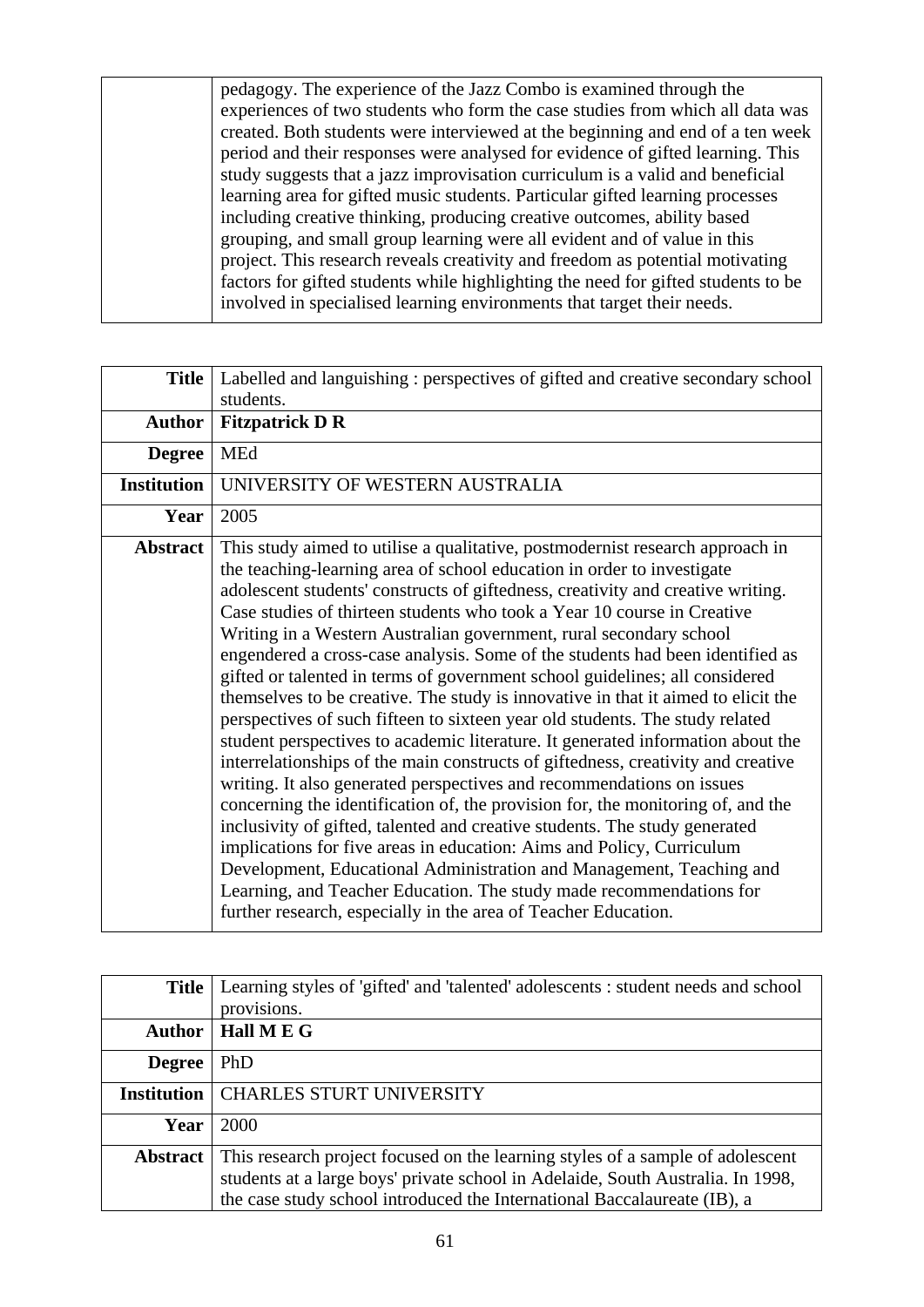rigorously academic curriculum for 'gifted and talented students. This created a dual track of IB and SACE (South Australian Certificate of Education) options for students in Year 11. The first question addressed was: What learning styles are exhibited by adolescent boys who are identified as being 'gifted' and/or 'talented' and form part of a general Year 11 cohort? ' Related research issues concerned the conceptions of 'gifted' and talented' held by Year 11 students, their teachers and parents; the stated school processes of identifying and determining who are 'gifted and 'talented' students; the stated cognitive and affective needs of these students; the extent to which learning styles are considered components of being 'gifted' and 'talented'; and the stated specific learning processes of 'gifted' and 'talented' School provisions for learning styles were analysed, based on the reports of senior staff, teachers, Year 11 students and their parents. It was then possible to examine the theoretical and practical educational implications arising from the study, including the degree to which learning styles were recognised and appropriate school provisions made. A phenomenological, multi-disciplinary approach was used to relate individual student learning styles, particularly those of the 'gifted' and 'talented', to wider sociological contexts of school, local, and national educational levels. Learning styles are 'a way of utilising an ability or set of abilities'. Gardner suggested the relationships between styles and intelligences in terms of subject domain or cross-subject domain learning; this theorising, together with Piaget's 'equilibration' theory, enabled the design of a framework in which learning styles exhibited by 'gifted' and 'talented' adolescent students could be analysed. Styles were viewed as long term mental integrations (like self), which merged into specific sub-styles identified as academic; logico; aesthetic, creative; and intuitive. This last generic style required greater research, because it was not well identified in the literature, or in the case study school. Adolescent styles and self-definition appeared to be inextricably interrelated. Data revealed that preferred learning styles of particular 'gifted' and 'talented' students provided a key to negotiating a student-defined needs-based educational system, in which both cognitive and affective concerns could be given credibility and appropriate provisions. Styles mediated between individual needs, self, and the instructional school system. Research provided contextual answers to pressing issues for individual 'gifted' and 'talented' students, based on stylistic responses to curricula, assessment, classroom, and other issues at local, national and international levels. Models were designed to identify: specific adolescent needs, styles and provisions; intuitive processes; preferred styles found amongst 'gifted' and 'talented' adolescents, school-based provisions; and a national approach. The Theory of Impression Management was presented on the basis of extensive cross disciplinary research. Hence the metaphor, 'Education is style'.

|               | <b>Title</b>   Making changes happen for teachers of the gifted : changing teacher attitudes |
|---------------|----------------------------------------------------------------------------------------------|
|               | to gifted students through professional development.                                         |
|               | <b>Author</b>   Lummis S R                                                                   |
| <b>Degree</b> | MEd                                                                                          |
|               | <b>Institution   UNIVERSITY OF NEW ENGLAND</b>                                               |
| Year          | 1999                                                                                         |
|               | <b>Abstract</b> This research study sought to test the effectiveness of a school based       |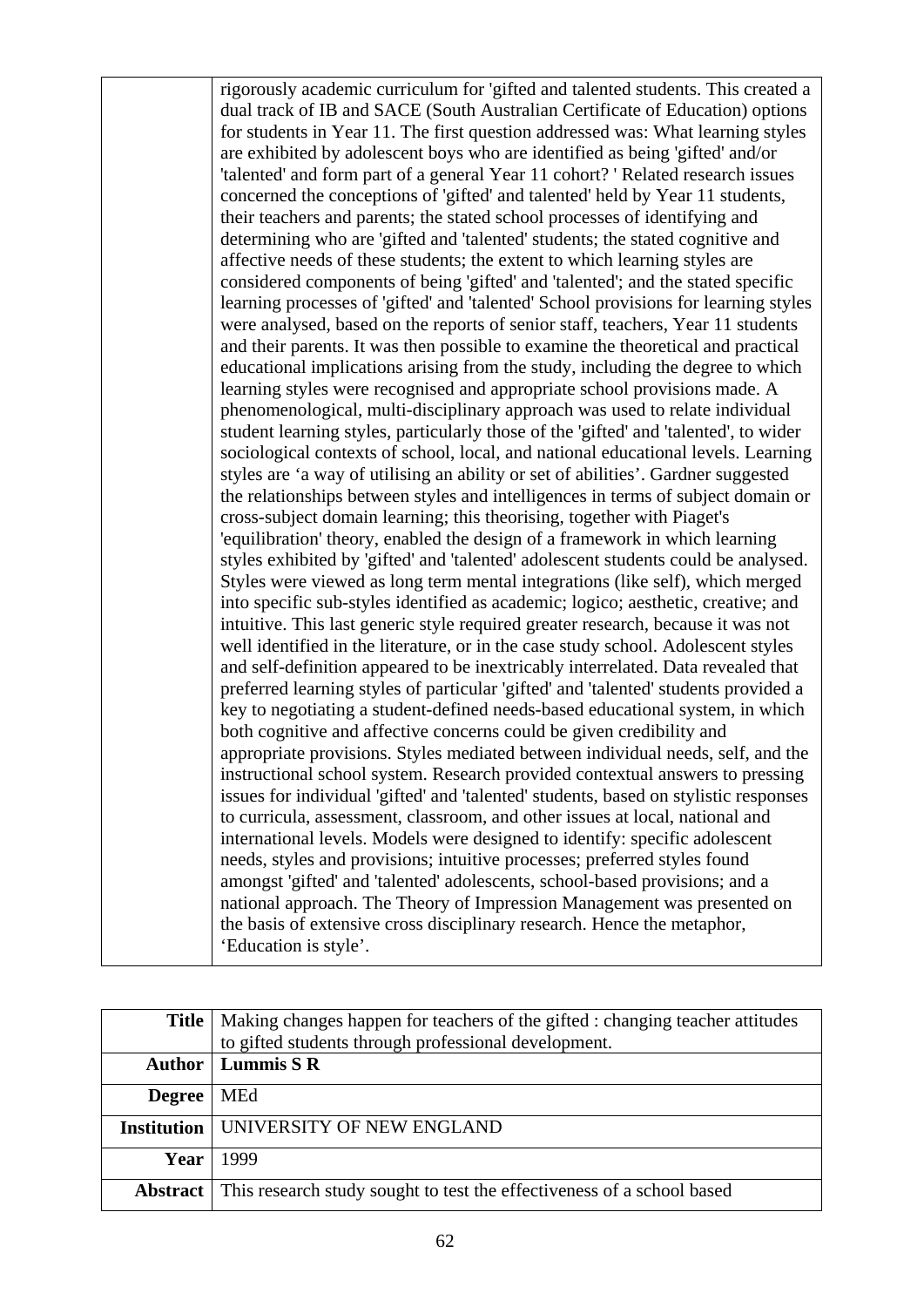professional development program in changing positively teacher attitudes toward gifted students, gifted education and classroom practice. Multiple methods of data collection, both quantitative and qualitative, were used to investigate the intensity and direction of shifts in attitude toward the gifted and towards gifted education, and to make inferences about the connection between these teacher attitudes and their classroom practices. Phase 1 of the study collected data through an attitudinal questionnaire undertaken by staff at two Queensland secondary schools. Two measures were taken, one at the beginning of the study and one at the conclusion of the study. Staff at one of these secondary schools then participated in a professional development program aimed at facilitating a change in attitude toward gifted students and toward appropriate educational provision for these students. Phase 2 of this study sought to gather illustrative data from a sample of teachers who had participated in this professional development program. Non- participant observation, interviews and document analysis were used to make inferences about the stage of development reached by each of the participants and to identify whether changes in teacher attitudes toward the gifted translated into their classroom practice. Further analysis investigated the factors which participants believed contributed to their attitudinal changes. These factors were then linked to support strategies suggested by the professional development model, 'Making Change Happen' (Queensland Department of Education, 1994). Overall the results of this study support the hypothesis that involvement in the professional development program run by the Experimental School would positively change teacher attitudes toward giftedness and the appropriate educational provision for gifted students.

| <b>Title</b>       | A modified agricultural curriculum, for talented students in years seven to ten                                                                                                                                                                                                                                                                                                                                                                                                                                                                                                                                                                                                                                                                                                                                                                                                                                                                                                                                                                                                                                                                                                                                                                                                                                                              |
|--------------------|----------------------------------------------------------------------------------------------------------------------------------------------------------------------------------------------------------------------------------------------------------------------------------------------------------------------------------------------------------------------------------------------------------------------------------------------------------------------------------------------------------------------------------------------------------------------------------------------------------------------------------------------------------------------------------------------------------------------------------------------------------------------------------------------------------------------------------------------------------------------------------------------------------------------------------------------------------------------------------------------------------------------------------------------------------------------------------------------------------------------------------------------------------------------------------------------------------------------------------------------------------------------------------------------------------------------------------------------|
|                    | in selective agricultural high schools.                                                                                                                                                                                                                                                                                                                                                                                                                                                                                                                                                                                                                                                                                                                                                                                                                                                                                                                                                                                                                                                                                                                                                                                                                                                                                                      |
| <b>Author</b>      | <b>Hindmarsh R R</b>                                                                                                                                                                                                                                                                                                                                                                                                                                                                                                                                                                                                                                                                                                                                                                                                                                                                                                                                                                                                                                                                                                                                                                                                                                                                                                                         |
| <b>Degree</b>      | MEd (Pass)                                                                                                                                                                                                                                                                                                                                                                                                                                                                                                                                                                                                                                                                                                                                                                                                                                                                                                                                                                                                                                                                                                                                                                                                                                                                                                                                   |
| <b>Institution</b> | UNIVERSITY OF SYDNEY                                                                                                                                                                                                                                                                                                                                                                                                                                                                                                                                                                                                                                                                                                                                                                                                                                                                                                                                                                                                                                                                                                                                                                                                                                                                                                                         |
| Year               | 1981                                                                                                                                                                                                                                                                                                                                                                                                                                                                                                                                                                                                                                                                                                                                                                                                                                                                                                                                                                                                                                                                                                                                                                                                                                                                                                                                         |
| <b>Abstract</b>    | This essay is concerned with teaching agriculture to talented students in<br>selective Agricultural High Schools. The talented or gifted student is presented<br>as a particular unit in the general body of students who pass through our<br>schools, and about whom, very little is known or understood. Several<br>competing theories about talent are presented, and operating definitions for the<br>concepts of a talented child, a selective and a comprehensive high school are<br>presented. It is then shown that talented students are present in selective<br>schools, especially the selective Agricultural High Schools, and that a<br>proportion of these students study agriculture. The environment of the selective<br>high school, its adequacy, advantages and disadvantages is then discussed.<br>Some of these conclusions are drawn from empirical data. Various modes of<br>instruction and curriculum design which may be used when educating talented<br>students are examined. Following from this, the curriculum used in a selective<br>Agricultural High School is analysed, and modifications for the teaching of<br>agriculture to talented students in years seven to ten are proposed. Finally,<br>suggestions about the implementation of several ideas raised in the previous<br>chapters are presented. |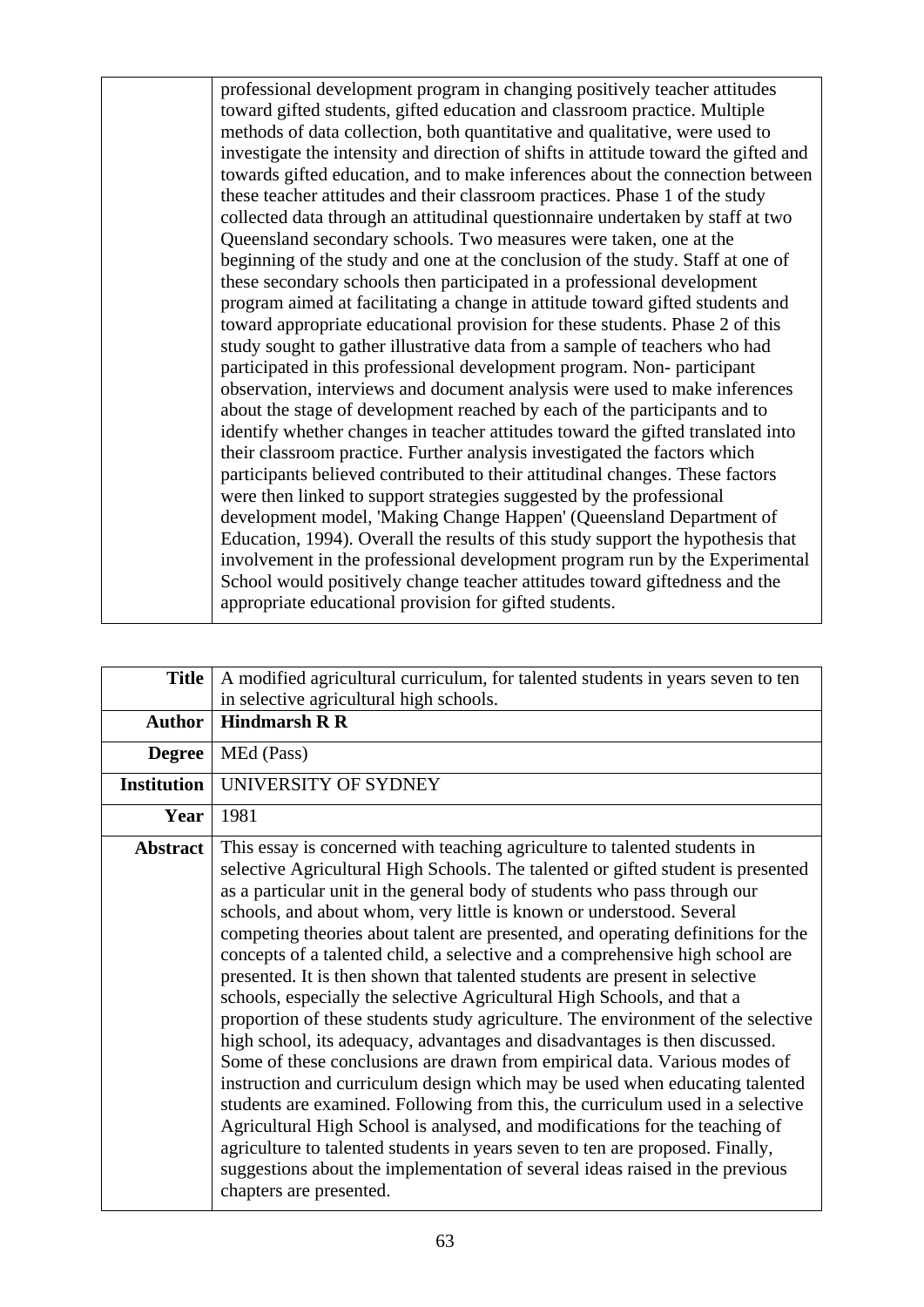| <b>Title</b>       | Music education for talented children.                                                                                                                                                                                                                                                                                                                                                                                                                                                                                                                                                                                                                                                                                                                                                                                                                                                                                                                                                                                                                                                                              |
|--------------------|---------------------------------------------------------------------------------------------------------------------------------------------------------------------------------------------------------------------------------------------------------------------------------------------------------------------------------------------------------------------------------------------------------------------------------------------------------------------------------------------------------------------------------------------------------------------------------------------------------------------------------------------------------------------------------------------------------------------------------------------------------------------------------------------------------------------------------------------------------------------------------------------------------------------------------------------------------------------------------------------------------------------------------------------------------------------------------------------------------------------|
| <b>Author</b>      | <b>Taverner J B</b>                                                                                                                                                                                                                                                                                                                                                                                                                                                                                                                                                                                                                                                                                                                                                                                                                                                                                                                                                                                                                                                                                                 |
| <b>Degree</b>      | MEd (Pass)                                                                                                                                                                                                                                                                                                                                                                                                                                                                                                                                                                                                                                                                                                                                                                                                                                                                                                                                                                                                                                                                                                          |
| <b>Institution</b> | UNIVERSITY OF SYDNEY                                                                                                                                                                                                                                                                                                                                                                                                                                                                                                                                                                                                                                                                                                                                                                                                                                                                                                                                                                                                                                                                                                |
| Year               | 1981                                                                                                                                                                                                                                                                                                                                                                                                                                                                                                                                                                                                                                                                                                                                                                                                                                                                                                                                                                                                                                                                                                                |
| <b>Abstract</b>    | Although we have reports such as the CHIP study and The Education of the<br>Talented Child study (Dept of Education NSW), nothing much has been done<br>in making provisions within the state educational systems for the special needs<br>of gifted and talented children, and especially, nothing much has been done in<br>music education. There is not in this country as yet organised and<br>institutionalised action at the national level, such as is being done in Israel, for<br>this special group of children. There is, therefore, a wastage of talent in<br>Australia generally, and in New South Wales in particular. On the basis of<br>objective data from an investigation carrried out, the writer can propose certain<br>procedures in music education for gifted and talented children, and several<br>conclusions have been reached following this investigation: (a) that music<br>talen can be identified; (b) that a programme for developing music talent in<br>children has been tested; (c) that the children's understanding of the language<br>and concepts of music can be improved. |

| <b>Title</b>       | Musically gifted students in the first year of secondary school: identification<br>and curriculum differentiation.                                                                                                                                                                                                                                                                                                                                                                                                                                                                                                                                                                                                                                                                                                                                                                                                                                                                                                                                                                                                                                                                                                                                                                                                                                                                                                                                                                                                                                                    |
|--------------------|-----------------------------------------------------------------------------------------------------------------------------------------------------------------------------------------------------------------------------------------------------------------------------------------------------------------------------------------------------------------------------------------------------------------------------------------------------------------------------------------------------------------------------------------------------------------------------------------------------------------------------------------------------------------------------------------------------------------------------------------------------------------------------------------------------------------------------------------------------------------------------------------------------------------------------------------------------------------------------------------------------------------------------------------------------------------------------------------------------------------------------------------------------------------------------------------------------------------------------------------------------------------------------------------------------------------------------------------------------------------------------------------------------------------------------------------------------------------------------------------------------------------------------------------------------------------------|
| <b>Author</b>      | <b>Andreason F A</b>                                                                                                                                                                                                                                                                                                                                                                                                                                                                                                                                                                                                                                                                                                                                                                                                                                                                                                                                                                                                                                                                                                                                                                                                                                                                                                                                                                                                                                                                                                                                                  |
| <b>Degree</b>      | MEd                                                                                                                                                                                                                                                                                                                                                                                                                                                                                                                                                                                                                                                                                                                                                                                                                                                                                                                                                                                                                                                                                                                                                                                                                                                                                                                                                                                                                                                                                                                                                                   |
| <b>Institution</b> | SOUTHERN CROSS UNIVERSITY                                                                                                                                                                                                                                                                                                                                                                                                                                                                                                                                                                                                                                                                                                                                                                                                                                                                                                                                                                                                                                                                                                                                                                                                                                                                                                                                                                                                                                                                                                                                             |
| Year               | 1997                                                                                                                                                                                                                                                                                                                                                                                                                                                                                                                                                                                                                                                                                                                                                                                                                                                                                                                                                                                                                                                                                                                                                                                                                                                                                                                                                                                                                                                                                                                                                                  |
| <b>Abstract</b>    | In music, hereditary factors and an enriched early background form the basis of<br>successful achievement. Also necessary are the will to practise, the drive to<br>perform and the ability to analyse. A profound interest and fascination for the<br>language of music sets musically gifted children apart from their peers, and<br>poses a problem for the classroom teacher when programming for the wide<br>variety of musical experiences required in the junior secondary mandatory<br>music class. The study investigated how the identification of gifted and<br>talented music students at the beginning of secondary school might inform the<br>provision of a more appropriate approach to program planning for junior high<br>school music. The use of the music evaluation kit (MEK) as a tool for testing<br>skills mastery in music, alongside observed classroom behaviours, was the<br>basis for the identification and selection for a differentiated music curriculum.<br>The entire incoming year 7 group ( $N=200$ ) participated in the study, initially<br>through participating in testing using Parts I, II, III and V of the MEK.<br>Students who reached criterion on the MEK were selected to undertake a<br>student centred enrichment project (SCA 1) with parental consent and with the<br>support of the school's GATE committee. A second group of students who<br>were observed having superior playing skills and/or interest was given the<br>opportunity to participate in a similar enrichment class (SCA 2). A third class ( |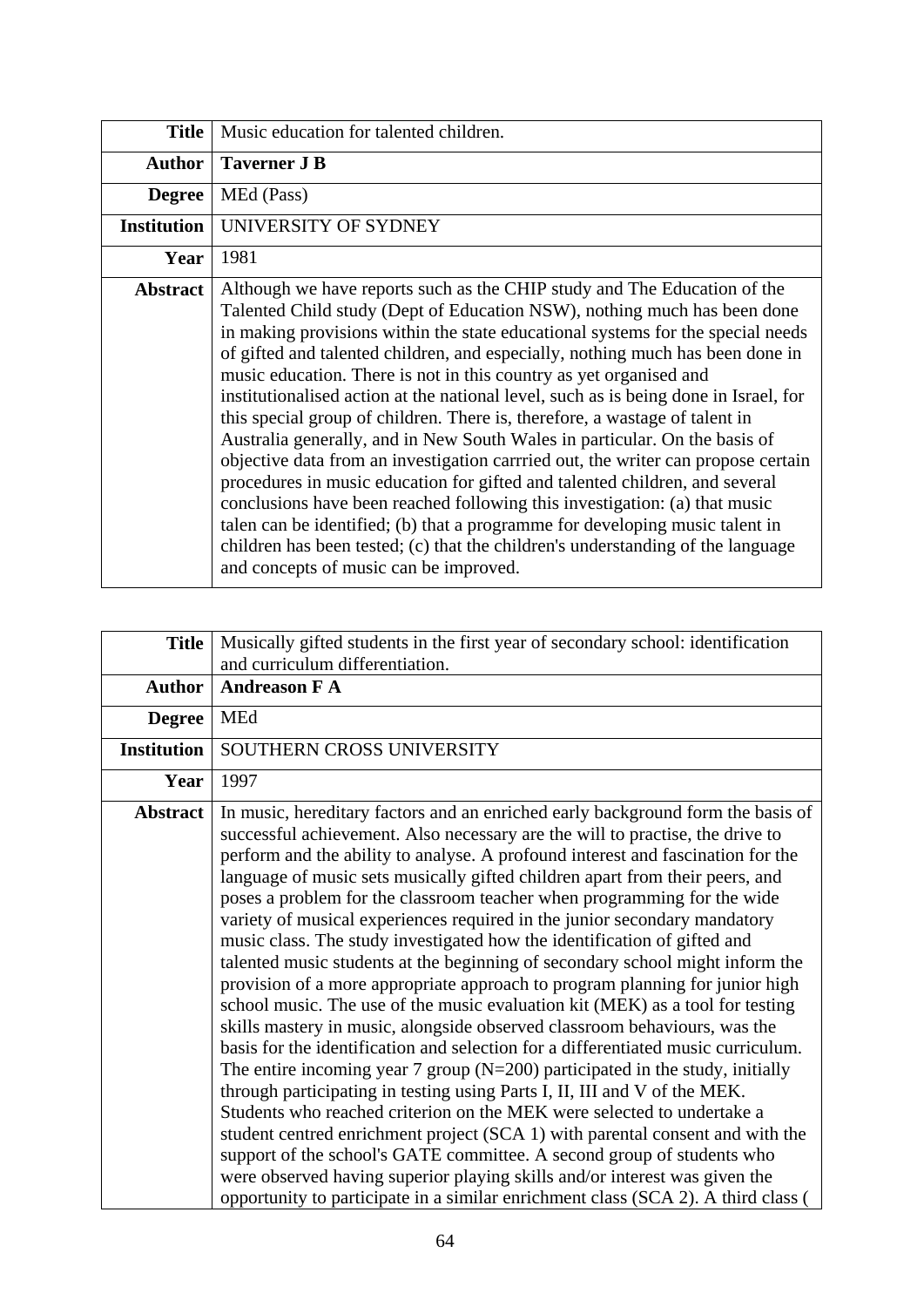SCA 3) was formed through a selection of students who achieved comparatively better on the MEK but not on the semester exam (SE). Students' scores on the MEK, the SE and the end of year test (EYMT) were statistically compared. There were some significant differences on the mean scores of students selected for SCA enrichment projects on the basis of MEK results, and those students not undertaking SCA projects. It was concluded that provision for gifted and talented music students in the junior secondary school, in order to comply with current Department of School Education policies, and to follow the recommendations in the current gifted and talented research literature, must stem from an awareness of individual differences that leads to differentiated programming.

| <b>Title</b>       | Night of the notables: a program for gifted and talented students intended to<br>provide modelling for life from the lives of the eminent and famous for use as<br>gifted education in schools.                                                                                                                                                                                                                                                                                                                                                                                                                                                                                                                                                                                                                                                                                                                                                                                                                                                                                                                                                                                                                                                                                                                                                                                                                                                                                                                                                                                                                                                                                                                                                                                                                                                                                                                                                      |
|--------------------|------------------------------------------------------------------------------------------------------------------------------------------------------------------------------------------------------------------------------------------------------------------------------------------------------------------------------------------------------------------------------------------------------------------------------------------------------------------------------------------------------------------------------------------------------------------------------------------------------------------------------------------------------------------------------------------------------------------------------------------------------------------------------------------------------------------------------------------------------------------------------------------------------------------------------------------------------------------------------------------------------------------------------------------------------------------------------------------------------------------------------------------------------------------------------------------------------------------------------------------------------------------------------------------------------------------------------------------------------------------------------------------------------------------------------------------------------------------------------------------------------------------------------------------------------------------------------------------------------------------------------------------------------------------------------------------------------------------------------------------------------------------------------------------------------------------------------------------------------------------------------------------------------------------------------------------------------|
| <b>Author</b>      | <b>Smith G</b>                                                                                                                                                                                                                                                                                                                                                                                                                                                                                                                                                                                                                                                                                                                                                                                                                                                                                                                                                                                                                                                                                                                                                                                                                                                                                                                                                                                                                                                                                                                                                                                                                                                                                                                                                                                                                                                                                                                                       |
| <b>Degree</b>      | <b>MEd</b>                                                                                                                                                                                                                                                                                                                                                                                                                                                                                                                                                                                                                                                                                                                                                                                                                                                                                                                                                                                                                                                                                                                                                                                                                                                                                                                                                                                                                                                                                                                                                                                                                                                                                                                                                                                                                                                                                                                                           |
| <b>Institution</b> | UNIVERSITY OF MELBOURNE                                                                                                                                                                                                                                                                                                                                                                                                                                                                                                                                                                                                                                                                                                                                                                                                                                                                                                                                                                                                                                                                                                                                                                                                                                                                                                                                                                                                                                                                                                                                                                                                                                                                                                                                                                                                                                                                                                                              |
| Year               | 1995                                                                                                                                                                                                                                                                                                                                                                                                                                                                                                                                                                                                                                                                                                                                                                                                                                                                                                                                                                                                                                                                                                                                                                                                                                                                                                                                                                                                                                                                                                                                                                                                                                                                                                                                                                                                                                                                                                                                                 |
| <b>Abstract</b>    | One of the continuing needs for the education of gifted and talented children is<br>the provision of effective role models who are their intellectual peers. Being<br>gifted brings special conditions and demands special provisions for a<br>differentiated education. This thesis documents the development,<br>implementation and evaluation of an educational program intended to cater for<br>the needs of gifted and talented children. It uses the lives of eminent<br>personalities to provide gifted children with role models in life for coping with<br>the phenomenon of giftedness. It argues that such studies provide real world<br>role modelling, mastery of life long skills and a strong motivation to achieve.<br>The theoretical base selected is George T Betts' autonomous learner model,<br>where longer and deeper personal research is supported by at home, in class<br>and in school provisions to encourage students to develop higher level<br>communication skills and better self concepts about themselves as gifted<br>persons. The program, entitled the Night of the Notables, is a flexible<br>educational program, being both user and teacher friendly, one that can be used<br>as enrichment or extension in selected groups or in general ability classrooms,<br>over shorter or longer time spans, for both gifted and talented, and across<br>several age groups. It emphasises student choice and commitment and so is<br>similar to Renzulli Type III Enrichment for gifted education. The thesis<br>documents the progress of the study with lower secondary students at a<br>suburban independent school, analyses data supporting hypotheses about<br>increased mastery of selected cognitive skills and improved affectivity, and<br>provides original materials developed to run the program. Implications for<br>preferring similar methodologies for teaching gifted and talented are explored. |

| Title   The optimal context for gifted students: an exploration of motivational and |
|-------------------------------------------------------------------------------------|
| affective variables.                                                                |
| <b>Author</b>   Hoekman K                                                           |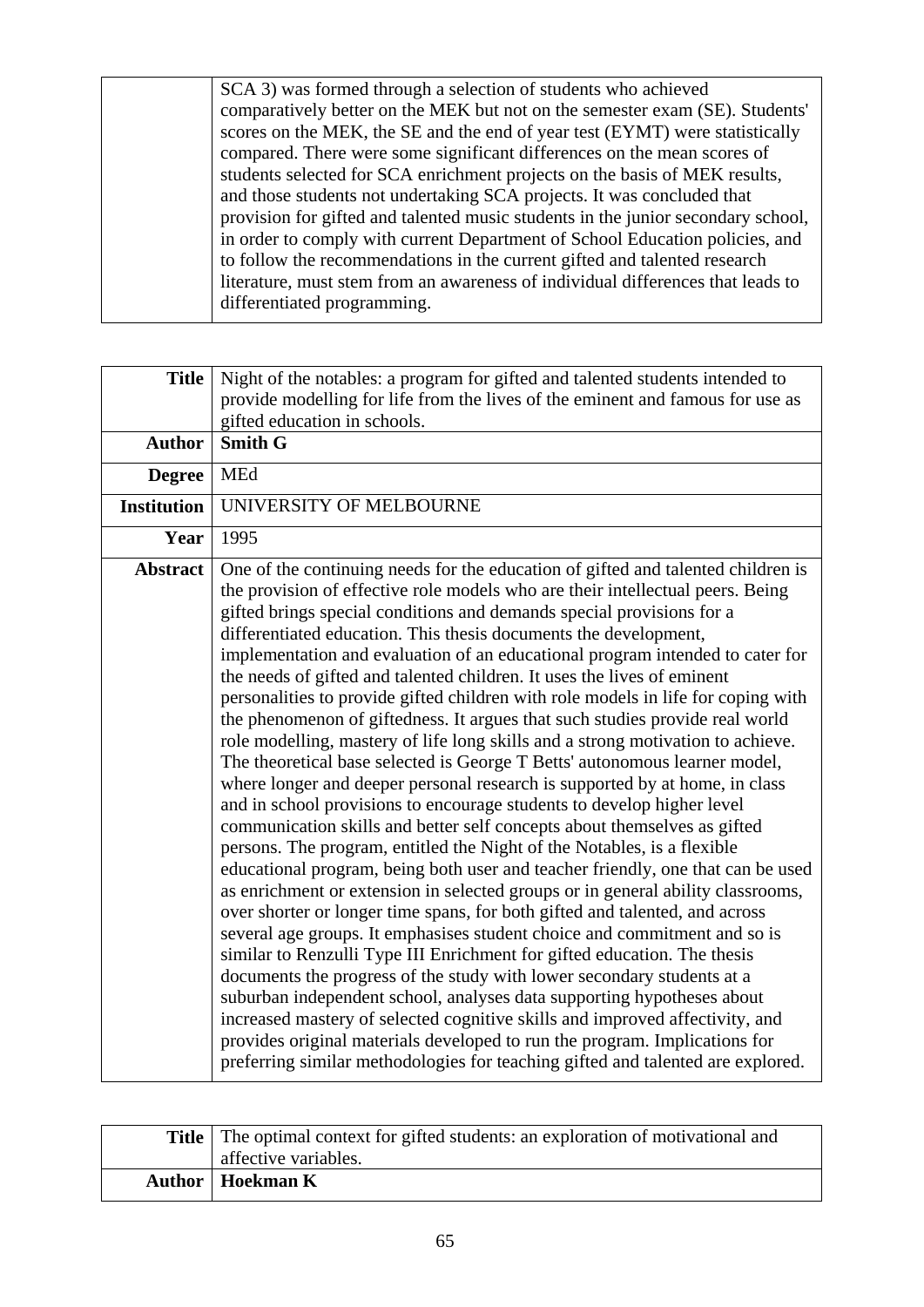| <b>Degree</b>      | PhD                                                                                                                                                                                                                                                                                                                                                                                                                                                                                                                                                                                                                                                                                                                                                                                                                                                                                                                                                                                                                                                                                                                                                                                                                                                                                                                                                                                                                                                                                                                                                                                                                                                                                                                                                                                                                                                                                                                                                                                                                                                                                                                                         |
|--------------------|---------------------------------------------------------------------------------------------------------------------------------------------------------------------------------------------------------------------------------------------------------------------------------------------------------------------------------------------------------------------------------------------------------------------------------------------------------------------------------------------------------------------------------------------------------------------------------------------------------------------------------------------------------------------------------------------------------------------------------------------------------------------------------------------------------------------------------------------------------------------------------------------------------------------------------------------------------------------------------------------------------------------------------------------------------------------------------------------------------------------------------------------------------------------------------------------------------------------------------------------------------------------------------------------------------------------------------------------------------------------------------------------------------------------------------------------------------------------------------------------------------------------------------------------------------------------------------------------------------------------------------------------------------------------------------------------------------------------------------------------------------------------------------------------------------------------------------------------------------------------------------------------------------------------------------------------------------------------------------------------------------------------------------------------------------------------------------------------------------------------------------------------|
| <b>Institution</b> | UNIVERSITY OF NEW SOUTH WALES                                                                                                                                                                                                                                                                                                                                                                                                                                                                                                                                                                                                                                                                                                                                                                                                                                                                                                                                                                                                                                                                                                                                                                                                                                                                                                                                                                                                                                                                                                                                                                                                                                                                                                                                                                                                                                                                                                                                                                                                                                                                                                               |
| Year               | 1998                                                                                                                                                                                                                                                                                                                                                                                                                                                                                                                                                                                                                                                                                                                                                                                                                                                                                                                                                                                                                                                                                                                                                                                                                                                                                                                                                                                                                                                                                                                                                                                                                                                                                                                                                                                                                                                                                                                                                                                                                                                                                                                                        |
| <b>Abstract</b>    | The participants in the first stage of the study were 540 Year 7 students<br>comprising 402 gifted students grouped in selective high schools, 76 gifted<br>students grouped in accelerated cohorts, and 62 students from a mixed ability<br>group. Analyses of self-reports from these students, including principle<br>components analysis, and multiple regression analyses, supported the<br>expanded 'flow construct' upon which the conceptual framework was based.<br>Hypothesised positive correlations between the measures of quality of school<br>life reported and intrinsic measures of anxiety and tedium. The regression<br>analyses supported the exploration of motivational orientation as a situational<br>state that may be affected by classroom variables, and there was evidence to<br>suggest that some anxiety may play a functional role in motivation. That the<br>optimism factor actually accounted for the highest percentage of variation in<br>the satisfaction with school reported, further highlighted the need to consider<br>important interpersonal variables in any assessment of 'stage environment-fit'<br>for adolescents. The examination of interaction effects, however, suggests that<br>the affective and motivational outcomes are complex and appear to depend on<br>the mediating influence of the students' perceptions of their coping resources.<br>The moderating influences of perceived strain on coping resources and<br>pessimism warrant particular attention in future longitudinal studies of gifted<br>students experiencing a variety of accelerative and ability grouping<br>interventions over the course of their first year of high school. Significant<br>declines in intrinsic motivation, satisfaction with school and commitment to<br>schoolwork were evident between the first and second administration of the<br>questionnaire. These findings were consistent with the developmental trends<br>associated with transition into high school. This study confirmed the practical<br>value of adopting the 'social-constructivist' framework for further research. |

| <b>Title</b>       | Padfoot, Pup and Claire: academic acceleration in Aotearoa.                                                                                                                                                                                                                                                                                                                                                                                                                                                                                                                                                                                                                                                                                                                                                                                                                                                                                                                          |
|--------------------|--------------------------------------------------------------------------------------------------------------------------------------------------------------------------------------------------------------------------------------------------------------------------------------------------------------------------------------------------------------------------------------------------------------------------------------------------------------------------------------------------------------------------------------------------------------------------------------------------------------------------------------------------------------------------------------------------------------------------------------------------------------------------------------------------------------------------------------------------------------------------------------------------------------------------------------------------------------------------------------|
| <b>Author</b>      | <b>Martin J</b>                                                                                                                                                                                                                                                                                                                                                                                                                                                                                                                                                                                                                                                                                                                                                                                                                                                                                                                                                                      |
| <b>Degree</b>      | <b>MEd</b>                                                                                                                                                                                                                                                                                                                                                                                                                                                                                                                                                                                                                                                                                                                                                                                                                                                                                                                                                                           |
| <b>Institution</b> | UNIVERSITY OF NEW ENGLAND                                                                                                                                                                                                                                                                                                                                                                                                                                                                                                                                                                                                                                                                                                                                                                                                                                                                                                                                                            |
| Year               | 2006                                                                                                                                                                                                                                                                                                                                                                                                                                                                                                                                                                                                                                                                                                                                                                                                                                                                                                                                                                                 |
| <b>Abstract</b>    | This study investigates the non-radical grade skipping experience of three<br>gifted New Zealand children aged nine to ten. A review of the literature reveals<br>positive academic, social and emotional outcomes from acceleration and,<br>paradoxically, the reluctance of educators to accelerate children. An appraisal<br>of events and anecdotes from the children's lives during the immediate<br>acceleration period confirms the benefits and suggests scaffolding to enhance<br>further the educational experience of acceleration candidates. An exploration<br>of acceleration from the students' perspective via case study allows personal<br>stories to emerge. Each story in this study gives a description of the<br>participants and their reflections on the acceleration decision and transition<br>period. The students' experiences and feelings over the first six months in their<br>acceleration classes follow, and the case studies close with advice on |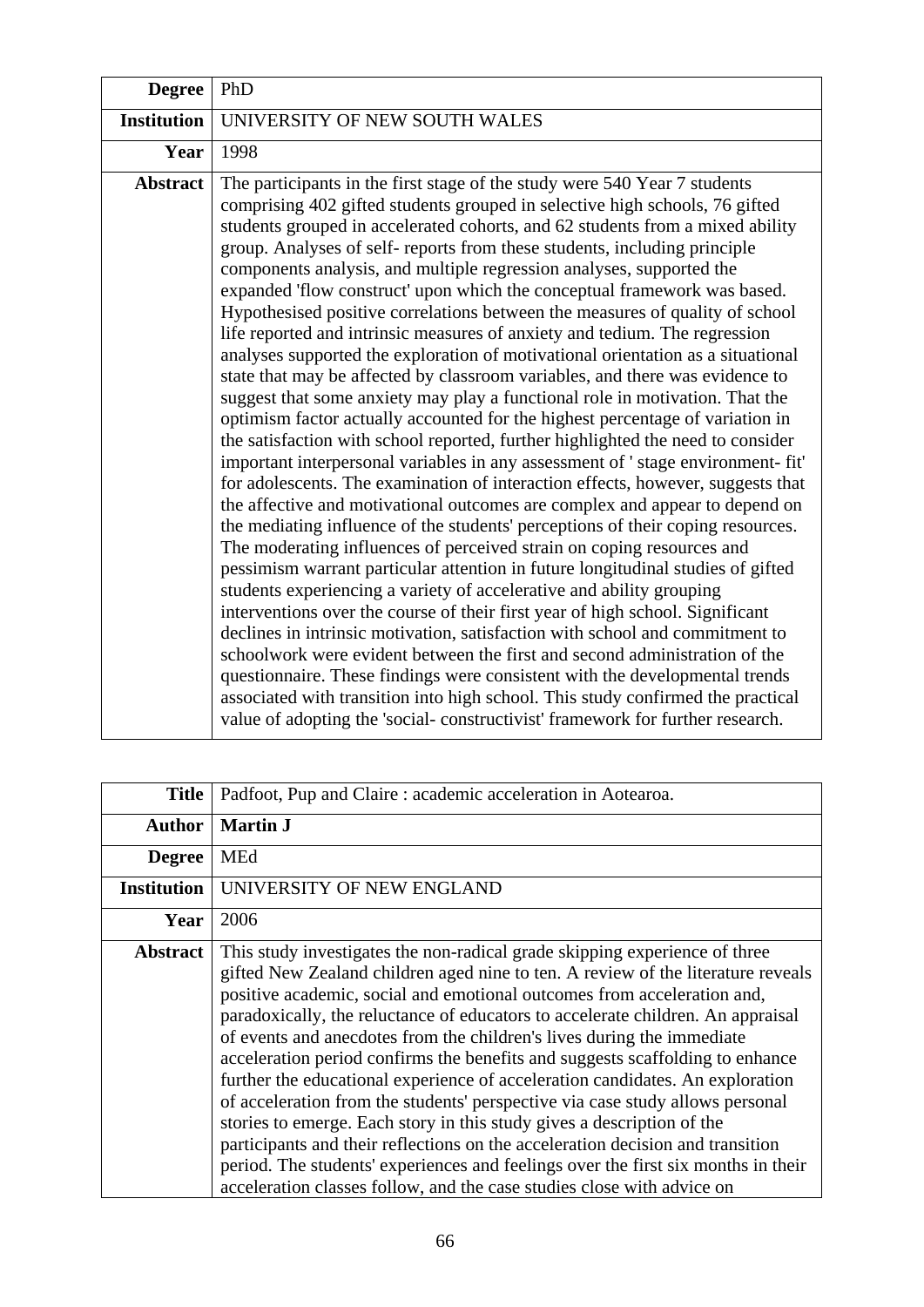acceleration from the students themselves. Recommendations for parents and schools arise from an interpretative analysis of the three case studies. The recommendations have implications for the emotional, social and academic welfare of gifted accelerated students and gifted students per se. They include better communication, timing of acceleration placement, student mentors for accelerated students, consideration of teachers selected for gifted students, student participation in their programme planning, selection of schools for gifted students, and provision of school programmes to safeguard gifted students' welfare.

| <b>Title</b>       | Perceptions of exceptional talent in high school students and implications for a                                                                                                                                                                                                                                                                                                                                                                                                                                                                                                                                                                                                                                                                                                                                                                                                                                                                                                                                                                                                                                                                                                                                                                                                                                                       |
|--------------------|----------------------------------------------------------------------------------------------------------------------------------------------------------------------------------------------------------------------------------------------------------------------------------------------------------------------------------------------------------------------------------------------------------------------------------------------------------------------------------------------------------------------------------------------------------------------------------------------------------------------------------------------------------------------------------------------------------------------------------------------------------------------------------------------------------------------------------------------------------------------------------------------------------------------------------------------------------------------------------------------------------------------------------------------------------------------------------------------------------------------------------------------------------------------------------------------------------------------------------------------------------------------------------------------------------------------------------------|
|                    | school's curriculum.                                                                                                                                                                                                                                                                                                                                                                                                                                                                                                                                                                                                                                                                                                                                                                                                                                                                                                                                                                                                                                                                                                                                                                                                                                                                                                                   |
| <b>Author</b>      | <b>Finocchiaro J I</b>                                                                                                                                                                                                                                                                                                                                                                                                                                                                                                                                                                                                                                                                                                                                                                                                                                                                                                                                                                                                                                                                                                                                                                                                                                                                                                                 |
| <b>Degree</b>      | MEd                                                                                                                                                                                                                                                                                                                                                                                                                                                                                                                                                                                                                                                                                                                                                                                                                                                                                                                                                                                                                                                                                                                                                                                                                                                                                                                                    |
| <b>Institution</b> | CANBERRA COLLEGE OF ADVANCED EDUCATION                                                                                                                                                                                                                                                                                                                                                                                                                                                                                                                                                                                                                                                                                                                                                                                                                                                                                                                                                                                                                                                                                                                                                                                                                                                                                                 |
| Year               | 1983                                                                                                                                                                                                                                                                                                                                                                                                                                                                                                                                                                                                                                                                                                                                                                                                                                                                                                                                                                                                                                                                                                                                                                                                                                                                                                                                   |
| <b>Abstract</b>    | Questionnaires were sent to parents of three hundred and forty six male Year 7<br>and 8 students attending an independent, comprehensive school. Parents were<br>asked to indicate the nature and extent of talent they believed their child<br>possessed. Their replies were used as the basis for the range of talents: some<br>fifty two areas are considered in this study. The questionnaire, together with<br>questionnaires given to students and teachers, also served to identify seventy<br>five exceptionally talented children. The talent areas were grouped into talent<br>'clusters' and students representing each cluster were selected for interviews.<br>During the interviews, parents were asked whether their son had previously<br>been identified as exceptionally talented, and what they perceived to be the<br>educational needs of their son. These needs were looked at in terms of the<br>formulation of a differentiated curriculum for exceptionally talented children.<br>The curriculum is described mainly in terms of three teaching modes<br>traditionally associated with gifted children: grouping, acceleration and<br>enrichment. Each of these is explored in relation to the stated needs of the<br>students and their consequent suitability in designing curricula for these<br>students. |

| <b>Title</b>       | Perceptions of teachers: a case study of giftedness in young children.                                                                                                                                                                                                                                                                                                                                                                                                                      |
|--------------------|---------------------------------------------------------------------------------------------------------------------------------------------------------------------------------------------------------------------------------------------------------------------------------------------------------------------------------------------------------------------------------------------------------------------------------------------------------------------------------------------|
| <b>Author</b>      | Hall J M                                                                                                                                                                                                                                                                                                                                                                                                                                                                                    |
| <b>Degree</b>      | PhD                                                                                                                                                                                                                                                                                                                                                                                                                                                                                         |
| <b>Institution</b> | UNIVERSITY OF SYDNEY                                                                                                                                                                                                                                                                                                                                                                                                                                                                        |
| Year               | 1997                                                                                                                                                                                                                                                                                                                                                                                                                                                                                        |
| <b>Abstract</b>    | Historically, it may be argued, gifted children have been overlooked and<br>inadequately nurtured in regular schools. How many students of high potential<br>remained unidentified as a result of those procedures remains an unanswered<br>question, even more so in the case of young gifted children, whose formative<br>years are so impressionable. Therefore, the recent recognition by educators of<br>giftedness, has raised questions and encouraged further research to cover the |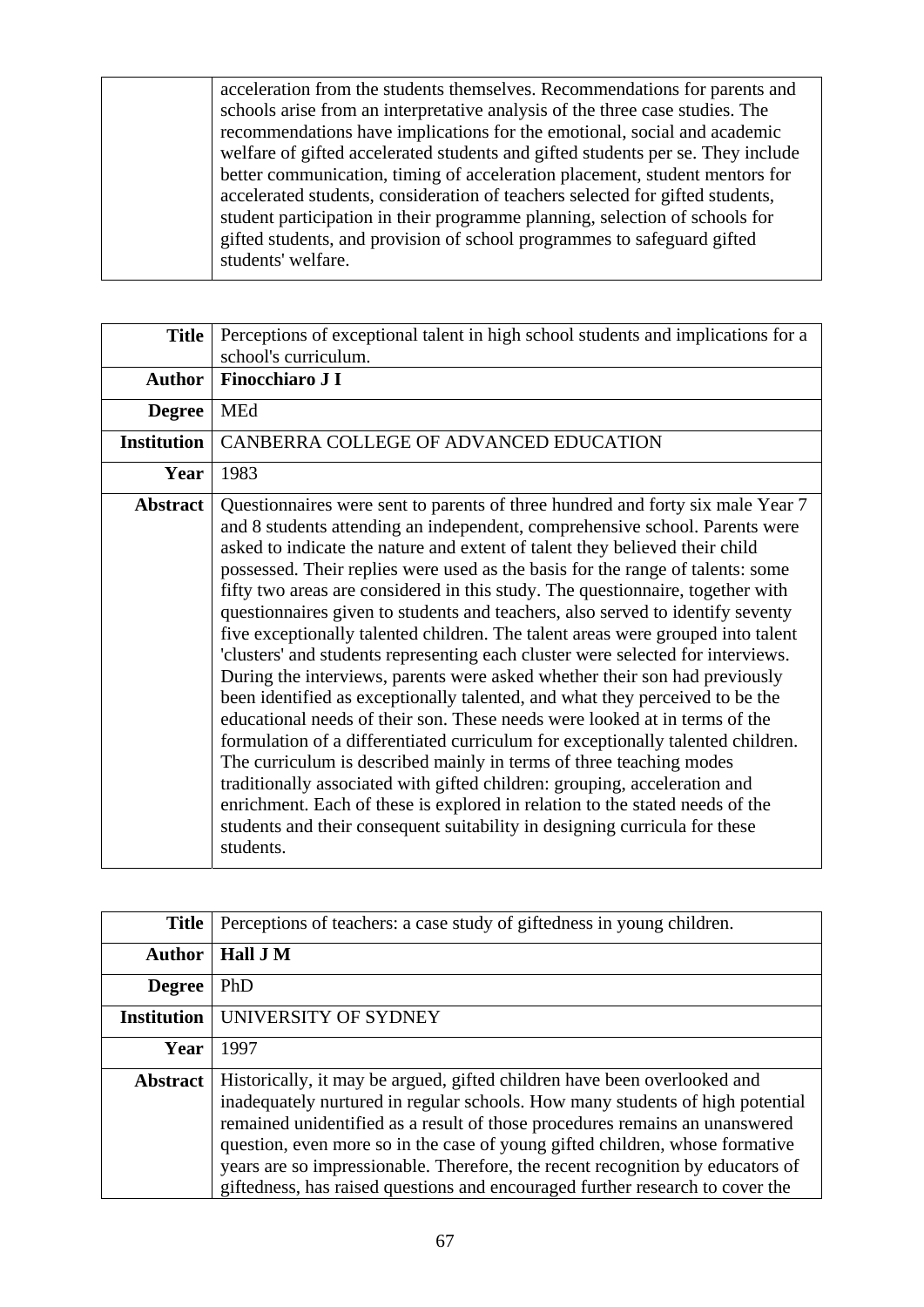existing paucity of early childhood researchers in gifted education. This thesis, therefore reports on an exploratory study which investigated how teachers of young children construed their understanding of giftedness as they interacted with children in Junior Primary classrooms in three schools in Sydney, NSW, Australia. The strength of teacher voice is an integral element of this study. The understandings of the teachers were explored through focused conversational interviews. These provided greater insight into teacher understanding and were portrayed through their own power of narrative. Findings are reported in themes and subthemes derived from teachers' responses to the study's three key questions. Findings also indicate that the diversity of understandings of giftedness is as divergent in the literature as in the classroom; and that these understandings are strongly embedded in both personal and professional experience. Factors that the study teachers considered to be of critical importance when teaching young children were exposed throughout the study and resulted in strong practical recommendations for both preservice and inservice education. The thesis concludes with a discussion of implications for the future research into the roles of teachers to further avoid hindering development of young gifted children.

| <b>Title</b>       | Policy and practice in gifted education: review of the process in NSW from<br>1977-1990.                                                                                                                                                                                                                                                                                                                                                                                                                                                                                                                                                                                                                                                                                                                                                                                                                                                                                                                                                                                                                                      |
|--------------------|-------------------------------------------------------------------------------------------------------------------------------------------------------------------------------------------------------------------------------------------------------------------------------------------------------------------------------------------------------------------------------------------------------------------------------------------------------------------------------------------------------------------------------------------------------------------------------------------------------------------------------------------------------------------------------------------------------------------------------------------------------------------------------------------------------------------------------------------------------------------------------------------------------------------------------------------------------------------------------------------------------------------------------------------------------------------------------------------------------------------------------|
| <b>Author</b>      | Forster J H                                                                                                                                                                                                                                                                                                                                                                                                                                                                                                                                                                                                                                                                                                                                                                                                                                                                                                                                                                                                                                                                                                                   |
| <b>Degree</b>      | PhD                                                                                                                                                                                                                                                                                                                                                                                                                                                                                                                                                                                                                                                                                                                                                                                                                                                                                                                                                                                                                                                                                                                           |
| <b>Institution</b> | UNIVERSITY OF SYDNEY                                                                                                                                                                                                                                                                                                                                                                                                                                                                                                                                                                                                                                                                                                                                                                                                                                                                                                                                                                                                                                                                                                          |
| Year               | 1991                                                                                                                                                                                                                                                                                                                                                                                                                                                                                                                                                                                                                                                                                                                                                                                                                                                                                                                                                                                                                                                                                                                          |
| <b>Abstract</b>    | The main purpose of this study was to investigate how policy has become<br>practice in the area of gifted education in the New South Wales government<br>school system. A conceptual framework applied to the policy process was used<br>to consider the extent to which the policy intent was realised. At each level of<br>the policy, process perceptions and practice were revealed through interviews,<br>documents, content analyses and, in addition, at the school level, through<br>questionnaires as part of a case study approach. The study clarified and gave<br>validity to general assumptions in the areas of policy making and gifted<br>education. Findings showed that providing for gifted and talented children was<br>not a priority, was not systematic and was not routine. Specifics were lacking<br>through the policy process, resulting in the ad hoc nature of provision for<br>gifted children which varied according to individual intitiatives. As the then<br>Minister for Education saw it, the situation was 'a pepperpot of exciting<br>activities alongside inaction' (Metherell, 1989). |

| <b>Title</b> Practices employed by participating teachers to differentiate the curriculum for |
|-----------------------------------------------------------------------------------------------|
| the gifted students in their class.                                                           |
| <b>Author</b>   Davies F                                                                      |
| Degree   MGiftEd                                                                              |
| Institution   FLINDERS UNIVERSITY OF SOUTH AUSTRALIA                                          |
| Year $\vert$ 2002                                                                             |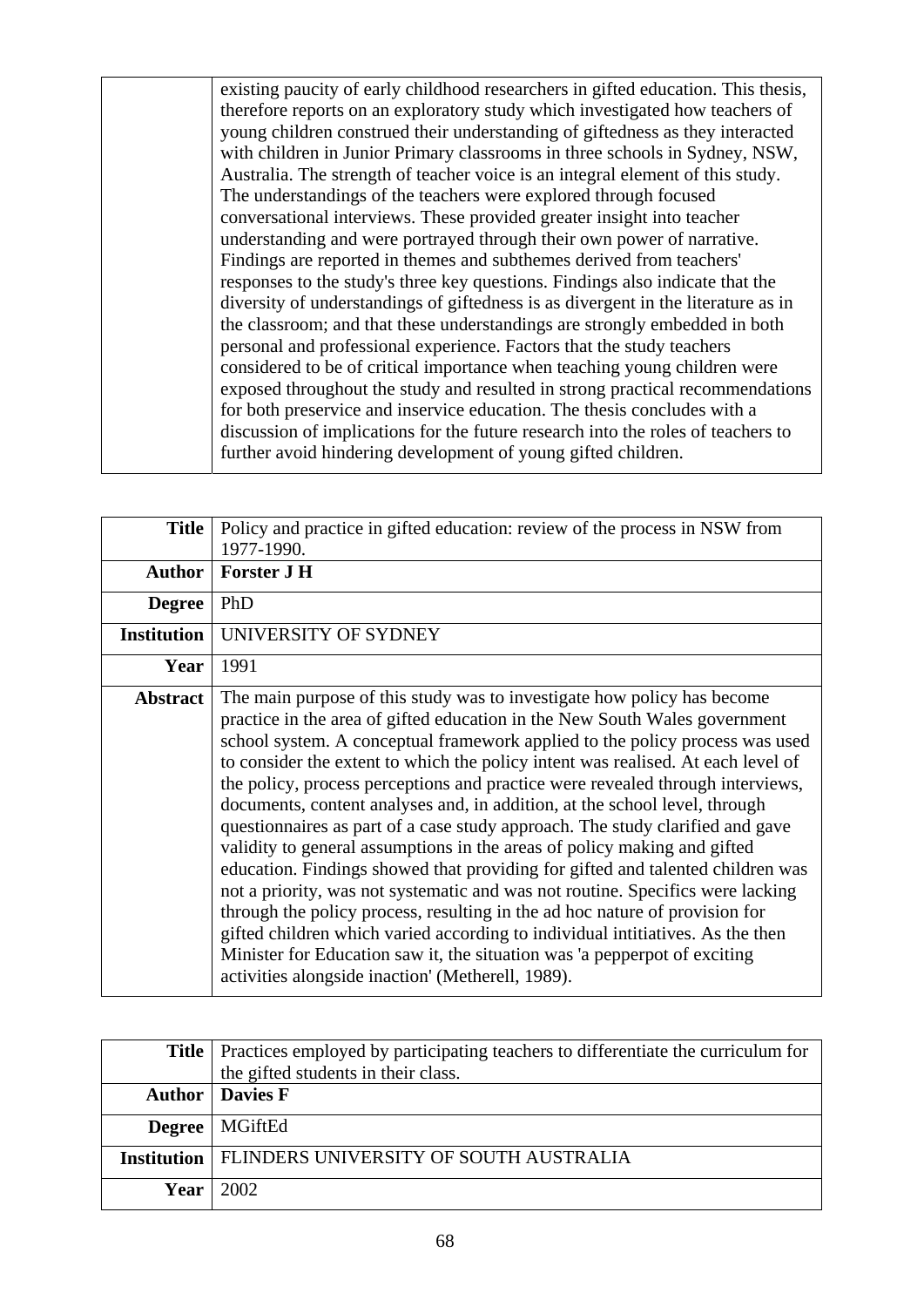Abstract This research is a qualitative, descriptive, and intrinsic case study that investigates how four participating primary school teachers differentiated the curriculum for the gifted students in their classes. Within the literature on the education of the gifted, there is a consensus of opinion that gifted students require specialised provision to meet their learning needs. This research examines the measures used by the participating teachers to provide specifically for the gifted students. It concludes that these students can benefit from the same excellent teaching practices that are optimal for all other learners. It contrasts a teacher-directed approach to curricular delivery in which the teachers are responsible for modifying curricular content, process and product and the learning environment to meet the particular needs of gifted individuals, with a student-centred approach in which all students - including the gifted learners - are responded to individually. The research concludes that, within the constraints of a regular classroom, it is probably too demanding to superimpose on a regular curriculum another set of methods for the gifted students alone, as is required in a teacher-directed model, but that within a student-centred approach, the gifted students can be provided for appropriately within the same frame as all other students.

| <b>Title</b>       | A preliminary study of young gifted children.                                                                                                                                                                                                                                                                                                                                                                                                                                                                                                                                                                                                                                                                                                                                                                                                                                                                                                                                                                                                                                                                                                                                                                                                                                                                                                                              |
|--------------------|----------------------------------------------------------------------------------------------------------------------------------------------------------------------------------------------------------------------------------------------------------------------------------------------------------------------------------------------------------------------------------------------------------------------------------------------------------------------------------------------------------------------------------------------------------------------------------------------------------------------------------------------------------------------------------------------------------------------------------------------------------------------------------------------------------------------------------------------------------------------------------------------------------------------------------------------------------------------------------------------------------------------------------------------------------------------------------------------------------------------------------------------------------------------------------------------------------------------------------------------------------------------------------------------------------------------------------------------------------------------------|
| <b>Author</b>      | Paramanathan S                                                                                                                                                                                                                                                                                                                                                                                                                                                                                                                                                                                                                                                                                                                                                                                                                                                                                                                                                                                                                                                                                                                                                                                                                                                                                                                                                             |
| <b>Degree</b>      | MEd                                                                                                                                                                                                                                                                                                                                                                                                                                                                                                                                                                                                                                                                                                                                                                                                                                                                                                                                                                                                                                                                                                                                                                                                                                                                                                                                                                        |
| <b>Institution</b> | LA TROBE UNIVERSITY                                                                                                                                                                                                                                                                                                                                                                                                                                                                                                                                                                                                                                                                                                                                                                                                                                                                                                                                                                                                                                                                                                                                                                                                                                                                                                                                                        |
| Year               | 1985                                                                                                                                                                                                                                                                                                                                                                                                                                                                                                                                                                                                                                                                                                                                                                                                                                                                                                                                                                                                                                                                                                                                                                                                                                                                                                                                                                       |
| <b>Abstract</b>    | The study focused on assisting primary school teachers to select gifted<br>children. Thirty teachers in 10 schools, nominated preparatory class Year 1 and<br>Year 2 children as gifted. Seventy two children were nominated as gifted from<br>a population of 850. These children were tested on verbal and nonverbal<br>measures of mental ability and 68 complete sets of data were obtained. The<br>teachers completed two rating scales. Twenty four children were interviewed<br>with their parents, to provide indepth case study material. Factor analytic<br>techniques were applied to the test data to identify the way in which it could be<br>synthesised. Two distinct constructs emerged, which reflected convergent and<br>divergent thinking ability. Analysis of variance and multiple regression<br>analysis were used to determine whether teachers could discriminate between<br>children who perform well on tests and those who do not, when they consider<br>all the children to be gifted. It was found that under these conditions teachers<br>were not able to discriminate between the two groups on the basis of<br>observations. While the behavioural indicators did not predict, in general, the<br>high scoring convergent and divergent thinking children, there were some<br>separate instances of predictions of high and low ability. |

|                       | <b>Title</b>   Problem-based learning and primary education. |
|-----------------------|--------------------------------------------------------------|
|                       | <b>Author</b>   Allen S                                      |
| <b>Degree</b>   $EdD$ |                                                              |
|                       | <b>Institution   MONASH UNIVERSITY</b>                       |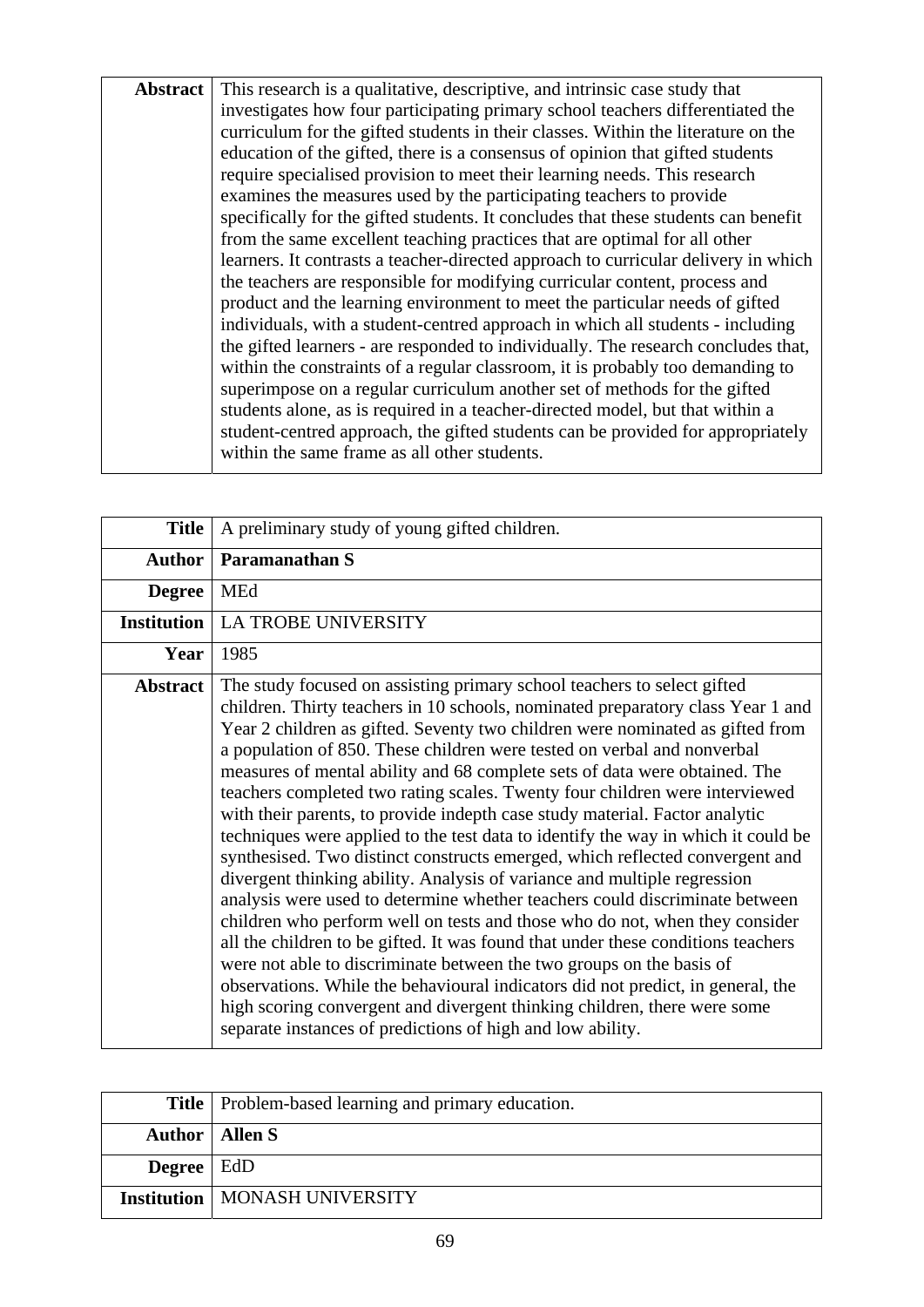| Year     | 2002                                                                                                                                                                                                                                                                                                                                                                                                                                                                                                                                                                                                                                                                                                                                                                                                                                                                                                                                                                                                                                                                                                                                                                                                                                                                                                                                                                                                                                                                                                                                                                                                                                                                                                                                                                                                                                                                                                                                                                                                                                                                                                                                                                                                                                                                                                                                                                                                                                                                                                                                                                                                                                                                                                                                                                                                                                                                                                                                                                                                                                                                                                                                                                        |
|----------|-----------------------------------------------------------------------------------------------------------------------------------------------------------------------------------------------------------------------------------------------------------------------------------------------------------------------------------------------------------------------------------------------------------------------------------------------------------------------------------------------------------------------------------------------------------------------------------------------------------------------------------------------------------------------------------------------------------------------------------------------------------------------------------------------------------------------------------------------------------------------------------------------------------------------------------------------------------------------------------------------------------------------------------------------------------------------------------------------------------------------------------------------------------------------------------------------------------------------------------------------------------------------------------------------------------------------------------------------------------------------------------------------------------------------------------------------------------------------------------------------------------------------------------------------------------------------------------------------------------------------------------------------------------------------------------------------------------------------------------------------------------------------------------------------------------------------------------------------------------------------------------------------------------------------------------------------------------------------------------------------------------------------------------------------------------------------------------------------------------------------------------------------------------------------------------------------------------------------------------------------------------------------------------------------------------------------------------------------------------------------------------------------------------------------------------------------------------------------------------------------------------------------------------------------------------------------------------------------------------------------------------------------------------------------------------------------------------------------------------------------------------------------------------------------------------------------------------------------------------------------------------------------------------------------------------------------------------------------------------------------------------------------------------------------------------------------------------------------------------------------------------------------------------------------------|
| Abstract | Problem-based learning is an approach to learning that has evolved from the<br>integration of post-empiricist epistemology and current learning propositions.<br>It is spreading through higher education, especially in the fields of medicine,<br>architecture and educational administration. Most of the research on the<br>implementation of problem-based learning in education has stemmed from<br>studies carried out with adult learners but the approach has also been<br>implemented at the Centre for Problem Based-Learning at Illinois Mathematics<br>and Science Academy (IMSA) with gifted secondary students and in several<br>elementary schools in the USA. The main aim of this thesis is to examine<br>through literature review and critical analysis the philosophical and learning<br>principles underpinning problem-based learning and to ascertain if this<br>approach may further enhance learning in primary education in Australia.<br>Problem-based learning emanates from the seeking of tentative solutions to<br>problems. It is based upon post-empiricist epistemology which has evolved<br>principally from the work of Dewey, Popper and Quine who viewed<br>knowledge as ever-developing, continually changing and tentative, and open to<br>question and disproof. The writer considers that teachers' implicit views of<br>knowledge influence their pedagogy. Therefore it is important for teachers to<br>become aware of their views of knowledge and understand why they hold<br>them. This thesis discusses how post-empiricism differs from the dominant<br>rationalist and empiricist epistemologies of knowledge, which underlie and<br>influence much current teacher practice. It shows how teachers would need to<br>develop different understandings of knowledge and knowledge acquisition in<br>order to implement problem-based learning. At the same time it shows the<br>validity of such understandings. Many of the learning propositions and<br>processes already in use in some primary schools appear to be consistent with<br>those advocated by supporters of problem-based learning. It would be expected<br>that this would facilitate the introduction of this approach. However such<br>learning principles need to be explored more closely. This is a theoretical study<br>based on the analysis of literature and points out reasons why problem-based<br>learning has been introduced successfully. Although problem based learning<br>has been implemented in some elementary schools in the USA, the use of such<br>an approach in primary education in Australia has not been widely<br>documented. The suitability of such an approach to learning in Australian<br>primary schools is explored and ways in which it could be introduced to the<br>profession are suggested. More research based on practice is needed in this<br>area. A future potential study is described, the findings of which could be<br>distributed to school networks and professional development courses to allow<br>teachers to become more familiar with this challenging but rewarding approach<br>to learning. |

|        | <b>Title</b> The relational nature of mentoring gifted children using desktop |
|--------|-------------------------------------------------------------------------------|
|        | videoconferencing.                                                            |
|        | <b>Author</b>   <b>Lamont K</b>                                               |
| Degree | EdD                                                                           |
|        | <b>Institution   UNIVERSITY OF SOUTHERN QUEENSLAND</b>                        |
| Year   | 2004                                                                          |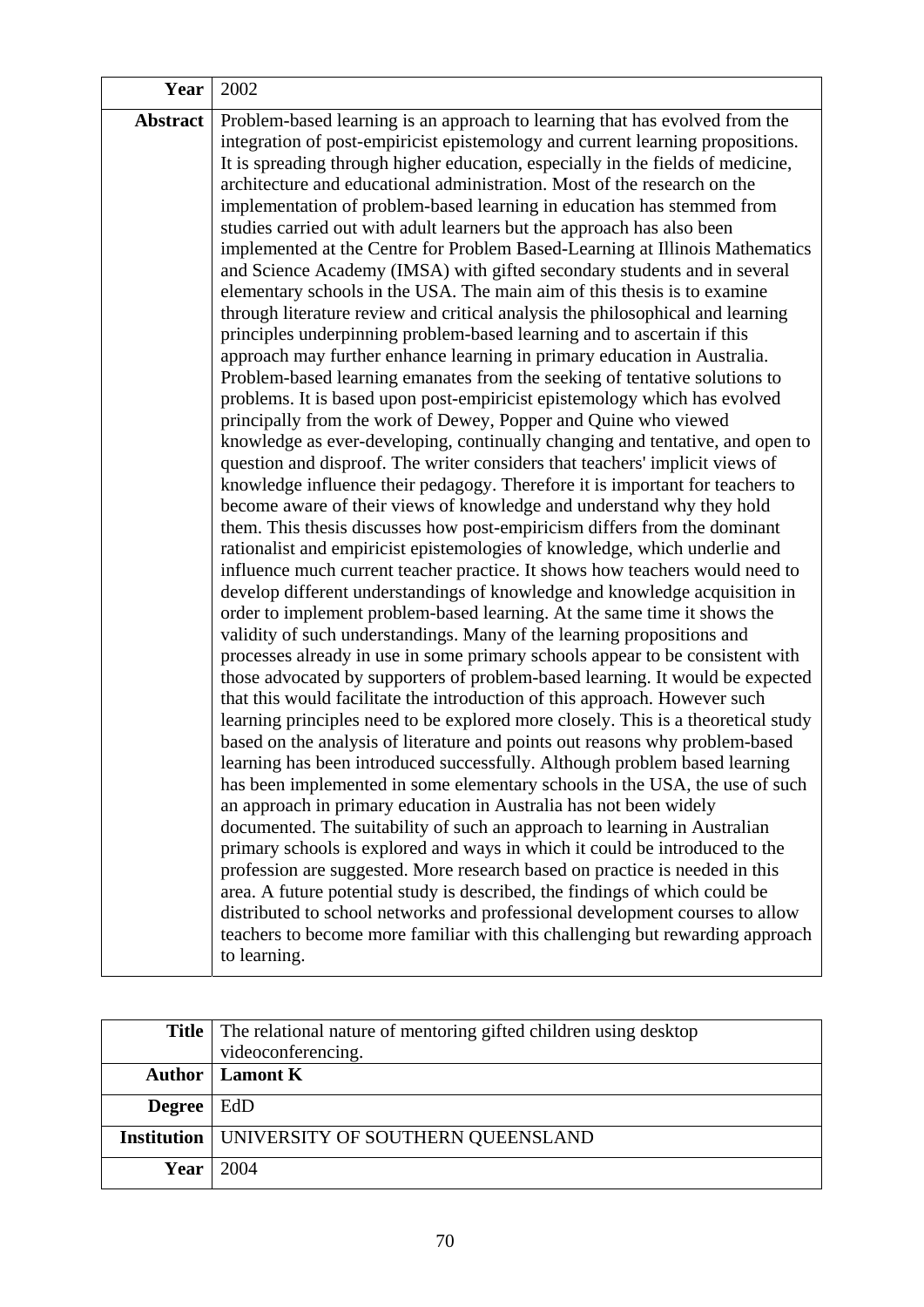| <b>Abstract</b> | The integration of technology into classrooms, the education of gifted learners, |
|-----------------|----------------------------------------------------------------------------------|
|                 | and the challenge this presents to classroom relationships as a result of        |
|                 | engaging with computer technology are significant issues for teachers in this    |
|                 | decade. The evolving paradigm of technology use, the deep learning of            |
|                 | computer skills that students will require for future employment and how this    |
|                 | can be incorporated into appropriate pedagogies for gifted learners also poses   |
|                 | challenges for teachers. This thesis reports on a unique mentoring program that  |
|                 | was developed to utilise desktop videoconferencing (DVC) technology and          |
|                 | designed to specifically address these challenges. The study was undertaken in   |
|                 | a large independent school (K-12) in New South Wales, Australia and involved     |
|                 | six students and six teachers, none of whom had any previous experience of       |
|                 | DVC or mentoring. The aim of the study was to investigate learning outcomes      |
|                 | for teachers and gifted students. This study employed DVC as a didactic          |
|                 | strategy over a 10-week period. The mentoring sessions of the cohorts and        |
|                 | their post-mentoring interviews were evaluated using grounded theory methods     |
|                 | of data gathering and analysis over a 2-year period. The findings demonstrated   |
|                 | that the nature of learning during DVC could be constructed as an emergent       |
|                 | theory, based on the teaching philosophies of the teachers and their goals for   |
|                 | their students. Technical support, relational mentors and motivational tasks     |
|                 | created supportive environments for DVC. Perseverance, enthusiasm and            |
|                 | resilience enhanced the uniqueness of mentoring program. Several                 |
|                 | recommendations are also posited for further research.                           |
|                 |                                                                                  |

| <b>Title</b>       | Resistance to establishing an opportunity class for gifted and talented students<br>in rural NSW.                                                                                                                                                                                                                                                                                                                                                                                                                                                                                                                                                                                                                                                                                                                                                                                                                                                                               |
|--------------------|---------------------------------------------------------------------------------------------------------------------------------------------------------------------------------------------------------------------------------------------------------------------------------------------------------------------------------------------------------------------------------------------------------------------------------------------------------------------------------------------------------------------------------------------------------------------------------------------------------------------------------------------------------------------------------------------------------------------------------------------------------------------------------------------------------------------------------------------------------------------------------------------------------------------------------------------------------------------------------|
| <b>Author</b>      | <b>Sullivan R</b>                                                                                                                                                                                                                                                                                                                                                                                                                                                                                                                                                                                                                                                                                                                                                                                                                                                                                                                                                               |
| <b>Degree</b>      | <b>MEd</b>                                                                                                                                                                                                                                                                                                                                                                                                                                                                                                                                                                                                                                                                                                                                                                                                                                                                                                                                                                      |
| <b>Institution</b> | <b>GRIFFITH UNIVERSITY</b>                                                                                                                                                                                                                                                                                                                                                                                                                                                                                                                                                                                                                                                                                                                                                                                                                                                                                                                                                      |
| Year               | 1997                                                                                                                                                                                                                                                                                                                                                                                                                                                                                                                                                                                                                                                                                                                                                                                                                                                                                                                                                                            |
| <b>Abstract</b>    | During 1995 a government directive was given to establish an Opportunity<br>Class (OC) in a particular District in rural NSW by 1996. The author is a<br>specialist music teacher at a NSW government primary school, which was<br>chosen to host an OC. She would be teaching the OC students music if the OC<br>eventuated. Being a member of the local school Gifted and Talented committee<br>she was interested in following the process of establishing the class.<br>Qualitative research, associated with the techniques of Action research and<br>Ethnographic research focus on the structure and processes of what, why and<br>how the OC failed. An investigation of policy versus practice, presents<br>evidence of powerful historical forces of resistance to Gifted and Talented<br>education. Through means of interactive data collection strategies, the ensuing<br>case study reveals stakeholders perceptions, attitudes and interpersonal<br>experiences. |

|                     | <b>Title</b>   A review of secondary special placement programmes in Western Australia: |
|---------------------|-----------------------------------------------------------------------------------------|
|                     | clients' perceptions.                                                                   |
|                     | <b>Author</b>   Bailey J                                                                |
| <b>Degree</b>   MEd |                                                                                         |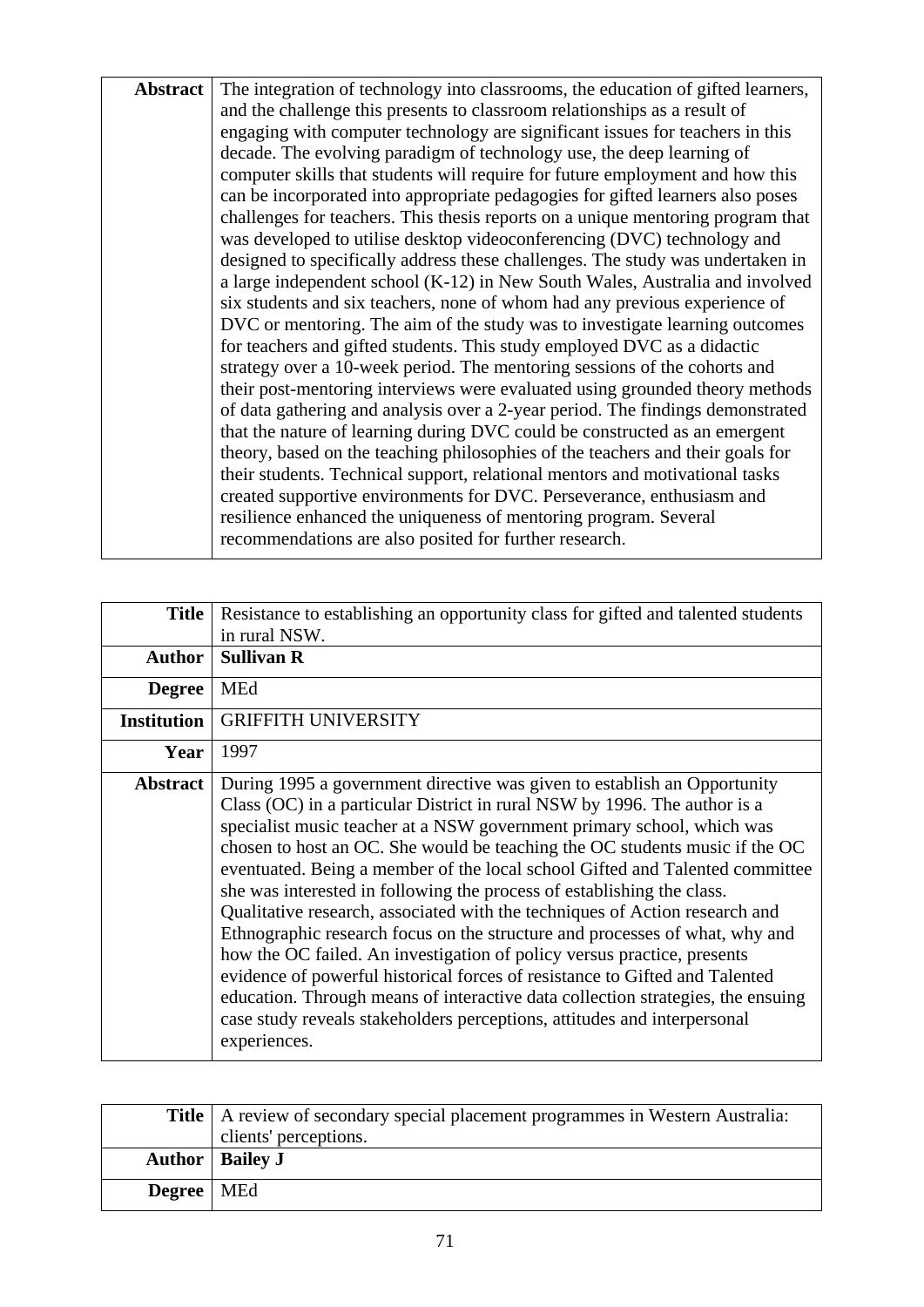| <b>Institution</b> | UNIVERSITY OF WESTERN AUSTRALIA                                                                                                                                                                                                                                                                                                                                                                                                                                                                                                                                                                                                                                                                                                                                                                                                                                                                                                                                                                                                                                                                                                                                                                                                                                                                                                                                                                                                      |
|--------------------|--------------------------------------------------------------------------------------------------------------------------------------------------------------------------------------------------------------------------------------------------------------------------------------------------------------------------------------------------------------------------------------------------------------------------------------------------------------------------------------------------------------------------------------------------------------------------------------------------------------------------------------------------------------------------------------------------------------------------------------------------------------------------------------------------------------------------------------------------------------------------------------------------------------------------------------------------------------------------------------------------------------------------------------------------------------------------------------------------------------------------------------------------------------------------------------------------------------------------------------------------------------------------------------------------------------------------------------------------------------------------------------------------------------------------------------|
| Year               | 1994                                                                                                                                                                                                                                                                                                                                                                                                                                                                                                                                                                                                                                                                                                                                                                                                                                                                                                                                                                                                                                                                                                                                                                                                                                                                                                                                                                                                                                 |
| <b>Abstract</b>    | This study identified and described the key issues which 61 ex clients of<br>Secondary Special Placement Programs in Perth high schools believe had<br>important effects on the quality of their social and academic experiences in<br>high school, and which they believe to be central to appropriate provision for<br>gifted and talented students. The researcher incorporated qualitative research<br>procedures to produce a questionnaire and directed discussion questions, in<br>order to obtain and analyse the relevant data. It is concluded that there is a<br>discrepancy between the Western Australian Ministry of Education's<br>expectations, and the reality of much school based practice. According to the<br>general consensus of the subjects of this study, and in line with general theory<br>and existing Ministry policy, there needs to be: stronger support for, and<br>commitment to, education for gifted and talented students; better management<br>to ensure reduced isolation and ostracism of gifted students; appropriate<br>training of staff, and appropriate staffing of programs; more flexible provision<br>with respect to entry and exit from programs; appropriate pace and content of<br>the curriculum; acceptance of acceleration as a viable and sometimes essential<br>strategy for some students, and ongoing refinement of programs based on<br>effective evaluation procedures. |

| <b>Title</b>       | The role of the principal in implementing information technology (IT) as a                                                                                                                                                                                                                                                                                                                                                                                                                                                                                                                                                                                                                                                                                                                                                                                                                                                                                                                                                                                                                                                                                                                                                                                                                                                                                                                                                                                                                                                                                                                                                                                                                                        |
|--------------------|-------------------------------------------------------------------------------------------------------------------------------------------------------------------------------------------------------------------------------------------------------------------------------------------------------------------------------------------------------------------------------------------------------------------------------------------------------------------------------------------------------------------------------------------------------------------------------------------------------------------------------------------------------------------------------------------------------------------------------------------------------------------------------------------------------------------------------------------------------------------------------------------------------------------------------------------------------------------------------------------------------------------------------------------------------------------------------------------------------------------------------------------------------------------------------------------------------------------------------------------------------------------------------------------------------------------------------------------------------------------------------------------------------------------------------------------------------------------------------------------------------------------------------------------------------------------------------------------------------------------------------------------------------------------------------------------------------------------|
|                    |                                                                                                                                                                                                                                                                                                                                                                                                                                                                                                                                                                                                                                                                                                                                                                                                                                                                                                                                                                                                                                                                                                                                                                                                                                                                                                                                                                                                                                                                                                                                                                                                                                                                                                                   |
|                    | learning tool in schools.                                                                                                                                                                                                                                                                                                                                                                                                                                                                                                                                                                                                                                                                                                                                                                                                                                                                                                                                                                                                                                                                                                                                                                                                                                                                                                                                                                                                                                                                                                                                                                                                                                                                                         |
| <b>Author</b>      | <b>Wilsmore D C</b>                                                                                                                                                                                                                                                                                                                                                                                                                                                                                                                                                                                                                                                                                                                                                                                                                                                                                                                                                                                                                                                                                                                                                                                                                                                                                                                                                                                                                                                                                                                                                                                                                                                                                               |
| <b>Degree</b>      | EdD                                                                                                                                                                                                                                                                                                                                                                                                                                                                                                                                                                                                                                                                                                                                                                                                                                                                                                                                                                                                                                                                                                                                                                                                                                                                                                                                                                                                                                                                                                                                                                                                                                                                                                               |
| <b>Institution</b> | <b>CHARLES STURT UNIVERSITY</b>                                                                                                                                                                                                                                                                                                                                                                                                                                                                                                                                                                                                                                                                                                                                                                                                                                                                                                                                                                                                                                                                                                                                                                                                                                                                                                                                                                                                                                                                                                                                                                                                                                                                                   |
| Year               | 2001                                                                                                                                                                                                                                                                                                                                                                                                                                                                                                                                                                                                                                                                                                                                                                                                                                                                                                                                                                                                                                                                                                                                                                                                                                                                                                                                                                                                                                                                                                                                                                                                                                                                                                              |
| <b>Abstract</b>    | The use of Information Technology (IT) in the wider society has exploded in<br>the past five years in most parts of the world. In New South Wales (NSW),<br>Australia, significant resources both physical and human have been allocated<br>to most schools. This thesis examines the pivotal leadership role of the<br>principal in the successful implementation of IT in schools as a<br>teaching/learning tool. This also involves examining changing pedagogics and<br>structures within case. study schools. A case study approach was used in the<br>research to examine practices in five 'beacon' schools. These schools were<br>selected first on the basis of their apparent success in introducing IT, second, to<br>ascertain if there were certain discernible factors that principals in these<br>schools displayed or paradigms they utilised to ensure the successful<br>introduction and use of IT as a learning tool by students. A range of schools<br>reflecting size. isolation and structures in rural NSW were selected for the<br>study. The literature suggests that any successful educational innovation in<br>schools relies to a large extent on the leadership role of the principal,<br>particularly In the areas of modelling, resourcing, professional development,<br>planning, knowledge and collaboration. These among other key aspects were<br>examined in the study. The findings suggest that all of the above were<br>prerequisites for the successful implementation of IT as a learning tool. The<br>study showed that no single factor was an entity in itself. Some principals were<br>gifted in their knowledge and understanding of IT but this in itself did not |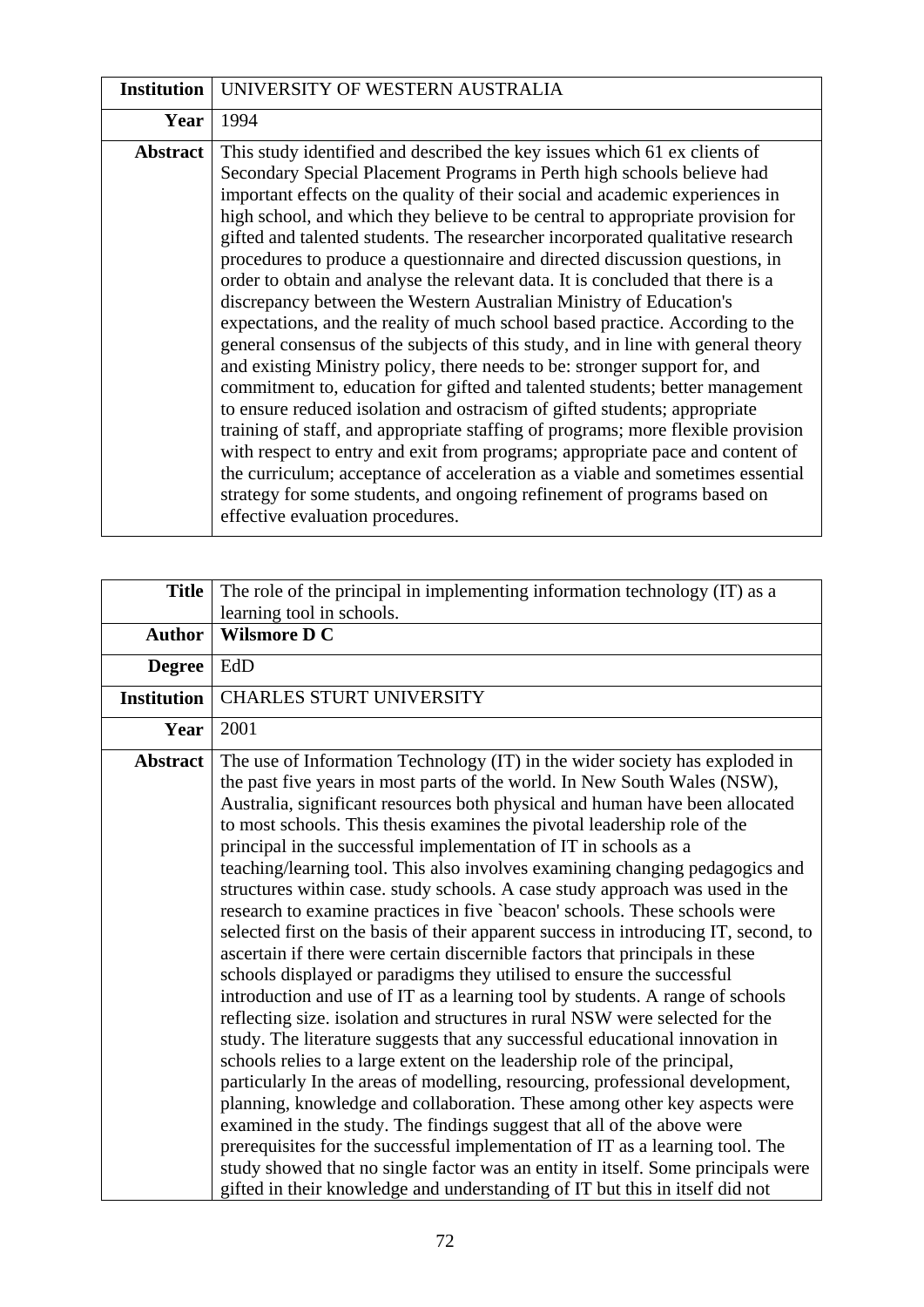ensure success, nor did the availability of hardware or software. The keys to success were: Availability of adequate and continuing professional development for staff; The ability of the principal to establish and lead effective learning communities; Changing of old structures and pedagogics; and Principals overcoming their own technophobia and that of many of their teaching staff. Although schools were selected as 'beacon' schools, not all schools were seen to be highly effective at utilising IT as a learning tool. They were on a continuum from little effective use to exceptional use. Even though other key staff played important roles in the introduction and support of IT as a learning tool in the case study schools, the leadership role of the principal was crucial.

| <b>Title</b>       | The selection of teachers of the gifted and talented in Western Australian state                                                                                                                                                                                                                                                                                                                                                                                                                                                                                                                                                                                                                                                                                                                                                                                                                                                                                                                                                                                                                                                                                                                                                                                                                                                                                                                                                                                                                                                                                                                                                                                                                                                                                                                                                                                                                                                                                                                                                                                                                                                                                                                                                                                                                                                                                                                                                                                                                                                  |
|--------------------|-----------------------------------------------------------------------------------------------------------------------------------------------------------------------------------------------------------------------------------------------------------------------------------------------------------------------------------------------------------------------------------------------------------------------------------------------------------------------------------------------------------------------------------------------------------------------------------------------------------------------------------------------------------------------------------------------------------------------------------------------------------------------------------------------------------------------------------------------------------------------------------------------------------------------------------------------------------------------------------------------------------------------------------------------------------------------------------------------------------------------------------------------------------------------------------------------------------------------------------------------------------------------------------------------------------------------------------------------------------------------------------------------------------------------------------------------------------------------------------------------------------------------------------------------------------------------------------------------------------------------------------------------------------------------------------------------------------------------------------------------------------------------------------------------------------------------------------------------------------------------------------------------------------------------------------------------------------------------------------------------------------------------------------------------------------------------------------------------------------------------------------------------------------------------------------------------------------------------------------------------------------------------------------------------------------------------------------------------------------------------------------------------------------------------------------------------------------------------------------------------------------------------------------|
|                    | schools.                                                                                                                                                                                                                                                                                                                                                                                                                                                                                                                                                                                                                                                                                                                                                                                                                                                                                                                                                                                                                                                                                                                                                                                                                                                                                                                                                                                                                                                                                                                                                                                                                                                                                                                                                                                                                                                                                                                                                                                                                                                                                                                                                                                                                                                                                                                                                                                                                                                                                                                          |
| <b>Author</b>      | <b>Martin S J</b>                                                                                                                                                                                                                                                                                                                                                                                                                                                                                                                                                                                                                                                                                                                                                                                                                                                                                                                                                                                                                                                                                                                                                                                                                                                                                                                                                                                                                                                                                                                                                                                                                                                                                                                                                                                                                                                                                                                                                                                                                                                                                                                                                                                                                                                                                                                                                                                                                                                                                                                 |
| <b>Degree</b>      | MEd                                                                                                                                                                                                                                                                                                                                                                                                                                                                                                                                                                                                                                                                                                                                                                                                                                                                                                                                                                                                                                                                                                                                                                                                                                                                                                                                                                                                                                                                                                                                                                                                                                                                                                                                                                                                                                                                                                                                                                                                                                                                                                                                                                                                                                                                                                                                                                                                                                                                                                                               |
| <b>Institution</b> | UNIVERSITY OF WESTERN AUSTRALIA                                                                                                                                                                                                                                                                                                                                                                                                                                                                                                                                                                                                                                                                                                                                                                                                                                                                                                                                                                                                                                                                                                                                                                                                                                                                                                                                                                                                                                                                                                                                                                                                                                                                                                                                                                                                                                                                                                                                                                                                                                                                                                                                                                                                                                                                                                                                                                                                                                                                                                   |
| Year               | 2004                                                                                                                                                                                                                                                                                                                                                                                                                                                                                                                                                                                                                                                                                                                                                                                                                                                                                                                                                                                                                                                                                                                                                                                                                                                                                                                                                                                                                                                                                                                                                                                                                                                                                                                                                                                                                                                                                                                                                                                                                                                                                                                                                                                                                                                                                                                                                                                                                                                                                                                              |
| <b>Abstract</b>    | The Western Australian Department of Education and Training (WADET)<br>offers an Academically Talented Programme (ATP) as part of the Special<br>Secondary Placement Programme (SSPP) for academically gifted and talented<br>students in six Western Australian metropolitan High Schools. The stated<br>purpose of the program is to enrich the selected students by offering a<br>differentiated curriculum. Internationally, researchers into the needs of Gifted<br>and Talented students have identified a set of overlapping criteria for effective<br>teachers in such specialist programs. A study of the literature that guides this<br>Academically Talented program however, reveals no explicit criteria,<br>procedures or policies that would accurately select teachers who have the<br>specified qualities. Since the program is staffed and does operate it is<br>reasonable to assume that there are processes either centrally or, more likely, in<br>the schools themselves, which allow administrators to identify teachers<br>considered to be effective in the staffing of this program. The research question<br>is how the teachers of the gifted and talented are selected in Western<br>Australian state schools. The thesis begins by providing a theoretical and<br>historical context of the teaching of the gifted and talented in Western<br>Australia. The data consists of the author's personal experiences and<br>reflections, both as an unrecognised gifted student and as a teacher of the<br>gifted and talented in such a program and is triangulated in a series of semi-<br>structured interviews with those in state schools responsible for selecting the<br>teachers of the gifted and talented in special programs. Both academic<br>literature and the author's personal experiences demonstrate that criteria for the<br>teachers of the gifted and talented include high intelligence, competence to<br>teach or trust 'non-conforming students', capacity to meet individual<br>intelligences of students, knowledge of recent research to construct suitable<br>programs, capacity to innovate and adapt, empathy for brighter students and<br>positive valuing of high intelligence. The interviews indicate a lack of specific<br>procedures for selection, lack of professional development, formal guidelines<br>that are ignored by teachers and administrators, and a vague understanding of<br>the special needs of gifted and talented. Moreover there is a political |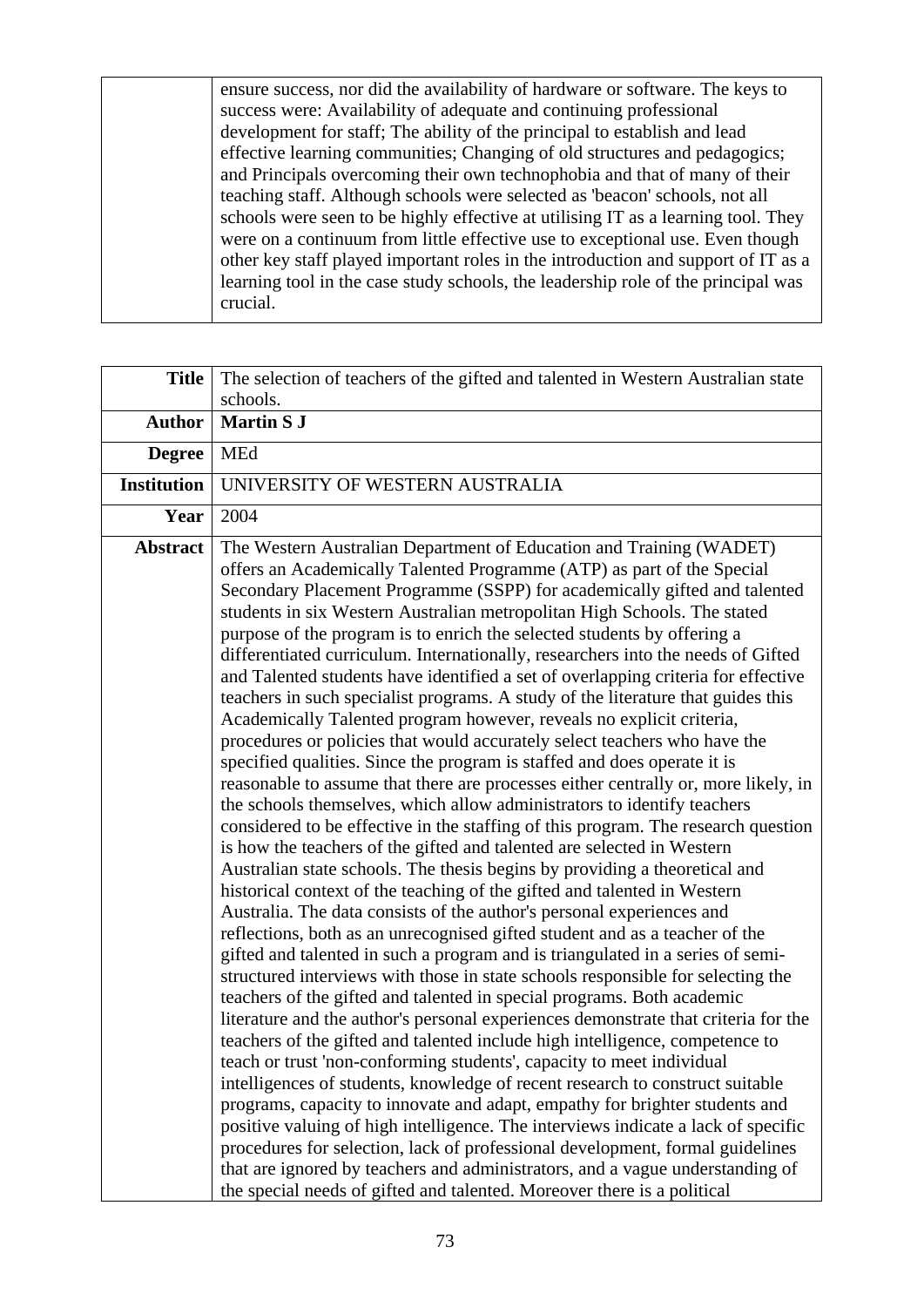ambivalence towards the gifted, which regards them as elite, and therefore not in need of special attention, despite their inclusion in the students at educational risk category. The Senate Review of Gifted and Talented Education in Australia devotes an entire chapter to 'Training Teachers to Handle Gifted Children'. However the WA Department of Education's consultation paper deals with the issue in two short paragraphs. The number of schools offering ATP has dropped from nine to 6 in the last four years. The thesis concludes that WADET in its practices is unsupportive or at least ignorant of the teaching needs of the gifted and talented students in WA Secondary programs.

| <b>Title</b>       | Shades of giftedness: an ethnographic case study in the identification of<br>giftedness in ethnic minority children within the early childhood context.                                                                                                                                                                                                                                                                                                                                                                                                                                                                                                                                                                                                                                                                                                                                                                                                                                                                                                                                                                                                                                                                                                                                                                                                                                                                                                                       |
|--------------------|-------------------------------------------------------------------------------------------------------------------------------------------------------------------------------------------------------------------------------------------------------------------------------------------------------------------------------------------------------------------------------------------------------------------------------------------------------------------------------------------------------------------------------------------------------------------------------------------------------------------------------------------------------------------------------------------------------------------------------------------------------------------------------------------------------------------------------------------------------------------------------------------------------------------------------------------------------------------------------------------------------------------------------------------------------------------------------------------------------------------------------------------------------------------------------------------------------------------------------------------------------------------------------------------------------------------------------------------------------------------------------------------------------------------------------------------------------------------------------|
| <b>Author</b>      | Ogonda A A                                                                                                                                                                                                                                                                                                                                                                                                                                                                                                                                                                                                                                                                                                                                                                                                                                                                                                                                                                                                                                                                                                                                                                                                                                                                                                                                                                                                                                                                    |
| <b>Degree</b>      | MEd                                                                                                                                                                                                                                                                                                                                                                                                                                                                                                                                                                                                                                                                                                                                                                                                                                                                                                                                                                                                                                                                                                                                                                                                                                                                                                                                                                                                                                                                           |
| <b>Institution</b> | QUEENSLAND UNIVERSITY OF TECHNOLOGY                                                                                                                                                                                                                                                                                                                                                                                                                                                                                                                                                                                                                                                                                                                                                                                                                                                                                                                                                                                                                                                                                                                                                                                                                                                                                                                                                                                                                                           |
| Year               | 1994                                                                                                                                                                                                                                                                                                                                                                                                                                                                                                                                                                                                                                                                                                                                                                                                                                                                                                                                                                                                                                                                                                                                                                                                                                                                                                                                                                                                                                                                          |
| <b>Abstract</b>    | This study addresses the issue of identification of gifted ethnic minority<br>children within the context of an Australian preschool. Case study method is<br>used to describe the characteristics of three children, their parents, teachers and<br>the pre-school environment. The children, from India, Iran and Vietnam, had<br>all arrived in Australia within the last twelve months. Use of existing<br>checklists, participant observation in the home and pre-school setting,<br>unstructured interviews with parents and teachers, and collection of children's<br>work were the main methods of data collection. Through the analytic process<br>culture-specific behaviours have been identified. These descriptions have been<br>used to develop a behavioural characteristics checklist which can be used by<br>teachers as a framework during identification of gifted ethnic minority<br>children. This forms part of a portfolio of assessment compiled using the study<br>findings. Teacher awareness of giftedness, educational responses, theories and<br>definitions of intelligence were also addressed through a workshop conducted<br>as part of the study. The study reports on the effect of culture on manifestation<br>of gifted behaviour, motivation, socioeconomic issues, teacher attitude and<br>parent-teacher co-operation in the gifted ethnic minority child's learning<br>outcomes. Suggestions for further research are also included. |

| <b>Title</b>       | A short history of state education policy for gifted and talented children in                                                                                                                                                                                                                                               |
|--------------------|-----------------------------------------------------------------------------------------------------------------------------------------------------------------------------------------------------------------------------------------------------------------------------------------------------------------------------|
|                    | New South Wales 1788-1989.                                                                                                                                                                                                                                                                                                  |
| <b>Author</b>      | Hall J M                                                                                                                                                                                                                                                                                                                    |
| <b>Degree</b>      | MEd(Hons)                                                                                                                                                                                                                                                                                                                   |
| <b>Institution</b> | UNIVERSITY OF WOLLONGONG                                                                                                                                                                                                                                                                                                    |
| Year               | 1991                                                                                                                                                                                                                                                                                                                        |
| <b>Abstract</b>    | The recent recognition by educationists in general, and the New South Wales<br>Department of School Education in particular, of the educational and social<br>needs of gifted and talented children, has raised many questions for educators<br>to consider. Before these can be answered it is necessary to review the New |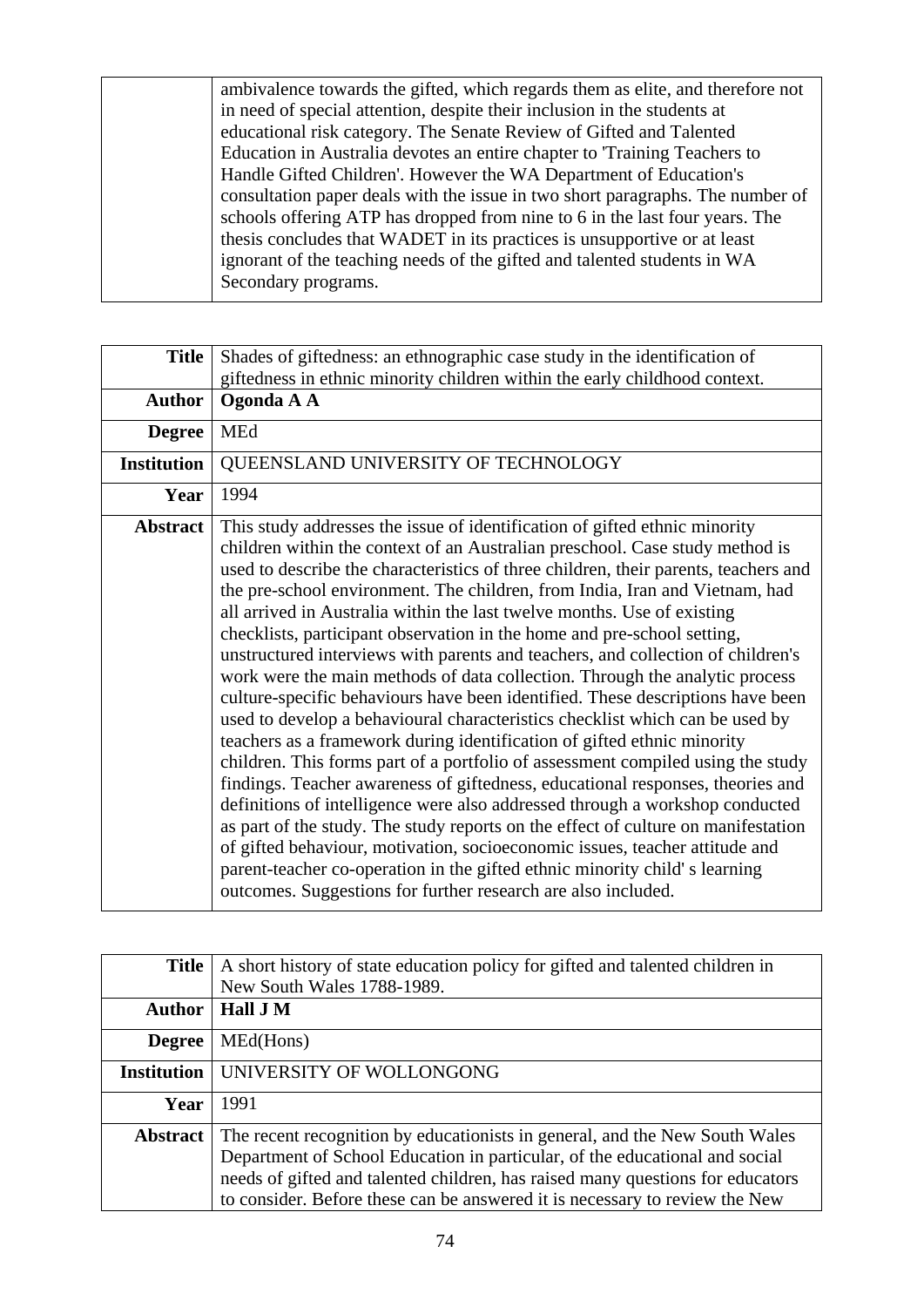South Wales history of state education policy for gifted and talented children. This thesis describes an investigation of the history of education policy making for gifted and talented children within New South Wales Department of School Education from 1788 to 1989. This investigation has revealed that no formal government policy existed until 1983, but due to the efforts of individual schools, teachers and several prominent individuals, some provision was evident. In the absence of official policy, other policies appeared. These policies have been found to fall into three broad categories closely linked in chronological order. These categories are: elitism, from settlement in 1788 to 1949; pluralism from 1950 to 1980; and corporatism from 1981 to 1989.

| <b>Title</b>       | Student perceptions of giftedness, gifted students, teachers and education of<br>the gifted.                                                                                                                                                                                                                                                                                                                                                                                                                                                                                                                                                                                                                                                                                                                                                                                                                                                                                                                                                                                                                                                                                                                                                                                                                                                           |
|--------------------|--------------------------------------------------------------------------------------------------------------------------------------------------------------------------------------------------------------------------------------------------------------------------------------------------------------------------------------------------------------------------------------------------------------------------------------------------------------------------------------------------------------------------------------------------------------------------------------------------------------------------------------------------------------------------------------------------------------------------------------------------------------------------------------------------------------------------------------------------------------------------------------------------------------------------------------------------------------------------------------------------------------------------------------------------------------------------------------------------------------------------------------------------------------------------------------------------------------------------------------------------------------------------------------------------------------------------------------------------------|
| <b>Author</b>      | Long $P E$                                                                                                                                                                                                                                                                                                                                                                                                                                                                                                                                                                                                                                                                                                                                                                                                                                                                                                                                                                                                                                                                                                                                                                                                                                                                                                                                             |
| <b>Degree</b>      | MEd                                                                                                                                                                                                                                                                                                                                                                                                                                                                                                                                                                                                                                                                                                                                                                                                                                                                                                                                                                                                                                                                                                                                                                                                                                                                                                                                                    |
| <b>Institution</b> | UNIVERSITY OF MELBOURNE                                                                                                                                                                                                                                                                                                                                                                                                                                                                                                                                                                                                                                                                                                                                                                                                                                                                                                                                                                                                                                                                                                                                                                                                                                                                                                                                |
| Year               | 1990                                                                                                                                                                                                                                                                                                                                                                                                                                                                                                                                                                                                                                                                                                                                                                                                                                                                                                                                                                                                                                                                                                                                                                                                                                                                                                                                                   |
| <b>Abstract</b>    | The purpose of the study was to identify perceptions, preferences and attitudes<br>of a sample of secondary school students in relation to giftedness, gifted<br>students, teachers, and educational provision for the gifted, and to investigate<br>differences and similarities between gifted and nongifted students. The sample<br>consisted of 40 identified gifted and 40 nongifted students from Years 8 to 10.<br>A review of the literature described the history of the development of gifted<br>education, particularly in Australia, and research concerning students'<br>perceptions of the study topics. The study utilised a theoretical background of<br>implicit, social cognition and labelling theories, and a version of the critical<br>incident technique. The findings showed many similarities between the views<br>of the gifted and the nongifted, including a generally positive view of<br>giftedness, of educational provision for the gifted and of gifted students,<br>although they were viewed somewhat less positively than were the provisions<br>for them. The students generally perceived a need for gifted programs,<br>especially at secondary level. They clearly wanted a combination of mixed<br>ability classes as the only provision. Withdrawal for the gifted was generally<br>endorsed by both groups. |

| <b>Title</b>       | Student perceptions of subject acceleration in New South Wales secondary<br>schools.                                                                                                                                                                                                                                                                                                                             |
|--------------------|------------------------------------------------------------------------------------------------------------------------------------------------------------------------------------------------------------------------------------------------------------------------------------------------------------------------------------------------------------------------------------------------------------------|
| <b>Author</b>      | Jaggar K A                                                                                                                                                                                                                                                                                                                                                                                                       |
| <b>Degree</b>      | EdD                                                                                                                                                                                                                                                                                                                                                                                                              |
| <b>Institution</b> | UNIVERSITY OF NEW SOUTH WALES                                                                                                                                                                                                                                                                                                                                                                                    |
| Year               | 1999                                                                                                                                                                                                                                                                                                                                                                                                             |
| <b>Abstract</b>    | After a review of the literature on subject acceleration, the study investigates<br>the thoughts and feelings of 307 gifted students, from 44 secondary schools in<br>New South Wales, about their accelerative experiences, while they are still<br>undertaken them. Drawing from survey results, an analysis is undertaken on<br>family background; variety of subjects undertaken; school characteristics and |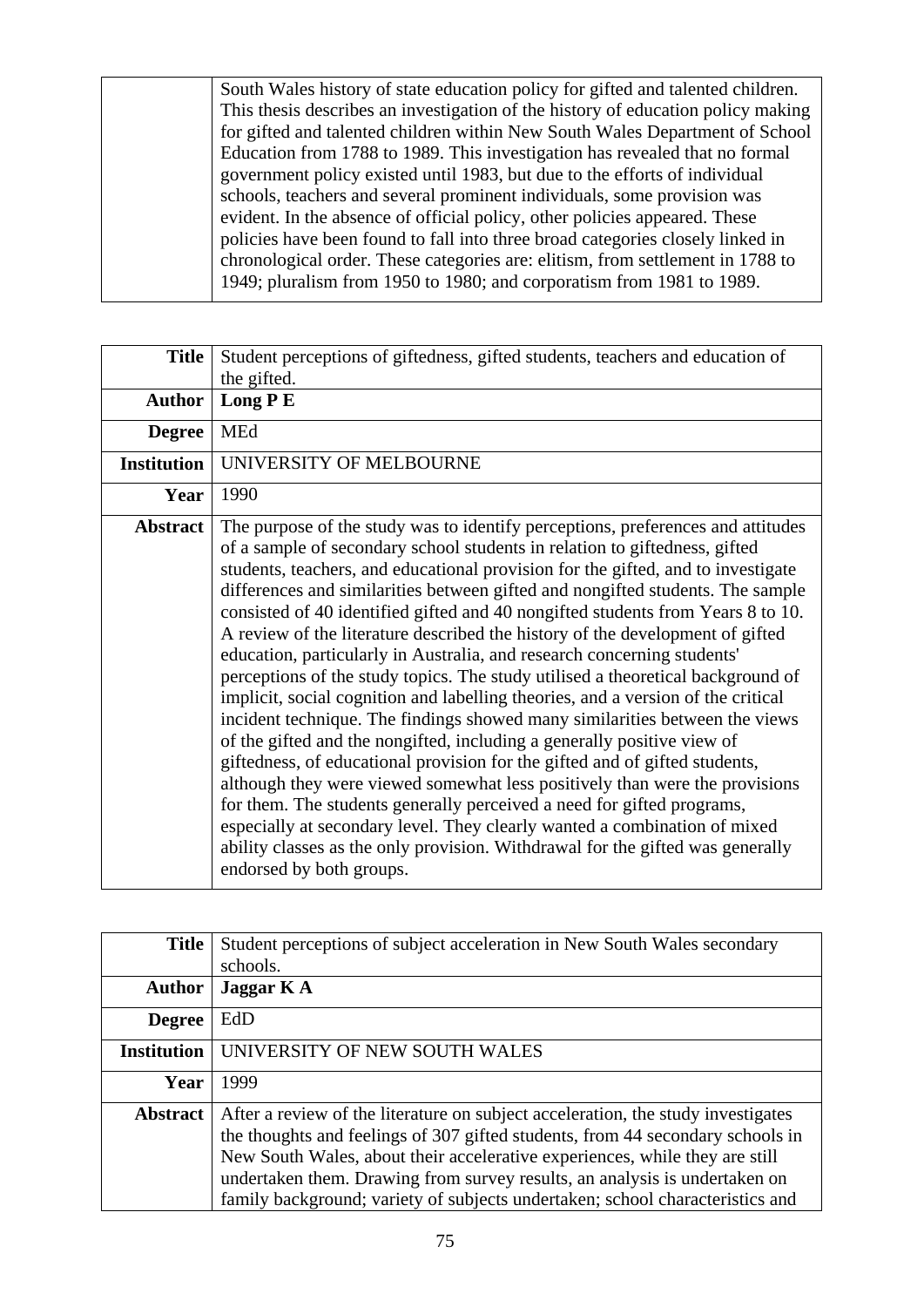organisational changes made on their behalf; enrichment opportunities; feelings about work in accelerated classes; emotional response; personality and self-esteem self rating by subject accelerant and evaluation of the program by accelerants. Gender and language background responses are differentiated. The semi-structured interview of 30 respondents in 15 schools, triangulates and supplements the survey findings and replicates a North American study. The findings are that subject accelerants to their peers do not exhibit signs of social or maladjustment as a result of their acceleration; have high self-esteem; are not troubled by separation from their classmates; enjoy working at a higher level and equality of access to programs. The interviews supplement the survey findings by exploring: the decision to accelerate; the effects of programs on accelerants; the personal qualities needed for success in acceleration; and the feelings of close friends about acceleration programs. Comparisons with the North American interviews show that accelerants have significant similiarities in their thoughts and feelings about acceleration despite differences in their nationalities, cultures, backgrounds and programs.

| <b>Title</b>       | A study of the provisions for educating gifted and talented children with<br>special reference to N.S.W.                                                                                                                                                                                                                                                                                                                                                                                                                                                                                                                                                                                                                                                                                                                                                                                                                                                                                                                                                                                                                                                                                                                                                                                                                                                                                                                                                                                                                                                                                                                                                                                                                   |
|--------------------|----------------------------------------------------------------------------------------------------------------------------------------------------------------------------------------------------------------------------------------------------------------------------------------------------------------------------------------------------------------------------------------------------------------------------------------------------------------------------------------------------------------------------------------------------------------------------------------------------------------------------------------------------------------------------------------------------------------------------------------------------------------------------------------------------------------------------------------------------------------------------------------------------------------------------------------------------------------------------------------------------------------------------------------------------------------------------------------------------------------------------------------------------------------------------------------------------------------------------------------------------------------------------------------------------------------------------------------------------------------------------------------------------------------------------------------------------------------------------------------------------------------------------------------------------------------------------------------------------------------------------------------------------------------------------------------------------------------------------|
| <b>Author</b>      | Quill J S J                                                                                                                                                                                                                                                                                                                                                                                                                                                                                                                                                                                                                                                                                                                                                                                                                                                                                                                                                                                                                                                                                                                                                                                                                                                                                                                                                                                                                                                                                                                                                                                                                                                                                                                |
| <b>Degree</b>      | <b>MEd</b>                                                                                                                                                                                                                                                                                                                                                                                                                                                                                                                                                                                                                                                                                                                                                                                                                                                                                                                                                                                                                                                                                                                                                                                                                                                                                                                                                                                                                                                                                                                                                                                                                                                                                                                 |
| <b>Institution</b> | UNIVERSITY OF SYDNEY                                                                                                                                                                                                                                                                                                                                                                                                                                                                                                                                                                                                                                                                                                                                                                                                                                                                                                                                                                                                                                                                                                                                                                                                                                                                                                                                                                                                                                                                                                                                                                                                                                                                                                       |
| Year               | 1982                                                                                                                                                                                                                                                                                                                                                                                                                                                                                                                                                                                                                                                                                                                                                                                                                                                                                                                                                                                                                                                                                                                                                                                                                                                                                                                                                                                                                                                                                                                                                                                                                                                                                                                       |
| <b>Abstract</b>    | Plato's beliefs about educating the most able in Greek society, the patronage<br>system during the Renaissance, Darwin's theories, the work of Binet, Terman,<br>Thorndike, Dewey and Piaget are considered in the light of talented education.<br>The counter movement opposing special provision is mentioned as is also the<br>controversy regarding the nature of intelligence. The problem of the cut-off<br>point between the 'gifted' and 'average' is discussed as is also the various<br>understandings of the differences between the terms 'gifted' and ' talented'. The<br>methods adopted in identifying talented children are shown to be related to the<br>concept of 'talent' held by the person desiring to nominate students as being in<br>this category. The problem of identifying underachievers is mentioned as is<br>also the talented child who, because of a variety of reasons, exhibits negative<br>and antisocial behaviours. Several approaches applicable to pre-school infants,<br>primary and secondary children are discussed as well as teacher attitudes to<br>identification and identification procedures. Problems inherent in early<br>identification, predictability, cultural bias, socio-economic differences and<br>motivation are mentioned. A possible philosophy that could form the basis of<br>gifted education is suggested and models for implementation considered in the<br>light of the work done by Guilford, Williams, Renzulli and Tannenbaum. The<br>growth towards a state policy for educating talented children in N.S. W. is<br>considered in the light of the 1977 Ministerial Report. The situation in N.S.W.<br>is compared to that in Western Australia. |

| <b>Title</b>   A tale of two schools: two organisational patterns for catering for the gifted. |
|------------------------------------------------------------------------------------------------|
| Author   Freney P J                                                                            |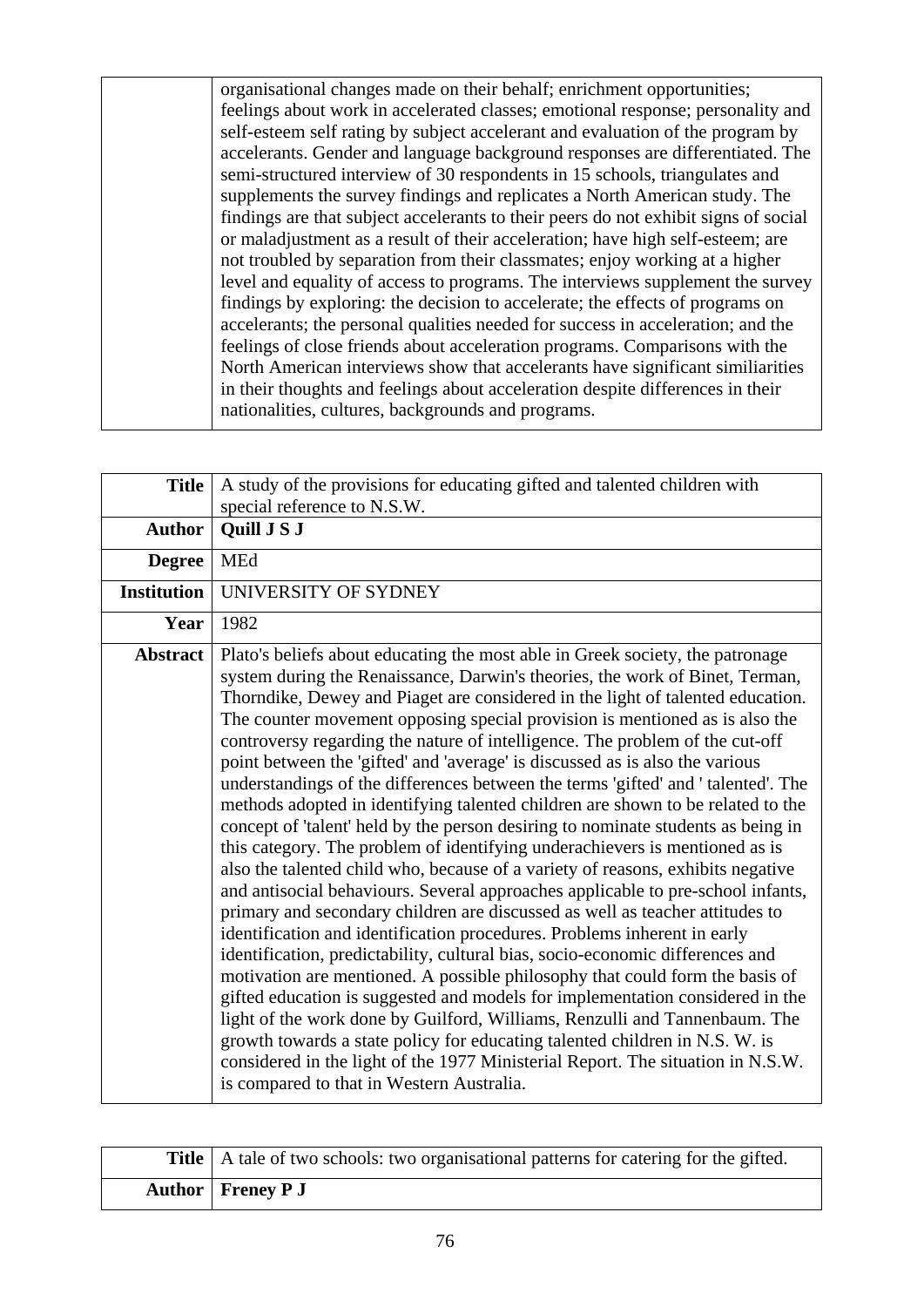| <b>Degree</b>      | <b>MEd</b>                                                                                                                                                                                                                                                                                                                                                                                                                                                                                                                                                                                                                                                                                                                                                                                                                                                                                                                                                                                                                                                                                                                                                                                                                                                                                                                                                                        |
|--------------------|-----------------------------------------------------------------------------------------------------------------------------------------------------------------------------------------------------------------------------------------------------------------------------------------------------------------------------------------------------------------------------------------------------------------------------------------------------------------------------------------------------------------------------------------------------------------------------------------------------------------------------------------------------------------------------------------------------------------------------------------------------------------------------------------------------------------------------------------------------------------------------------------------------------------------------------------------------------------------------------------------------------------------------------------------------------------------------------------------------------------------------------------------------------------------------------------------------------------------------------------------------------------------------------------------------------------------------------------------------------------------------------|
| <b>Institution</b> | UNIVERSITY OF CANBERRA                                                                                                                                                                                                                                                                                                                                                                                                                                                                                                                                                                                                                                                                                                                                                                                                                                                                                                                                                                                                                                                                                                                                                                                                                                                                                                                                                            |
| Year               | 1990                                                                                                                                                                                                                                                                                                                                                                                                                                                                                                                                                                                                                                                                                                                                                                                                                                                                                                                                                                                                                                                                                                                                                                                                                                                                                                                                                                              |
| <b>Abstract</b>    | During the past decade, an increase in activity associated with the education of<br>the gifted has been evident. This study provides a social and evaluative<br>framework from which to view two organisational means of making<br>educational provision for gifted students. In-class provision in one school is<br>compared statistically and descriptively with a partial withdrawal system in<br>another. The Stake evaluation model was used to provide a focus and<br>classification system for the collection and processing of naturalistic data.<br>Group tests of ability, attainment and attitudes were administered in order to<br>obtain some more objective data. Evolutionary changes in the schools during<br>the twelve month period make for difficulties in comparison; the reasons for<br>the changes occuring highlight the difficulties which classroom teachers have<br>in understanding and coming to grips with teaching gifted students. Any<br>advantage in terms of student outcomes was weighted towards the school with<br>in-class provision. The writer postulates that this was due to the collective<br>responsibility, or ownership of the program, assumed by the teachers in this<br>school, as opposed to the situation in the other school, where only one teacher,<br>the withdrawal teacher, was prepared to assume this responsibility. |

| <b>Title</b>       | Teacher effectiveness in the education of gifted students : a comparison of<br>trained, trainee and untrained teachers of gifted and talented students.                                                                                                                                                                                                                                                                                                                                                                                                                                                                                                                                                                                                                                                                                                                                                                                                                                                                                                                                                                                                                                                                                                                                                                                                                                                                                                                                                                                                                                                                                                                                                                                                    |
|--------------------|------------------------------------------------------------------------------------------------------------------------------------------------------------------------------------------------------------------------------------------------------------------------------------------------------------------------------------------------------------------------------------------------------------------------------------------------------------------------------------------------------------------------------------------------------------------------------------------------------------------------------------------------------------------------------------------------------------------------------------------------------------------------------------------------------------------------------------------------------------------------------------------------------------------------------------------------------------------------------------------------------------------------------------------------------------------------------------------------------------------------------------------------------------------------------------------------------------------------------------------------------------------------------------------------------------------------------------------------------------------------------------------------------------------------------------------------------------------------------------------------------------------------------------------------------------------------------------------------------------------------------------------------------------------------------------------------------------------------------------------------------------|
| <b>Author</b>      | <b>Rowley J L</b>                                                                                                                                                                                                                                                                                                                                                                                                                                                                                                                                                                                                                                                                                                                                                                                                                                                                                                                                                                                                                                                                                                                                                                                                                                                                                                                                                                                                                                                                                                                                                                                                                                                                                                                                          |
| <b>Degree</b>      | PhD                                                                                                                                                                                                                                                                                                                                                                                                                                                                                                                                                                                                                                                                                                                                                                                                                                                                                                                                                                                                                                                                                                                                                                                                                                                                                                                                                                                                                                                                                                                                                                                                                                                                                                                                                        |
| <b>Institution</b> | UNIVERSITY OF NEW SOUTH WALES                                                                                                                                                                                                                                                                                                                                                                                                                                                                                                                                                                                                                                                                                                                                                                                                                                                                                                                                                                                                                                                                                                                                                                                                                                                                                                                                                                                                                                                                                                                                                                                                                                                                                                                              |
| Year               | 2002                                                                                                                                                                                                                                                                                                                                                                                                                                                                                                                                                                                                                                                                                                                                                                                                                                                                                                                                                                                                                                                                                                                                                                                                                                                                                                                                                                                                                                                                                                                                                                                                                                                                                                                                                       |
| <b>Abstract</b>    | This study sought to determine whether specialised teacher training in gifted<br>education assisted teachers in developing teaching skills, competencies and<br>classroom climates identified as effective in teaching gifted and talented<br>students. How best to prepare teachers of the gifted is well researched in the<br>literature, however less research is available on how effective the training of<br>these teachers is when they are faced with the challenge of catering for the<br>gifted student in the classroom. This study examined differences between<br>teachers trained ( $n=56$ ), those currently undertaking training ( $n=31$ ) and those<br>untrained $(n=80)$ in gifted education. A total of 167 teachers in eastern<br>Australian schools teaching gifted students were observed in a variety of<br>classroom settings. This study also examined aspects of the classroom climate<br>of those teachers by interviewing a sample of five nominated gifted students<br>being taught in 57 of the 167 classrooms visited. Both teachers trained and<br>those currently undertaking training in gifted education demonstrated better<br>teaching skills than the untrained group. A sample of 285 nominated gifted<br>students (34 percent of the total sample) indicated that the trained and trainee<br>teachers established better classroom climates with more emphasis placed on<br>cognitive dimensions (higher level thinking - analysis, synthesis, evaluation)<br>and affective dimensions (discussion and feelings) and less emphasis on lower<br>level thinking (memory) and lecturing than the untrained group. Results of this<br>study clearly show that teachers still in training, most of whom were only half |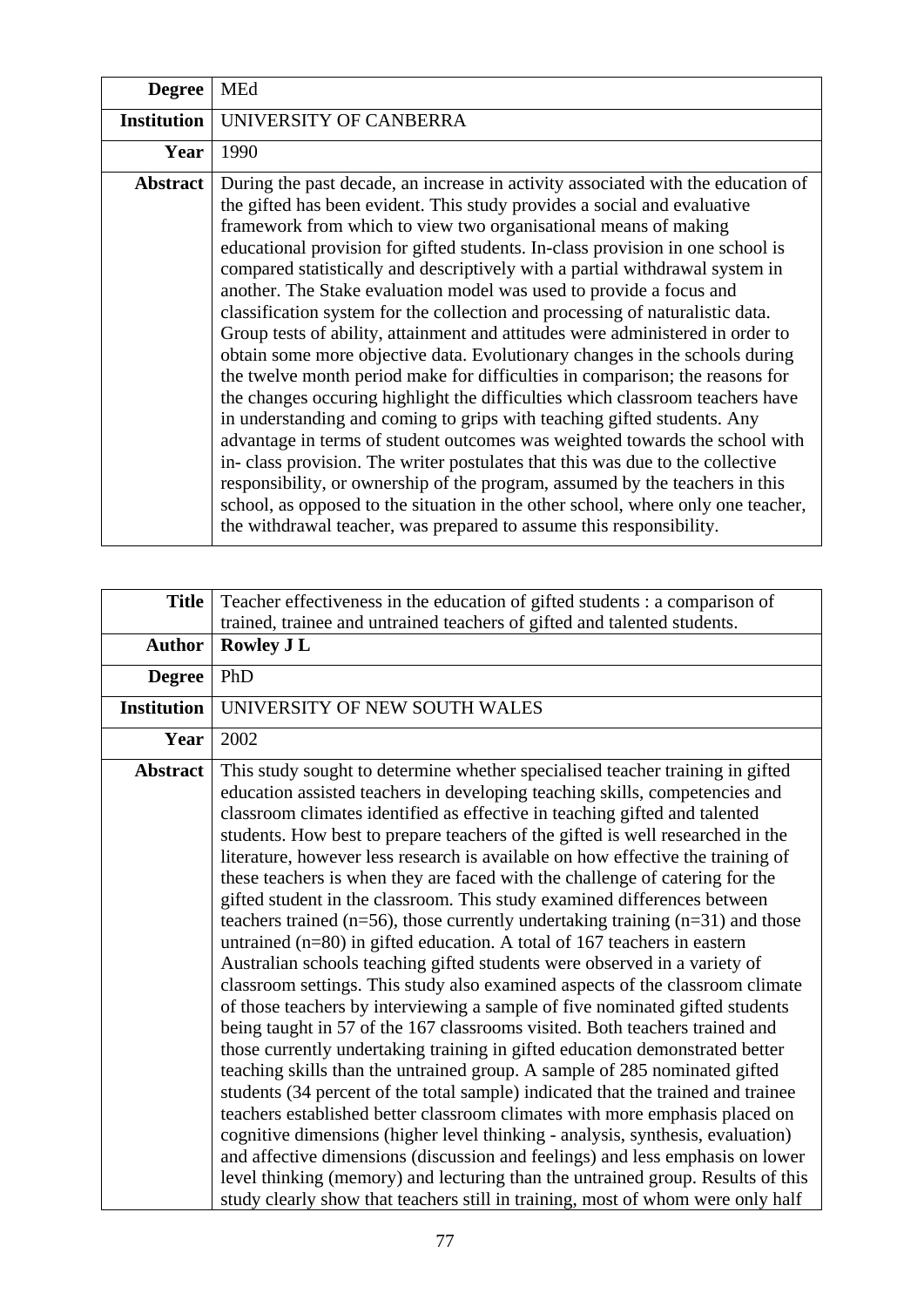| way through a rigorous 18 month training program, were more like their<br>trained colleagues than they were like their untrained colleagues. |
|----------------------------------------------------------------------------------------------------------------------------------------------|
|                                                                                                                                              |

| <b>Title</b>       | Teachers' conceptions of gifted young children ; perspectives through the lens<br>of gender.                                                                                                                                                                                                                                                                                                                                                                                                                                                                                                                                                                                                                                                                                                                                                                                                                                                                                                                                                                                                                                                                                                                                                                                                                                                                                                                                                                                                                                                                                                                                                                                                                                                                                                                                                                                                                                                                                                                                                                                                                                                                                                                                                                                                                                                                                                                                                                                                                                                                                                                                                                                                                                                                                                                                                                                                                                                                                                                                                                                                                                                                                                                                                                             |
|--------------------|--------------------------------------------------------------------------------------------------------------------------------------------------------------------------------------------------------------------------------------------------------------------------------------------------------------------------------------------------------------------------------------------------------------------------------------------------------------------------------------------------------------------------------------------------------------------------------------------------------------------------------------------------------------------------------------------------------------------------------------------------------------------------------------------------------------------------------------------------------------------------------------------------------------------------------------------------------------------------------------------------------------------------------------------------------------------------------------------------------------------------------------------------------------------------------------------------------------------------------------------------------------------------------------------------------------------------------------------------------------------------------------------------------------------------------------------------------------------------------------------------------------------------------------------------------------------------------------------------------------------------------------------------------------------------------------------------------------------------------------------------------------------------------------------------------------------------------------------------------------------------------------------------------------------------------------------------------------------------------------------------------------------------------------------------------------------------------------------------------------------------------------------------------------------------------------------------------------------------------------------------------------------------------------------------------------------------------------------------------------------------------------------------------------------------------------------------------------------------------------------------------------------------------------------------------------------------------------------------------------------------------------------------------------------------------------------------------------------------------------------------------------------------------------------------------------------------------------------------------------------------------------------------------------------------------------------------------------------------------------------------------------------------------------------------------------------------------------------------------------------------------------------------------------------------------------------------------------------------------------------------------------------------|
| <b>Author</b>      | Lee M-E                                                                                                                                                                                                                                                                                                                                                                                                                                                                                                                                                                                                                                                                                                                                                                                                                                                                                                                                                                                                                                                                                                                                                                                                                                                                                                                                                                                                                                                                                                                                                                                                                                                                                                                                                                                                                                                                                                                                                                                                                                                                                                                                                                                                                                                                                                                                                                                                                                                                                                                                                                                                                                                                                                                                                                                                                                                                                                                                                                                                                                                                                                                                                                                                                                                                  |
| <b>Degree</b>      | PhD                                                                                                                                                                                                                                                                                                                                                                                                                                                                                                                                                                                                                                                                                                                                                                                                                                                                                                                                                                                                                                                                                                                                                                                                                                                                                                                                                                                                                                                                                                                                                                                                                                                                                                                                                                                                                                                                                                                                                                                                                                                                                                                                                                                                                                                                                                                                                                                                                                                                                                                                                                                                                                                                                                                                                                                                                                                                                                                                                                                                                                                                                                                                                                                                                                                                      |
| <b>Institution</b> | QUEENSLAND UNIVERSITY OF TECHNOLOGY                                                                                                                                                                                                                                                                                                                                                                                                                                                                                                                                                                                                                                                                                                                                                                                                                                                                                                                                                                                                                                                                                                                                                                                                                                                                                                                                                                                                                                                                                                                                                                                                                                                                                                                                                                                                                                                                                                                                                                                                                                                                                                                                                                                                                                                                                                                                                                                                                                                                                                                                                                                                                                                                                                                                                                                                                                                                                                                                                                                                                                                                                                                                                                                                                                      |
| Year               | 2000                                                                                                                                                                                                                                                                                                                                                                                                                                                                                                                                                                                                                                                                                                                                                                                                                                                                                                                                                                                                                                                                                                                                                                                                                                                                                                                                                                                                                                                                                                                                                                                                                                                                                                                                                                                                                                                                                                                                                                                                                                                                                                                                                                                                                                                                                                                                                                                                                                                                                                                                                                                                                                                                                                                                                                                                                                                                                                                                                                                                                                                                                                                                                                                                                                                                     |
| <b>Abstract</b>    | In contemporary society we have become highly dependent on a technological,<br>scientific and mathematically literate population. There has been considerable<br>debate for many years about the lack of talented people entering professions<br>associated with these literacies and about the level of understanding of science<br>and technology in the general community. Since perceptions of and interest in<br>mathematics, science and technology begin in early childhood, teachers of very<br>young children play an important role in fostering and supporting these<br>interests. There is considerable under-representation of females in<br>mathematics, science and technology related careers and in positions of<br>influence on policy in these areas. This is pertinent for this research in light of<br>the current climate in which a backlash to gender equity for girls has emerged<br>with a concern for 'what about the boys?' It appears that, despite considerable<br>initiatives to improve girls access and performance in these curriculum areas,<br>that girls with high ability in mathematics, science and technology do not<br>translate their ability into careers in these fields. The research problem<br>investigated in this thesis emerged when the researcher became aware that<br>teachers in Brisbane, Australia, nominated as many as five times more boys<br>than girls for a mathematics and science enrichment program for gifted<br>children. Hence, teachers' conceptions of what it means to have high ability in<br>mathematics and science in early childhood appeared to be influenced by<br>gender. Thus the research investigates the following questions: What are<br>teachers' conceptions of giftedness in young children? What are the gender<br>dimensions of these conceptions? What does this mean for early childhood<br>teaching and learning? What are the implications for the teaching profession?<br>Single indepth interviews were conducted with sixteen early primary school<br>teachers (14 female and two male). The teachers were drawn from state and<br>private schools and were selected on the basis that they had nominated boys<br>and girls for participation in the Enrichment Network for the Very Young, a<br>program operating at Queensland University of Technology. In the first stage<br>of the analysis, a phenomenographic framework was used to develop a model<br>of teachers' conceptions of giftedness. This model comprises seven categories<br>of description or ways that teachers see the phenomenon of giftedness in<br>relation to young children. These categories describe the way teachers see<br>gifted children as: Possessing innate/natural or God-given ability; Having<br>potential; Being rare; Highly noticeable; Having high levels of motivation;<br>Demonstrating excellence in one or more areas; and Exhibiting asynchronous<br>development in non-academic areas. In the second stage of the analysis an<br>interpretive approach was used to understand the model of giftedness from a<br>gender perspective. This latter analysis found that teachers' conceptions of<br>giftedness are indeed gendered and that each of the seven categories of |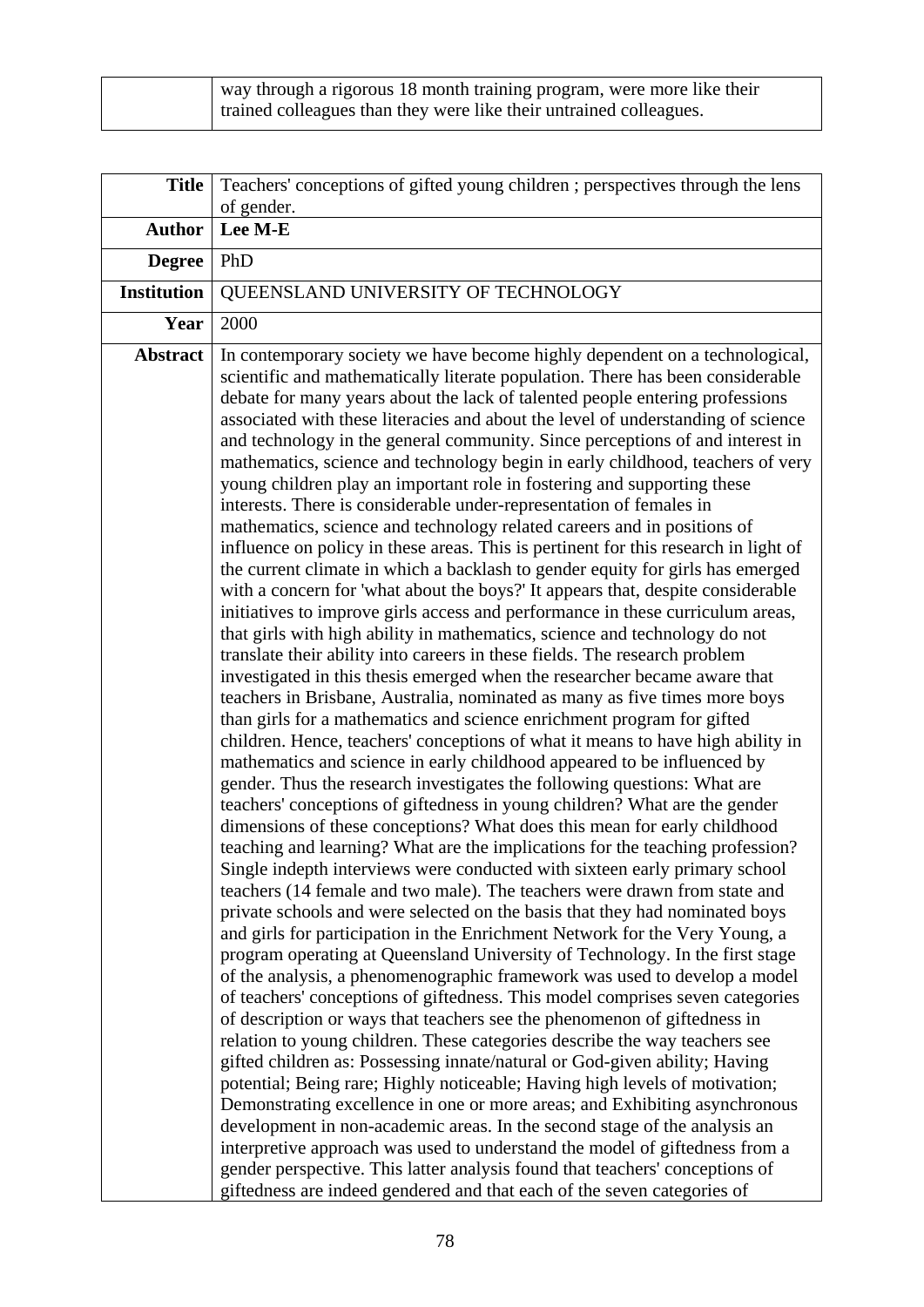giftedness guides teacher behaviours or actions that directly disadvantage girls. This finding points to the significant impact teachers' conceptions of giftedness have on the provision of appropriate programs for gifted boys and girls in early education. Therefore, in this thesis the author argues that the construct 'giftedness' is itself masculinised and is therefore problematic for high achieving girls. Recommendations for addressing this in pre-service teacher education and professional development are made.

| <b>Title</b>       | Teaching gifted children in the regular classroom.                                                                                                                                                                                                                                                                                                                                                                                                                                                                                                                                                                                                                                                                                                                                                                                                                                                                                                                                                                                                                                                                                                                                                                                                                                                                                                         |
|--------------------|------------------------------------------------------------------------------------------------------------------------------------------------------------------------------------------------------------------------------------------------------------------------------------------------------------------------------------------------------------------------------------------------------------------------------------------------------------------------------------------------------------------------------------------------------------------------------------------------------------------------------------------------------------------------------------------------------------------------------------------------------------------------------------------------------------------------------------------------------------------------------------------------------------------------------------------------------------------------------------------------------------------------------------------------------------------------------------------------------------------------------------------------------------------------------------------------------------------------------------------------------------------------------------------------------------------------------------------------------------|
| <b>Author</b>      | <b>Boskell J J</b>                                                                                                                                                                                                                                                                                                                                                                                                                                                                                                                                                                                                                                                                                                                                                                                                                                                                                                                                                                                                                                                                                                                                                                                                                                                                                                                                         |
| <b>Degree</b>      | <b>MEdSt</b>                                                                                                                                                                                                                                                                                                                                                                                                                                                                                                                                                                                                                                                                                                                                                                                                                                                                                                                                                                                                                                                                                                                                                                                                                                                                                                                                               |
| <b>Institution</b> | MONASH UNIVERSITY                                                                                                                                                                                                                                                                                                                                                                                                                                                                                                                                                                                                                                                                                                                                                                                                                                                                                                                                                                                                                                                                                                                                                                                                                                                                                                                                          |
| Year               | 1986                                                                                                                                                                                                                                                                                                                                                                                                                                                                                                                                                                                                                                                                                                                                                                                                                                                                                                                                                                                                                                                                                                                                                                                                                                                                                                                                                       |
| <b>Abstract</b>    | A review of the literature pertaining to the education of gifted and talented<br>students has revealed an increasing concern about three issues, these being:<br>definition; identification procedures; and programming. This study focuses its<br>attention on the work of Renzulli. The study was conducted, using Renzulli's<br>Enrichment Triad Model, in two Year 8 English classes of mixed ability, using<br>the general theme of refugees. Enrichment activities were devised within the<br>theme and were related to the three types of enrichment activities suggested by<br>Renzulli. Evaluation was made about which students in the sample displayed<br>gifted behaviour in the light of a pretest, which was used to predict above<br>average academic performance on the part of the students in the sample. A<br>further assessment was made of attitudes to the unit overall. The results<br>revealed that there were statistically significant relationships between the<br>scores obtained for the pretest of academic ability, and the posttest scores. It<br>was also clear that students scored consistently within the definition of<br>giftedness developed by Renzulli. The measurement of attitudes to the unit<br>revealed a polarisation of student opinion, some students being uneasy with the<br>less traditional approach. |

| <b>Title</b>       | Teaching twice exceptional children : gifted with learning difficulties :<br>professional development and provision in a Montessori school.                                                                                                                                                                                                                                                                                                                                                                                                                                                                                                                         |
|--------------------|---------------------------------------------------------------------------------------------------------------------------------------------------------------------------------------------------------------------------------------------------------------------------------------------------------------------------------------------------------------------------------------------------------------------------------------------------------------------------------------------------------------------------------------------------------------------------------------------------------------------------------------------------------------------|
| <b>Author</b>      | <b>Lewis E</b>                                                                                                                                                                                                                                                                                                                                                                                                                                                                                                                                                                                                                                                      |
| <b>Degree</b>      | <b>MEd</b>                                                                                                                                                                                                                                                                                                                                                                                                                                                                                                                                                                                                                                                          |
| <b>Institution</b> | EDITH COWAN UNIVERSITY                                                                                                                                                                                                                                                                                                                                                                                                                                                                                                                                                                                                                                              |
| Year               | 2004                                                                                                                                                                                                                                                                                                                                                                                                                                                                                                                                                                                                                                                                |
| <b>Abstract</b>    | This study seeks to investigate the teaching of gifted children in a Montessori<br>school, with particular reference to gifted students with learning difficulties in<br>writing. A review of the literature on the Montessori method of education and<br>on provision for gifted children, shows considerable philosophical and<br>practical overlap in these two fields. However, it appears that this theoretical<br>overlap is not necessarily realised in practice. Furthermore, although<br>considerable research has been conducted on the characteristics, identification<br>and classroom provision for the gifted, very little has been undertaken on the |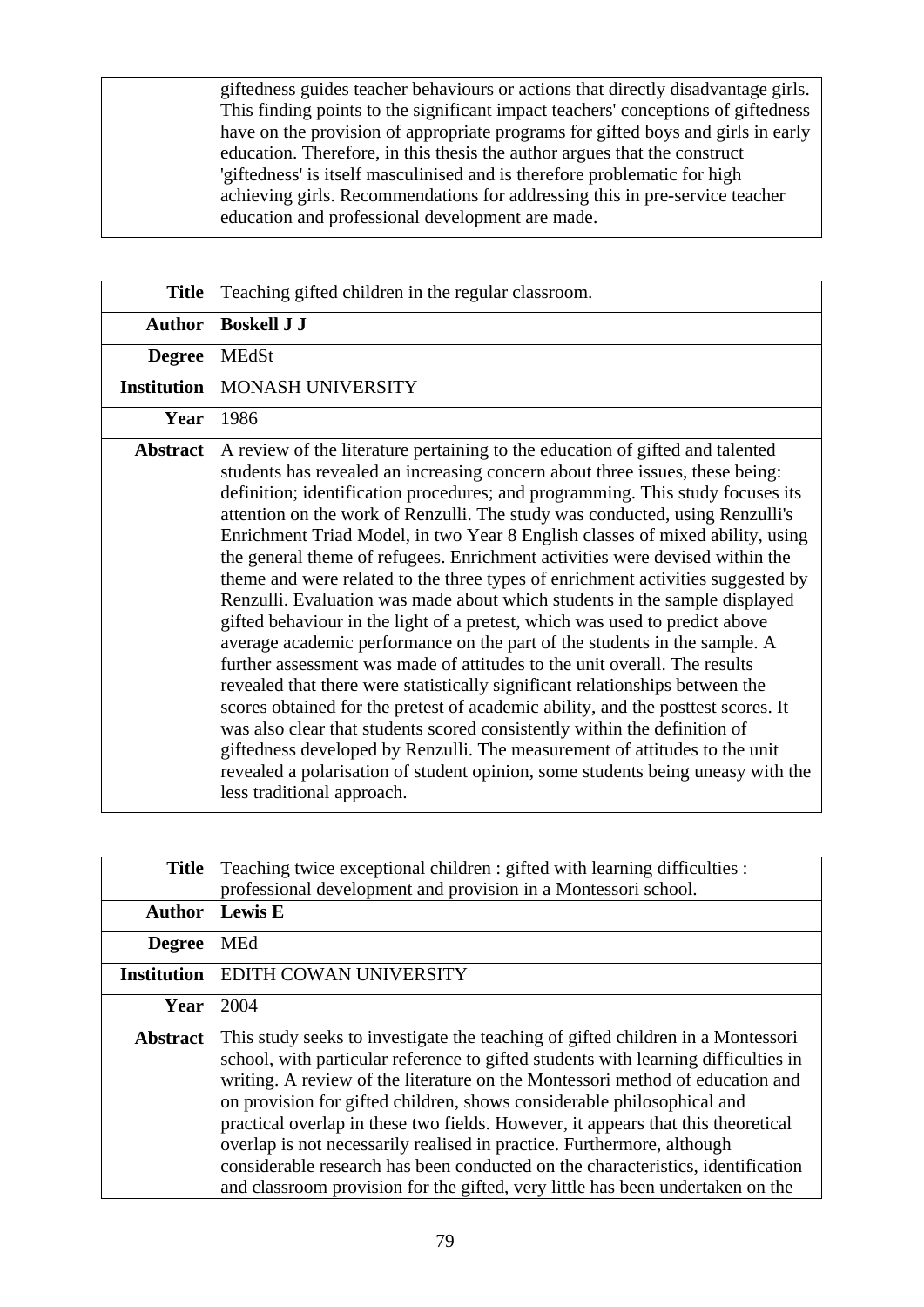actual provision for gifted children in Montessori schools or gifted children with learning difficulties in writing. Research indicates that appropriate teacher development is an important component of provision for the gifted. Within an action research context, all twelve teachers at a school participated in professional development on the gifted. They were provided with current information about attitudes toward the gifted, theories and models relating to giftedness, as well as curricular and instructional modifications for gifted primary children. The teachers' perceptions about the gifted were examined, by the administration of an attitude scale and through an interview process, before the professional development and again after they had the opportunity and support to implement program modifications. To obtain a more detailed understanding of what was happening in classrooms, observation sessions were conducted. Data was also collected from parent feedback, informal observations, document searches and the researcher's reflective journal. The research found that the teachers indicated, overall, positive attitudes toward the gifted. However, contrary to evidence in the literature which suggested positive attitudinal changes in teachers after professional development, the teachers' attitudes towards the gifted remained the same, overall, throughout the study. Despite this lack of measurable attitudinal change, the teachers enacted practical, behavioural modifications to their gifted students' programs after professional development. Positive outcomes for teachers and gifted students were generally obtained. Nevertheless, teachers expressed reservations about the effectiveness of their interventions for the gifted, particularly those with learning difficulties, with reference to these students' ability to 'work independently'. Implications that arise from this research relate to issues influencing the identification and provision for gifted students with learning difficulties. Additional implications were presented for school administration, teacher development, methodological issues and the need for further research.

| <b>Title</b>       | Unleashing talent: an examination of VanTassel-Baska's (1995) integrated                                                                                                                                                                                                                                                                                                                                                                                                                                                                                                                                                                                                                                                                                                                                                                                                                                                                                                                                                             |
|--------------------|--------------------------------------------------------------------------------------------------------------------------------------------------------------------------------------------------------------------------------------------------------------------------------------------------------------------------------------------------------------------------------------------------------------------------------------------------------------------------------------------------------------------------------------------------------------------------------------------------------------------------------------------------------------------------------------------------------------------------------------------------------------------------------------------------------------------------------------------------------------------------------------------------------------------------------------------------------------------------------------------------------------------------------------|
|                    | curriculum model in an inclusive classroom.                                                                                                                                                                                                                                                                                                                                                                                                                                                                                                                                                                                                                                                                                                                                                                                                                                                                                                                                                                                          |
| <b>Author</b>      | <b>Henderson L</b>                                                                                                                                                                                                                                                                                                                                                                                                                                                                                                                                                                                                                                                                                                                                                                                                                                                                                                                                                                                                                   |
| <b>Degree</b>      | MEd                                                                                                                                                                                                                                                                                                                                                                                                                                                                                                                                                                                                                                                                                                                                                                                                                                                                                                                                                                                                                                  |
| <b>Institution</b> | UNIVERSITY OF MELBOURNE                                                                                                                                                                                                                                                                                                                                                                                                                                                                                                                                                                                                                                                                                                                                                                                                                                                                                                                                                                                                              |
| Year               | 2005                                                                                                                                                                                                                                                                                                                                                                                                                                                                                                                                                                                                                                                                                                                                                                                                                                                                                                                                                                                                                                 |
| <b>Abstract</b>    | This study investigates the implementation of VanTassel-Baska's Integrated<br>Curriculum Model (ICM) in a mixed-ability Year 3 dassroom. The model,<br>which was designed specifically for use with gifted and talented students,<br>draws upon concepts, rather than being topic-based, and focuses on advanced<br>content and higher order thinking processes. The study's purpose is to<br>investigate the learning that takes place as students of mixed abilities engage<br>with the ICM. Specifically, the study involves interpreting student talk and<br>work samples, and observing the ways in which meaning is sought while<br>engaging with the ICM. A qualitative case study methodology is used and<br>some quantitative analysis of students' pre and post reading and writing<br>samples and talk patterns is undertaken to support and illuminate the<br>qualitative analysis. Student talk is analysed by using Ritchhart's thinking<br>disposition framework that underpins his theory of intellectual character. |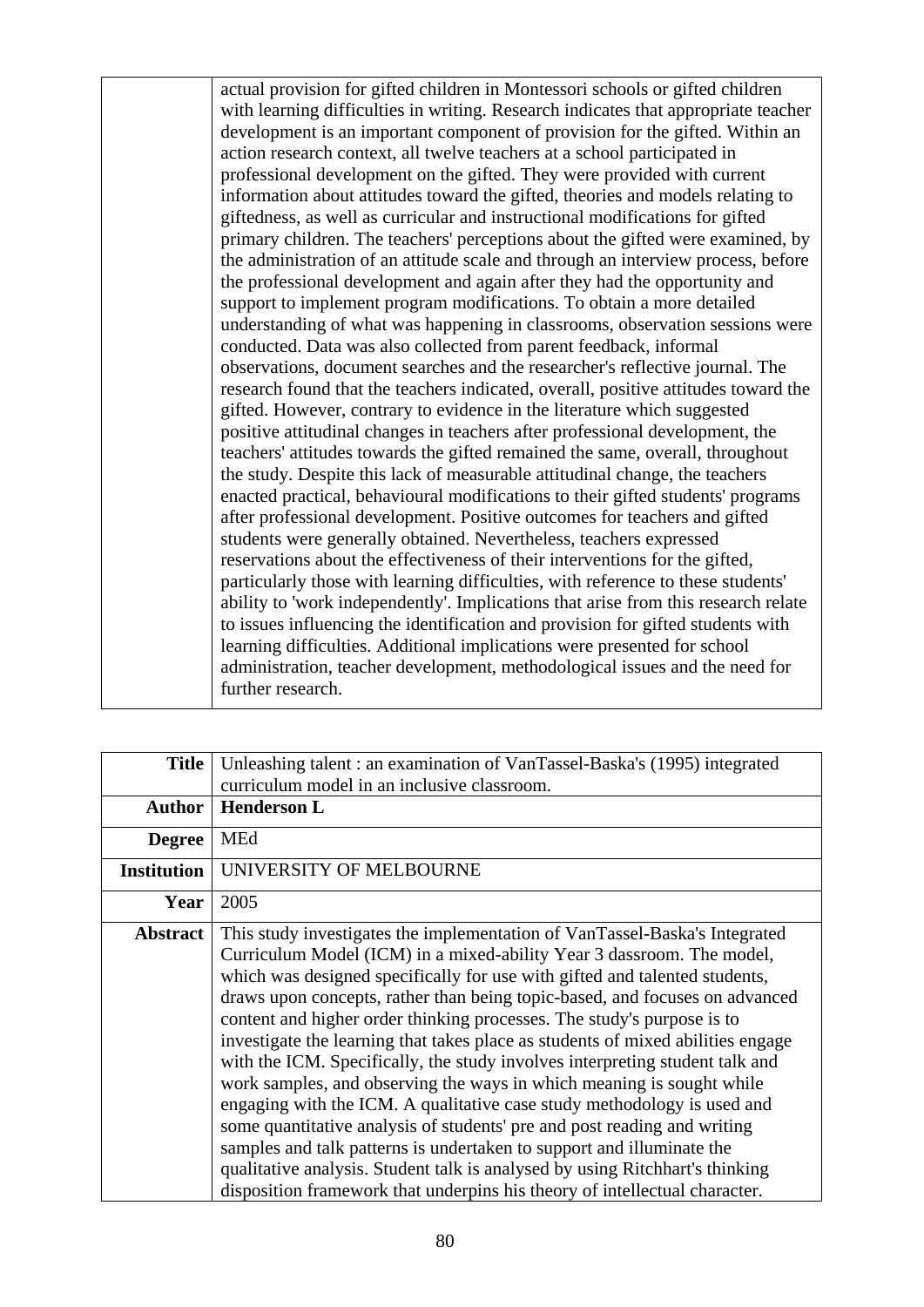Ritchhart proposes six dispositions: the disposition to be open minded; curious; metacognitive; a truth seeker; strategic; and sceptical. The study revealed that the ICM was effective in producing learning that was indicative of displaying intellectual character. This finding was true for both the gifted and non-gifted students, with varying degrees of engagement in both cohorts. In particular, the gifted students make mention of the increase in level of challenge and the opportunity the model provides to engage in exploratory talk about complex issues. The non-gifted students, while acknowledging some difficulties with particular aspects of the unit, overall recognise increases in their learning and their ability to ask questions. Of most significance are the findings that demonstrate students are able to: (a) engage in exploratory talk about complex issues and demonstrate thinking that is indicative of displaying intellectual character; (b) advance their skill level in both persuasive writing and literature interpretation; (c) acknowledge their level of engagement with the ICM in comparison to previous learning experiences. Further research is recommended before any firm conclusions can be drawn about the effectiveness of the ICM in indusive classrooms. This would involve using the ICM with an extensive range of learners, and being delivered by different teachers, with their own pedagogical approaches. However, the study highlights the powerful tool that Ritchhart's thinking dispositions framework offers educators for assessing student thinking. It also raises the need for a closer examination of the framework to clarify aspects such as whether it is sufficiently inclusive and whether the framework is hierarchical in structure.

| <b>Title</b>       | The vertical curriculum meeting the needs of students of high intellectual<br>potential.                                                                                                                                                                                                                                                                                                                                                                                                                                                                                                                                                                                                                                                                                                                                                                                                                                                                                                                                                                                                                                                                                                                                                                                                                                                                                                                                                   |
|--------------------|--------------------------------------------------------------------------------------------------------------------------------------------------------------------------------------------------------------------------------------------------------------------------------------------------------------------------------------------------------------------------------------------------------------------------------------------------------------------------------------------------------------------------------------------------------------------------------------------------------------------------------------------------------------------------------------------------------------------------------------------------------------------------------------------------------------------------------------------------------------------------------------------------------------------------------------------------------------------------------------------------------------------------------------------------------------------------------------------------------------------------------------------------------------------------------------------------------------------------------------------------------------------------------------------------------------------------------------------------------------------------------------------------------------------------------------------|
| <b>Author</b>      | Ryan M J                                                                                                                                                                                                                                                                                                                                                                                                                                                                                                                                                                                                                                                                                                                                                                                                                                                                                                                                                                                                                                                                                                                                                                                                                                                                                                                                                                                                                                   |
| <b>Degree</b>      | MEd                                                                                                                                                                                                                                                                                                                                                                                                                                                                                                                                                                                                                                                                                                                                                                                                                                                                                                                                                                                                                                                                                                                                                                                                                                                                                                                                                                                                                                        |
| <b>Institution</b> | UNIVERSITY OF MELBOURNE                                                                                                                                                                                                                                                                                                                                                                                                                                                                                                                                                                                                                                                                                                                                                                                                                                                                                                                                                                                                                                                                                                                                                                                                                                                                                                                                                                                                                    |
| Year               | 2001                                                                                                                                                                                                                                                                                                                                                                                                                                                                                                                                                                                                                                                                                                                                                                                                                                                                                                                                                                                                                                                                                                                                                                                                                                                                                                                                                                                                                                       |
| <b>Abstract</b>    | This pilot project investigated one Victorian independent schools'<br>implementation of the vertical curriculum in Years 5 and 6 over a one-year<br>period in 1998. The study sought to evaluate the effectiveness of the vertical<br>curriculum model for students identified as intellectually gifted, high (gifted<br>and bright) and mainstream (average, low average and low) students by<br>reviewing the students' progress in mathematics. Using progressive<br>achievement tests in mathematics at the beginning and end of the year the<br>identified gifted, bright and mainstream students' progress was monitored to<br>track their mathematical development, consisting of achievement or progress<br>made. The cohort reviewed consisted of eighty-eight students incorporating<br>eleven identified intellectually gifted students, thirty-three bright students and<br>forty four mainstream students, as identified by the Raven's Progressive<br>Matrices. The findings indicated firstly that an advanced level of mathematical<br>achievement was found for the identified gifted students. Secondly, it was<br>found that the vertical curriculum assisted the mainstream students as they<br>showed significant mathematical progress. The findings indicated that the<br>vertical curriculum provided an equitable educational option for the identified<br>intellectually gifted, bright and mainstream students. |